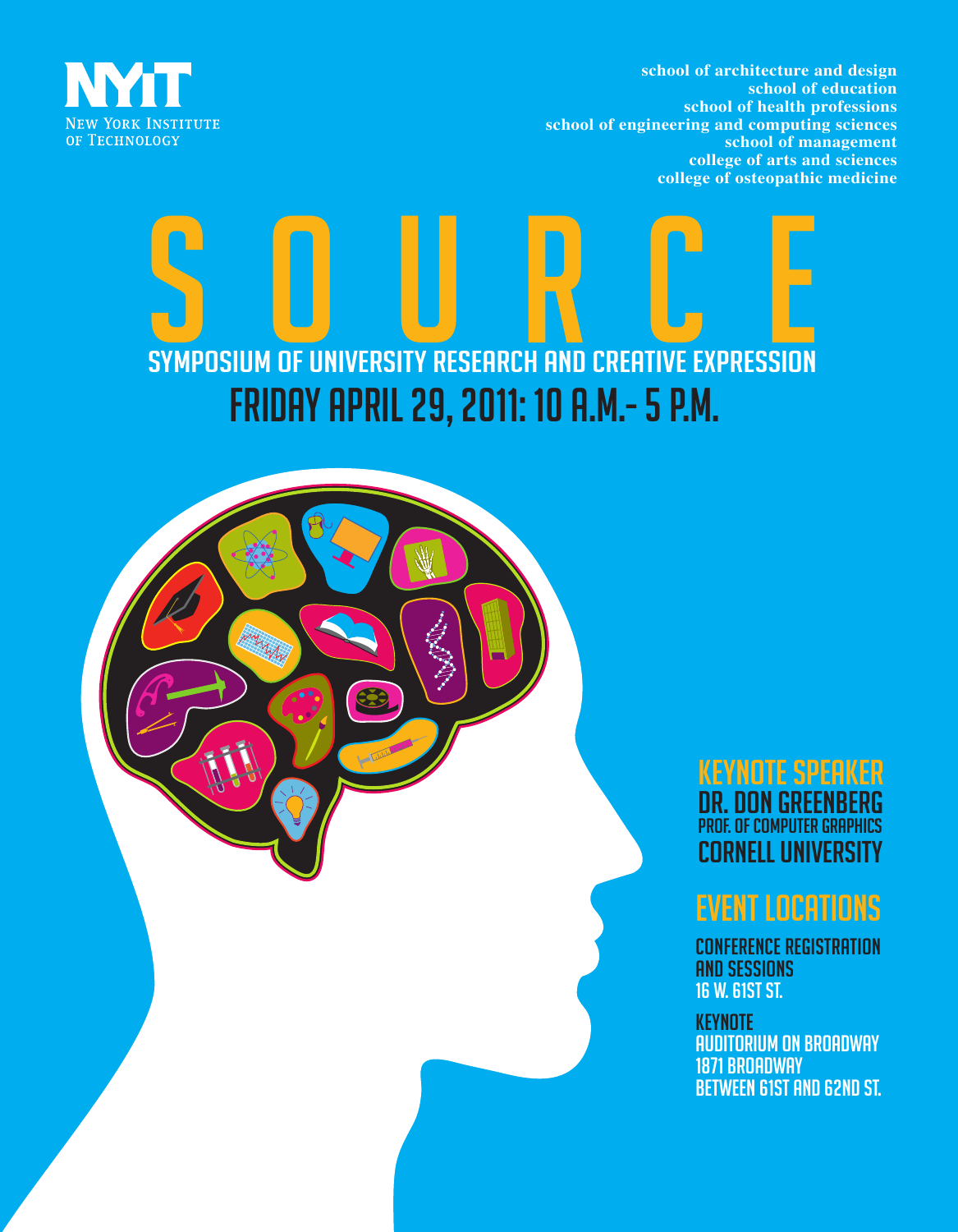# **Symposium on University Research and Creative Expression (SOURCE) 2011**

# **New York Institute of Technology**

Dear NYIT Faculty, Staff, Students, and Friends:

Welcome to the Eighth Annual SOURCE of NYIT!

Creative expression and research with faculty members have become integral parts of a student's educational experience at New York Institute of Technology. The SOURCE is intended to provide a unique opportunity for students to present their research and creative scholarly work in collaboration with their faculty members and mentors. The SOURCE also generates a common ground for interdepartmental, interschool, and interdisciplinary communication.

I am very pleased to inform you that 88 abstracts were accepted for presentation and more than 250 undergraduate and graduate students of NYIT, representing all campuses, schools and colleges, have authored or co-authored these abstracts. The depth and breadth of the projects are strong indications of the quality of our teaching and learning at NYIT. I would like to take this opportunity to congratulate all the students for their academic excellence at NYIT.

Many individuals in the NYIT community have worked on the event diligently to make it a success. I would like to extend a very special thank you to all the students, faculty, administrators and volunteers who assisted with the preparation, management, and operation of SOURCE.

Sincerely,

Dr. Roger Yu, Dean College of Arts and Sciences Chair, SOURCE Committee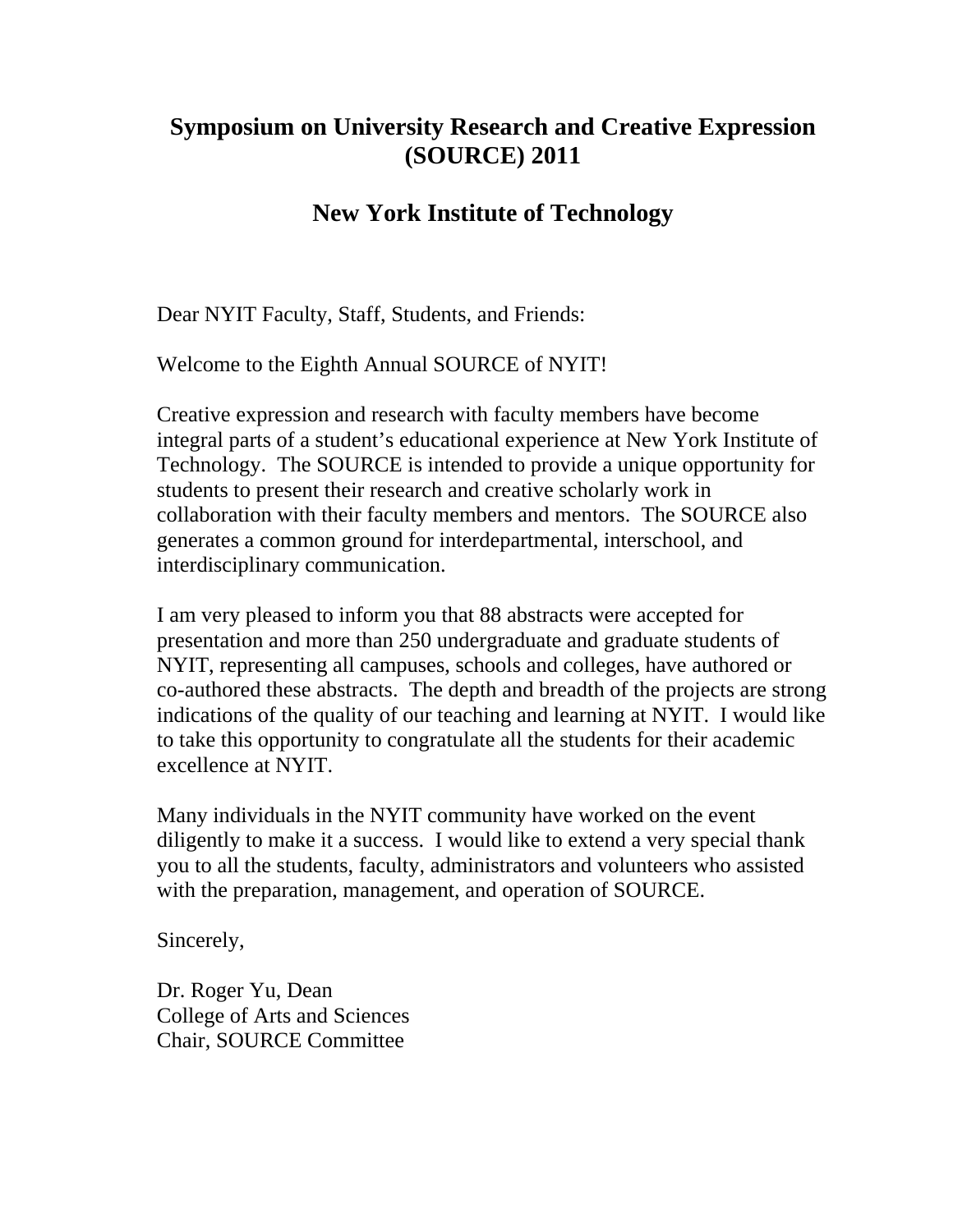| <b>Symposium on University Research and Creative Expression</b><br>2011 Program |                                                                                                                                                                                                                                                             |  |
|---------------------------------------------------------------------------------|-------------------------------------------------------------------------------------------------------------------------------------------------------------------------------------------------------------------------------------------------------------|--|
| $10:00$ AM - $10:20$ AM                                                         | <b>REGISTRATION and BREAKFAST</b><br>NYIT Conference Center, 11 <sup>th</sup> Floor, 16 W. 61 <sup>st</sup> Street, New York, NY 10023                                                                                                                      |  |
| 10:30 AM - 11:45 AM                                                             | <b>SESSION I</b>                                                                                                                                                                                                                                            |  |
| 12:00 PM - 1:00 PM                                                              | <b>LUNCH and KEYNOTE PRESENTATION</b><br>Left Brain/Right Brain: Round Two<br><b>Four Decades of Change in Visual Computing and What Comes Next</b><br><b>By: Professor Don Greenberg</b><br>NYIT Auditorium on Broadway, 1871 Broadway, New York, NY 10023 |  |
| 1:15 PM - 2:30 PM                                                               | <b>SESSION II</b>                                                                                                                                                                                                                                           |  |
| 2:45 PM - 3:45 PM                                                               | <b>SESSION III</b>                                                                                                                                                                                                                                          |  |
| 4:00 PM - 5:00 PM                                                               | <b>CERTIFICATE PRESENTATION</b><br><b>President Edward Guiliano</b><br>NYIT Auditorium on Broadway, 1871 Broadway, New York, NY 10023                                                                                                                       |  |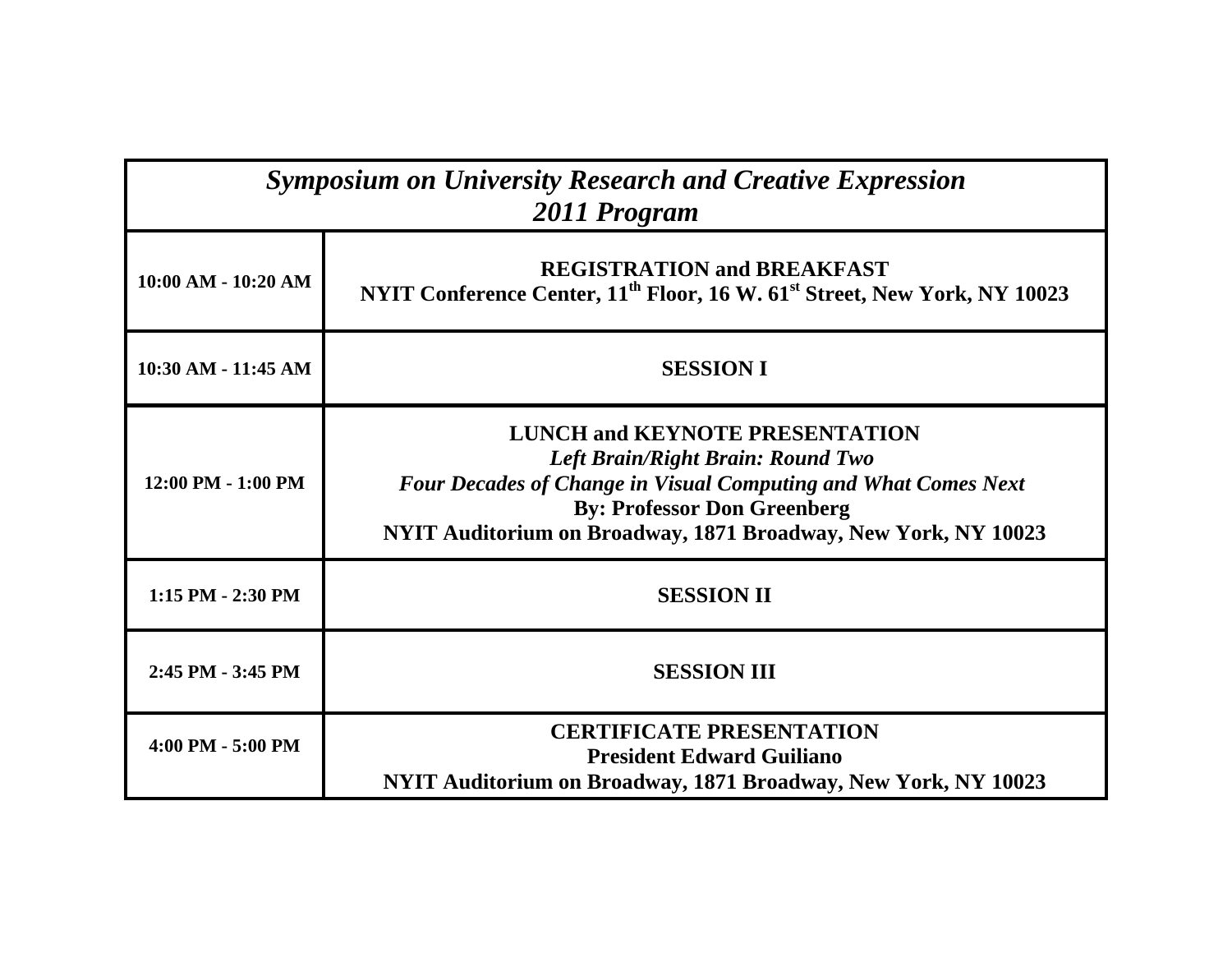| <b>Session I</b><br>10:30 AM-<br>11:45 AM | $10^{th}$ Floor<br><b>Room 1029</b><br><b>Moderator:</b><br><b>Ronit Kahana-Kalman</b>                     | $10th$ Floor<br><b>TV Studio/Room 1021</b><br><b>Moderator:</b><br><b>Nicholas Bloom</b>         | $7th$ Floor<br><b>Room 721</b><br><b>Moderator:</b><br>Niharika Nath                                                                                                                   | $10^{\text{th}}$ Floor<br><b>Room 1026</b><br><b>Moderator:</b><br><b>Jacqueline Taylor Basker</b> |
|-------------------------------------------|------------------------------------------------------------------------------------------------------------|--------------------------------------------------------------------------------------------------|----------------------------------------------------------------------------------------------------------------------------------------------------------------------------------------|----------------------------------------------------------------------------------------------------|
| 10:30 AM                                  | "Nutrition and Fitness Habits of<br>College Students"                                                      | "The Efficacy of Medical Marijuana<br>for Pain Relief"                                           | "Epidemiology of Injuries in the Elite<br>Female High School Lacrosse Player"                                                                                                          | "The Digital Homogenization of<br>Film and Television Production"                                  |
|                                           | Jenna Zarb, Aimee Joseph and<br>Francesca Capitelli                                                        | Ahmed Hawash                                                                                     | Michelle Dong, Lauren Engel, Lauren<br>O'Boyle, Andrea Pasquarella, David<br>Serkes, Kathryn Smith, Lauren Stoebe<br>and Danielle Valle                                                | Douglas Guerra                                                                                     |
| 10:45 AM                                  | "How Does College Student<br>Employment Relate to Stress?"                                                 | "PSA-Suicide"                                                                                    | "Effects of Upper Extremity Exercises<br>on Handwriting Legibility and Speed"                                                                                                          | "The Revamping of NYIT<br>Manhattan's Student Activities<br>Advertising Campaign"                  |
|                                           | Emmanuella Denis, Kemara James,<br>Katia Mendez and Stephanie Tiwari                                       | Nadege Poncet, Arnaud Delastre,<br>Raphael Rivasi and Valerie Bruno                              | Amelia Singh, Frances E. Omaga and<br>Darshana Patel                                                                                                                                   | Elizabeth Hutzler                                                                                  |
| 11:00 AM                                  | "Emotion Regulation Skills and<br>Strategies Among Mexican,<br>Dominican and African American<br>Toddlers" | "Cognitive Development in Children<br>and Effectiveness<br>of the Head Start Program"            | "Zebrafish: A Model System for<br>Characterizing the Actions of<br>Anesthetics"                                                                                                        | "An Online Tweets/Microblogs<br>Collection and Analysis Tool"                                      |
|                                           | Jacqueline Saleh                                                                                           | Yvonne Boinett                                                                                   | Goretti Chiang and Jaskiran Ghuman                                                                                                                                                     | Hao Liu, Hua Fang, Kai Chen and<br>Hong Chen                                                       |
| 11:15 AM                                  | "Immigrants Perceptions of Police in<br>Pasadena County"                                                   | "The Effect of Multiculturalism and<br>Colorblindedness On Trait<br>Judgments"                   | "Correlations Between Different<br>Human Genes Based Upon<br>Similarities In Alternative DNA<br>Structures"                                                                            | "Framing Design"                                                                                   |
|                                           | Kevin Cardoza                                                                                              | Saaba Ahmed, Subrina Mcleod,<br>Theresa Piccolo and Alexandra Falbo                              | Kayvan Dastgheib-Beheshti, Sahil<br>Kohli, Anthony Pasquarella<br>and Shabia Rehmat                                                                                                    | <b>Ashley Foster</b>                                                                               |
|                                           | "The Public's Perception of Police<br>Officers after a Voluntary<br>or Involuntary Experience"             | "The Effect of Incremental and Entity<br>Theories on the Voting<br>Attitude of College Students" | "Dissection of Bovine Eye Globe for<br>the Isolation of DNA from the Normal<br>Crystalline Lens"                                                                                       | "Another Day Running"                                                                              |
| 11:30 AM                                  | Joseph Vinciguerra                                                                                         | Brigette Kirschmer, Daniel Jackson<br>and Maniver Sandhu                                         | Guram Abaishvili, Nina Bhagat, Justine<br>Chen, Samuel Franck Nde Tene,<br>Natashia Hamilton, Dominic<br>Kalathivila, Sherin Koshy, Priya<br>Nanda, Sarah Syed and Constance<br>Sorisi | Victoria Reyes                                                                                     |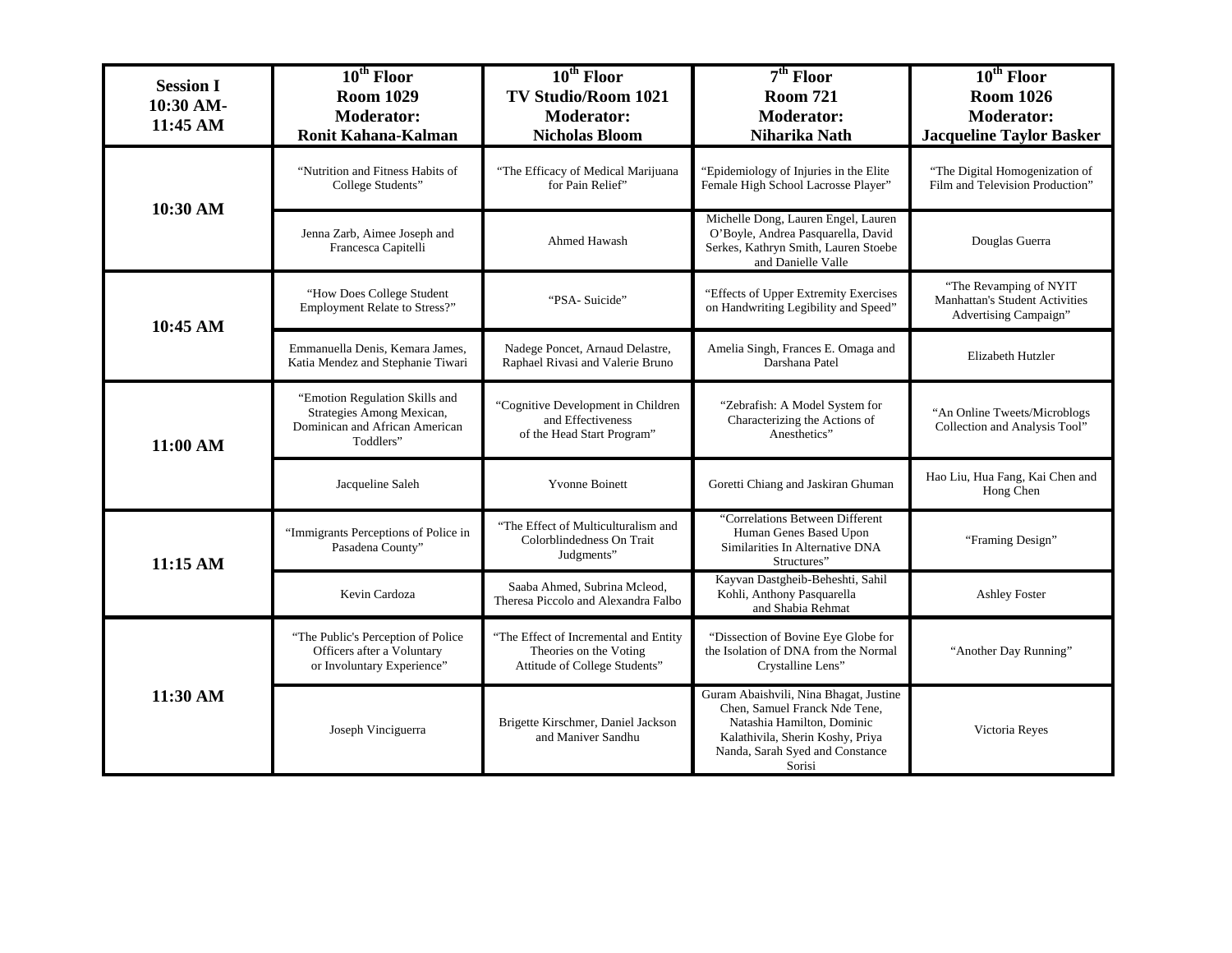| <b>Session II</b><br>$1:15$ PM -<br>2:30 PM                      | $10th$ Floor<br><b>Room 1029</b><br><b>Moderator:</b><br>Niharaka Nath | $10th$ Floor<br><b>TV Studio/Room 1021</b><br><b>Moderator:</b><br><b>Terry Nauheim Goodman</b>                                        | $7th$ Floor<br><b>Room 721</b><br><b>Moderator:</b><br><b>Ana Petrovic</b>                                                                                         | $7th$ Floor<br><b>Room 722</b><br><b>Moderator:</b><br><b>Karen Friel</b>                                                            |
|------------------------------------------------------------------|------------------------------------------------------------------------|----------------------------------------------------------------------------------------------------------------------------------------|--------------------------------------------------------------------------------------------------------------------------------------------------------------------|--------------------------------------------------------------------------------------------------------------------------------------|
| 1:15 PM                                                          | "The Usage of Numbers as Literary<br>Devices"                          | "I Am Beautiful PSA"                                                                                                                   | "Electromagnetism as a By-Product of<br>Moving Vectors in an<br>Oscillating and Commutative<br>Subspace-Time Field"                                                | "Carleton Group-Long Island<br>Volunteer Center"                                                                                     |
|                                                                  | <b>Charlotte Chen</b>                                                  | Jonathan Dipierro, Ellie Mayerhoff,<br>Kate Hickey, Ryan Jones, Ravali<br>Munipalle and Shanni Scherer                                 | Ikoro Nduka Ikoro                                                                                                                                                  | Jennifer Caruso, Thulani Nagazimbi,<br>Raisa Chen and Zilong Jiao                                                                    |
| 1:30 PM                                                          | "Life. Live it. Give it."                                              | "Homosexuality Acceptance: 'Think<br>Before You Speak"                                                                                 | "Thermochemical Storage of<br><b>Intermittent Renewable Energy</b><br>Sources using the Reversible<br>Hydration/Dehydration of Calcium<br>Oxide/Calcium Hydroxide" | "HIVision"                                                                                                                           |
|                                                                  | Neetu Krishnan, Bareia Chaudhry and<br>Anahita Ahuja                   | Mounia Arraki, Julia Abecassis,<br>Pierre-Jean Riccini and Elodie Usai                                                                 | Jason Philip Samuel                                                                                                                                                | Melis Akalin, Mannish Taneja,<br>Antonio Lumley, Stephany Bonnard,<br>and Colton Sheehan                                             |
| 1:45 PM                                                          | "Poetry of the Heart"                                                  | "Works by Linkin Park and Sophocles<br>Regarding Low Self-Esteem"                                                                      | "Smart Wind Turbines"                                                                                                                                              | "The 6MWT: Do Different Methods of<br><b>Administration Affect Performance</b><br>Between Healthy Older Adults and<br>Young Adults?" |
|                                                                  | <b>Bijon Miles</b>                                                     | Cindy Cobo                                                                                                                             | Maulik P. Joshi                                                                                                                                                    | Shaina Flanzraich, Carmen Navarrete,<br>Shweta Shah and Aida Naguib                                                                  |
| 2:00 PM                                                          | "The Over Rated Journey of the<br>American Dream"                      | "A Qualitative Examination of the<br>Beneficial<br>Effects of Exercise on Individuals<br>Recovering<br>From Substance Abuse Addiction" | "Sustainability of the U.S. Transport<br>System Through the Use of Algae<br>Biodiesel"                                                                             | "Healthcare Crisis and Role of<br>Managed Healthcare"                                                                                |
| Terrence A. Beach, Mariam Torou,<br>Tanner Stocum and Ivan Ortiz |                                                                        | Nina Cesare, Toyia Roberts and<br>Stephanie Serieux                                                                                    | Kenneth Martin                                                                                                                                                     | <b>Ruchiben Patel</b>                                                                                                                |
| $2:15$ PM                                                        | "Happiness and Success"                                                | "PSA- Domestic Violence"                                                                                                               | "Protein Kinase C-2 Substrates and<br>Pathways"                                                                                                                    | "Baby Care System"                                                                                                                   |
|                                                                  | Maciek Serafin                                                         | Frank Bosi, Marine Barbato, Olivia<br>Roure, Delphine Chrysanthos and<br>Marion Garcia                                                 | Shanacy Marler, Karan Lal, James<br>Solomon, Chanakya Bavishi and<br>Madiha Yasin                                                                                  | Qianqian Liang, Yingjia Li, Yixiao Xu<br>and Xiang Ji                                                                                |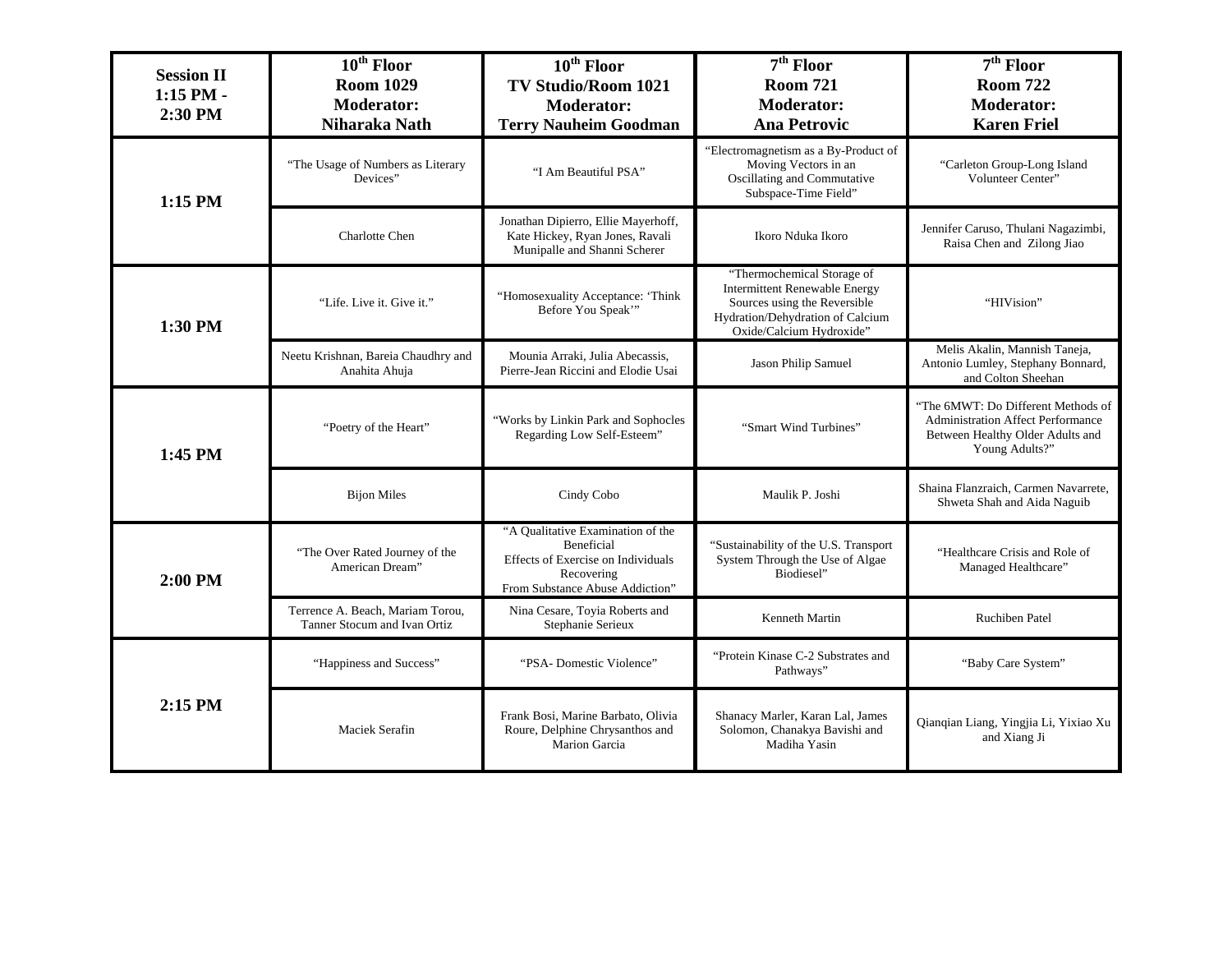| <b>Session III</b><br>2:45 PM -<br>3:45 PM                | $10^{\text{th}}$ Floor<br><b>Room 1029</b><br><b>Moderator:</b><br><b>Rozina Vavetsi</b>                                          | 10 <sup>th</sup> Floor<br><b>TV Studio/Room 1021</b><br><b>Moderator:</b><br><b>Carol Dahir</b>                                         | $7th$ Floor<br><b>Room 721</b><br><b>Moderator:</b>                | $7th$ Floor<br><b>Room 722</b><br><b>Moderator:</b><br><b>Youjeong Kim</b>               |
|-----------------------------------------------------------|-----------------------------------------------------------------------------------------------------------------------------------|-----------------------------------------------------------------------------------------------------------------------------------------|--------------------------------------------------------------------|------------------------------------------------------------------------------------------|
|                                                           | "Project: We Believe"                                                                                                             | "A Quantitative Study of New York<br>City School Counselor Priorities,<br>Perceptions and Activities"                                   | "Your Stay, Your Choice"                                           | "No Wonder! The Fun Organic Sweet<br>Chocolate Treat"                                    |
| 2:45 PM                                                   | Natasha Jahangir Butt                                                                                                             | Jessica Arkin, Sunita Budhiraja,<br>Magalie Casimir, Emily Hsieh, Zodie<br>Tyson and Kristina Zemaityte                                 | Louie Oliver, Claudia Hoang, Maylissa<br>Auguste and Lauren Blando | Wijdan Al-Johani, Amanda Browne,<br>Monika Mimmanen, Adriana Muniz<br>and Gabrielle Slow |
|                                                           | "NO Releasing JS-K Induces<br>Cytotoxicity"                                                                                       | "The Effects of Sleep Preparation on<br>Sleep Onset in Adolescents"                                                                     | "Fed Challenge"                                                    | "The Sting of Stigma"                                                                    |
| 3:00 PM                                                   | Waleed Abdel-Naby                                                                                                                 | Zuleika Tenf and Tania Samuel                                                                                                           | Geoffrey Kaicher and Roger Jameson                                 | <b>Tara Fraser</b>                                                                       |
| "Phylogenetic Analysis of Protein<br>Families"<br>3:15 PM |                                                                                                                                   | "The Effects of Acute and Chronic<br>Caffeine Use on<br>Myocardial Oxygen Consumption in<br>College-Aged Adults"                        | "NYIT School of Management:<br>Creating Student Leaders"           | "Solar Pump and Still"                                                                   |
|                                                           | Fauzia Bagum, Thuy Tien Le and<br>Saleem Khan                                                                                     | Katherine Knips, Sung Hyun Chung,<br>Brian Crane, Melissa Cuda, Gilberto<br>Diaz, Roman Gressel, Michael<br>Viscuso and Andrew Zambiasi | Andrew Lai                                                         | Himanshu Upadhyay                                                                        |
| 3:30 PM                                                   | "The Effects of Phototherapy on<br>Muscle Performance"                                                                            | "Using Second Life to Improve Class<br>Room Participation<br>with Adult Learners"                                                       | "FIELD TRIP School"                                                | "Network Security through<br>(IPv4 compared to IPv6) Packet<br>Filtering"                |
|                                                           | Katherine Levane, Michael<br>Santo, Tony Li, Joshua Klein, Ray<br>Northern, Jeffrey Espinoza, Christina<br>Rando and Lev Borukhov | Luc-Philippe Paulemon                                                                                                                   | Adele Schachner                                                    | Aree Nader                                                                               |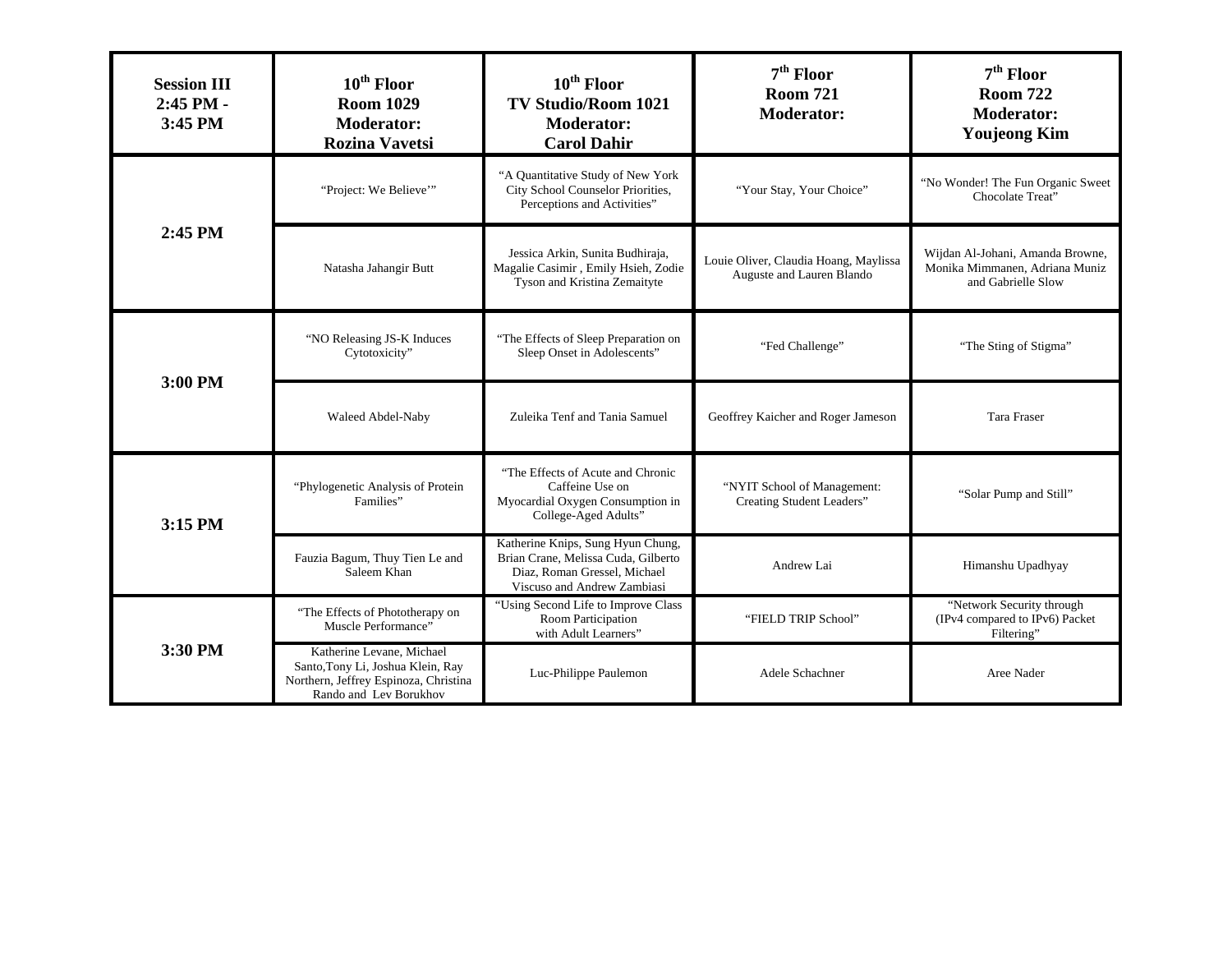| <b>On Permanent Display</b><br><b>Conference Center Lobby, 11<sup>th</sup> Floor</b>                                                  |                                                                         |  |
|---------------------------------------------------------------------------------------------------------------------------------------|-------------------------------------------------------------------------|--|
| "People: Mind Crash"                                                                                                                  | Fadi Abu-Haltam and Mohamad Saada                                       |  |
| "Healing With Aesthetics"                                                                                                             | Hanaa Babieh and Reem Smadi                                             |  |
| "The Mystery of Ba'La: Neolothic Barricades"                                                                                          | Bashar Mahdawi                                                          |  |
| "Comparison of Quantum Dots to Organic Fluorophores as Fluorescent Labels<br>in Binding Assays"                                       | Mosadoluwa Obatusin                                                     |  |
| "Mandated Student Service Hours"                                                                                                      | Ream Bahassan                                                           |  |
| "Physician Assistants Perception of Direct to Consumer Advertising (DTCA)"                                                            | Justin Anzalone, Michael Suprenant and Asha Mathews                     |  |
| "Special Project B (Film Making Project: Gilgamesh Pearl)"                                                                            | Hamad Abdulla Ali and Sara Ahmed                                        |  |
| "Pet Ownership & Its Relationship in Meaningful Occupation for Adults"                                                                | Sylvia Kamran, Rena Liu and Cecilia Peralta                             |  |
| "Relationship of Tomophobia (Fear of Surgery) to Sexual Abuse:<br>A Role for Occupational Therapy"                                    | Stefanie Gofter, Danielle Mongelli and Malarie Moore                    |  |
| "Evaluation of the Home Care Fall Reduction Initiative Risk Assessment Screening<br>Tool Generated Interdisciplinary Balance Program" | Kristin Engesser, Dipal Patel, Antonios Kambouris and Victoria Gonzalez |  |
| "Participating in a Global Health Initiative in Ghana:<br>A Toolkit to Facilitate Student Success"                                    | Margarita Koutsouras                                                    |  |
| "Designing A Water Chamber To Optimize 3D Protein Imaging"                                                                            | Peter Ghali                                                             |  |
| "La Vida De So Los Muertos (The Life of the Dead)"                                                                                    | Jonathan C. Greco                                                       |  |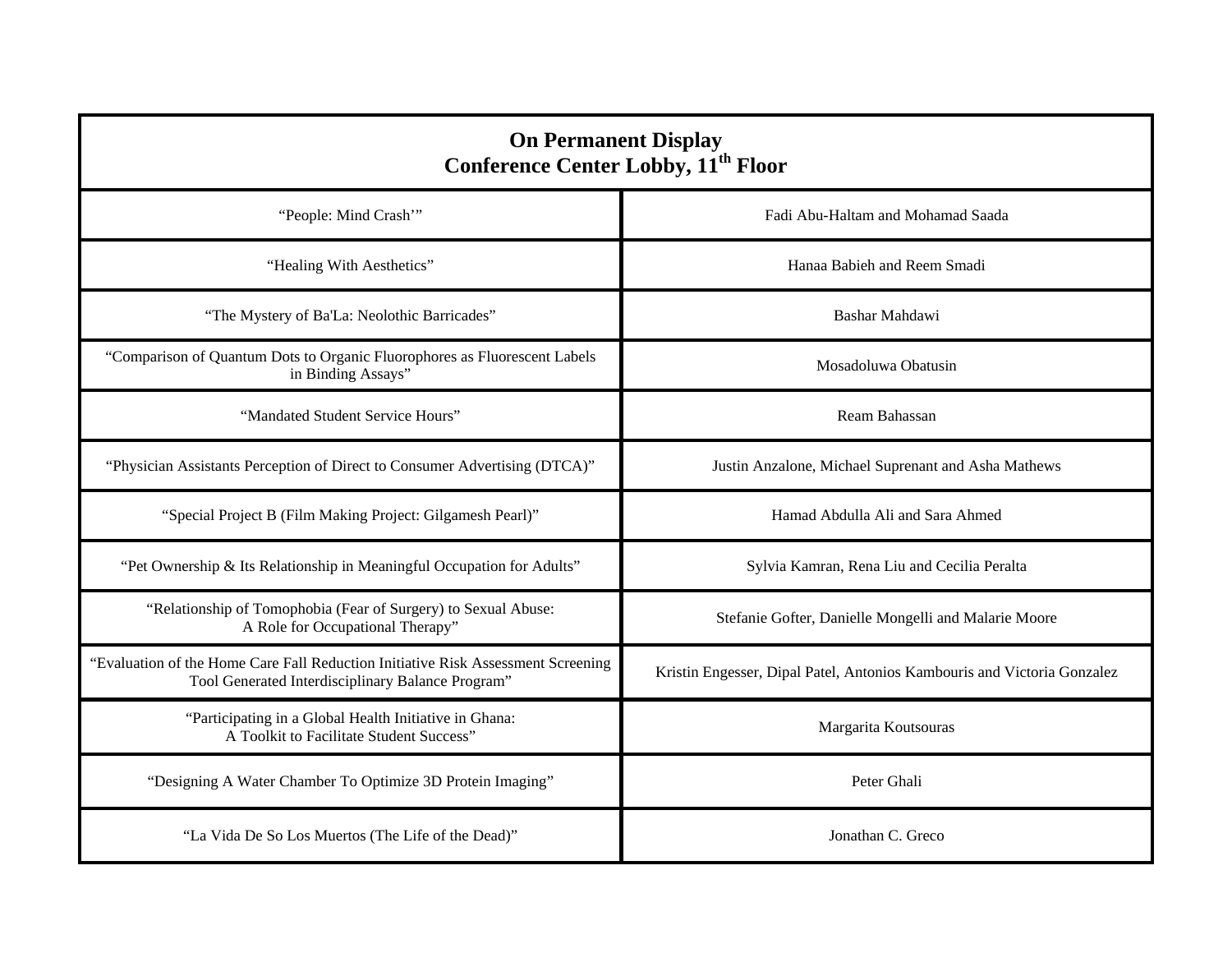| <b>On Permanent Display</b><br><b>Conference Center Lobby, 11<sup>th</sup> Floor</b>                                                             |                                                                                                                                        |  |
|--------------------------------------------------------------------------------------------------------------------------------------------------|----------------------------------------------------------------------------------------------------------------------------------------|--|
| "Imagine Academy Masquerade Promo"                                                                                                               | Jabari Clarke-Pennegan                                                                                                                 |  |
| "The Effect of the PostureJac Stabilization on Lower Abdominal Endurance"                                                                        | Justin Chilesky, Denise Crooks, Chris Estafanous, Christopher Horan, Dalwoo<br>Lee, Jessica Matarrese, Julie Vancour and Michael Wirth |  |
| "Wish Upon A Star"                                                                                                                               | Eizle-Bern Galang                                                                                                                      |  |
| "Advertising Campaign for Applegate Farms"                                                                                                       | Jenelle Richards-Davis, Aiche Sissoko, Jie Gu and Sijia Xie                                                                            |  |
| "Molecular Phenotypes of Neocortical Malformations in C57BL/6J Mice:<br>An In Silico Analysis Using the Allen Brain Atlas"                       | Elsaid Salem, Elizabeth George, Dhruv Patel and Paulina Guta                                                                           |  |
| "The Circulatory System: The Anatomy and Evolutionary Development of the<br>Human Circulatory System Versus that of the Thescleosaurus Dinosaur" | Aisha Aziz, Reetu Sondhi, Jennifer Ardila, Aleeya Setaruddin<br>and Fadila Radoncic                                                    |  |
| "Comparison of Gran Plot Method and the Dsnlls Method Using Potentiometric<br>Titration"                                                         | Aisha Ashfaq and Fateha Ahmed                                                                                                          |  |
| "Love, Lost, Found"                                                                                                                              | Michael DeNiro and David Roberts                                                                                                       |  |
| "Stereochemical Elucidations of Organophosporus Pesticides via Chiroptical<br>Methods"                                                           | Qurratul Jameel                                                                                                                        |  |
| "The Characterization of Alternative DNA Structures in Xeroderma Pigmentosum<br>Genes"                                                           | Sarah Syed, Justine Chen, Dibnain Nanda, Priya Nanda and Midath Habeeb                                                                 |  |
| "Cell Counting of Normal Human Epidermal Tissue"                                                                                                 | Aleshaw Dinaram and Mohammed Islam                                                                                                     |  |
| "Microbial Energy Solutions"                                                                                                                     | Ronika Sethi                                                                                                                           |  |
| "Visual Culture???"                                                                                                                              | Corey-Dwayne Lewis                                                                                                                     |  |
| "Nirvana"                                                                                                                                        | Saila Mukta and Crystal Haroon                                                                                                         |  |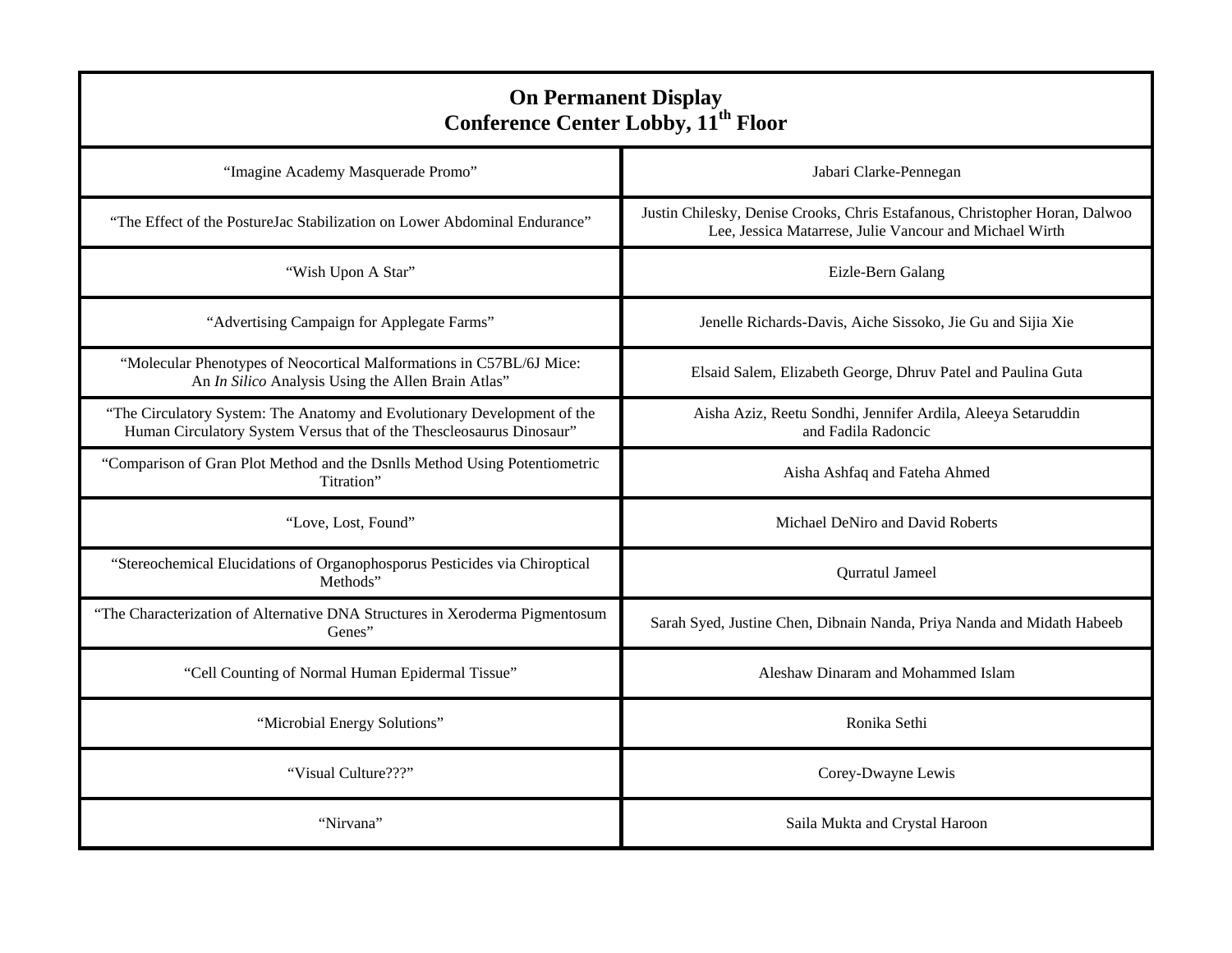| <b>On Permanent Display</b><br><b>Conference Center Lobby, 11<sup>th</sup> Floor</b>                                                         |                                                                                                                                                                                                                                                                                                  |  |
|----------------------------------------------------------------------------------------------------------------------------------------------|--------------------------------------------------------------------------------------------------------------------------------------------------------------------------------------------------------------------------------------------------------------------------------------------------|--|
| "Demo Studio Showcase"                                                                                                                       | David Cole, Vaughn Sams, Caprica A. Stanley and Michael Robertson                                                                                                                                                                                                                                |  |
| "Subway Tunnel Set Design/Build/Lighting"                                                                                                    | Andrew Hankins                                                                                                                                                                                                                                                                                   |  |
| "Automobile Advertising: A Creative's Dream"                                                                                                 | Jenniffer Alban, Alex Bennett, and Max Behr                                                                                                                                                                                                                                                      |  |
| "United We Stand: New York State Nurses Association Lobby Day Preparing<br>Nursing Students for Political Activism: Applied Action Research" | Karine Nelson, Tesha Bonner, Hero Pamnani, Winola See Wing To,<br>Lino Jacob, Malaura Rosselli, Dershawn Sibbles, Margarita Koutsouras, Rowena<br>Mohabir, Sayanna Hilaire, Jessica Guglielmoni, Junie Philitas, Lianna Jackson,<br>Regina Vilsaint, Jasmine Sancho and<br>Samantha Nicole Davis |  |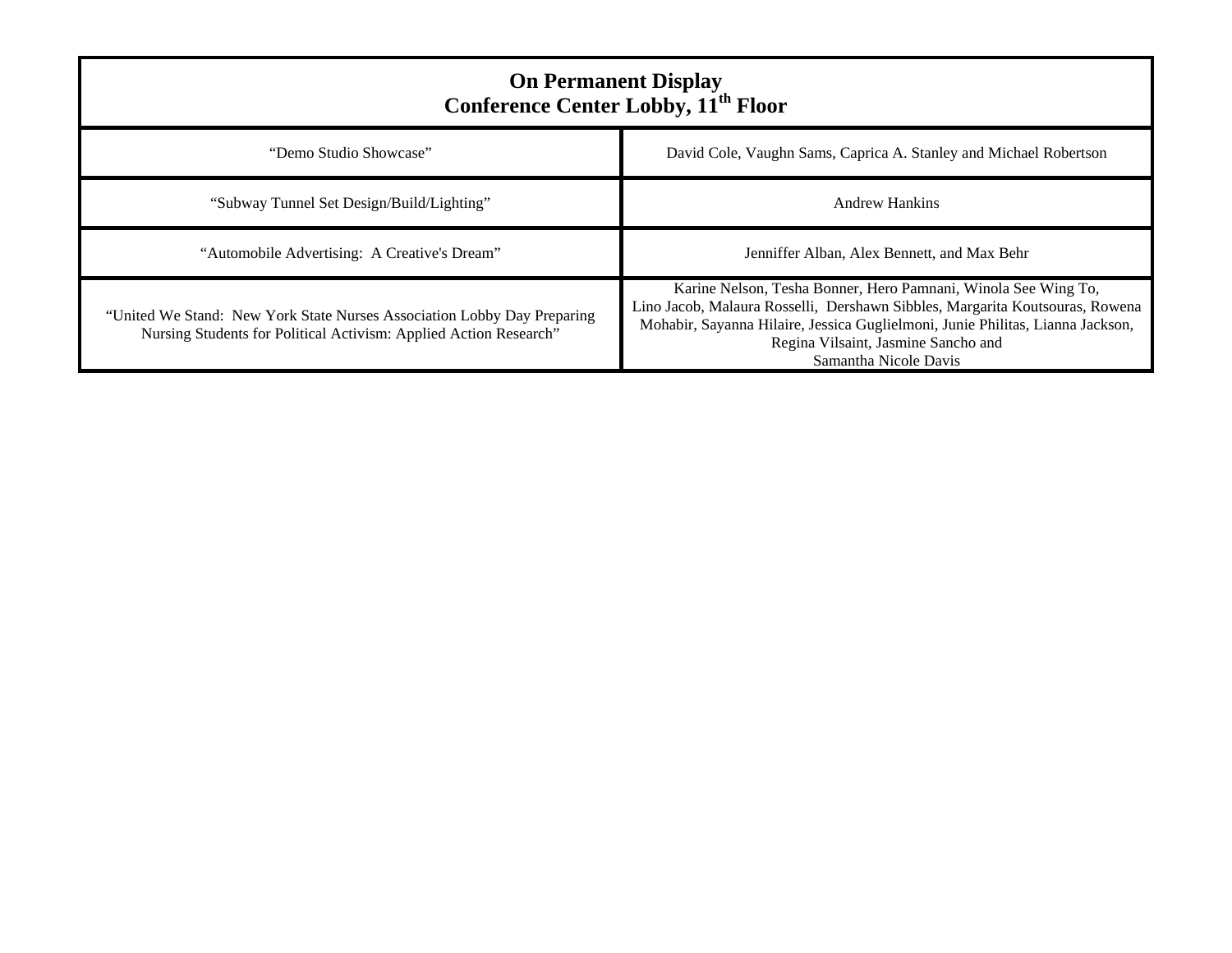# **Session I Presentations 10th Floor Room 1029 Moderator: Ronit Kahana-Kalman 10:30 am-11:45 am**

- "Nutrition and Fitness Habits of College Students" By: Jenna Zarb, Aimee Joseph and Francesca Capitelli
- "How Does College Student Employment Relate to Stress?" By: Emmanuella Denis, Kemara James, Katia Mendez and Stephanie Tiwari
- "Emotion Regulation Skills and Strategies Among Mexican, Dominican and African American Toddlers" By: Jacqueline Saleh
- "Immigrants Perceptions of Police in Pasadena County" By: Kevin Cardoza
- "The Public's Perception of Police Officers after a Voluntary or Involuntary Experience" By: Joseph Vinciguerra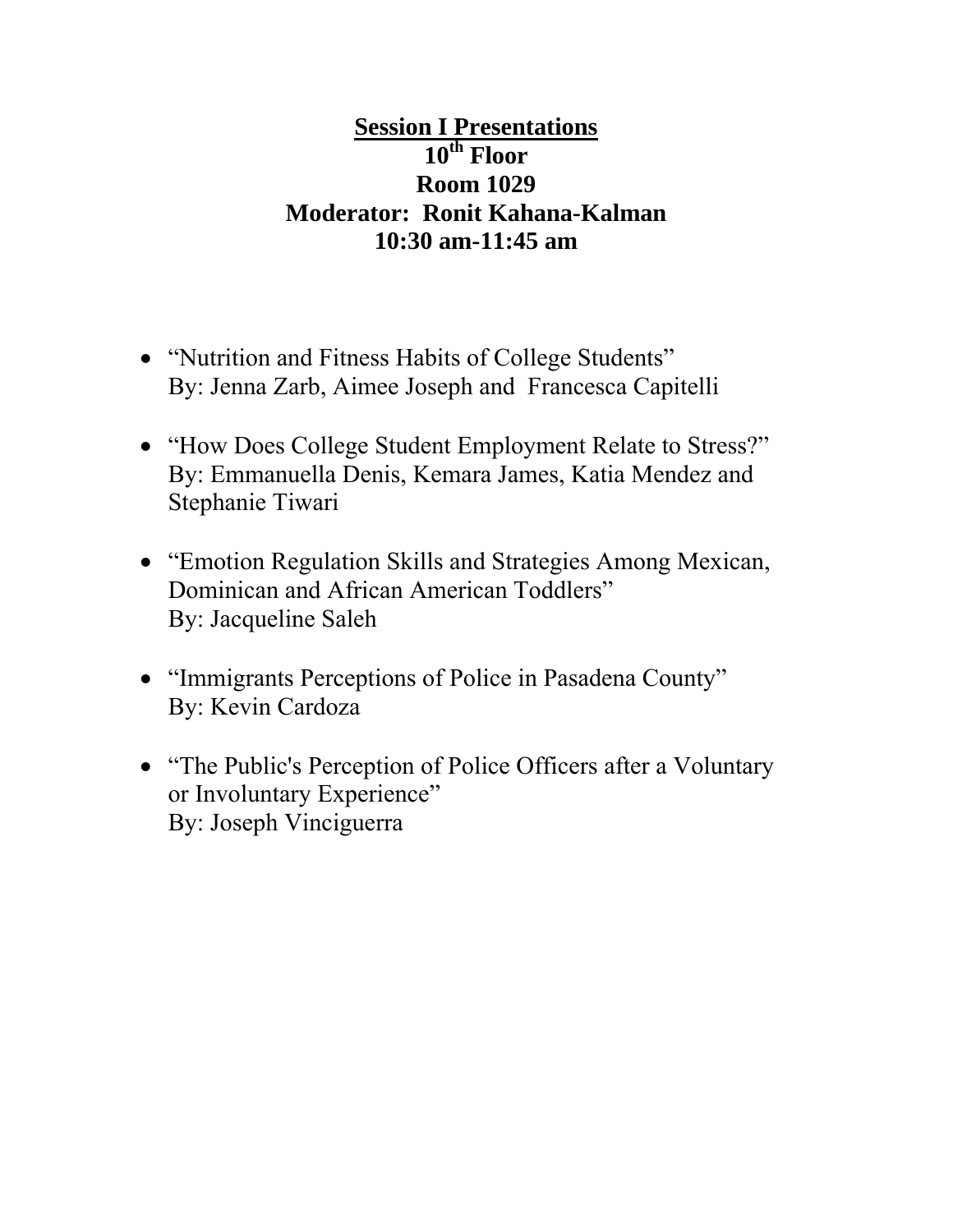### **Nutrition and Fitness Habits of College Students**

| <b>Student Name:</b>   | Jenna Zarb, Aimee Joseph and Francesca Capitelli |
|------------------------|--------------------------------------------------|
| <b>Faculty Mentor:</b> | Dr. Ronit Kahana-Kalman                          |
| Department:            | <b>Behavioral Science</b>                        |

 Obesity and being overweight are growing health problems in the United States, which are associated with other health risks, including hypertension, diabetes and heart disease. Obesity is affecting adults of all ages, including children, adolescents and young adults. In 2006, The Center for Disease Control and Prevention (CDC) reported that 42.7% of 18-to 24-year-olds were overweight or obese (Gropper, Simmons, Gaines, Drawdy, et al., 2009). Moreover, in recent decades, the greatest increases in the prevalence of overweight and obesity are among young adults of college age.

 The transition to college is often a stressful time when many young adults experience weight changes. Stress, unhealthy eating, lack of sleep, and lack of exercise routines are often reported among college students, which may play a role in body weight changes, particularly among freshmen (Lowry, et al., 2000). In a recent study of college students, diets of younger classmates were found to be based on fewer meals and poorer nutritional values than diets of fourth year college students. Although fourth-year college students had better eating habits than second year students, older students were still under par according to national standards of a healthy dietary intake (Nelson, Larson, Barr-Anderson, Neumark-Sztainer, Story, 2009).

 More research in needed to better understand the health risks involved in poor eating and exercise habits of college students. Studies on health habits of college students also need to include more diverse samples. To address this gap, the current study uses survey data to examine the nutrition and exercise habits of college students from diverse ethnic and racial backgrounds. Furthermore, this study examines the differences in nutrition and exercise habits between lower (i.e., freshmen and sophomores) and upper (i.e., juniors and seniors) college students, males and females, and students of low versus high academic/work workloads.

 Data collection is currently ongoing and to date, over 80 college students at NYIT- Old Westbury campus completed the survey. In line with previous research we hypothesize that college upper classmen will have better Nutrition and Fitness habits than lower classmen. Data analysis will explore differences in nutrition and exercise habits of female and male students and students will low versus high academic/work workloads. Results from this study will add to the literature on health habits of college students by including an ethnically diverse sample.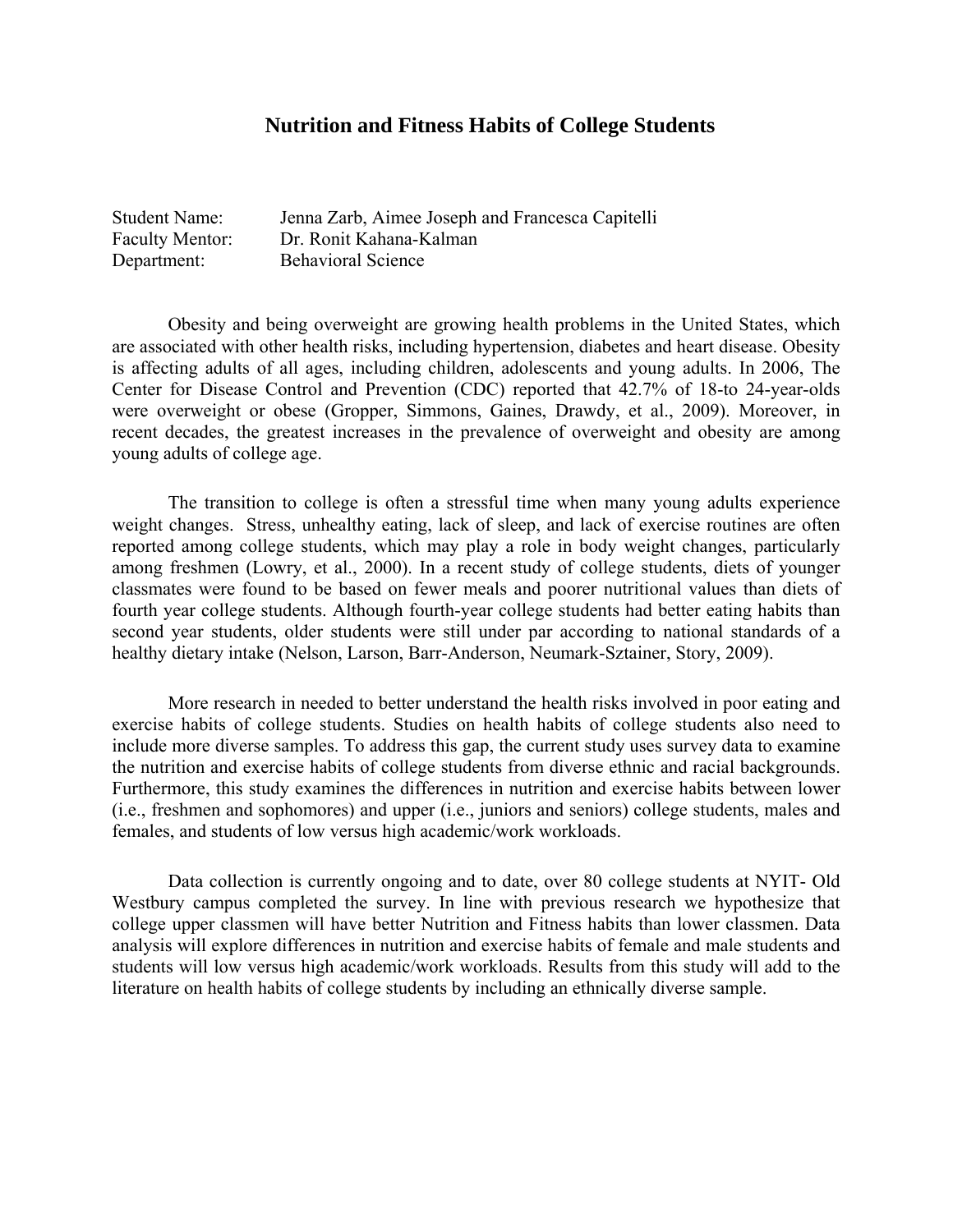### **How Does College Student Employment Relate to Stress?**

| <b>Student Name:</b>   | Emmanuella Denis, Kemara James, Katia Mendez and |
|------------------------|--------------------------------------------------|
|                        | Stephanie Tiwari                                 |
| <b>Faculty Mentor:</b> | Dr. Ronit Kahana-Kalman                          |
| Department:            | <b>Behavioral Sciences</b>                       |

In this decade an increasing number of college students are balancing work and school. Many other studies have demonstrated that college students who work experience increased demands on their time which leads to work interfering with school, and in turn, increased negative affect and lowered feelings of well-being (Lenaghan, & Sengupta, 2007). Thus, when college students experience role-overload, their feelings of well-being are diminished and they often fail to achieve and maintain their academic goals.

In this study we examine the role of student employment and how it is related to selfreported stress among college students from working-class families of diverse racial and ethnic backgrounds. Whereas the majority of studies to date were conducted with college students from more affluent backgrounds, our study further examines differences in stress and academic achievement between employed and non-employed college students from ethnically diverse working-class socioeconomic backgrounds.

100 students at New York Institute of Technology volunteered to complete the survey for this study. The survey includes two measures of stress. Specifically, a 14-item measure of General Stress (Cohen, Kamarck, & Mermelstein, 1983) and a 20- item measure on the physiological manifestations of stress (http://stress.about.com, scale published online). The survey also includes questions about academic achievement and work-related experiences. Data from this study are currently being analyzed. We hypothesize that students who work more hours will report more stress, lower academic achievement, and more conflict between school and work experiences. Findings from this study will further enhance our understanding of the implications of college student employment.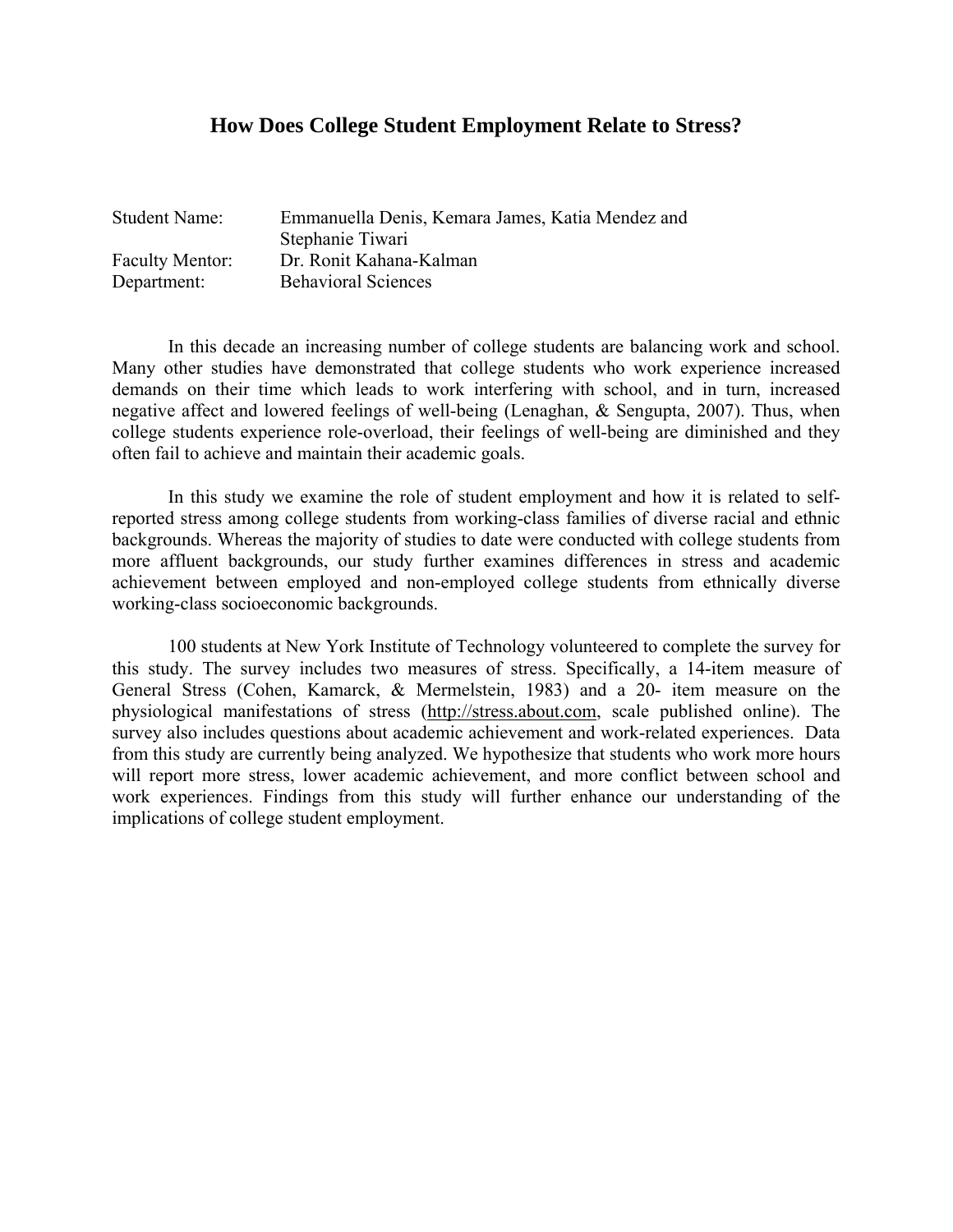# **Emotion Regulation Skills and Strategies Among Mexican, Dominican and African American Toddlers**

| <b>Student Name:</b>   | Jacqueline Saleh           |
|------------------------|----------------------------|
| <b>Faculty Mentor:</b> | Dr. Ronit Kahana-Kalman    |
| Department:            | <b>Behavioral Sciences</b> |

Researchers suggest that pre-schoolers' school readiness is supported by a range of skills that fall under the rubric of "Self Regulation" (Blair, 2002; Raver, 2002). Self-regulation involves modulating systems of emotion, attention and behavior in response to a given situation. It includes managing emotions, shifting or focusing attention, and both inhibiting and activating behavioral responses.

 In this study we examined ethnic and gender differences in emotion regulation of Mexican, Dominican, and African American 3-year-old toddlers from low-income families (N= 112; 52 boys; 60 girls). Two delay tasks were administered to assess toddlers' emotion regulation skills and strategies (Smith-Donald, Raver, Hayes, & Richardson, 2007).

We also examined gender and ethnic differences in emotion regulation *strategies* used by toddlers during these tasks. Codes included the following: physical comfort seeking, selfsoothing behaviors, distraction, focus on the delay object, and effortful restraint. Our findings represent an initial step in enhancing our understanding of emotion regulation abilities in ethnically diverse groups and also among low-income children who may be at higher risk for behavior problems associated with poor emotion regulation during toddlerhood (Cole et al., 2003).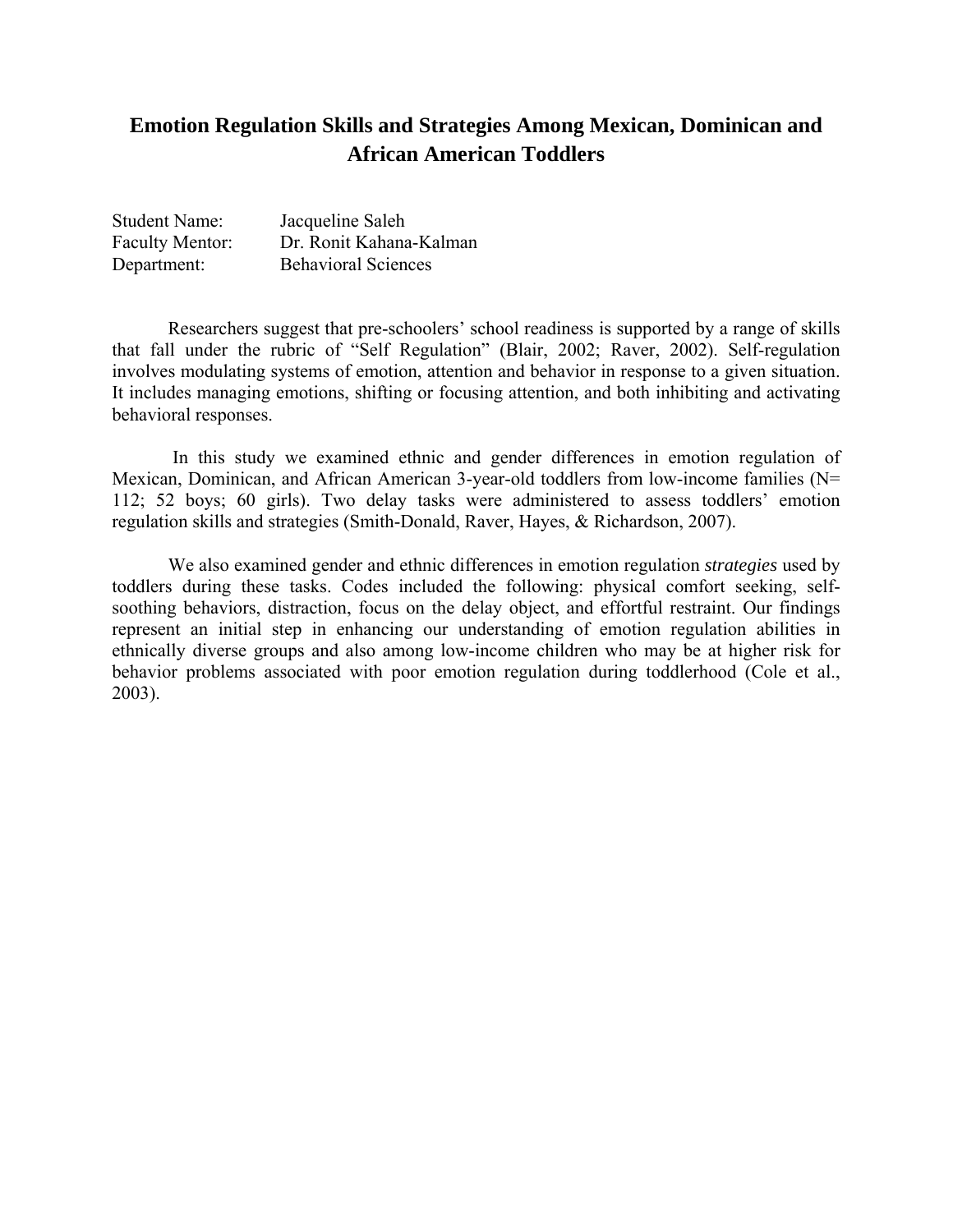### **Immigrants Perceptions of Police in Pasadena County**

| <b>Student Name:</b>   | Kevin Cardoza    |
|------------------------|------------------|
| <b>Faculty Mentor:</b> | Dr. Chris Ortiz  |
| Department:            | Criminal Justice |

 The purpose of this study is to see if immigrants' perceptions of the police are different then the native born citizen in Pasadena County. The four races I am studying are White, Black, Hispanic, and Asian. The people were contacted by random digit dialing to help make it random and not fixed results. A survey was given to residents of Pasadena, California in 2010 asking about the perceptions of the Police Department in Pasadena. It took about 5 months to comprise all the data and completed surveys. There are 2 groups used to measure how they citizens and immigrants felt about police. I believe that police will be negatively perceived by immigrants because of lack of trust the police will do their job correctly due to past experiences. Race, gender, and age are all believed factors in how citizens feel about police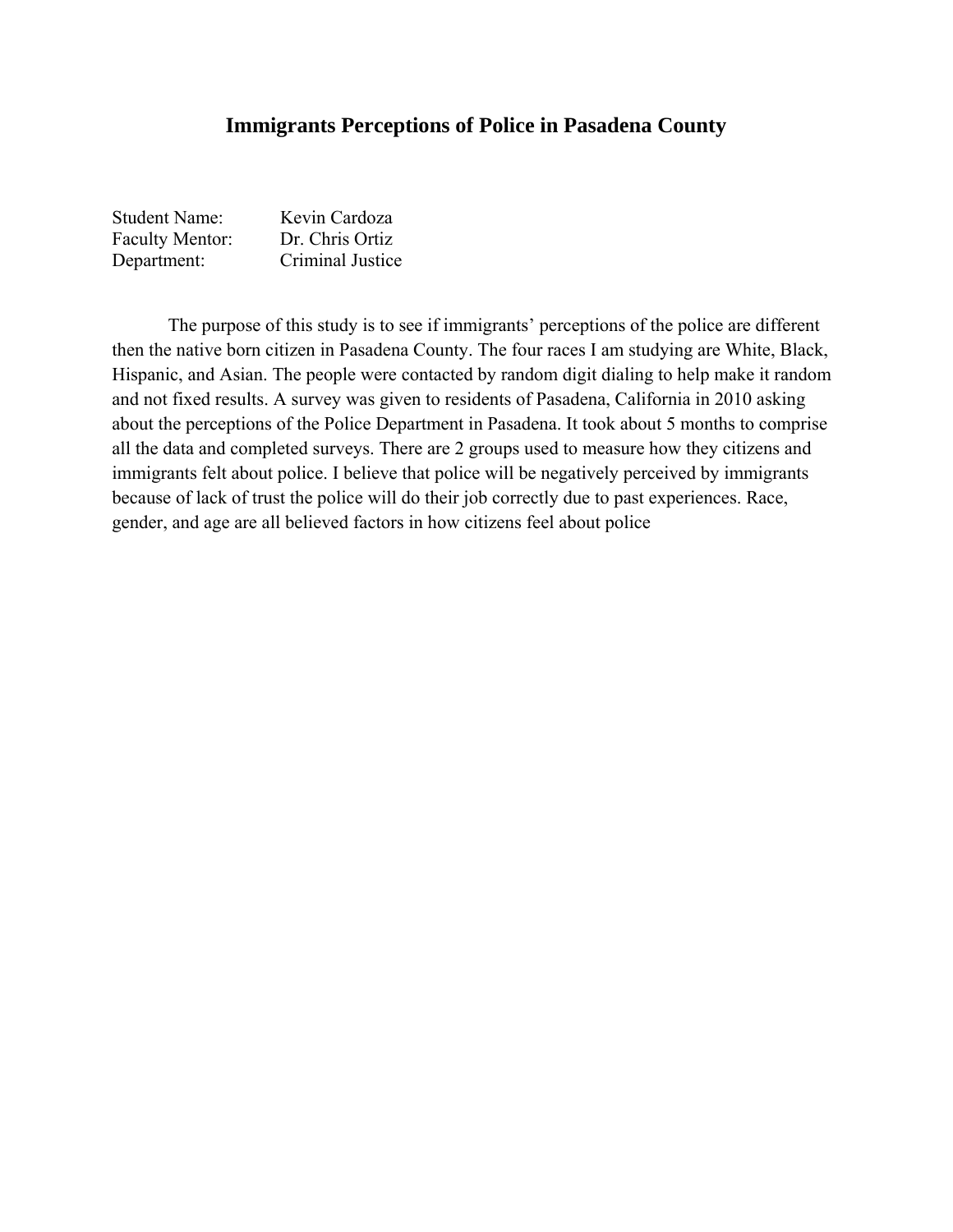# **The Public's Perception of Police Officers After a Voluntary or Involuntary Experience**

| <b>Student Name:</b>   | Joseph Vinciguerra         |
|------------------------|----------------------------|
| <b>Faculty Mentor:</b> | Dr. Christopher Ortiz      |
| Department:            | <b>Behavioral Sciences</b> |

 This research that I am going to be conducting for this project digs deeper into the public's view of the police. Not only will I be looking at race and gender but I am going to scrutinize the view of the police after the public's encounter with the police whether it be voluntary or involuntary. In a more narrow sense, a voluntary encounter would be if an individual called the police for whatever reason and what they thought about their response time, their behavior and their level of helpfulness they served. An involuntary experience would be if someone called the police on you or if you were pulled over on the street for a traffic violation or a different more serious crime. The purpose of my study is to compare 2 different groups of people—those who have had voluntary experiences with the police (people who called the police themselves), and those who have had involuntary experiences with the police (people who are stopped by the police for 1 reason or another). Also, incorporated into the research and the survey, a question will be asked as to what race that person is because like I said, race is a huge factor in point of views of the police. With help from the RAND Corporation, which I assisted in doing work with recently, I was given a sample size of 400 people from 2 different departments, 200 people coming from each department. Within the 200 people, 100 of the people had an involuntary experience with the police and the other 100 people had a voluntary experience with the police. The purpose of my study is to really see first-hand if the type of experience and what race/ethnicity a person is really does have an effect on a person's experience.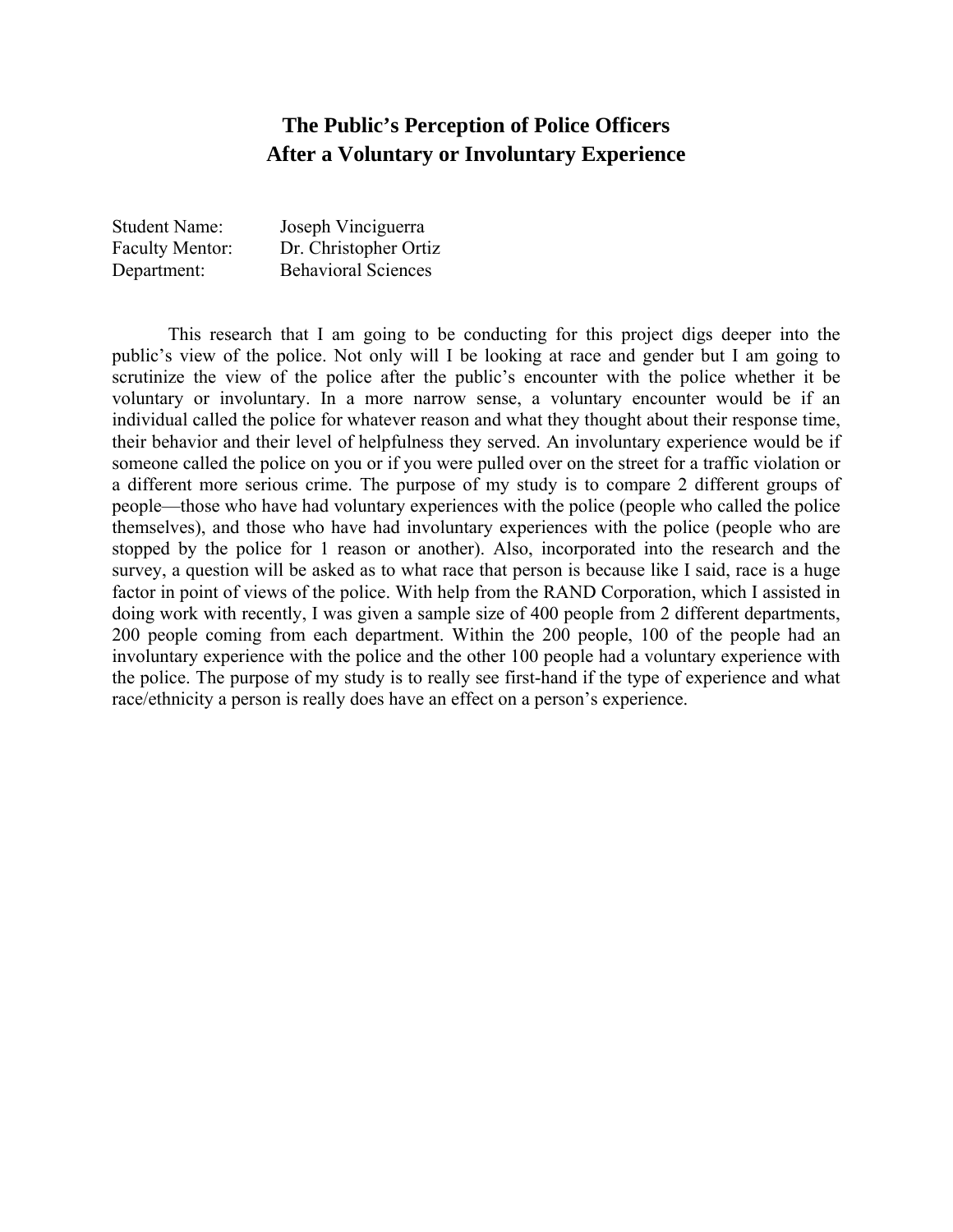# **Session I Presentations 10th Floor Room 1021 –TV Studio Moderator: Nicholas Bloom 10:30 am-11:45 am**

- "The Efficacy of Medical Marijuana for Pain Relief" By: Ahmed Hawash
- "PSA-Suicide" By: Nadege Poncet, Arnaud Delastre, Raphael Rivasi and Valerie Bruno
- "Cognitive Development in Children and Effectiveness of the Head Start Program" By: Yvonne Boinett
- "The Effect of Multiculturalism and Colorblindedness On Trait Judgments" By: Saaba Ahmed, Subrina Mcleod, Theresa Piccolo and Alexandra Falbo
- "The Effect of Incremental and Entity Theories on the Voting Attitude of College Students" By: Brigette Kirschmer, Daniel Jackson and Maniver Sandhu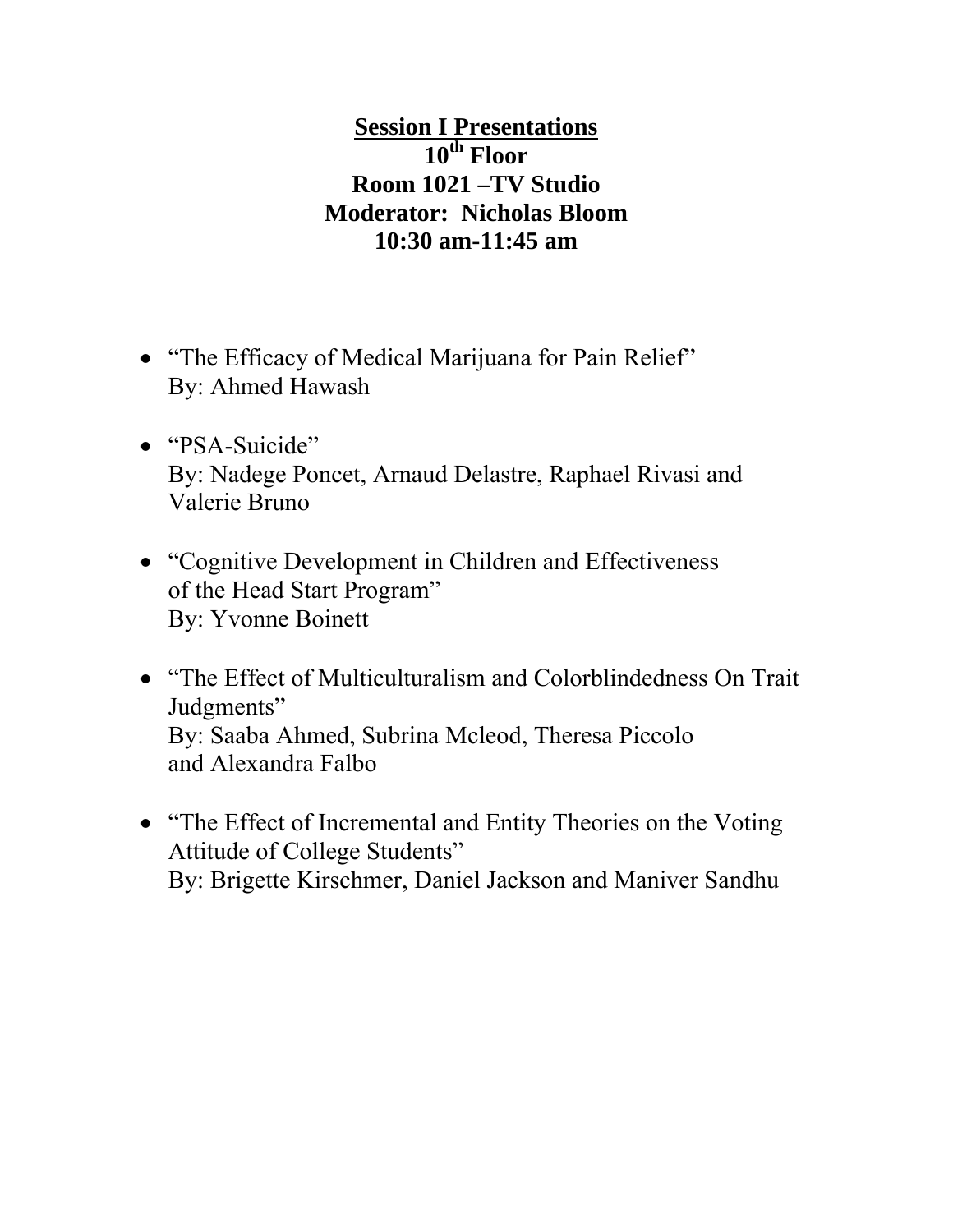### **The Efficacy of Medical Marijuana for Pain Relief**

| <b>Student Name:</b>   | Ahmed Hawash         |
|------------------------|----------------------|
| <b>Faculty Mentor:</b> | Dr. Kevin LaGrandeur |
| Department:            | English              |

In the United States of America, some states have legalized the use of marijuana for medical purposes. It has been said to ease many symptoms for patients with a variety of diseases. The common method of using marijuana is smoking it. And of course, smoking leads to lung cancer, emphysema, and numerous other health issues. The question is whether or not the benefits of smoking marijuana for relieving pain outweigh the potential harmful effects. In many studies, medical marijuana has been shown to relieve pain caused by injury, surgery, etc. In this presentation, I will investigate the effectiveness of the use of medical marijuana for relieving pain. This project will include background information on marijuana's use for medical purposes. After giving the reader an overview of medical marijuana's use, I will begin to focus on its use specifically for relieving pain. I will assess the effectiveness of marijuana for relieving pain by a number of criteria. They include a measure of the pain reduced, and an assessment of the side effects caused by smoking marijuana.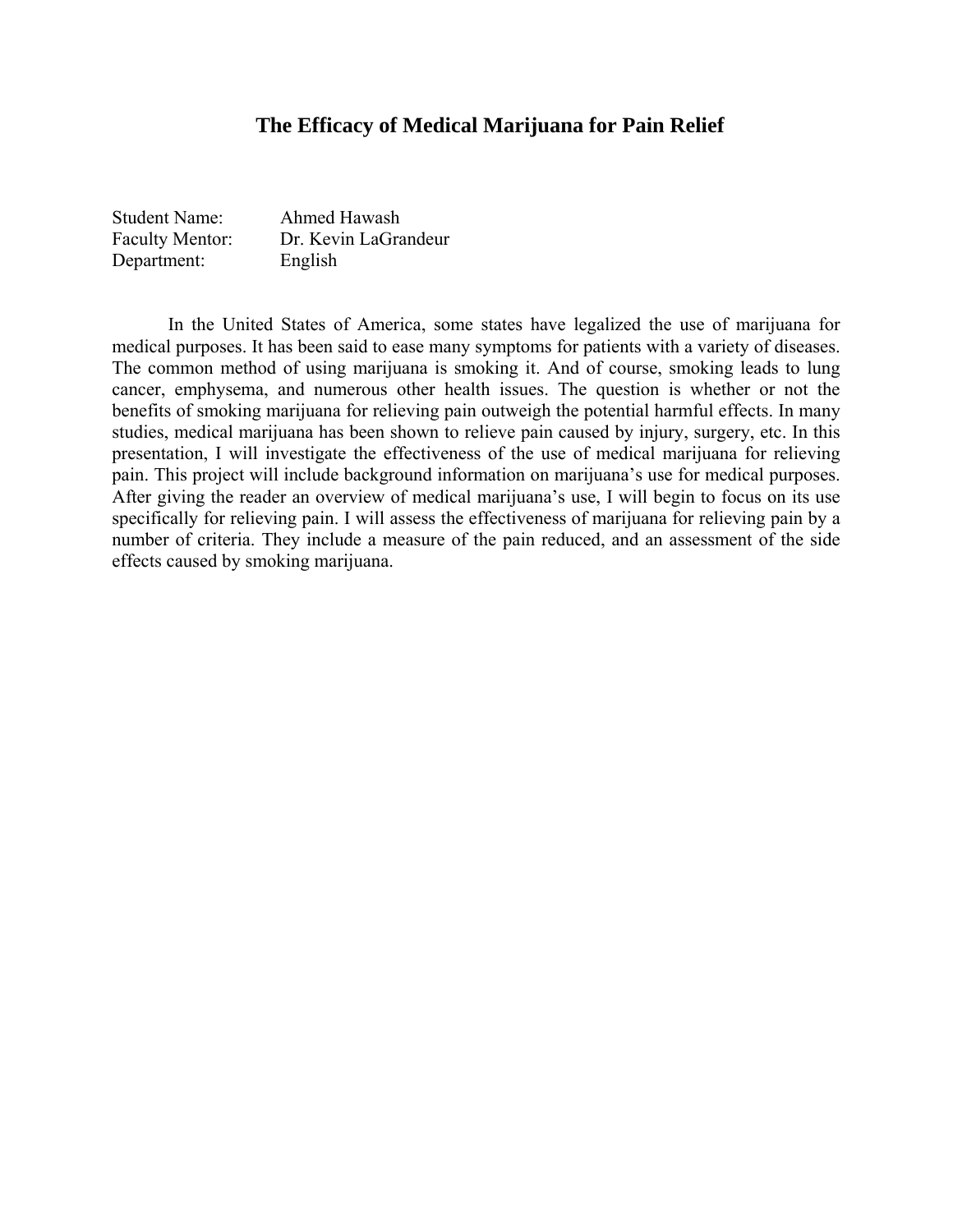### **PSA-Suicide**

| <b>Student Name:</b>   | Nadege Poncet, Arnaud Delastre, Raphael Rivasi and Valerie Bruno |
|------------------------|------------------------------------------------------------------|
| <b>Faculty Mentor:</b> | Youjeong Kim                                                     |
| Department:            | <b>Communication Arts</b>                                        |

This Public Service Announcement (30 second-long video) is intended to spread the message that establishes the importance of addressing the issue of suicide. It will raise awareness that suicide can happen to anyone, yet, the problem is unfortunately a taboo.

Throughout, we encounter two girls, each with their own emotions. One seems to be happy at the beginning of the ad and the other one seems to be really sad and very upset in her life. One is wearing some black clothes and the other one colors. Everything tell us that the girl happy is happy and the sad one is sad. Finally is the happy-looking girl who commit suicide and the other one do not.

Suicide is not about appearance. It can happen to everybody who feel not good inside. It does not mean that the person wear black clothes and never smile. People who seem to be ok in their life can fake it in society. It is a problem we shall talk about and never hide, because it happens too much in our world.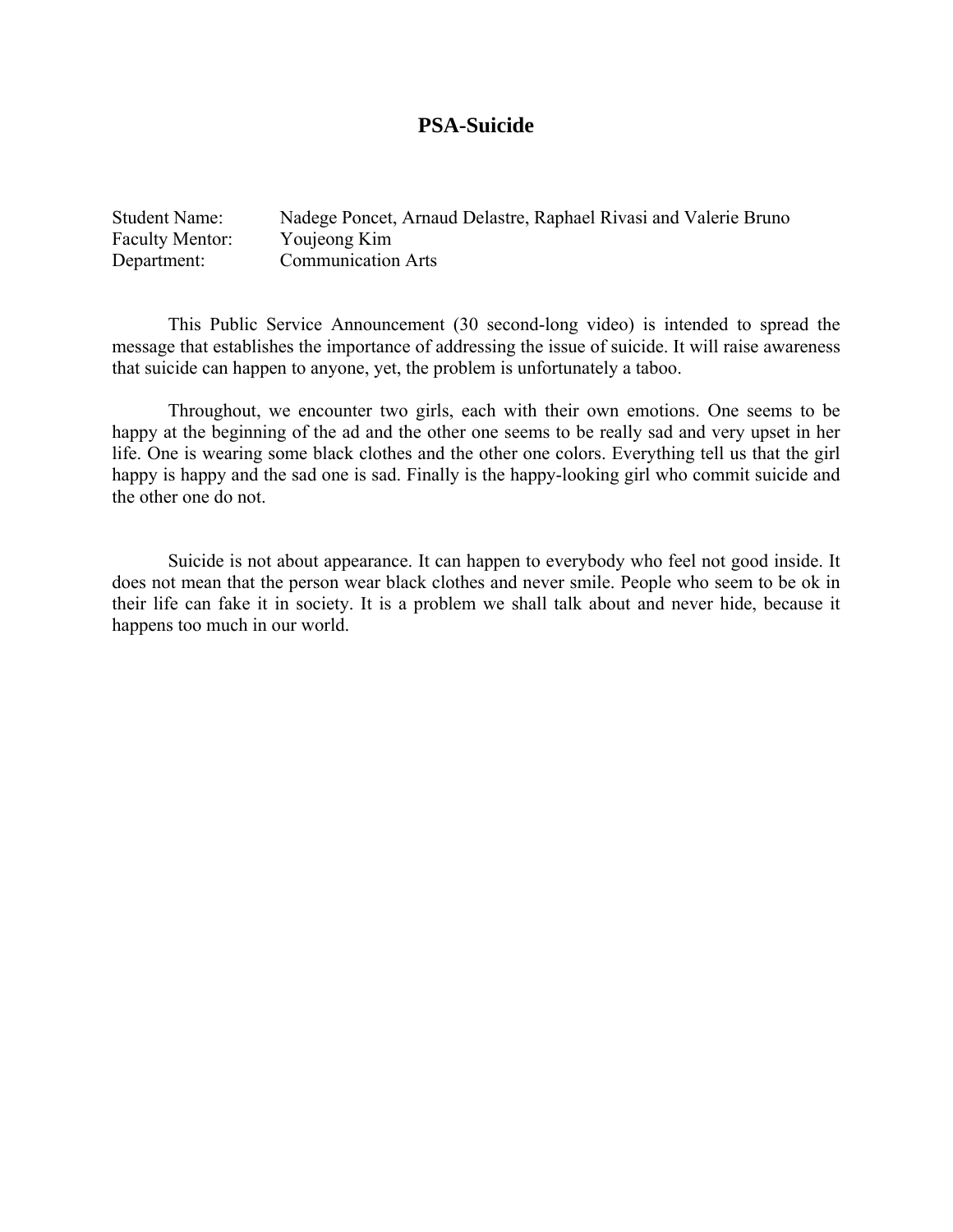### **Cognitive Development in Children and Effectiveness of the Head Start Program**

| <b>Student Name:</b>   | <b>Yvonne Boinett</b> |
|------------------------|-----------------------|
| <b>Faculty Mentor:</b> | Dr. Dan Quigley       |
| Department:            | English               |

Psychology covers a wide range of mental observation. Among various stages of development, I am going to choose cognitive development which is Piaget's stages of a child's development. Development in children is broken down mainly into these stages:

Sensory Motor Stage: Age: Birth-2 years. This stage is marked by the baby's ability to understand the world in terms of what he can do with an object. Example: A ball is only how it looks to the person's vision, tastes, and feels to the touch.

Preoperational Stage: Age: 2-6 years. In this stage, the child starts to use images, words and actions that stand for something else. Fantasy or pretend play also starts to appear in this stage as well.

Concrete Operational Stage: Age: 6-12 years. In this stage logic is developed, such as addition, subtraction, multiplication, division, and class inclusion; also inductive and deductive reasoning are developed. Formal operational is experienced from ages 12 plus. The child is able to manipulate events in his head: see things that he never has seen or that have yet to happen and classify and organize ideas.

In my project, I am going to show how head start program stimulates the children and help develop their brains as they continue to grow.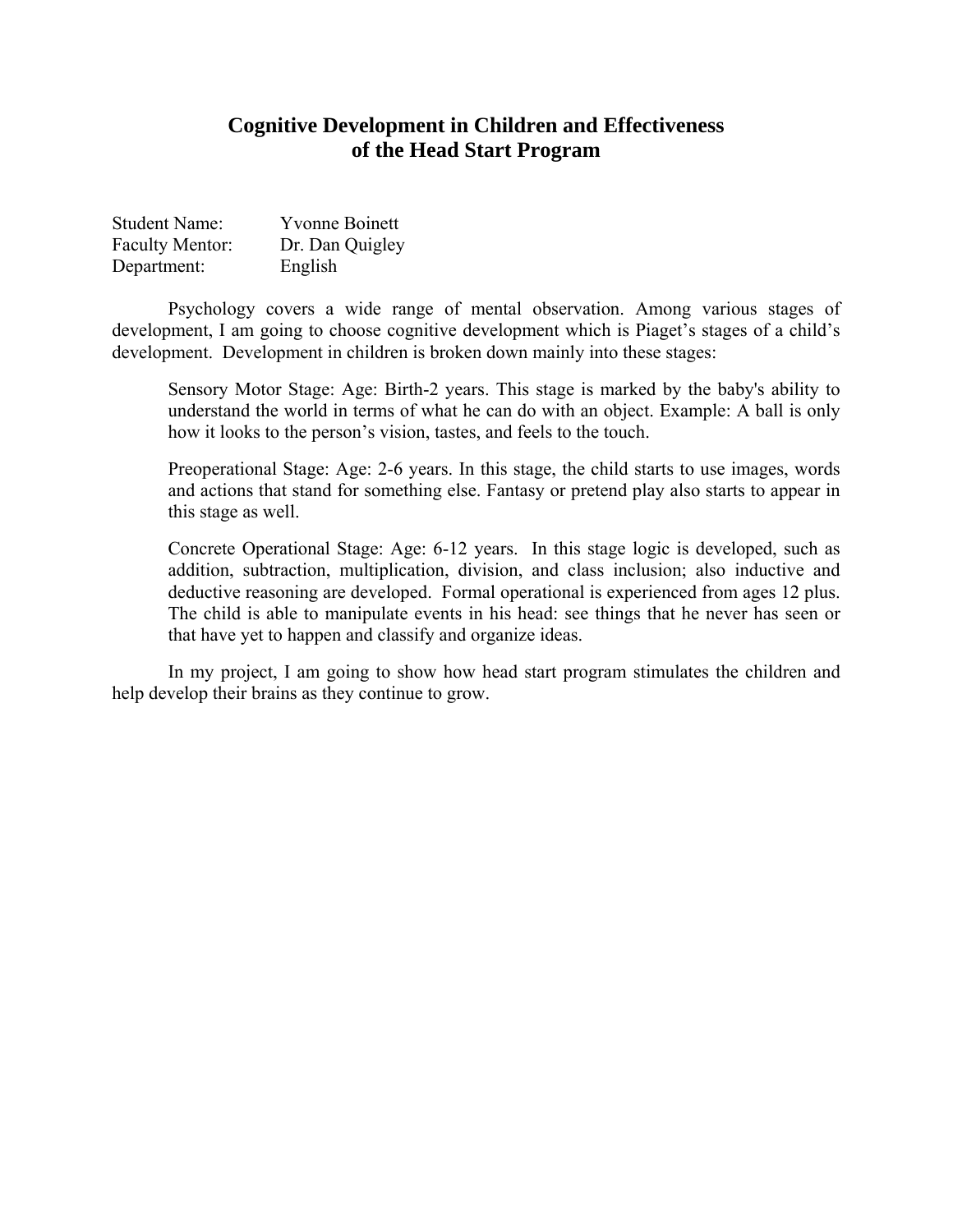### **The Effect of Multiculturalism and Colorblindedness on Trait Judgments**

| <b>Student Name:</b>   | Saaba Ahmed, Subrina Mcleod, Theresa Piccolo |
|------------------------|----------------------------------------------|
|                        | and Alexandra Falbo                          |
| <b>Faculty Mentor:</b> | Dr. Dina Karafantis                          |
| Department:            | <b>Behavioral Science</b>                    |

Negative affect toward (*prejudice*), associating attributes with (*stereotyping*), and biased treatment toward (*discrimination*) racial groups and their members are pervasive social problems in the U.S. Thus, the implementation of anti-bias interventions is a timely consideration. This is especially true given the increasing diversity of our nation. In the U.S. society, two opposing core beliefs, or lay theories regarding diversity are pervasive: the colorblind theory and the multicultural theory. Past work has shown that people's lay beliefs relate reliably to their beliefs about and attitudes toward members of various social groups, including gay men and lesbians, overweight persons, homeless persons, racial minorities, and women. Accordingly, a challenge for the psychology of intergroup relations is understanding mechanisms linking ideologies to intergroup attitudes and beliefs.

Given that prior work has shown that endorsement of either the multicultural or colorblind ideology may decrease social tolerance towards Asians (Karafantis, Pierre-Louis, & Lewandowski, 2010), the present investigation examined whether trait judgments based on phenotypic features (racially and ethnically diverse eyes) differ among participants induced with either the multicultural or colorblind ideology. We hypothesized that each experimental condition will be more effective than the control condition in facilitating social tolerance. However, given the caveats associated with both theories, we also predict that members of minority groups and women may be more hesitant to endorse the colorblind theory than Whites and males. This is based on the idea that implementation of the colorblind view, which presumably ignores any actual group differences in an attempt to avoid any perception of preferential treatment of one group over another (Dovidio et al., 2001), may threaten racespecific policies and gender specific policies (i.e., affirmative action) which ensure that minority group members and women are treated equally to other group members. We also predict that relative to participants in the colorblind and control conditions, participants in the multicultural condition will report greater levels of stereotyping given that acknowledgement of racial and cultural differences may inadvertently lead people to place individuals into rigid categories based on these differences. Finally, we predict that participants in the colorblind condition will report greater levels of prejudice, stereotyping, and discrimination toward Asians. This is based on the idea that Asian faces may not represent the prototypical face to participants, thus participants in this condition will have a more difficult time ignoring, or minimizing the racial/ethnic differences with concern to Asians.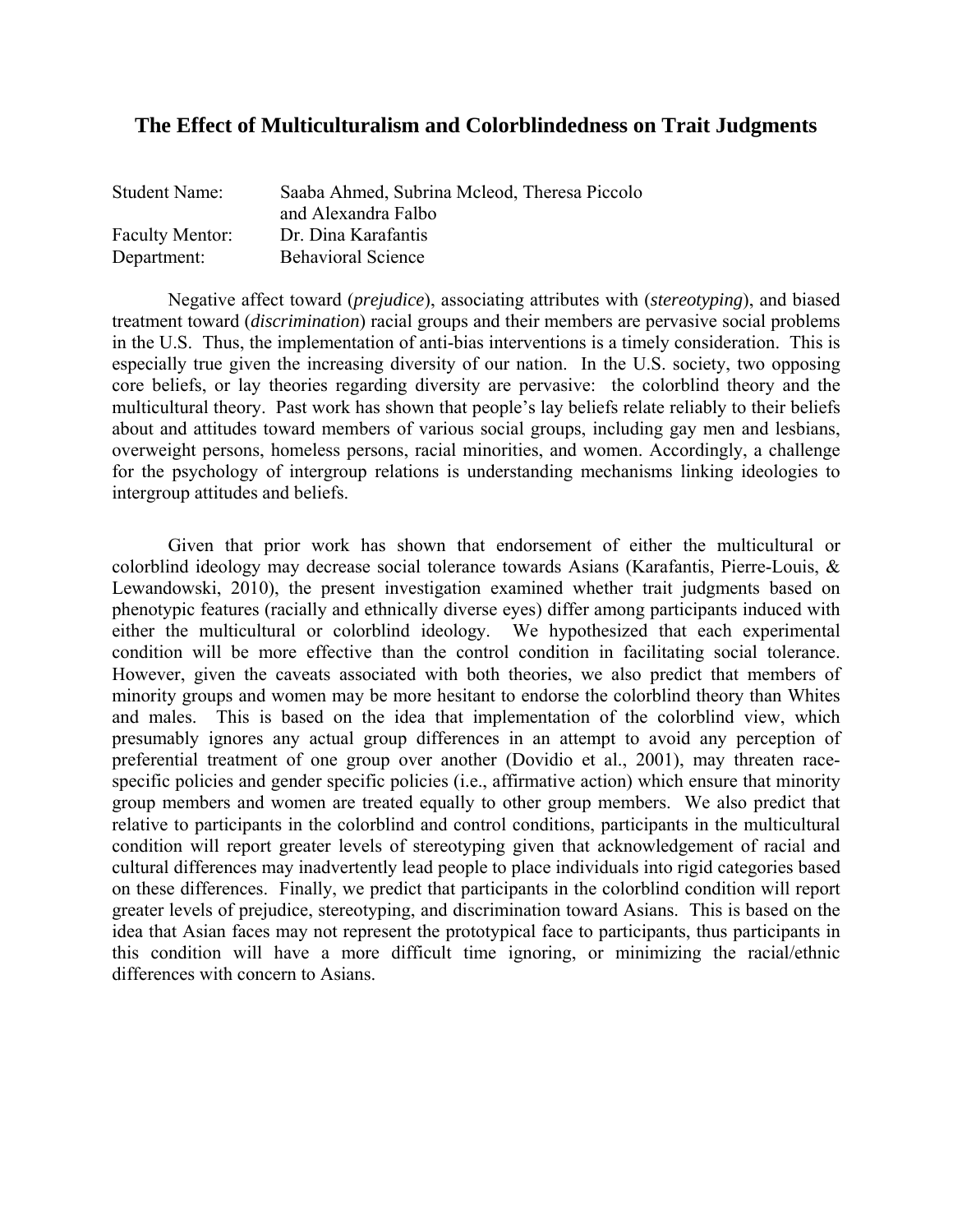# **The Effect of Incremental and Entity Theories on the Voting Attitude of College Students**

| <b>Student Name:</b>   | Brigette Kirschmer, Daniel Jackson and Maniver Sandhu |
|------------------------|-------------------------------------------------------|
| <b>Faculty Mentor:</b> | Dr. Dina Karafantis                                   |
| Department:            | <b>Behavioral Sciences</b>                            |

 Research on lay theories has roots in social and developmental psychology. Researches for example have examined lay theories relating to the malleability of human nature. They have shown that children holding malleable ("incremental") views of human attributes are less quick to judge and are more flexible in their evaluations of others than children holding a fixed ("entity") view (Levy, Stroessner, and Dweck, 1998). Research also found that college students holding more malleable views agreed less with societal stereotypes of ethnic groups (e.g. African Americans, Latinos). Therefore, the present study assessed whether college students' lay theories about the malleability of traits relate to their attitude toward and their willingness to vote for a minority group member. We hypothesize that people holding a more malleable view will have more positive inclinations toward voting for a minority group member and will demonstrate more prosocial attitudes than those holding a fixed view of human attributes.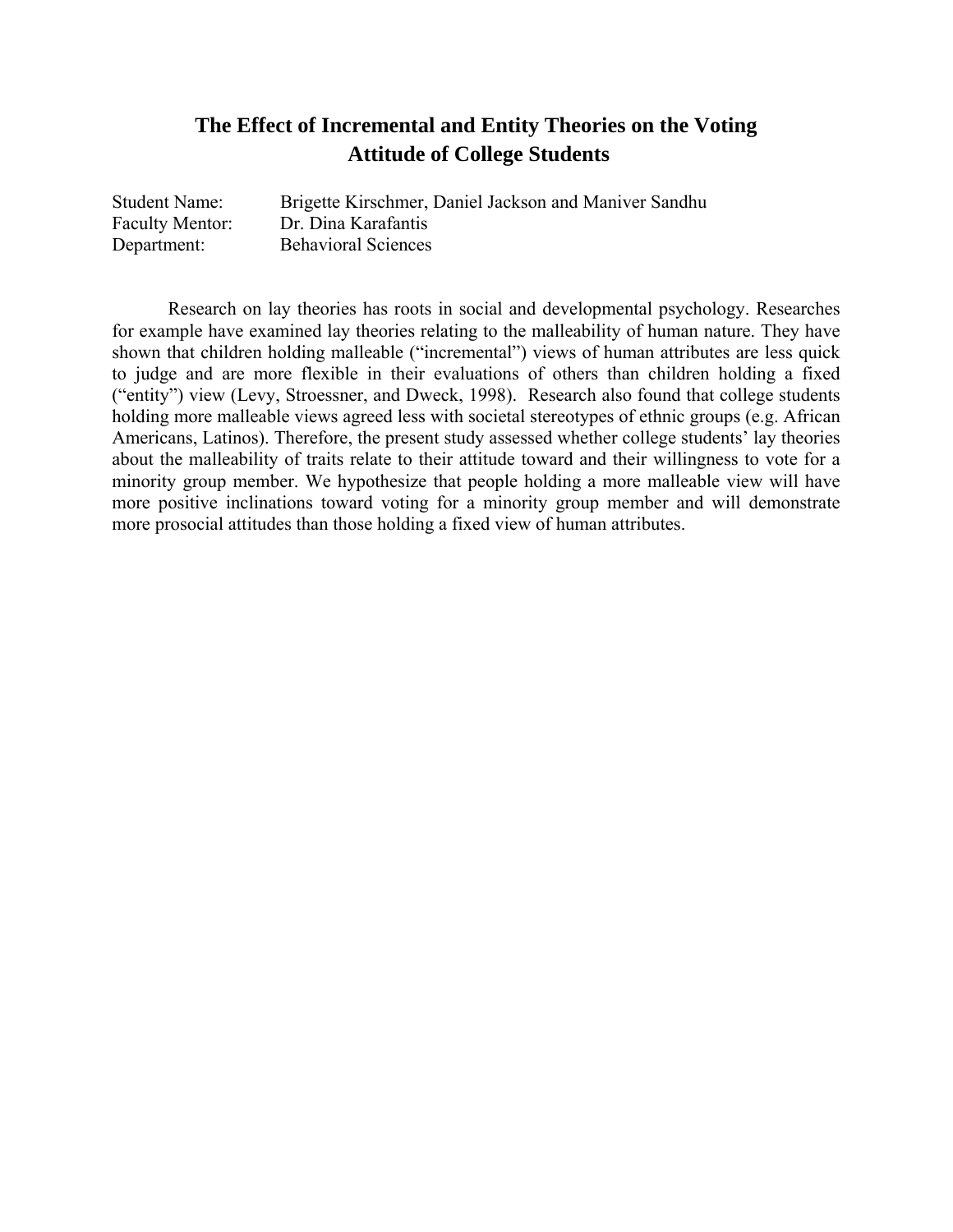# **Session I Presentations 7th Floor Room 721 Moderator: Niharika Nath 10:30 am-11:45 am**

- "Epidemiology of Injuries in the Elite Female High School Lacrosse Player" By: Michelle Dong, Lauren Engel, Lauren O'Boyle, Andrea Pasquarella, David Serkes, Kathryn Smith, Lauren Stoebe and Danielle Valle
- "Effects of Upper Extremity Exercises on Handwriting Legibility and Speed" By: Amelia Singh, Frances E. Omaga and Darshana Patel
- "Zebrafish: A Model System for Characterizing the Actions of Anesthetics" By: Goretti Chiang and Jaskiran Ghuman
- "Correlations between Different Human Genes Based Upon Similarities in Alternative DNA Structures" By: Kayvan Dastgheib-Beheshti, Sahil Kohli, Anthony Pasquarella and Shabia Rehmat
- "Dissection of Bovine Eye Globe for the Isolation of DNA from the Normal Crystalline Lens" By: Guram Abaishvili, Nina Bhagat, Justine Chen, Samuel Franck Nde Tene, Natashia Hamilton, Dominic Kalathivila, Sherin Koshy, Priya Nanda, Sarah Syed and Constance Sorisi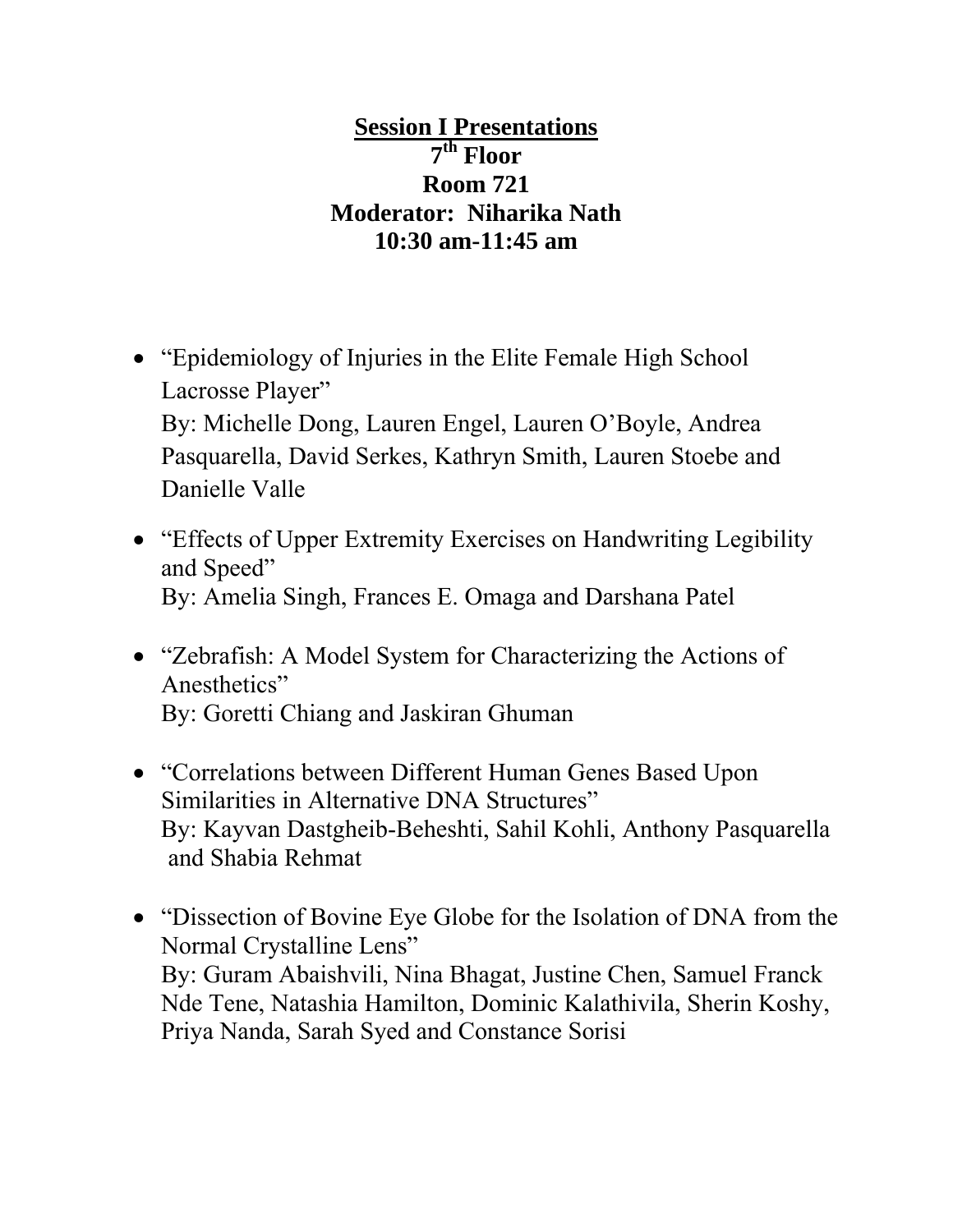### **Epidemiology of Injuries in the Elite Female High School Lacrosse Player**

| <b>Student Name:</b>   | Michelle Dong, Lauren Engel, Lauren O'Boyle, Andrea Pasquarella, |
|------------------------|------------------------------------------------------------------|
|                        | David Serkes, Kathryn Smith, Lauren Stoebe and Danielle Valle    |
| <b>Faculty Mentor:</b> | Karen Friel and Cheryl Hall                                      |
| Department:            | Physical Therapy                                                 |

### **Context:**

High school lacrosse has grown in popularity, with few resources available describing the incidence and mechanism of injury for this population.

### **Objective:**

 Investigate the epidemiology of elite female high school lacrosse injuries, and compare them to those in the collegiate player. The results can help to increase the knowledge of, and contributing factors to, lacrosse injuries and support further investigation for prevention.

### **Study Design:**

Descriptive epidemiology study using a survey design

### **Setting**:

Surveys, consisting of 41 questions, were distributed at practice sessions and tournaments.

### **Participants:**

 Surveys were distributed to 522 female elite high school lacrosse players. 22 were excluded for incomplete information.

### **Data Collection and Analysis**:

Survey results were entered into SPSS 16. Means and correlations were calculated.

### **Results:**

Majority of athletes (91.6%) played an additional sport. Weather was not a factor with 85% of injuries occurring on clear days. 59% reported experiencing an injury while playing lacrosse with the most common being to the ankle and knee. The injuries occurred more often earlier in the season, with the majority occurring during in-season practice. Game injuries occurred more during single game competition (70%) settings and 53% were unable to return to play that day. Although the majority of injuries did not require surgery (5.7%), most required 10 or more days of no sport participation (42.1%). Majority of injured athletes had been taught interventions (71.6%) and practiced preventative drills and warm-ups (70%).

### **Conclusion:**

Overall injury rates are high for elite lacrosse which is classified as a noncontact sport, and are comparable to those seen in the collegiate female lacrosse player. This study can help to develop prevention programs targeted to the specific injuries experienced during high school lacrosse.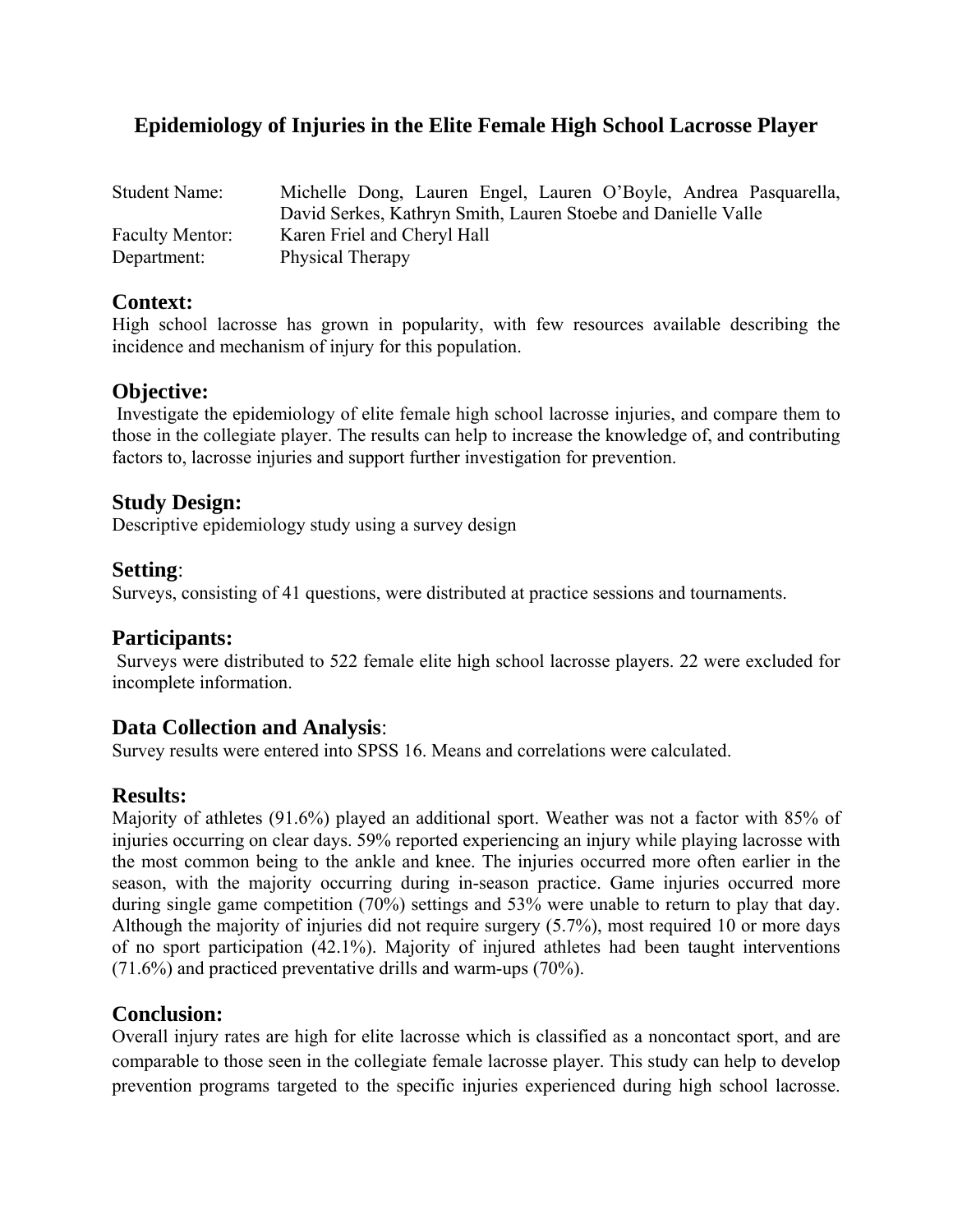### **Effects of Upper Extremity Exercises on Handwriting Legibility and Speed**

| <b>Student Name:</b>   | Amelia Singh, Frances E. Omaga and Darshana Patel |
|------------------------|---------------------------------------------------|
| <b>Faculty Mentor:</b> | Tricia Nicholes                                   |
| Department:            | Occupational Therapy                              |

 Handwriting is an essential task incorporated into lives of children and adults. Handwriting is one of the most primitive forms of communication utilized in many aspects of daily life including home, work, and school as a means of self-expression. According to recent research, the control of distal muscles can be improved with strengthening of proximal muscles. This is known as the proximal-distal principle. Handwriting requires the application of the proximal-distal principle, which affirms that proficient use of the proximal muscles provides a basis for greater manipulative control of the distal musculature (Naider-Steinhart, S. & Katz-Leurer, M., 2007).

 This study was conducted on a voluntary basis, at the New York Institute of Technology (NYIT) School of Health Professions, with study participants being health professional students who feel that their handwriting is illegible and/or slow. The participants performed a specific exercise regimen in order to determine whether strengthening the upper extremity muscles had an effect on the legibility and rate of handwriting. The Handwriting Assessment Battery for Adults (Faddy, 2008) was used as a pre and post-test to assess the legibility and rate of writing.

 The researchers hypothesized that the use of this specific exercise regimen will strengthen upper extremity muscles, inclusive of the hand, resulting in an increase in rate and improvement of handwriting legibility. Positive results in handwriting legibility and speed were seen in those students who adhered to the given exercise regimen and guidelines of the study.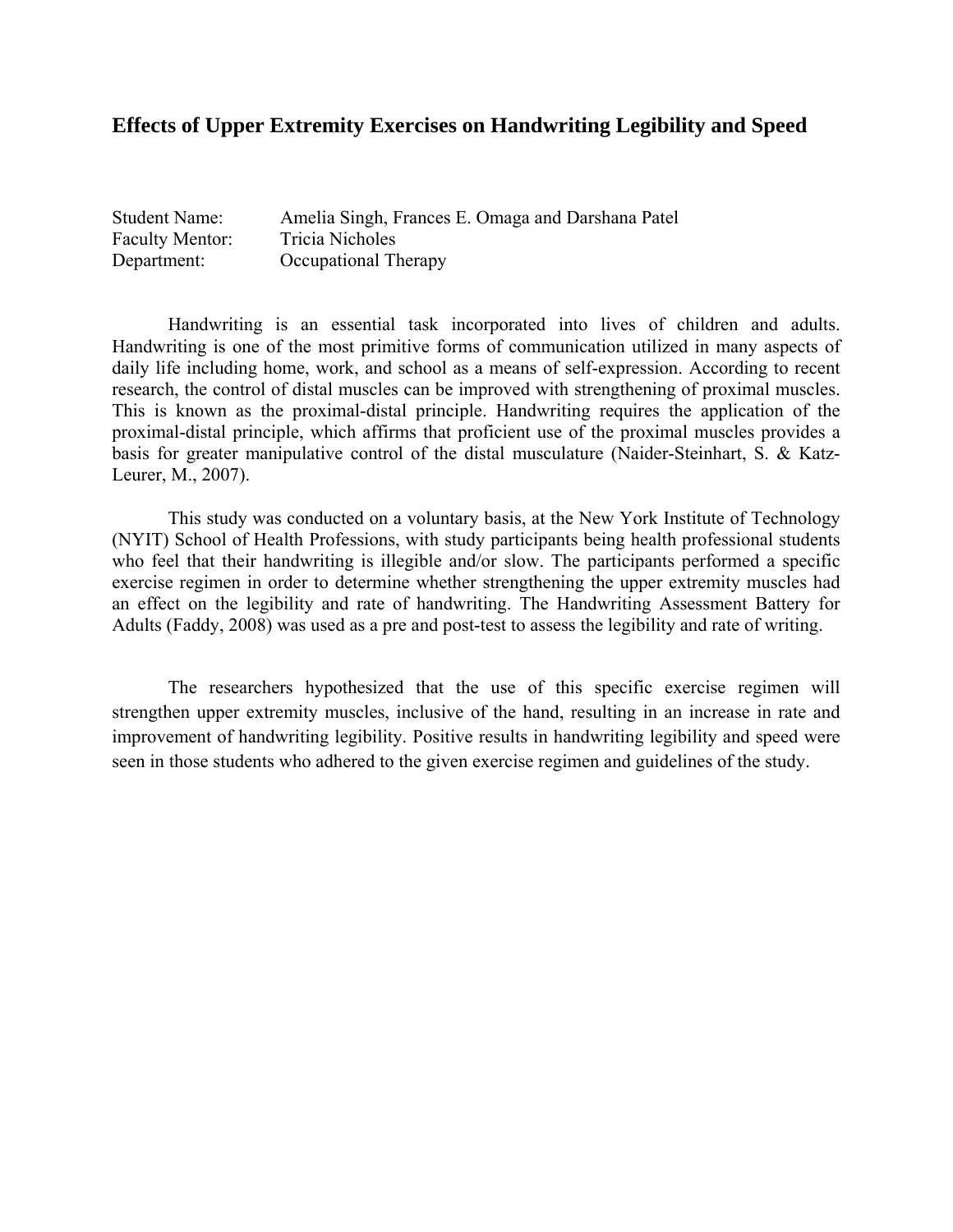### **Zebrafish: A Model System for Characterizing the Actions of Anesthetics**

Student Name : Goretti Chiang and Jaskiran Ghuman Faculty Mentor: German Torres, Joerg R. Leheste and Brian H. Hallas Department: Neuroscience/Histology

Understanding the neural mechanisms of anesthetics is extremely challenging given the complexity of the human brain, the diversity of cellular targets affected by anesthesia, and the lack of understanding of how anesthetics work. How anesthetic drugs induce and maintain the behavioral states of general anesthesia is therefore an important question in medicine and neuroscience. Anesthesia is a drug-induced, reversible state of consciousness that also affects the subjective states of amnesia, analgesia and akinesia. Understanding the neurobiology of these behavioral traits would benefit greatly from improved animal models of anesthesia. Here, we propose to use the freshwater vertebrate zebrafish (*Danio rerio*) for studying the neural networks that mediate the actions of general anesthetics and for identifying specific candidate genes that underlie the basis of anesthetics-induced behaviors. The zebrafish offers unrivaled opportunities for this line of investigation, primarily because of its amenability to high throughput in vivo drug screening. This feature, together with a well-characterized stereotypical neuromuscular system and genetic tractability offers a quick, easy, and cost-effective way for studying anesthetics in a vertebrate organism. Thus, the present study describes a series of experiments in which acute sub-anesthetic doses of ketamine and propofol were used to analyze species-specific behaviors and to identify behaviorally relevant molecular substrates for ketamine and propofol in the adult zebrafish. Our results provide to the best of our knowledge, the first direct evidence that pharmacological inhibition of NMDA receptor function in the zebrafish has a profound effect on spontaneous behavioral activity and cellular REDOX mechanisms related to oxygen availability and subsequent breathing behavior. This raises the prospect that a zebrafish assay model provides an adequate experimental tool in which neurochemical dysfunction of either catecholamine (e.g., dopamine) or glutamate systems can properly be studied. This vertebrate model-system has already told us much about other physiological processes, such as development and immunity. Now, the zebrafish can be used as a model of anesthesia, especially for testing and developing anesthetics drugs that modulate new types of cellular targets.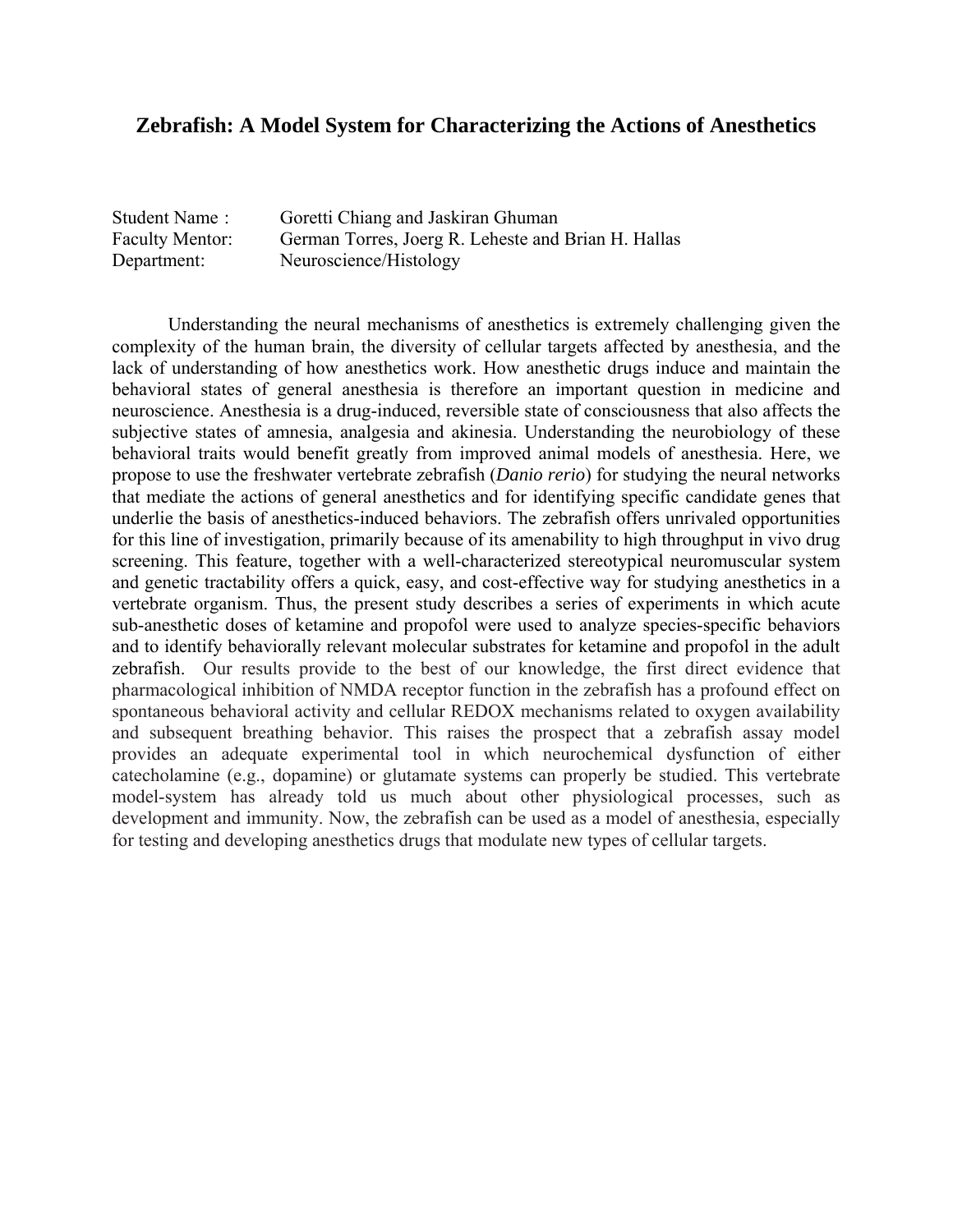# **Correlations between Different Human Genes Based Upon Similarities in Alternative DNA Structures**

Student Name: Kayvan Dastgheib-Beheshti, Sahil Kohli, Anthony Pasquarella and Shabia Rehmat Faculty Mentor: Dr. Claude E. Gagna Department: Life Sciences

Molecular biology, genomics, proteomics are disciplines which are becoming more important, not only to research scientists but also to physicians. Bioinformatics is a tool used by researchers to examine genes, DNA sequences, proteins, and the interactions between different biological molecules. DNA and RNA are not static one-dimensional molecules. They have the ability to adopt alternative (exotic) structures, mainly, left-handed double-stranded Z–DNA. Z-DNA has been implicated in many different biological roles, such as genetic recombinations, transcription, and RNA editing. Our group wanted to identify the presence of left-handed doublestranded Z-DNA within a general population of human genes. The purpose of our research project was to initiate a pilot study in which we would try to identify any correlations between "gene functions" and "the potential for the development of Z-DNA" in genes that contain mainly double-stranded B-DNA. It is our goal to set the foundation for other students to continue this project and examine more genes in the future. Another one of our goals is to identify novel target sites (Z-DNA segments) so that perhaps one day they could be targeted with new classes of drugs to either inhibit or enhance their gene functions. Based upon our data we discovered that certain genes have the potential for Z-DNA while others do not. Additionally, we also found that different genes have different numbers of potential Z-DNA sequences within them. This range of potential Z-DNA sequences goes from 1-125. Correlations were found in similar number of Z-DNA sites showing attributes but are not limited to blood, metabolism, neurotransmitters, adipose tissue/adipocytes, growth factors and genes involved in movement within structural proteins of the extracellular matrix.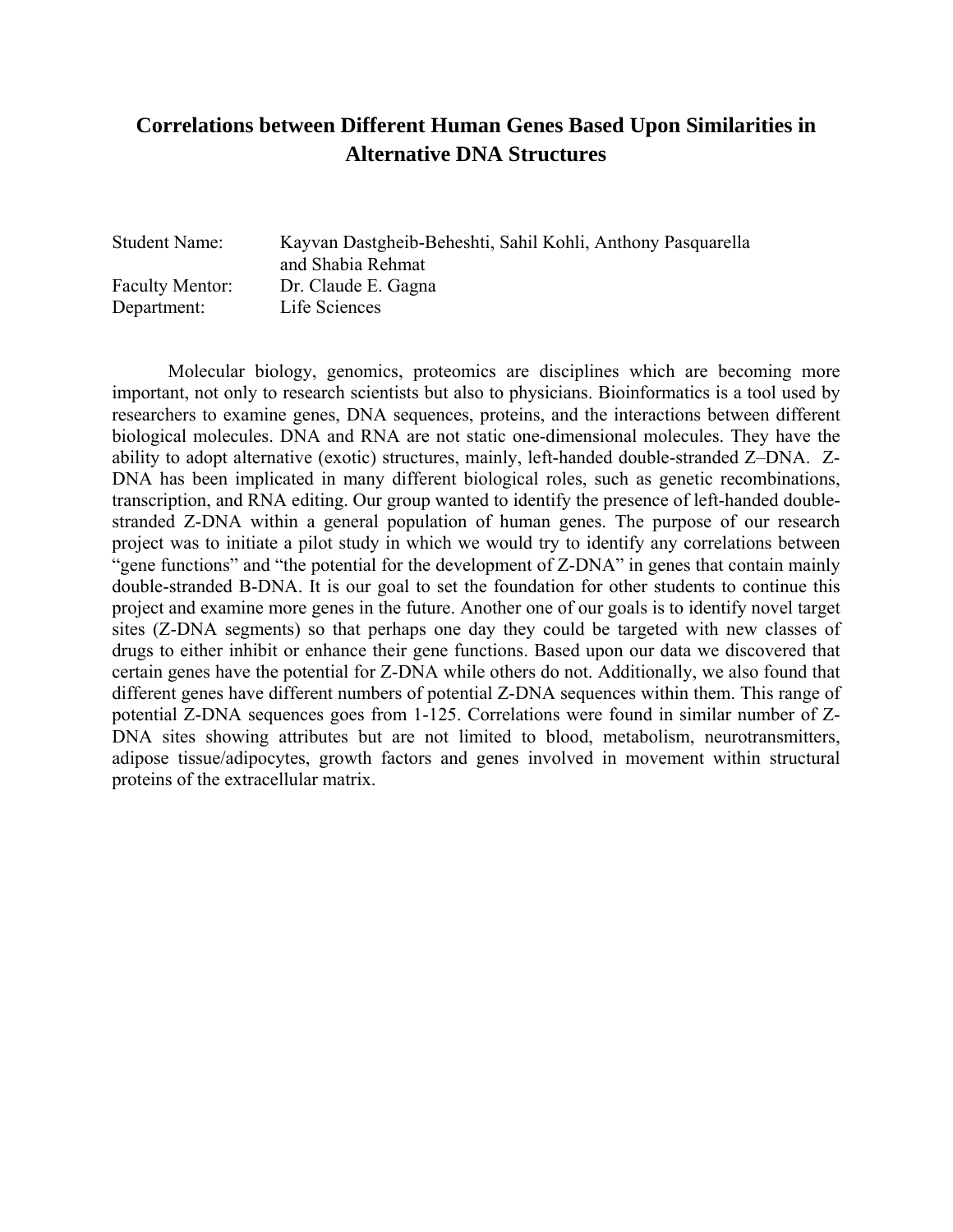### **Dissection of Bovine Eye Globe for the Isolation of DNA from the Normal Crystalline Lens**

| Guram Abaishvili, Nina Bhagat, Justine Chen, Samuel Franck Nde Tene,<br>Natashia Hamilton, Dominic Kalathivila, Sherin Koshy, Priya Nanda, |
|--------------------------------------------------------------------------------------------------------------------------------------------|
| Sarah Syed and Constance Sorisi                                                                                                            |
| Dr. Claude E. Gagna<br>Life Sciences                                                                                                       |
|                                                                                                                                            |

As part of the Biomedical Research II group, we worked closely together to obtain intact, undamaged, non-cataractous ocular lenses from the adult bovine eye globe. We then observed the ocular lens to see that it contained any cataract elements. Then, we allowed the eye globes to dehydrate at room temperature for several weeks. Additionally, we isolated the cornea and the optic nerve in order to save valuable tissue for future research projects. This experiment allowed us to hone dissection skills that would be helpful in medical school for human gross anatomy. Working with the eye globe is particularly difficult and therefore an excellent tissue to develop general dissecting skills. The ocular lens will eventually be ground up and turned into a course powder so that we can test the use of a novel fixative for the preservation (secondary fixation) of intact, unaltered, non-deteriorated DNA-protein complexes. The novel stabilizing solution will allow for superior preservation of *in vivo* DNA-protein complex interactions that regulate gene expression. This novel stabilizing solution will result in preservation of high quality DNA, DNA-binding protein and the natural *in vivo* interactions that regulate normal gene expression. We will avoid pulverizing the tissue with a high speed grinder in order to reduce damage to the biological molecules of interest (e.g., increased temperature). Most archival paraffin-based tissues have been fixed in formaldehyde. This study will help address the issues of isolating DNA-protein complexes initially processed in 10% formaldehyde. Understanding the relationship between biological molecules and chemicals used to preserve their overall native structure is very important in terms of biomedical research and drug discovery and development.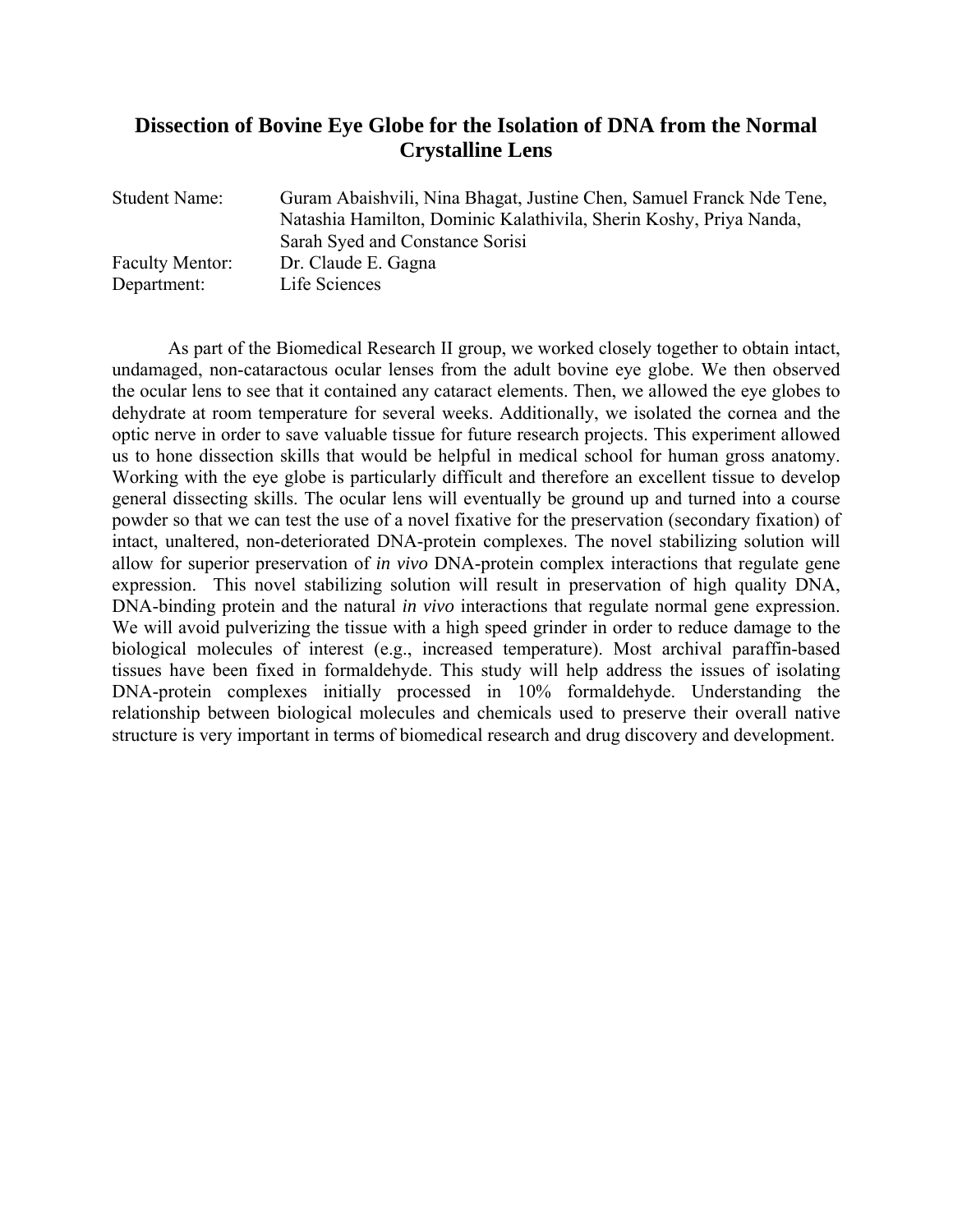# **Session I Presentations 10th Floor Room 1026 Moderator: Jacqueline Taylor Basker 10:30 am-11:45 am**

- "The Digital Homogenization of Film and Television Production" By: Douglas Guerra
- "The Revamping of NYIT Manhattan's Student Activities Advertising Campaign" By: Elizabeth Hutzler
- "An Online Tweets/Microblogs Collection and Analysis Tool" By: Hao Liu, Hua Fang, Kai Chen and Hong Chen
- "Framing Design" By: Ashley Foster
- "Another Day Running" By: Victoria Reyes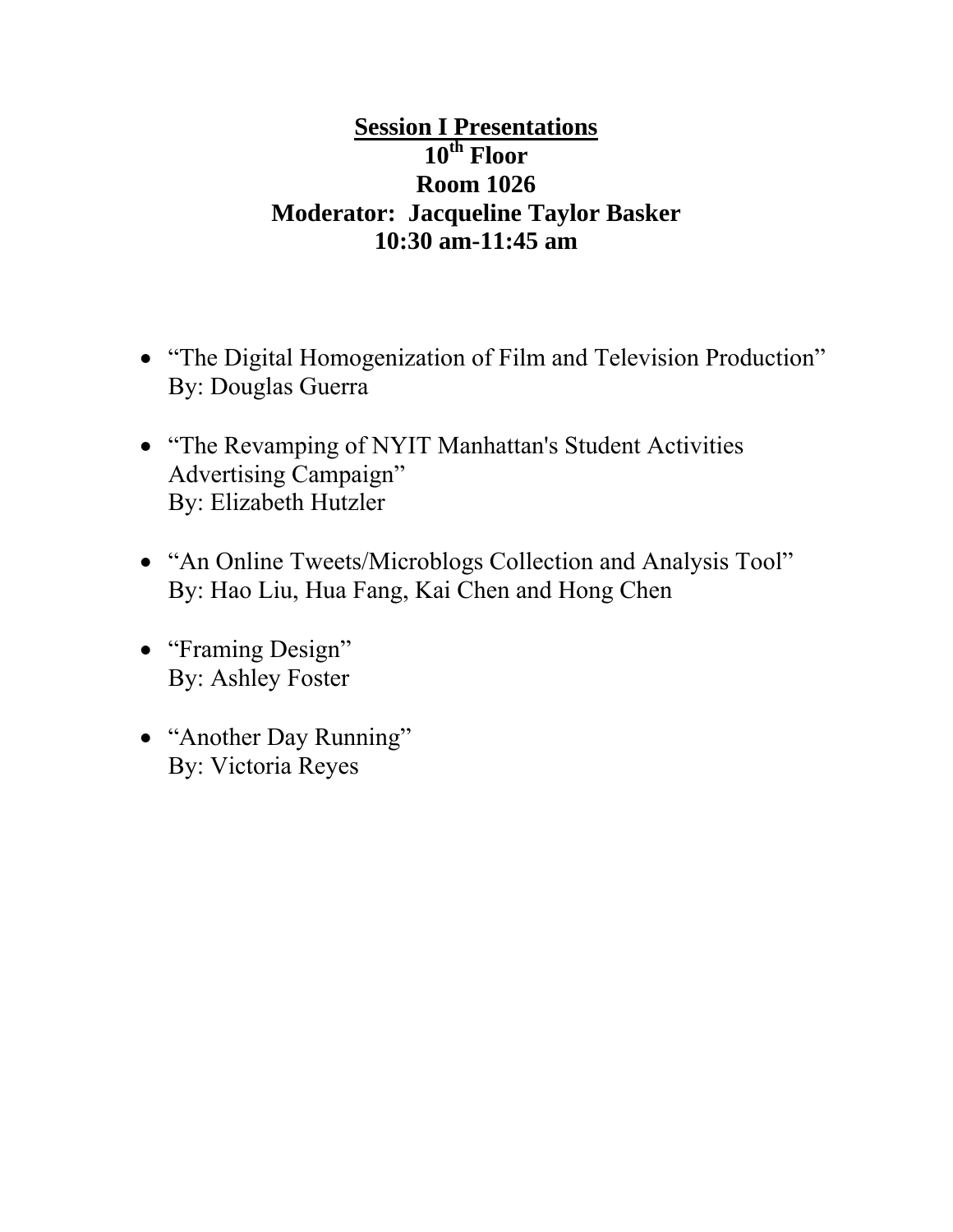### **The Digital Homogenization of Film and Television Production**

| <b>Student Name:</b>   | Douglas Guerra            |
|------------------------|---------------------------|
| <b>Faculty Mentor:</b> | Jim Fauvell               |
| Department:            | <b>Communication Arts</b> |

The production of both film and television can now be considered to be unified under the banner of "digital video". More than ever, techniques and workflow from both paradigms are related thanks to the accessibility and affordability of digital technology. Production values have increased, and costs have dropped, in a phenomenon that many have labeled the "democratization" of video. With digital technologies – specifically the computer – there have been a number of changes in both the business and creative aspects of television. The scope of a "professional" in the industry has also changed, in accordance with the idea that it is impossible to know everything in the digital age. It has now been about twenty years since the internet was introduced to society, and it has of no coincidence been about the same time since digital technology was introduced to film production; it has radically altered the way movies are made in the following ways:

- I. The production techniques behind both film and television have become homogenized, and the distinctions between the two mediums will continue to blur.
- II. The skills required to succeed in the industry have become accessible to nearly everyone, making the career paths of future film and television workers a much less specific than in the past.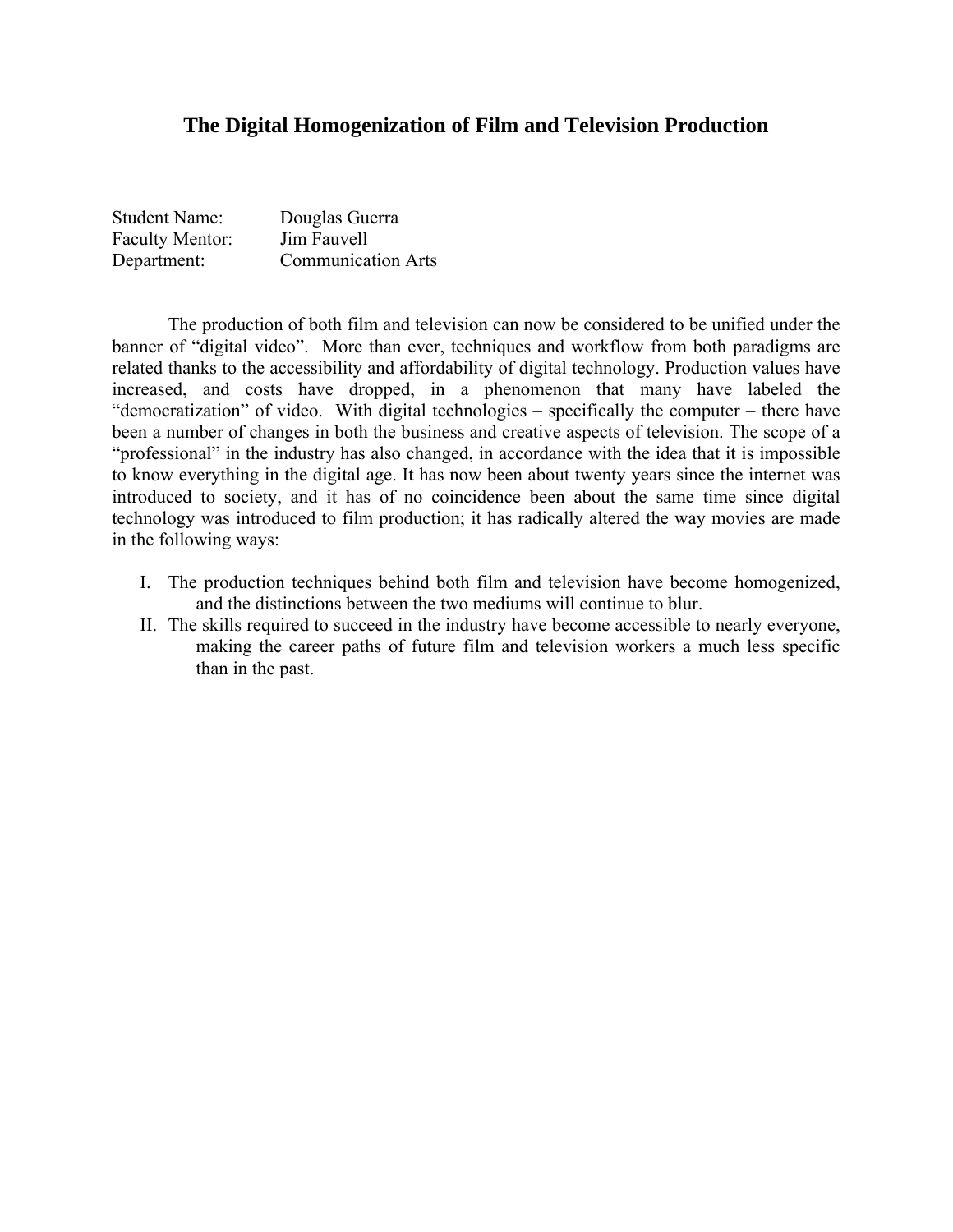# **The Revamping of NYIT Manhattan's Student Activities Advertising Campaign**

| <b>Student Name:</b>   | Elizabeth Hutzler         |
|------------------------|---------------------------|
| <b>Faculty Mentor:</b> | Dr. Dena Winokur          |
| Department:            | <b>Communication Arts</b> |

As an involved student of the NYIT Manhattan Campus I will be focusing my research project on the Student Leaders here at the NYIT Manhattan Campus. I will analyze the current NYIT Orientation packet for Student Activities in which I will then create a new advertising campaign that NYIT could possibly use for orientations throughout the summer and for admission preview days. The new advertising campaign will feature real student leaders from the NYIT Manhattan Campus and their experiences here and their story of why they got involved. A survey of one hundred students has already been completed in efforts to have this research project be as real as it possibly can. The photographs and the video will be taken by Student Leaders as well to showcase the talents that NYIT Manhattan has. All advertisements, brochures and the lay out of the videos will be handled by myself.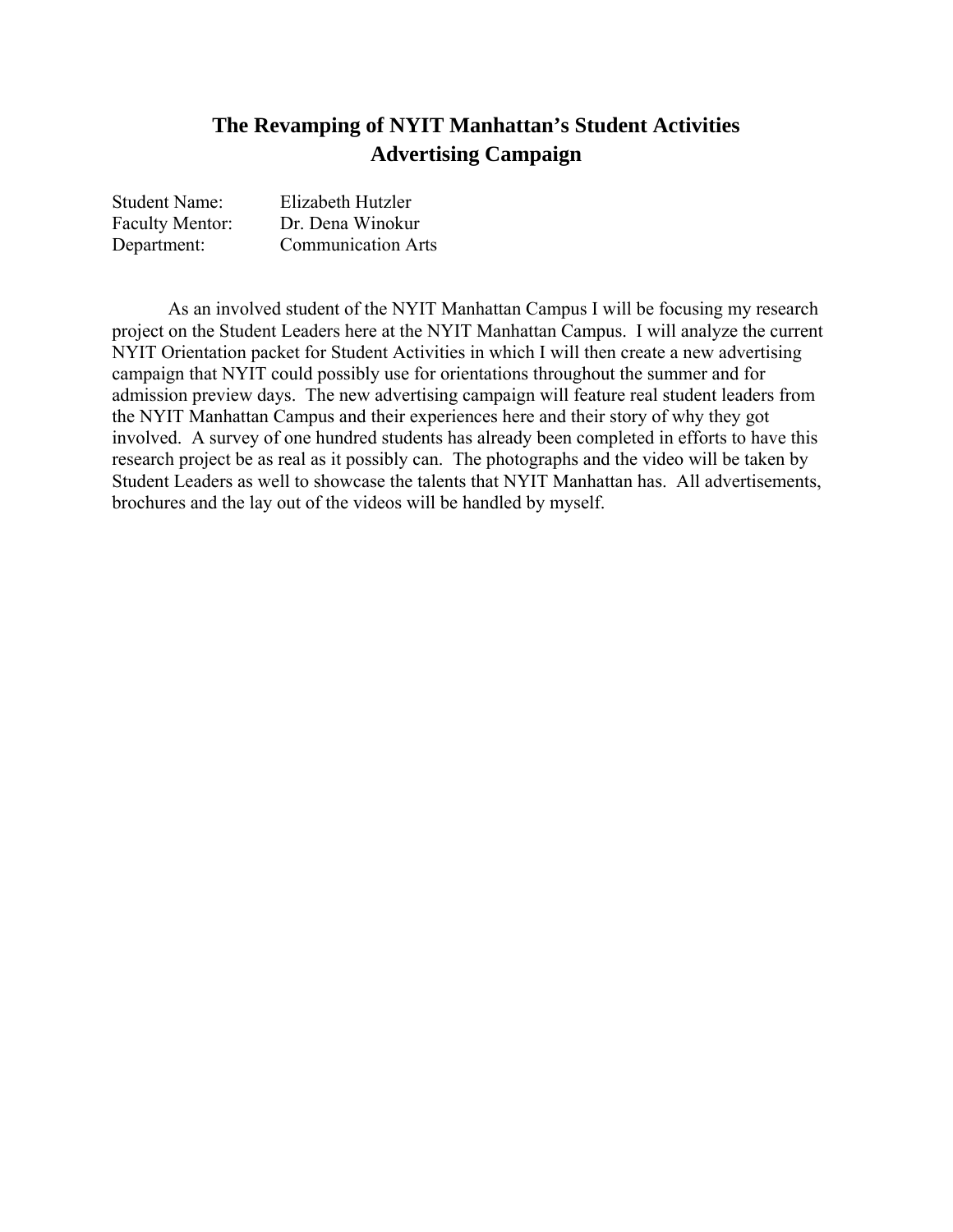### **An Online Tweets/Microblogs Collection and Analysis Tool**

| <b>Student Name:</b>   | Hao Liu, Hua Fang, Kai Chen and Hong Chen |
|------------------------|-------------------------------------------|
| <b>Faculty Mentor:</b> | Dr. Zigian Dong                           |
| Department:            | Electrical and Computer Engineering       |

 Microblogging today has become a very popular communication tool among Internet users. Millions of users share opinions on different aspects of their everyday life. Twitter, the most popular microblogging platform, is a rich source of data for opinion mining and sentiment analysis. There have been some research works that were devoted to this topic using Twitter, however few of them has explored China's microblogging field—Sina MicroBlog, also known as Weibo. In our project, we focus on developing a tool that automatically collects the public "tweets" from Weibo and employs the data processing techniques from Hadoop Platform (a leading large-scale data processing platform that enables parallel processing over commodity computers in local networks) to perform linguistic analysis of the collected data (Chinese characters) and try to explain discovered phenomena in a general sense. By analyzing the collected data, we hope to statistically reflect social behaviors towards some specific topic within a given period of time and summarize the trends of social response briefly by giving out the statistic table of data analysis (such as tweets-bonded user information or user-bonded tweets statistics) with respect to timeline. This tool can be used to assist in social behavior and psychological study using real online social network data with multi-language support. In our project, we applied our techniques on Chinese postings with GBK and UTF-8 encodings. However, the proposed techniques can be applied to analyzing online posts in other languages.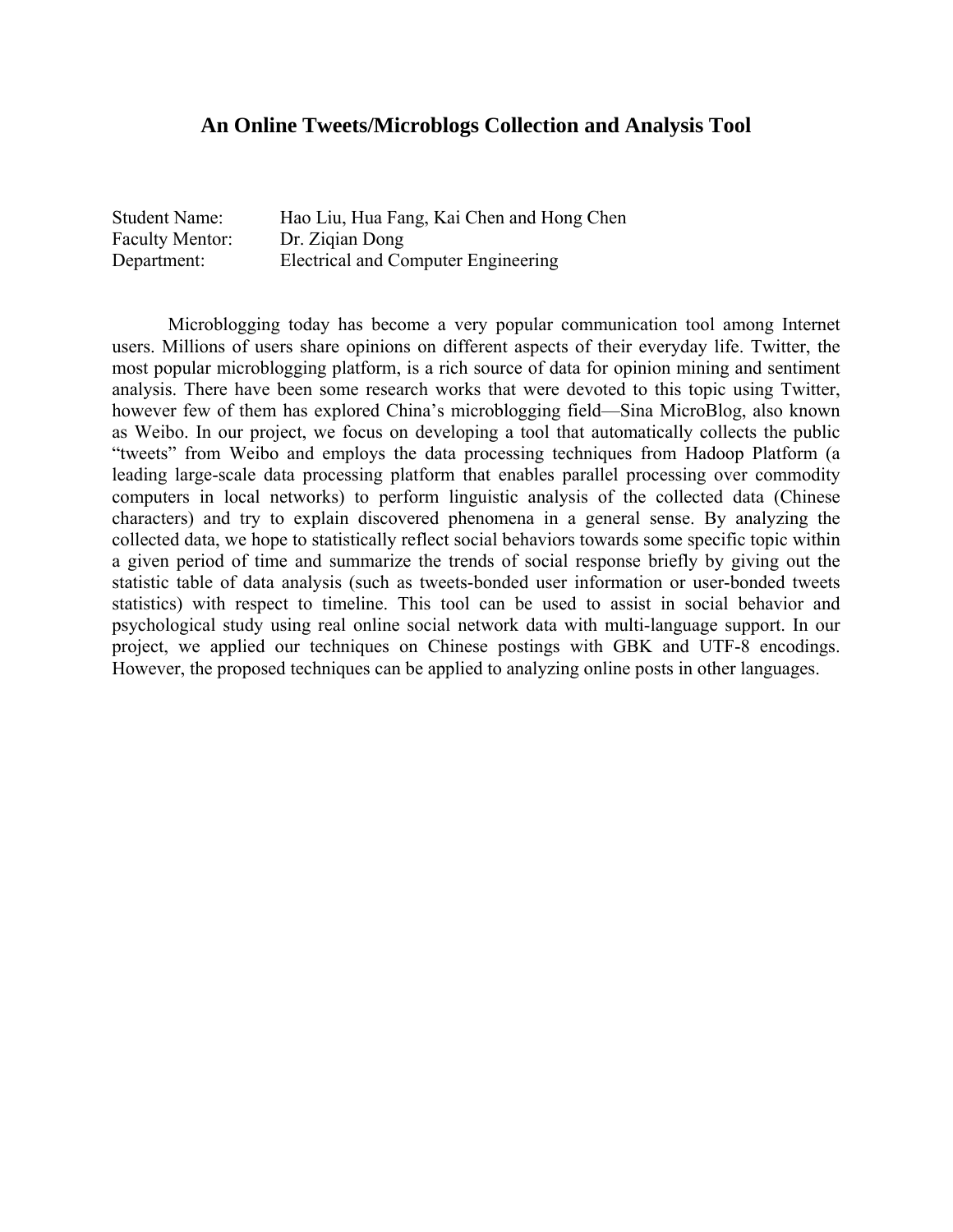### **Framing Design**

| <b>Student Name:</b>   | <b>Ashley Foster</b>  |
|------------------------|-----------------------|
| <b>Faculty Mentor:</b> | Terry Nauheim Goodman |
| Department:            | Fine Arts             |

Historically, the great graphic designers have used paper to create magazine covers; posters, etc. Today's digital tools offer graphic designers the possibility to create works that go beyond paper.

For example, elements such as motion and time allow a designer to interact with elements on a time-based scale that which is not offered by print media. Using Adobe After Effects, my knowledge of design, I will create a 3-5 minute narrative to depict a story that I wrote about a little girl trying to sell t-shirts in the city. My digital story will include including audio and digital elements, and captured by digital video.

Through using a wide variety of media, composited elements, and image and sound arrangements, I will enhance narrative aspects to the story. As a graphic designer, I will use my design skills to make my project as artistic as possible while communicating to intended audience.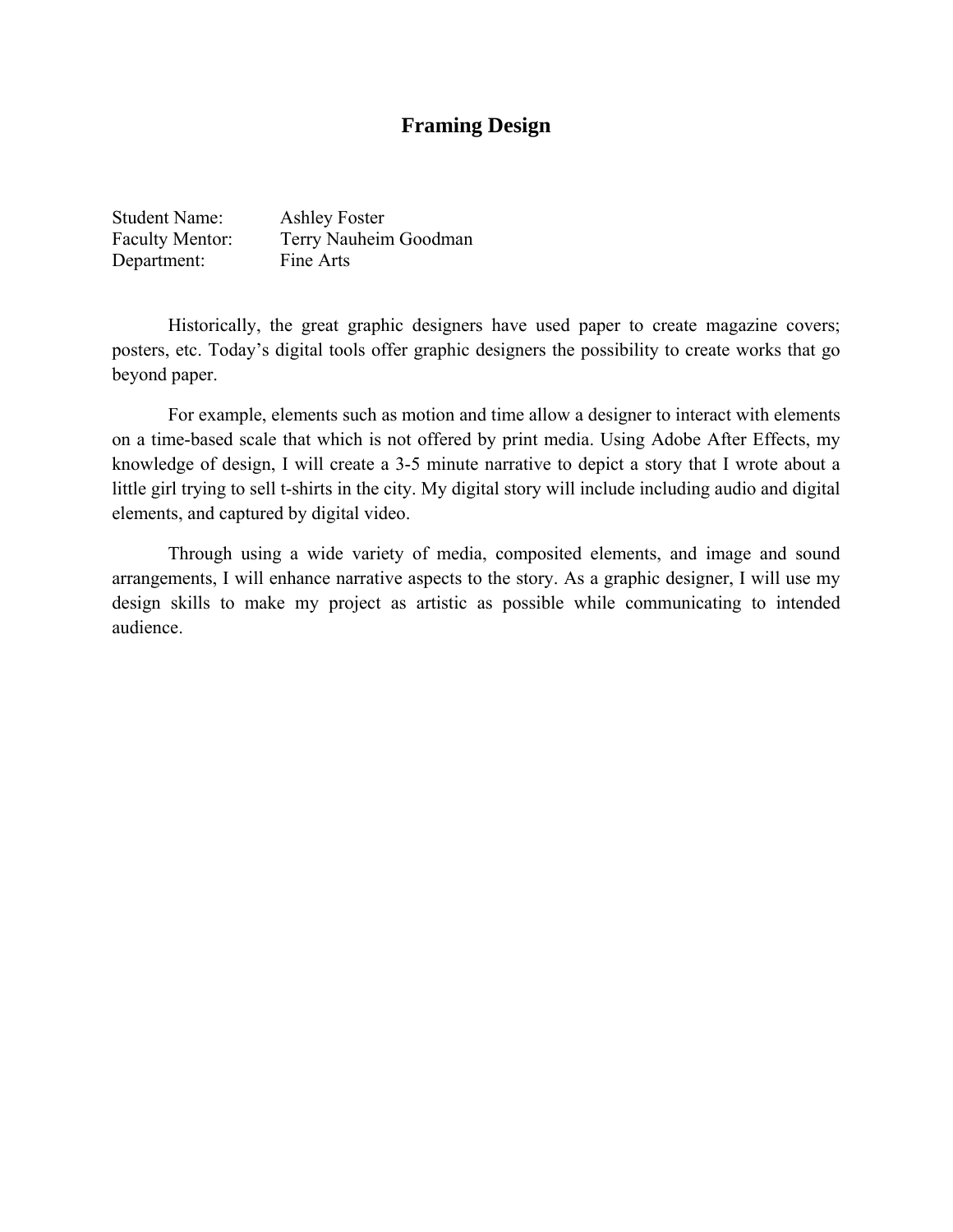### **Another Day Running**

Student Name: Victoria Reyes Faculty Mentor: Terry Nauheim Goodman Department: Fine Arts

My 3-5 minute film is based upon the new album of My Chemical Romance; Danger Days: The True Lives of Fabulous Killjoys. Two killjoys are running away from BL/ind (Better Living Industries), a company in which took charge after the nuclear war. The two killjoys are the sole survivors of their 'Maximum Draculoid' Program which makes their Draculoids or Dracs better fighters. To avoid helping BL/ind with set experiments, they decide to run and hide in the zones - the areas outside of Battery city, where BL/ind established its headquarters.

My project is a digital narrative told through sound and image. I will be using Adobe Photoshop, Adobe Premiere and Adobe After Effects to produce this project.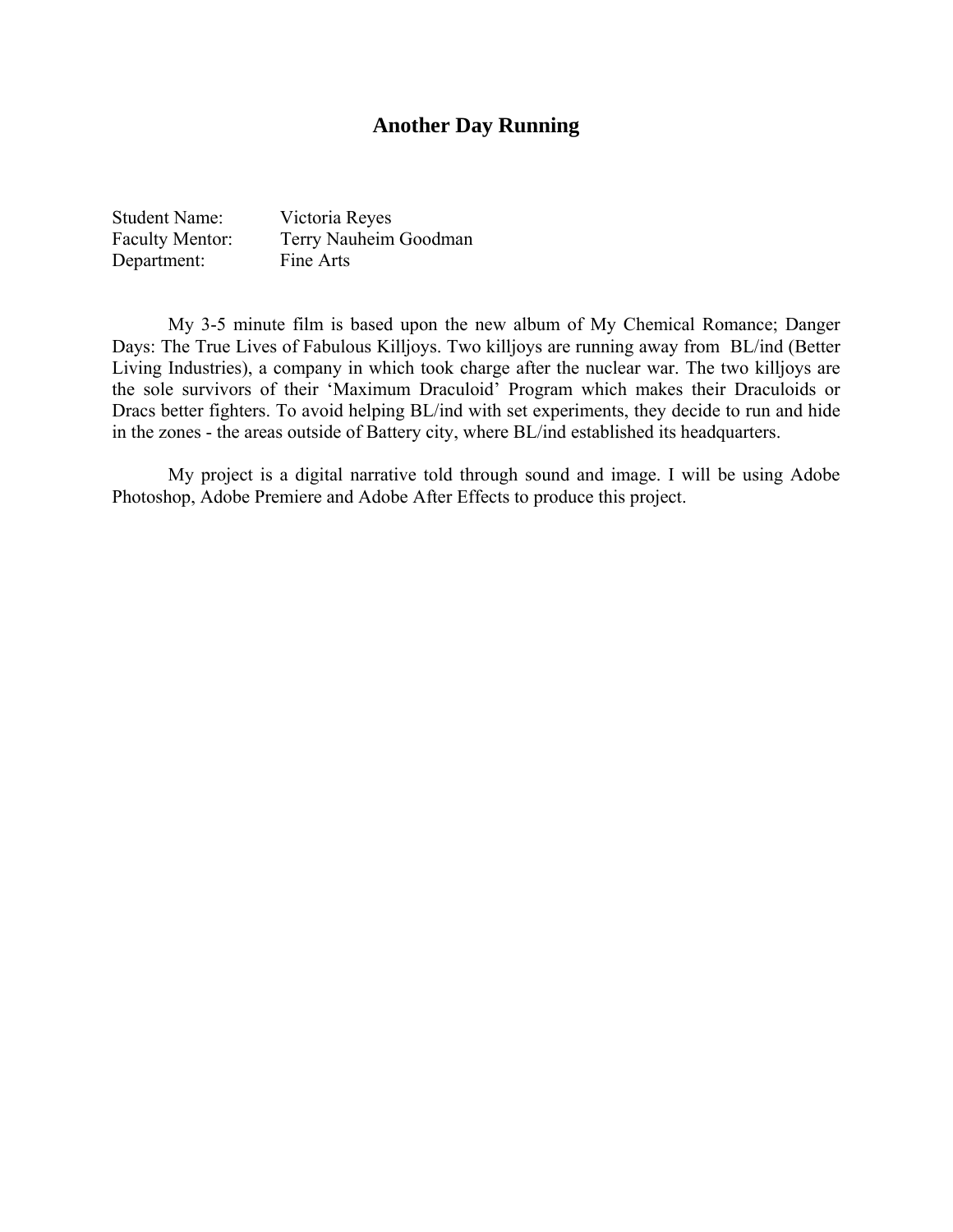# **Session II Presentations 10th Floor Room 1029 Moderator: Niharika Nath 1:15 pm-2:30 pm**

- "The Usage of Numbers As Literary Devices" By: Charlotte Chen
- "Life. Live it. Give it." By: Neetu Krishnan, Bareia Chaudhry and Anahita Ahuja
- "Poetry of the Heart" By: Bijon Miles
- "The Over Rated Journey of the American Dream" By: Terrence A. Beach, Mariam Torou, Tanner Stocum and Ivan **Ortiz**
- "Happiness and Success" By: Maciek Serafin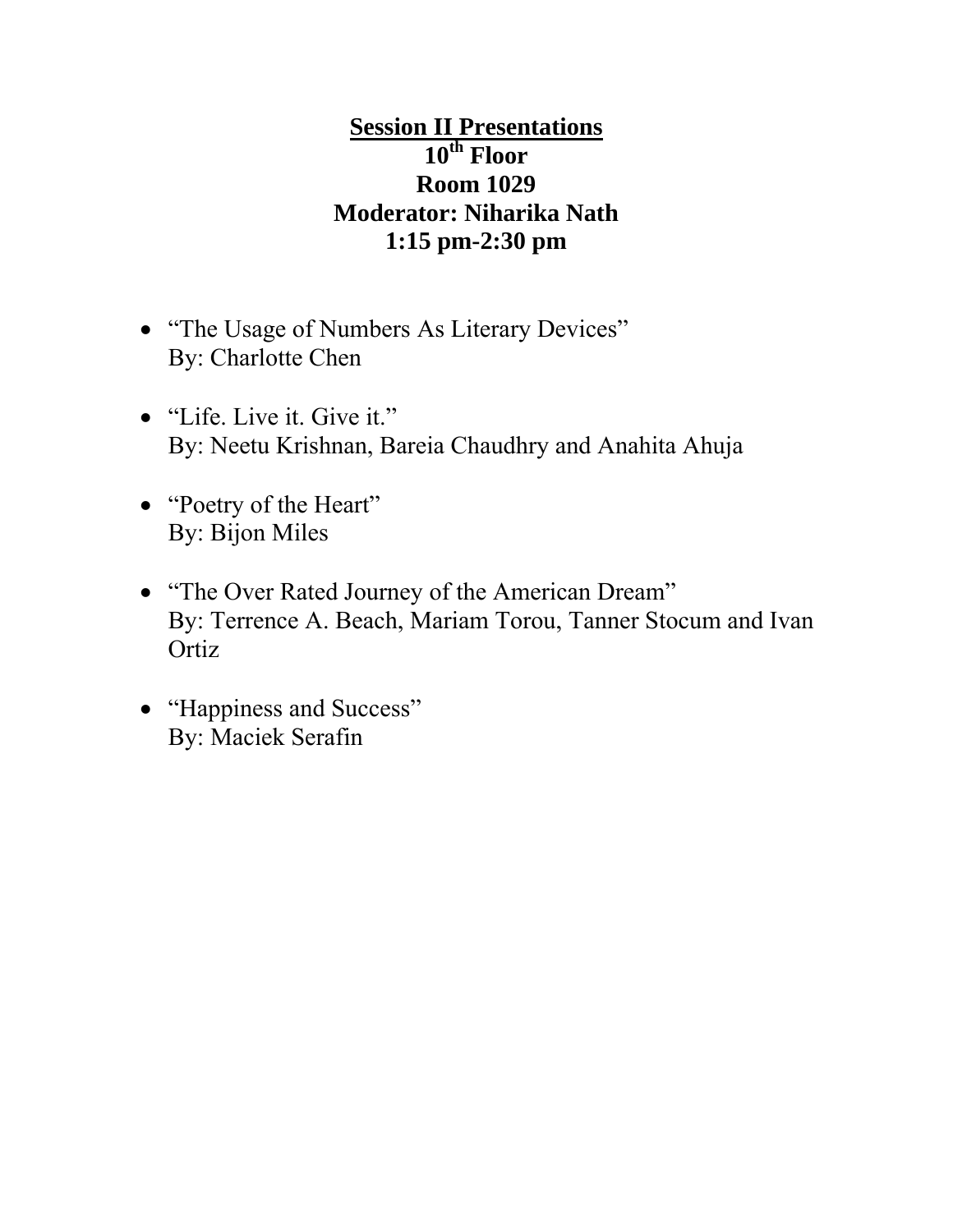### **The Usage of Numbers as Literary Devices**

| <b>Student Name:</b>   | Charlotte Chen |
|------------------------|----------------|
| <b>Faculty Mentor:</b> | Thomas Jacobs  |
| Department:            | English        |

Many authors use literary devices to enrich their work such as colors, dictions and hyperbole and etc. Is it possible that numbers in literary text can be used in the same way? Using books and journal articles as a guide, the usage of numbers as literary device is explored in short stories and novel such as Hills *like White Elephant* by Ernest Hemingway, *Library of Babel* by Jorge Luis Borge and *Motherless Brooklyn* by Jonathan Lethem.

In these works, numbers can be used to foreshadow events, to build character and to establish settings. It is not strange to find symbolic numbers in text as Dean Schlicter once put it, "Go down deep enough into anything and you will find mathematics."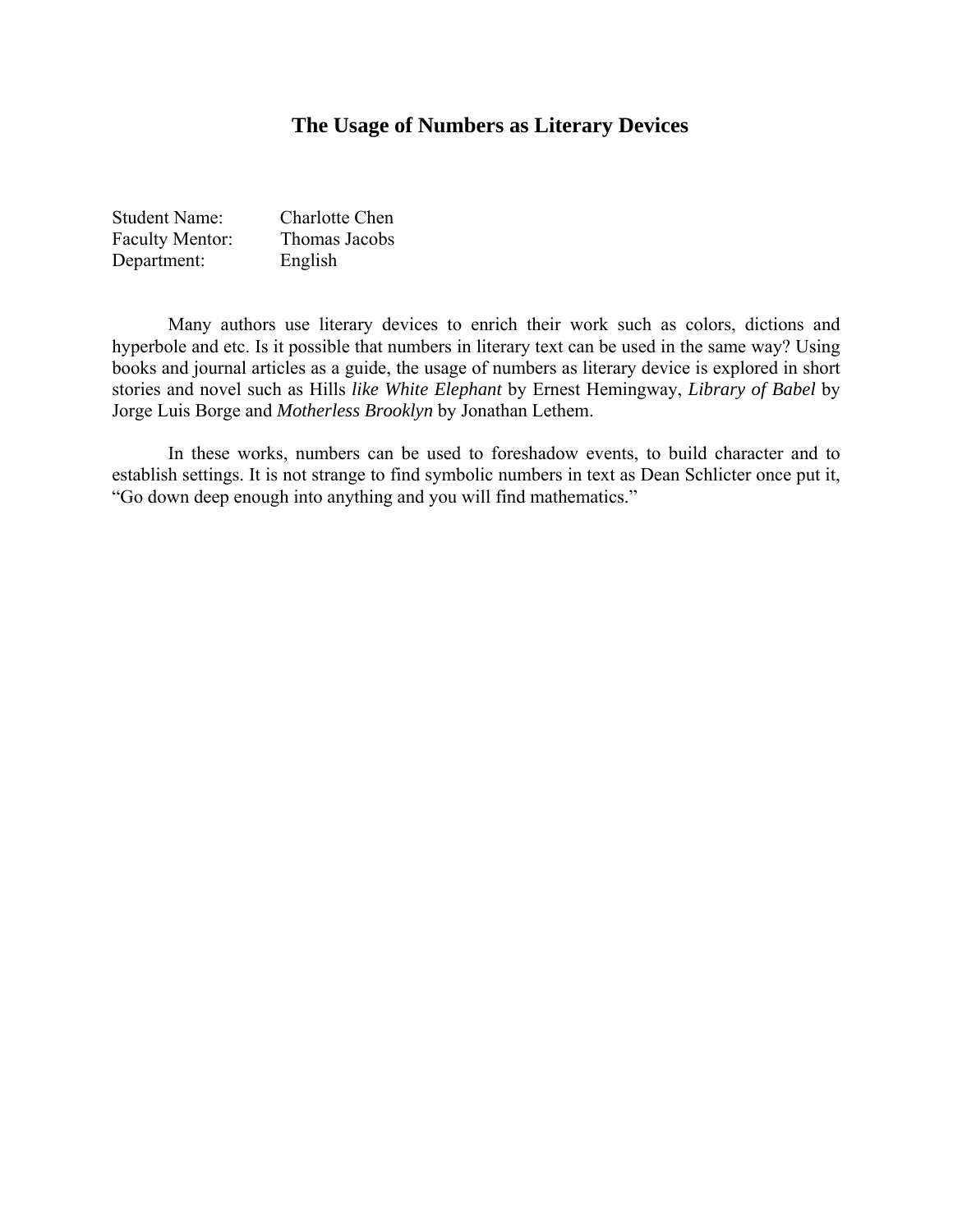### **Life. Live it. Give it.**

Student Name: Neetu Krishnan, Bareia Chaudhry and Anahita Ahuja Faculty Mentor: Professor Jacobs Department: English

One organ donor can save up to eight lives, yet 17 people die each day waiting for an organ transplant. These numbers are steadily increasing due to the lack of organ donors. This bridge continues to expand due to the ignorance surrounding organ donation and the myths that often accompany it. In order to show the importance of organ donation at a personal level, a video was created depicting different perspectives of lives affected by organ donation. There are three viewpoints shown in the video. The first two are first hand experiences from a donor's father, and then from a son whose father received an organ transplant. These two perspectives deepen the understanding of organ donation and what those involved go through. Finally, the third perspective, which concludes the video, is of students on the subject of organ donation. These were based on a survey of friends and peers, all of whom agreed to be interviewed for this project. The video does not only focus on informing the audience of organ donation and its many benefits, but also gives the audience a reason to close the bridge.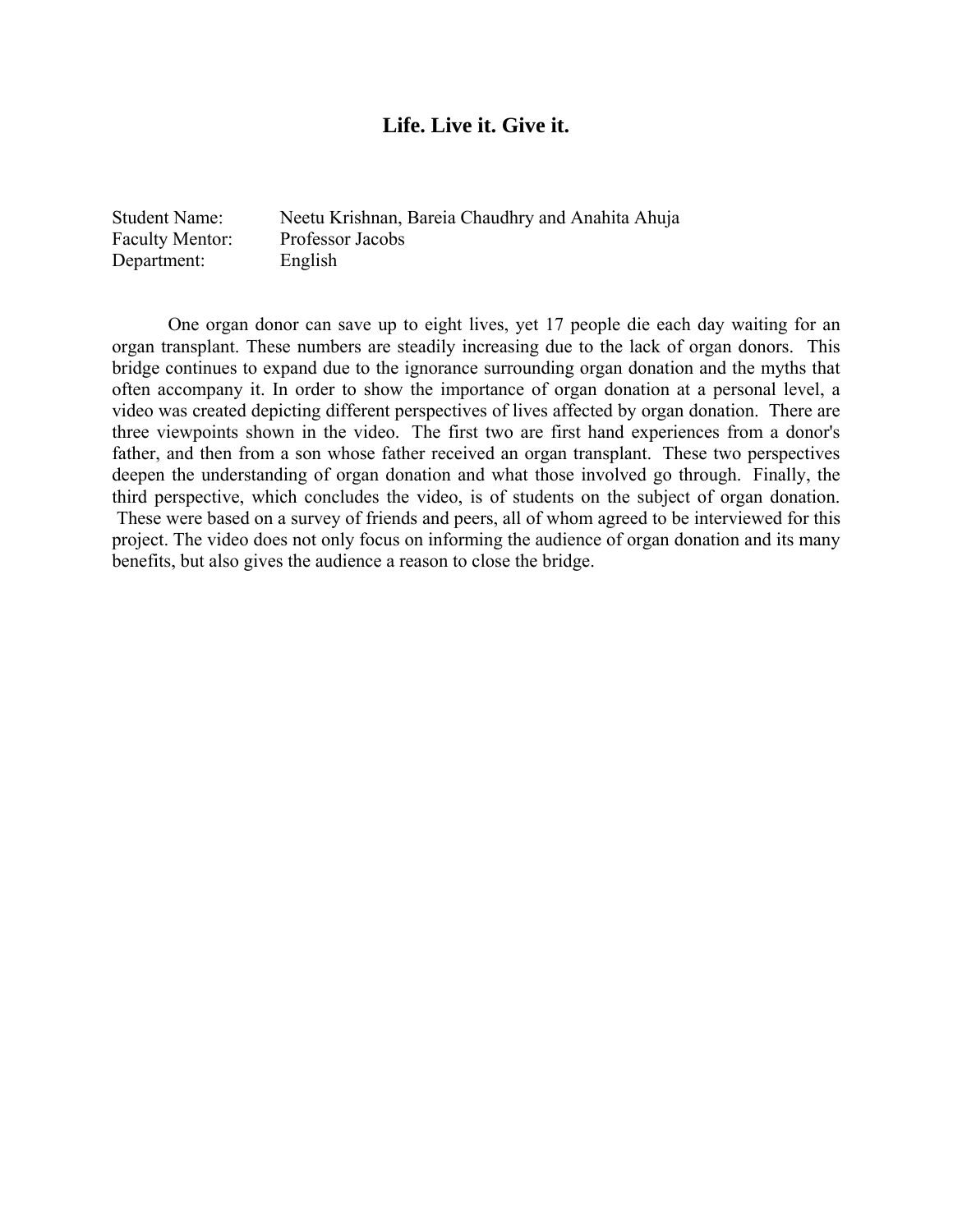## **Poetry of the Heart**

| Student Name:          | <b>Bijon Miles</b>        |
|------------------------|---------------------------|
| <b>Faculty Mentor:</b> | Lyubov Nakonechna         |
| Department:            | <b>Communication Arts</b> |

 My presentation will be two poems. My first poem is about man who is seen as brilliant, popular, wise etc… but reflects on the actions of this man which makes him wise. This poem will help the reader to understand that faith and love is essential to having a good life. Also the poem helps the reader to see beyond the physical and look deeper on life and their actions.

 My second poem is about Love. It shows the desires of searching for love and certain expectations but not getting the desire the person wants. Feelings of emotion hurt the person as they haven't found the love they wanted. The poem allows you to realize that you should be patient for love. Love will come in time.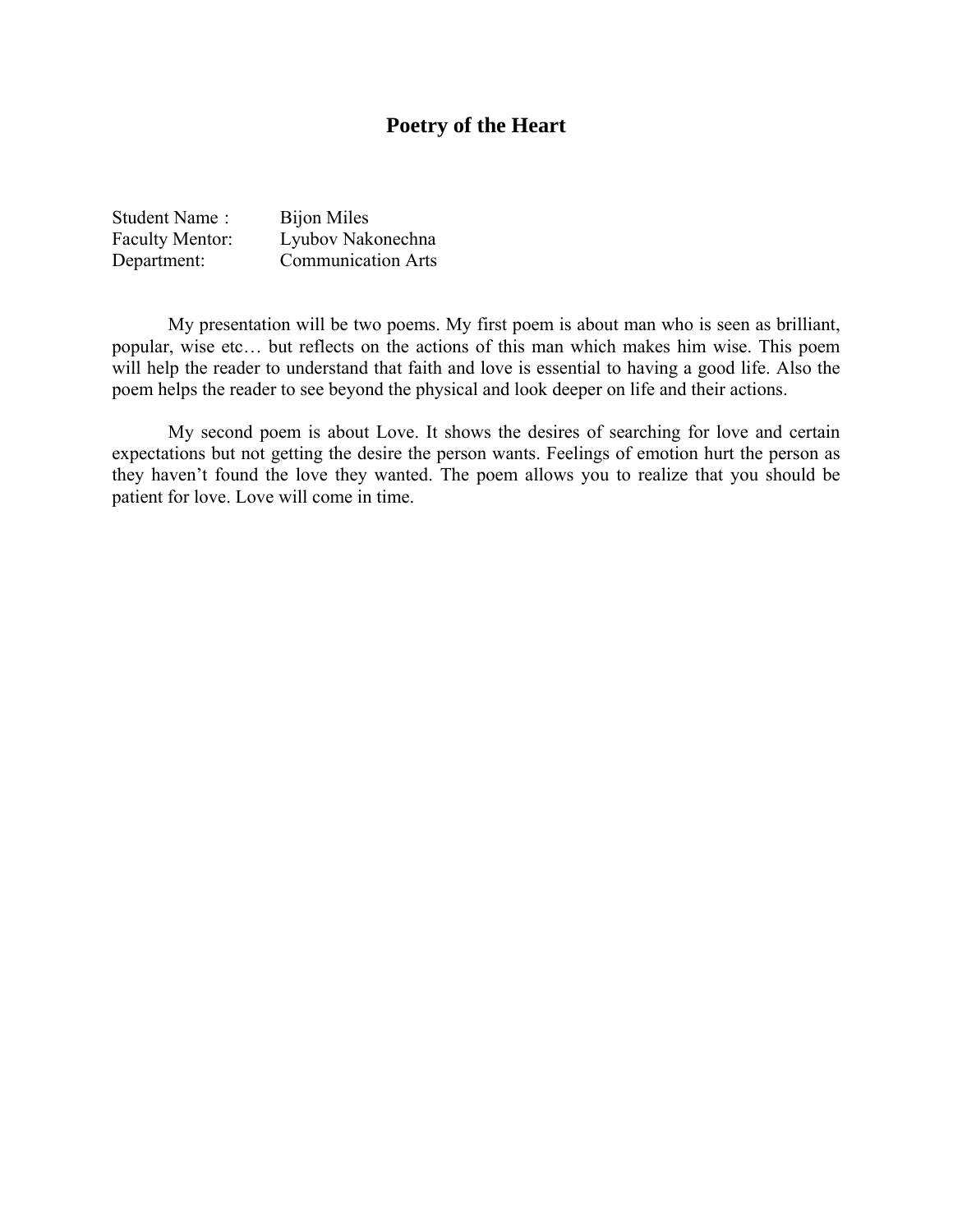## **The Over Rated Journey of the American Dream**

| <b>Student Name:</b>   | Terrence A. Beach, Mariam Torou, Tanner Stocum and Ivan Ortiz |
|------------------------|---------------------------------------------------------------|
| <b>Faculty Mentor:</b> | Jennifer Griffiths and Youjeong Kim                           |
| Department:            | <b>Communication Arts</b>                                     |

My video presentation is based on my research for the class of "Fundamentals of Research Writing". I will present segments from a documentary about individuals' perception of the new American dream. It is based on a study that examined the effects of evolution of technology on the individuals' personality change in terms of needs vs. wants. In today's economy, it is difficult to maintain a luxury style of expensive iPods, updating phones and Mac books. Therefore, my project aims to take a closer look into individuals' experience, and their perception of the American dream, and haw it may have changed.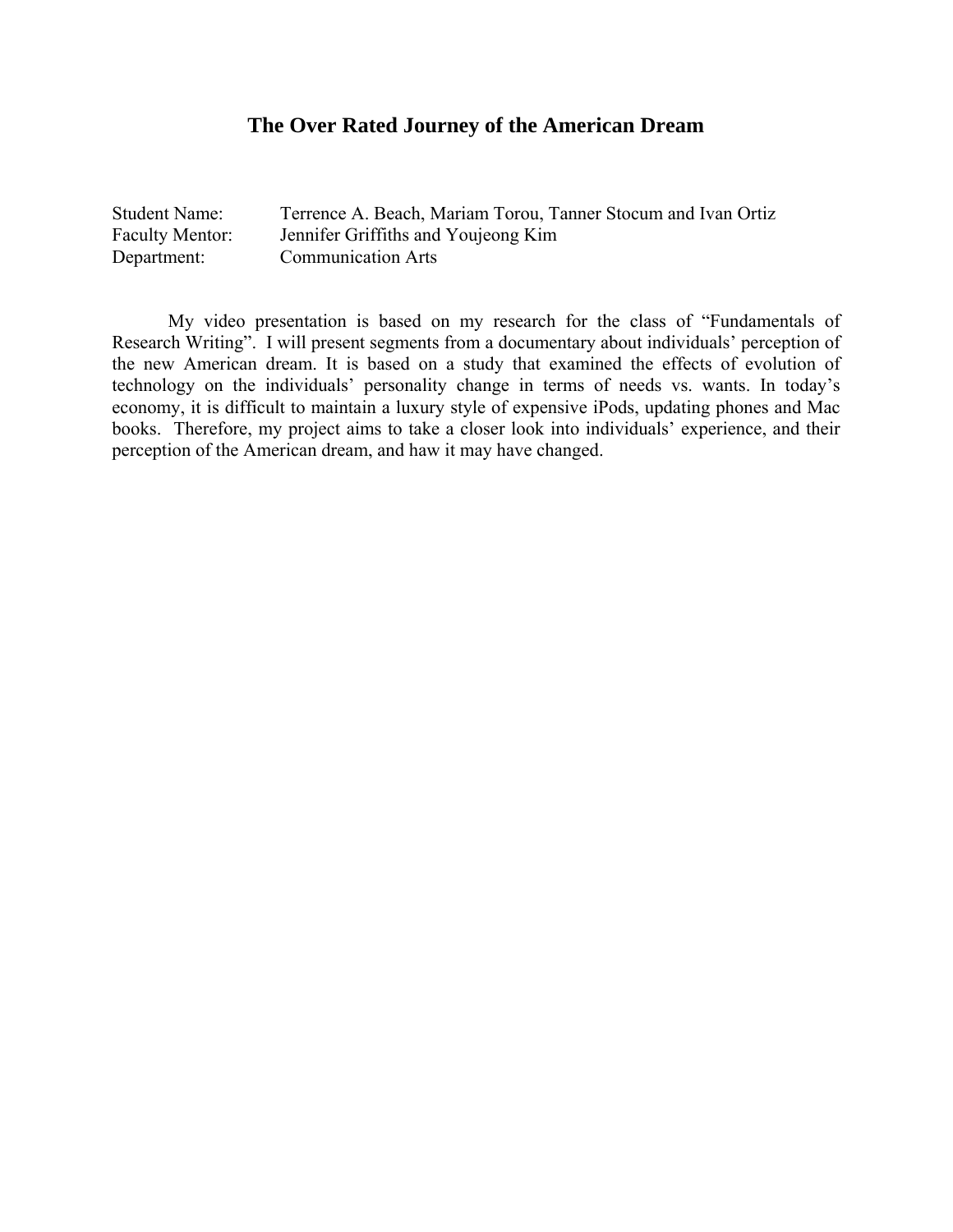## **Happiness and Success**

| <b>Student Name:</b>   | Maciek Serafin            |
|------------------------|---------------------------|
| <b>Faculty Mentor:</b> | Jim Fauvell               |
| Department:            | <b>Communication Arts</b> |

 I will write a paper regarding my future after college, and how happiness can cause success, which can be relevant to most students. Here is my thesis; an analysis of the Success in Western culture reveals that for the majority of us, happiness comes in the form of what we call success; by achieving certain 'things' that we believe will make us happy. Instead of following the money, most happy people concentrate on something that they have passion for, and something that can bring positive change. Being happy, and passionate with what you're doing, and not doing it for money, will lead you to become successful and fulfilled at your job.

The paper that follows should explain the analysis of what people feel best about in life's accomplishments and explain the problems you face in modern society in trying to reach these goals.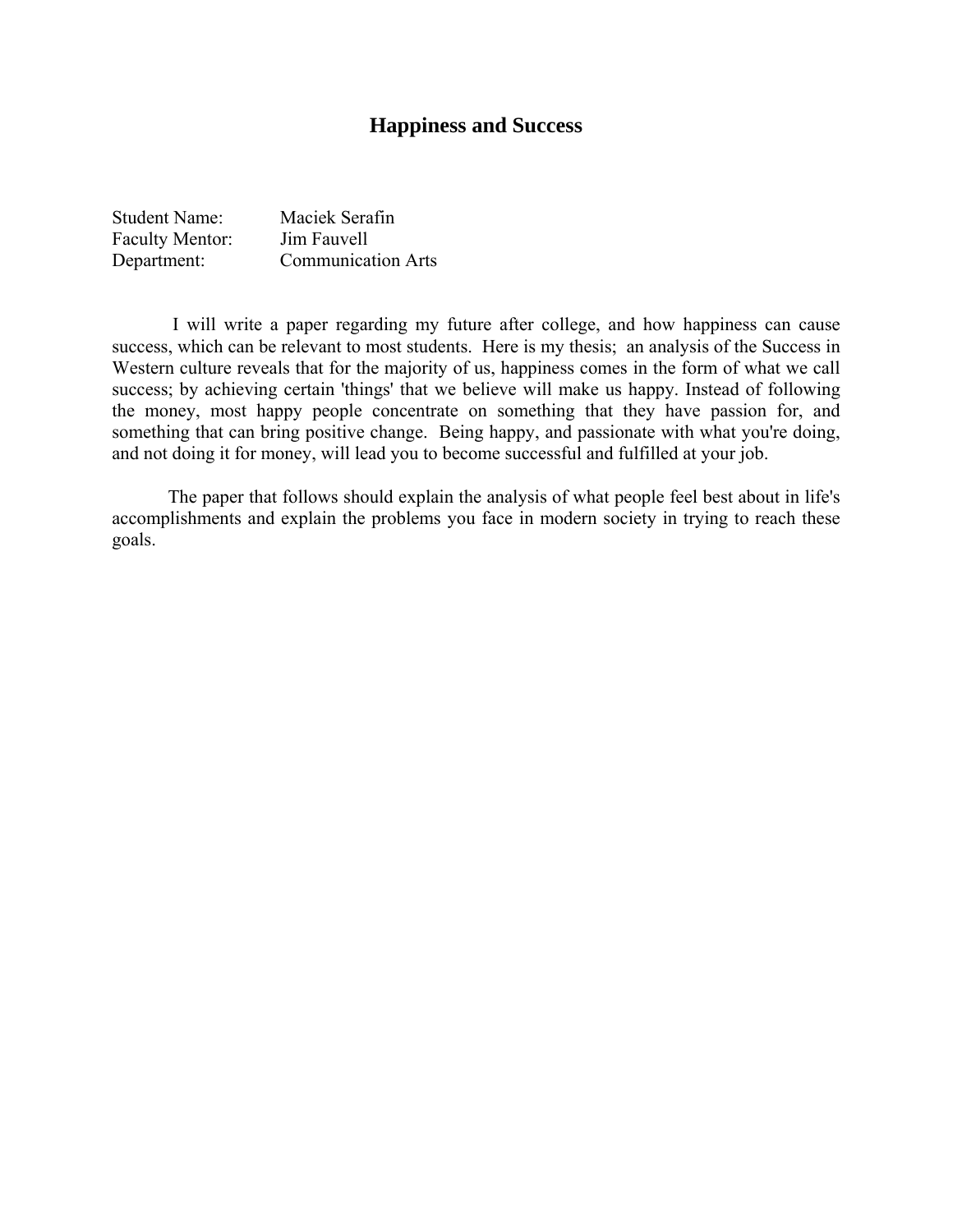# **Session II Presentations 10th Floor Room 1021-TV Studio Moderator: Terry Nauheim Goodman 1:15 pm-2:30 pm**

- "I Am Beautiful PSA" By: Jonathan Dipierro, Ellie Mayerhoff, Kate Hickey, Ryan Jones, Ravali Munipalle and Shanni Scherer
- "Homosexuality Acceptance: 'Think Before You Speak'" By: Mounia Arraki, Julia Abecassis, Pierre-Jean Riccini and Elodie Usai
- "Works by Linkin Park and Sophocles Regarding Low Self-Esteem" By: Cindy Cobo
- "A Qualitative Examination of the Beneficial Effects of Exercise on Individuals Recovering From Substance Abuse Addiction" By: Nina Cesare, Toyia Roberts and Stephanie Serieux
- "PSA-Domestic Violence" By: Frank Bosi, Marine Barbato, Olivia Roure, Delphine Chrysanthos and Marion Garcia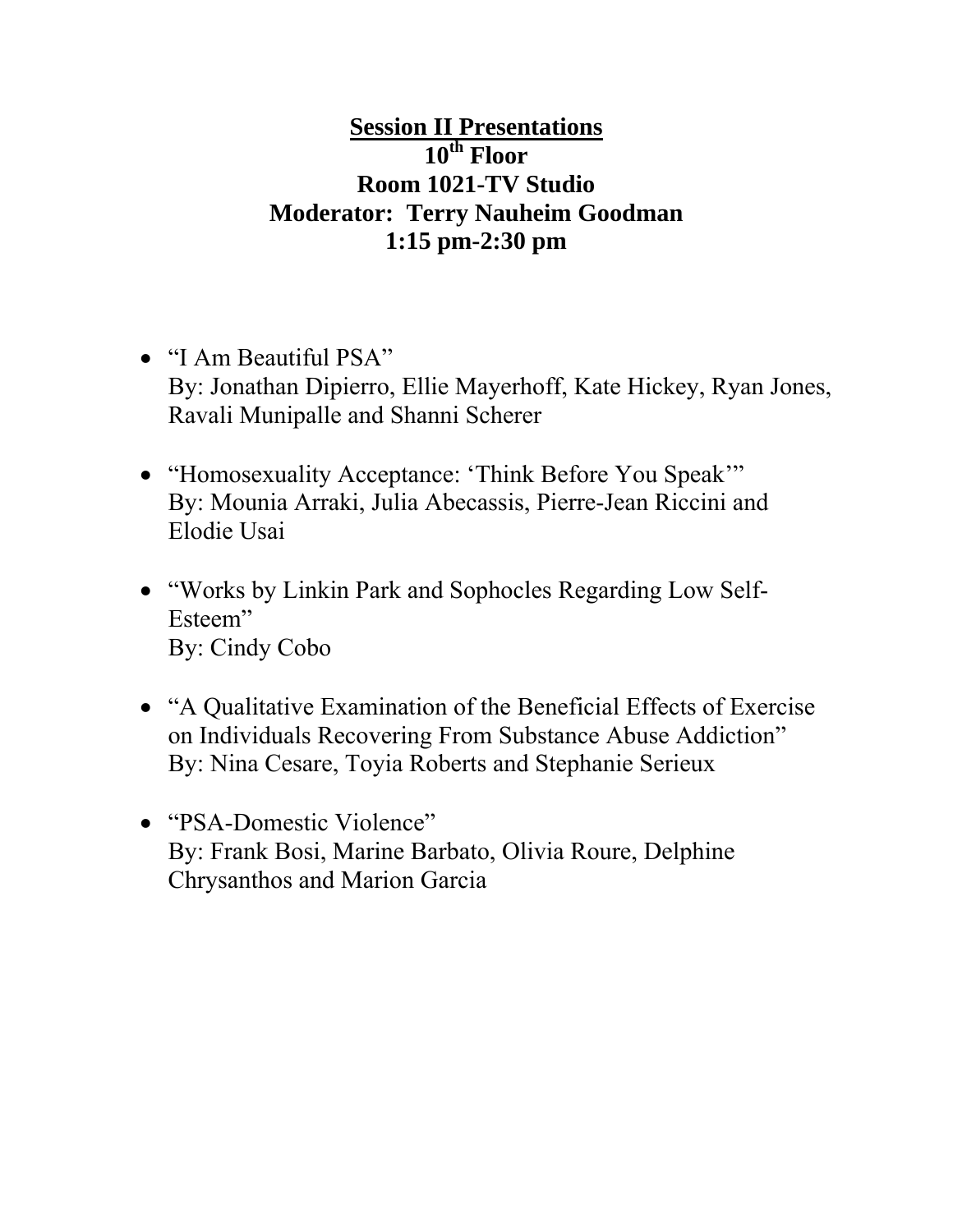## **I Am Beautiful PSA**

| <b>Student Name:</b>   | Jonathan Dipierro, Ellie Mayerhoff, Kate Hickey, Ryan Jones, Ravali<br>Munipalle and Shanni Scherer |
|------------------------|-----------------------------------------------------------------------------------------------------|
| <b>Faculty Mentor:</b> | Youjeong Kim                                                                                        |
| Department:            | <b>Communication Arts</b>                                                                           |

An average girl walks up the runway, and as she walks you cannot see her face. She is wearing her street clothes, something cool and stylish. She is holding in front of her face a picture of an actress of model who is far too thin (size 00, ones with their ribs sticking out). She says a statistic about young girls and body image. She then rips the picture of the celebrity/model, showing her face, then turns and walks away. This repeats with two other girls.

 At the end, all three say in unison, "I am beautiful." Fade to black. More statistics appear on screen, then the final message: "You are beautiful."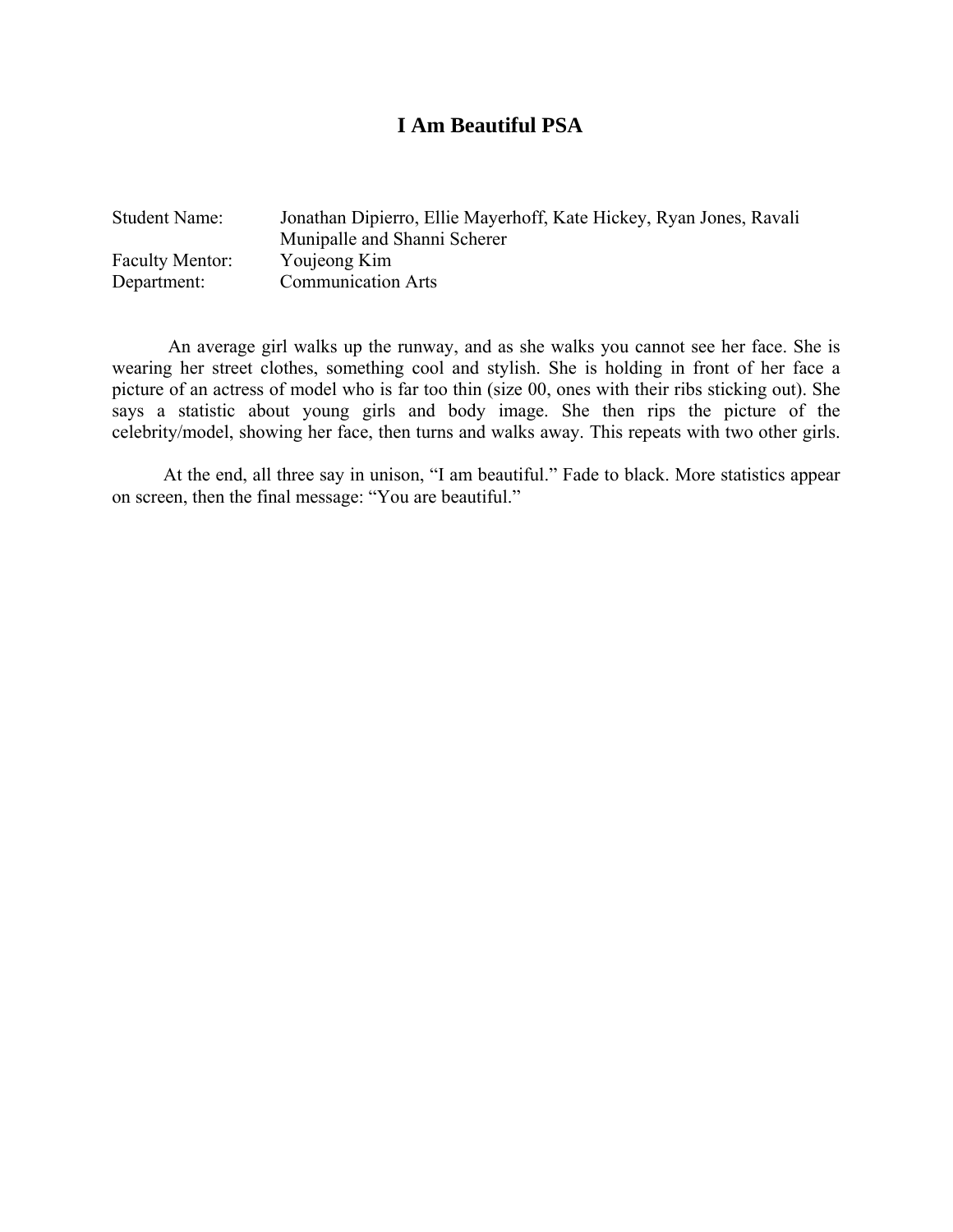## **Homosexuality Acceptance "Think Before You Speak"**

| <b>Student Name:</b>   | Mounia Arraki, Julia Abecassis, Pierre-Jean Riccini and Elodie Usai |
|------------------------|---------------------------------------------------------------------|
| <b>Faculty Mentor:</b> | Youjeong Kim                                                        |
| Department:            | <b>Communication Arts</b>                                           |

 This 30-second long PSA is to show the audience the impact of homophobic words or attitudes on young homosexual people. The program is intended to make the audience understand that homosexual people can suffer very much from the insults or teasings that they hear every day and that those teasings can have dramatic consequences on their lives. This Public Service Announcement is aimed to make people think about the consequences of their insults or teasings on the lives of the people to who they tell them.

It shows one young gay guy being harassed by other young people of his age because of he's homosexual. This project reflects a social reality that we, as a group, tried to make more impactful.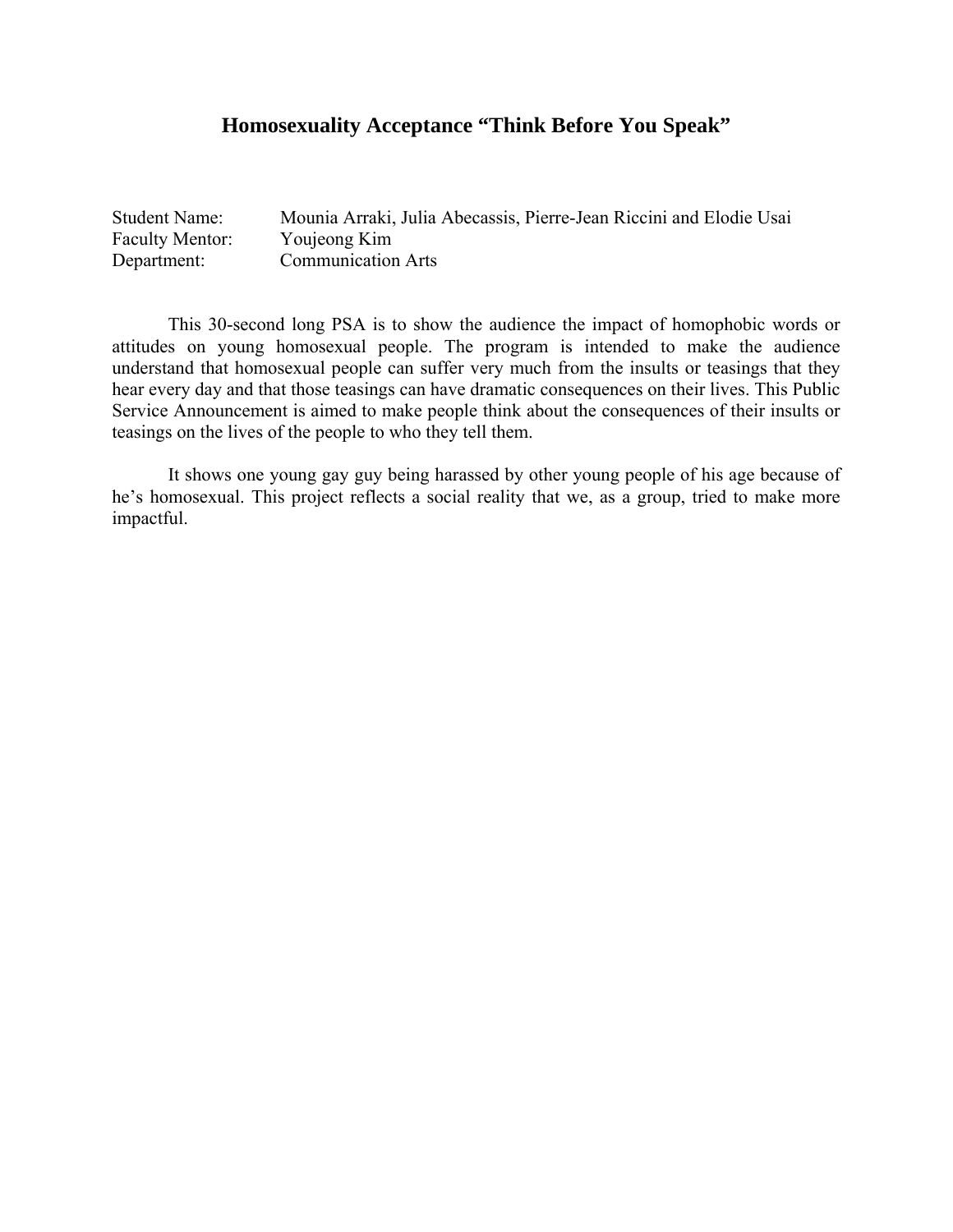## **Works by Linkin Park and Sophocles Regarding Low Self-Esteem**

| <b>Student Name:</b>   | Cindy Cobo              |
|------------------------|-------------------------|
| <b>Faculty Mentor:</b> | <b>Anthony DiMatteo</b> |
| Department:            | English                 |

This essay will discuss the problem of low self-esteem that surrounds people at one point, especially among adolescents. The works of Linkin Park and Sophocles were written in vastly different times, but share a similar event in which a person suffers from what other people have done. Also, along with works by these two artists, the essay will discuss examples of how people act when they are struggling with this conflict. Low self-esteem is an issue that can impact every person. It is important to know about it because it is useful to help other people who are going through the situation.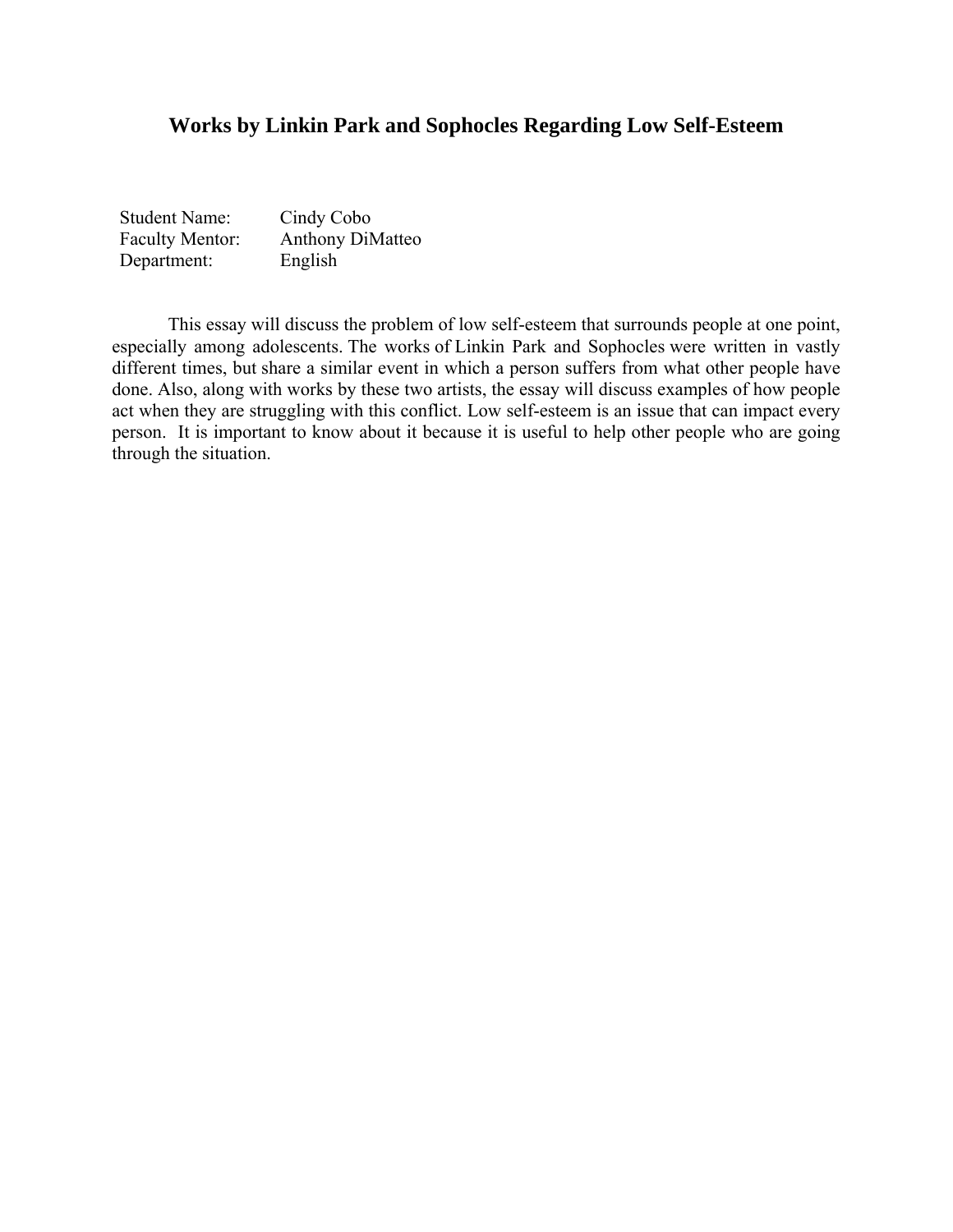## **A Qualitative Examination of the Beneficial Effects of Exercise on Individuals Recovering from Substance Abuse Addiction**

| <b>Student Name:</b>   | Nina Cesare, Toyia Roberts and Stephanie Serieux |
|------------------------|--------------------------------------------------|
| <b>Faculty Mentor:</b> | Pat Precin                                       |
| Department:            | <b>Occupational Therapy</b>                      |

This cross-sectional qualitative study examined the effects of physical exercise on individuals recovering from substance abuse addictions in order to inform intervention. This study was driven by the Occupational Therapy Model of Human Occupation and Cognitive Behavioral Theory. Twenty-six male and/or female subjects within the age range of 18 to 65 who were currently in the process of recovering from substance abuse addiction participated in an anonymous online survey at Surveymonkey.com in order to further explore the role of exercise in individuals recovering from substance addiction. Results showed that individuals who participated in exercise activities during their recovery experienced an increase in mental and emotional well-being, a decrease in cravings, and enhanced social networks. In addition, participants reported a decrease in triggers and symptoms associated with substance addiction. Exercise appeared to enhance healthy lifestyles, longer periods of recovery, and quality of life when incorporated in the substance abuse recovery process. Occupational therapists may use exercise as an adjunct or alternative treatment for substance abuse. They may educate individuals on the benefits of exercise, how to use exercise to decrease cravings and triggers, and to establish routines in order to increase overall occupational performance. This study's findings supported previous research studies concerning the beneficial effects of exercise on substance abuse. However, more quantitative studies are needed to determine the amount and intensity of exercise required to produce beneficial effects and understand the exact role that exercise plays in the recovery of substance abuse addiction.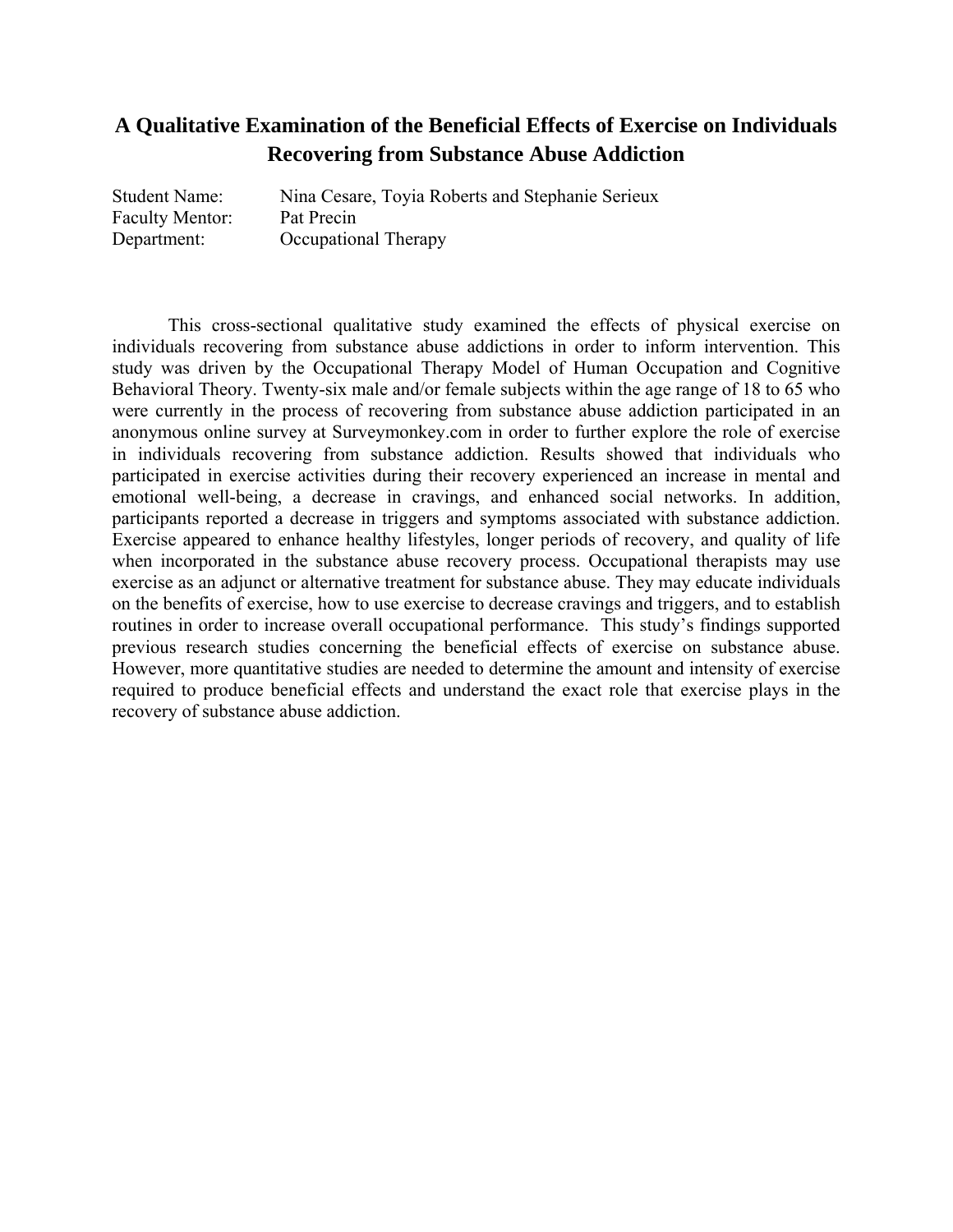#### **PSA-Domestic Violence**

| <b>Student Name:</b>   | Frank Bosi, Marine Barbato, Olivia Roure, Delphine Chrysanthos and<br>Marion Garcia |
|------------------------|-------------------------------------------------------------------------------------|
| <b>Faculty Mentor:</b> | Youjeong Kim                                                                        |
| Department:            | <b>Communication Arts</b>                                                           |

This Public Service Announcement is intended to spread the message that establishes the importance of addressing the issue of Domestic Violence. It will raise awareness that Domestic Violence can happen to anyone, yet, the problem is unfortunately overlooked, excused and constantly denied.

Throughout, we encounter four women, each with their own story, whom are all accustomed to living in violence and fear. They are all of diverse ethical backgrounds, status, educational levels and ages, which are unified and brought together by their attire; jeans and a white t-shirt. The only thing causing them to be different is the severity of their bruises, otherwise, they are all portrayed as a victim of domestic violence.

As excuses are common in abusive relationships, they are continuously recognized when all four victims state the four most common of the excuses. Each excuse is then followed by an alarming statistic, which emphasizes the gravity of the victim's constant struggle with the issue of domestic violence.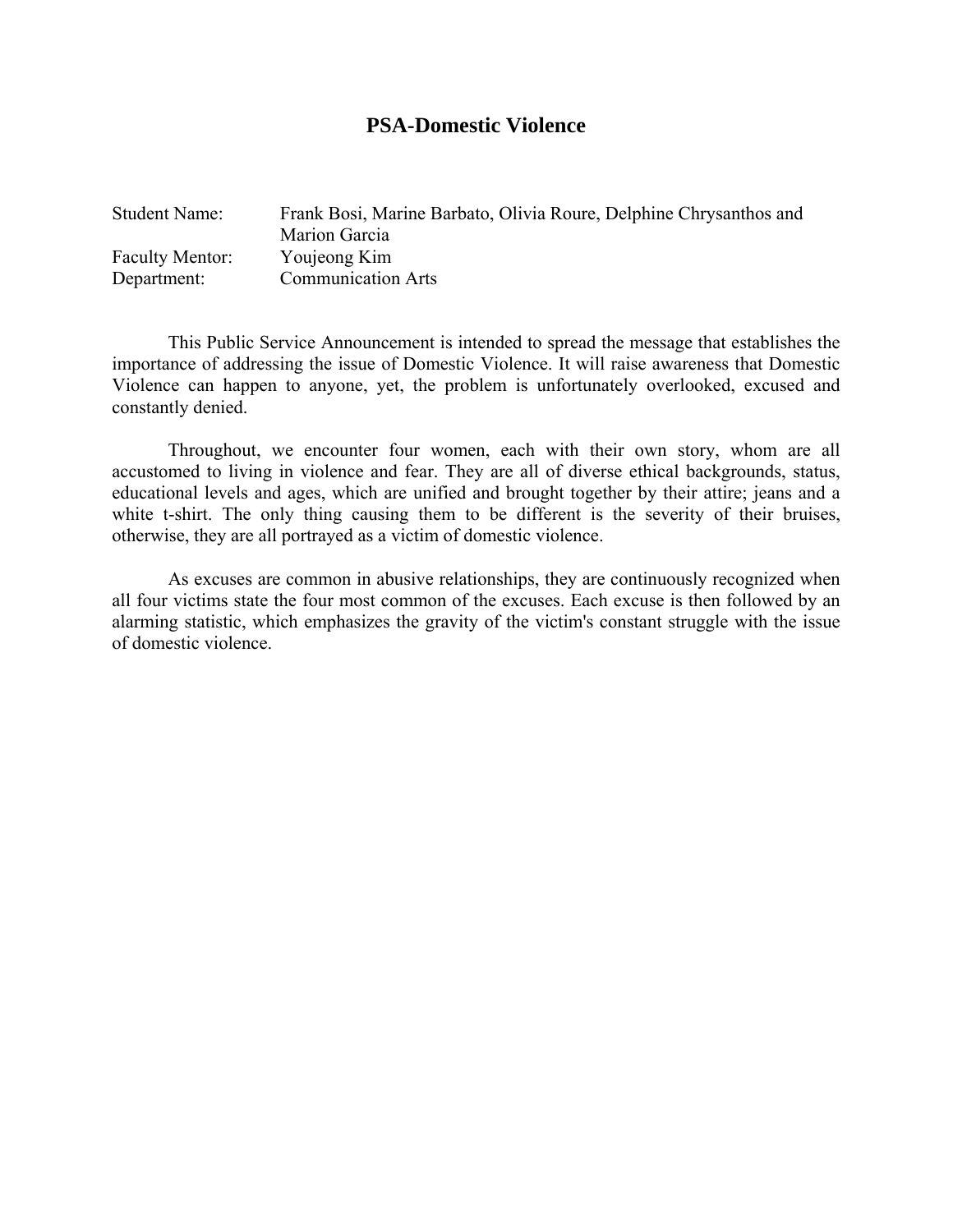**Session II Presentations 7th Floor Room 721 Moderator: Ana Petrovic 1:15 pm-2:30 pm** 

- "Electromagnetism as a By-Product of Moving Vectors in an Oscillating and Commutative Subspace-Time Field" By: Ikoro Nduka Ikoro
- "Thermochemical Storage of Intermittent Renewable Energy Sources Using the Reversible Hydration/Dehydration of Calcium Oxide/Calcium Hydroxide" By: Jason Philip Samuel
- "Smart Wind Turbines" By: Maulik P. Joshi
- "Sustainability of the U.S. Transport System Through the Use of Algae Biodiesel" By: Kenneth Martin
- "Protein Kinase C-2 Substrates and Pathways" By: Shanacy Marler, Karan Lal, James Solomon, Chanakya Bavishi and Madiha Yasin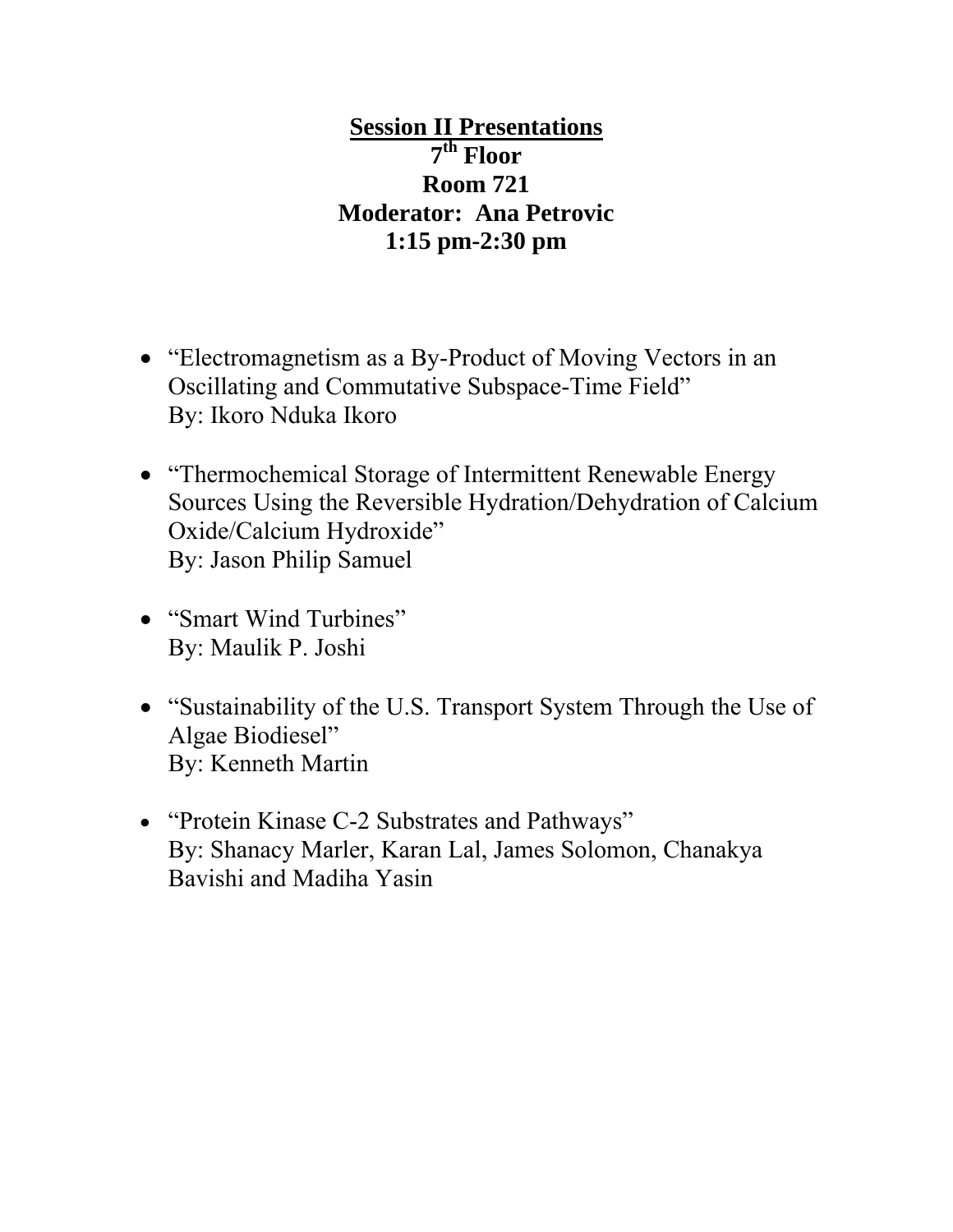## **Electromagnetism as a By-Product of Moving Vectors in an Oscillating and Commutative Subspace-Time Field**

| <b>Student Name:</b>   | Ikoro Nduka Ikoro |
|------------------------|-------------------|
| <b>Faculty Mentor:</b> | Dr. Laihan Lou    |
| Department:            | Mathematics       |

In the 19<sup>th</sup> century, after the discovery of Electricity and Magnetism, attempts were made by physicist and mathematicians to see if there was a relationship between these two fields. A physicist/ mathematician, James Clarke Maxwell, stumbled upon an experimental phenomenon. He discovered that whenever he placed a compass close to a moving current (alternating current), it moved. This intrigued him because it meant that electricity and magnetism were related at least experimentally. Using his mathematical skills, he coined a set of equations to explain the phenomenon. This set of equations is called the Maxwell's solution:

# $\nabla \cdot B = 0$ ,  $\nabla \times B = \mu_0 I + \frac{1}{c^2} \frac{\partial E}{\partial t}$  $\nabla \cdot E = \frac{\rho}{\epsilon_0}$ ,  $\nabla \times E = -\frac{\partial B}{\partial z}$

This paper tries to derive all of Maxwell's solution by introducing a new postulate. The postulate says; the electromagnetic field is as a result of a vector (photon) moving in an oscillating subspace field. The theory bases on the assumption that the spin of the oscillating subspace field is 1, which is where the photon gets its properties from. In order to visualize, take a string tied from one end of a room to the other to be a subspace field of the 4-vector space. Now, imagine the string to be oscillating with a spin 1 property. A particle with the same spin would undergo resonance. Just like a glass cup breaks when it reaches resonance with a certain sound frequency, so would a particle reach resonance with a string having the same spin frequency. Resonance leads to exchange of energy and energy affects momentum, so it is plausible that the property of a photon comes from the subspace field.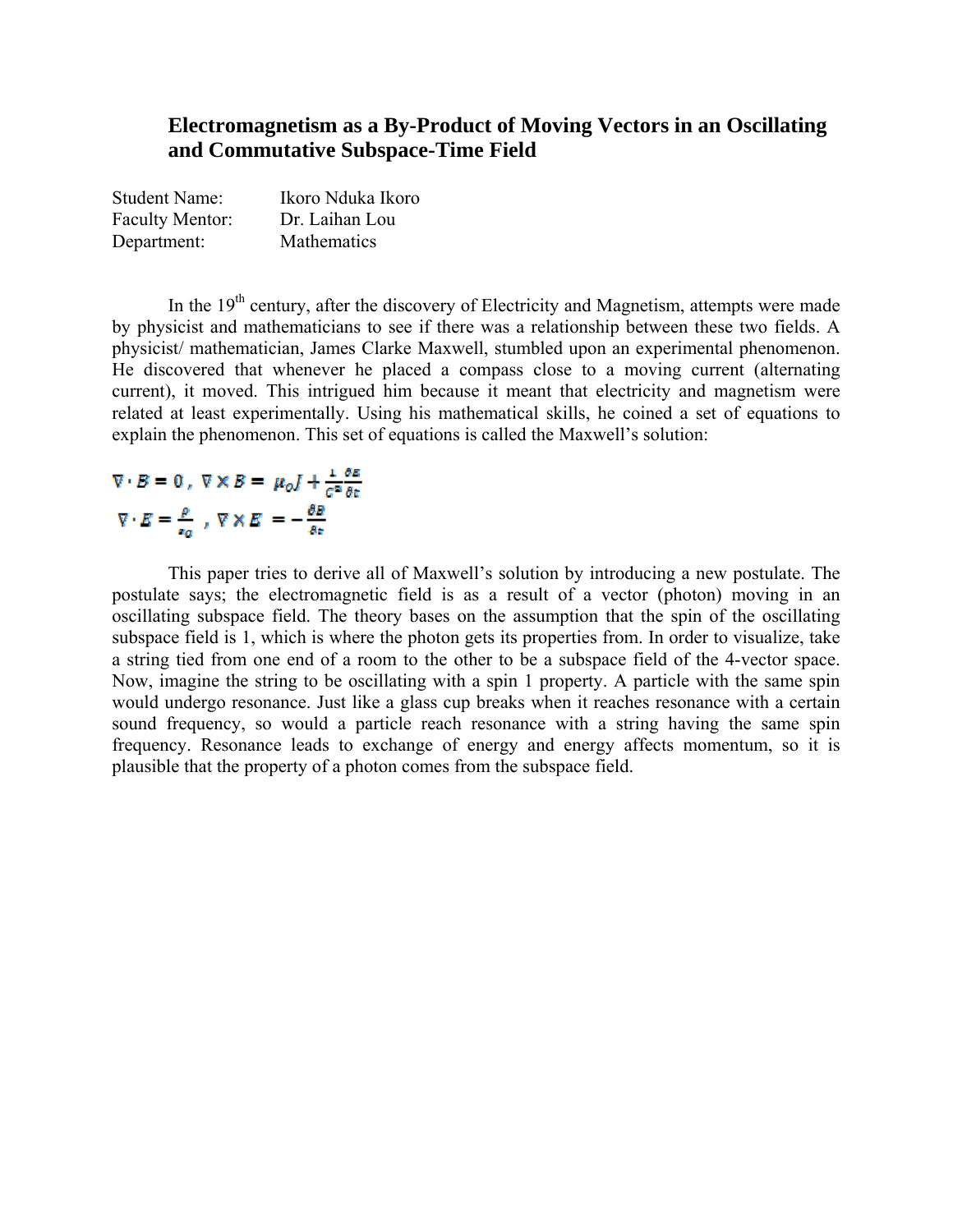## **Thermochemical Storage of Intermittent Renewable Energy Sources Using the Reversible Hydration/Dehydration of Calcium Oxide/ Calcium Hydroxide**

| <b>Student Name:</b>   | Jason Philip Samuel            |
|------------------------|--------------------------------|
| <b>Faculty Mentor:</b> | Frank Zeman                    |
| Department:            | Engineering & Computer Science |

 As more and more nations transition from a power grid that is heavily reliant on oil, coal, natural gas and other fossil fuels, to a "clean energy" grid, with significant Renewable Energy components such as wind and solar, the challenge of grid integration of these diverse resources becomes more pronounced. The intermittent nature of renewable sources of energy compromises power quality and reliability. Power produced by intermittent sources is often wasted during offpeak periods, and moreover during peak periods, such systems are unable to cope with the increase in demand. A proposed solution therefore, is to resort to an intermediate storage level, where the power output from these resources can be pooled into, and drawn when required. This project will attempt to provide such an intermediate storage solution, by the means of storage of electrical energy in reversible exothermic/endothermic chemical reactions, particularly, the Calcium Oxide/Calcium Hydroxide system. This specific system was identified because of several advantages when compared to other similar reaction systems including: high power storage density, minimal thermal losses during storage, high thermal stability within the operating range, low cost of raw material, low toxicity of all reaction products, ease of handling and possible utilization of high temperature heat for industrial purposes. The entire system can also be contained within a closed loop, while employing sealed reactors. Thus escape of gases from reaction by-products as well as reaction contamination from the external environment can be minimized.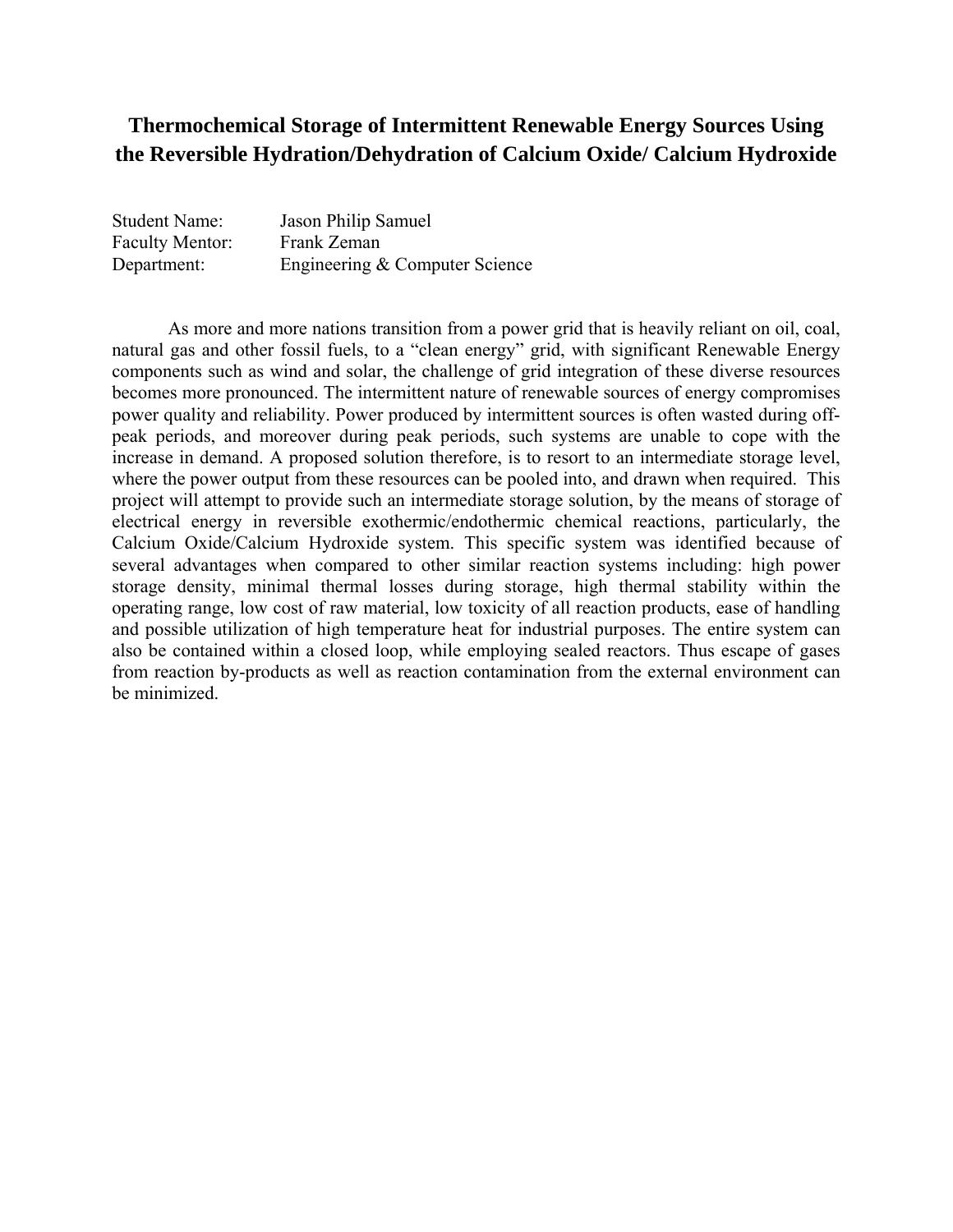## **Smart Wind Turbines**

| <b>Student Name:</b>   | Maulik P. Joshi          |
|------------------------|--------------------------|
| <b>Faculty Mentor:</b> | Dr. Robert Amundsen      |
| Department:            | <b>Energy Management</b> |

 The wind turbine industry is going to grow enormously in the next decade due to a global focus on renewable energy and climate change. Current research is mainly focused on increasing the efficiency of available renewable sources. Many utilities in the United States will be required to have 20 percent of electricity come from renewable sources by 2020. Up to 5 percent can actually come from efficiency improvements. New high-tech research will integrate "laser providence" and "smart blades" into the turbines, allowing them to operate better and last longer.

 This new laser technology means that wind turbines are able to "see" the wind, before it hits the blades. By "predicting" the wind, the wind turbine can optimize its position and adjust the blades so that the wind is used more efficiently, and the wind turbine lives longer. The increase in electricity production is remarkable. It is expected that the technology can increase energy production by up to 10%. Therefore, this technology will help reduce CO2 emissions, by increasing wind energy production, and by making power from wind energy more economically competitive.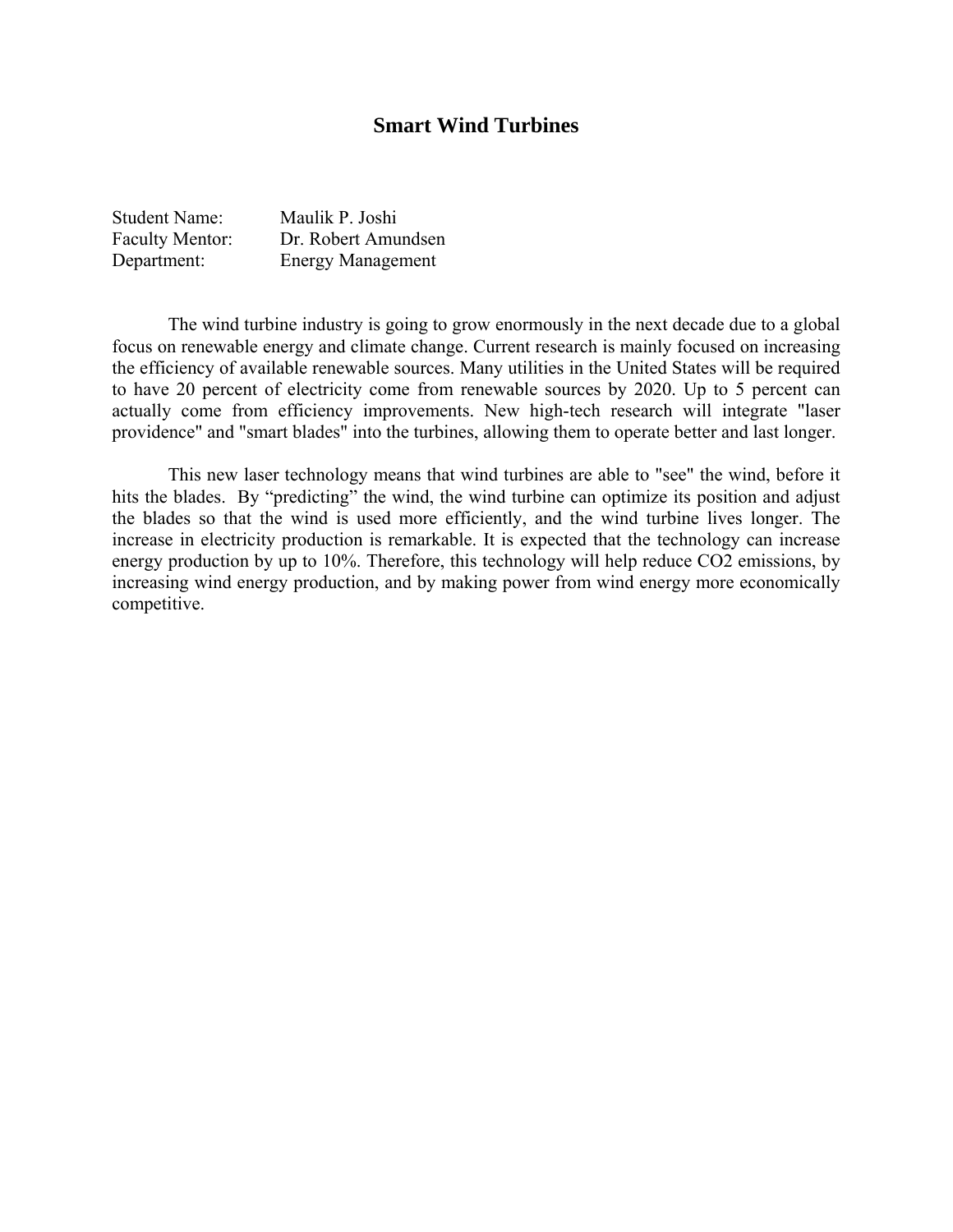## **Sustainability of the U.S. Transport System Through the Use of Algae Biodiesel**

| <b>Student Name:</b>   | Kenneth Martin           |
|------------------------|--------------------------|
| <b>Faculty Mentor:</b> | Dr. Robert Amundsen      |
| Department:            | <b>Energy Management</b> |

Global consumption of energy is rising and by 2030 is predicted to reach a consumption level of 739 quadrillion Btu's per year. This growth and the reality that fossil fuel is a nonrenewable and limited energy source, makes it unsustainable for the future. The U.S. currently imports approximately two-thirds of its petroleum. As worldwide demand increases, supply becomes a growing concern. Additionally, the combustion of fossil fuel is a major contributor to greenhouse gas emissions. As a result of the non-sustainable future of fossil fuel governments, universities, and corporations worldwide are conducting research in an effort to find renewable sources of energy.

In the U.S., ethanol derived from corn and biodiesel derived from soybeans have large support from farmers, big corporations with farming interests, lobbyists, and politicians. Many Americans believe that these home grown biofuel can replace gasoline and diesel fuel. From the outside this looks good for America, but further investigation shows that these terrestrial plants cannot supply the amount of biofuel needed to power the U.S. transport system.

In response to the oil crisis of the 1970's, the U.S. Department of Energy's Office of Fuels Development, funded a program to develop renewable transportation fuels from algae. This program, known as the Aquatic Species Program ("ASP"), operated from 1978 to 1996 under the auspices of the National Renewable Energy Laboratories ("NREL"). The main focus of the program was the production of biodiesel from high lipid-content algae grown in ponds, utilizing waste  $CO<sub>2</sub>$  from coal fired power plants. This research became the foundation of all subsequent work conducted in this area.

This thesis asks the question: can algae biodiesel play a key role in the sustainability of the U.S. transport system? This presentation looks at the benefits of algae-derived biodiesel, algae, and how algae are cultivated, harvested, and converted to biodiesel. The conclusion of this research shows that algae can help to sustain the U.S. transport system and provide a true homegrown source of energy.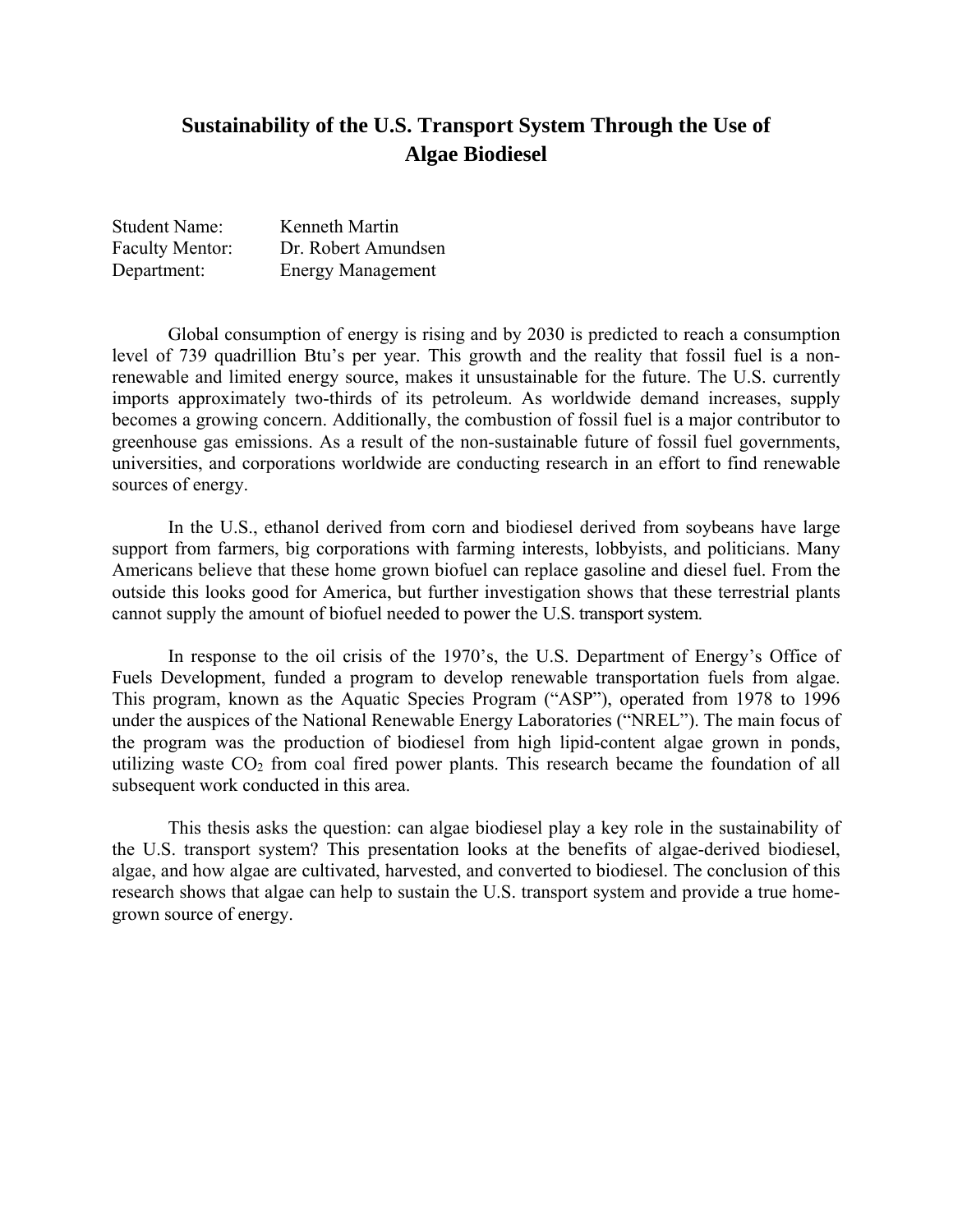#### **Protein Kinase C-2 Substrates and Pathways**

| <b>Student Name:</b>   | Shanacy Marler, Karan Lal, James Solomon, Chanakya Bavishi and<br>Madiha Yasin |
|------------------------|--------------------------------------------------------------------------------|
| <b>Faculty Mentor:</b> | Marianne Land                                                                  |
| Department:            | Life Sciences                                                                  |

 Protein Kinase C's (PKC's) phosphorylate specific serine/threonine amino acids on their substrates to regulate many biological processes, which include growth, secretion, differentiation, and neuron function. In mammals there are four isoforms of classical PKC's (cPKC's) that are encoded by three different genes. However, the specific functions, substrates, and upstream regulatory molecules of these isoforms are not yet fully understood. Identification of PKC substrates may identify drug targets and lead to the development of new treatments for human diseases in which PKC is mis-regulated, such as Parkinson's, cancer, Alzheimer's disease. Most signal transduction pathways and genes that are found in mammals are present in the free living nematode worm, *Caenorhabditis elegans.* One gene (*pkc-2)* in *C.elegans* encodes all diacylglycerol (DAG) and calcium  $(Ca^{2+})$  activated cPKCs. Thus a gene knockout will eliminate all cPKC isoforms in this worm*.* The objective of our research is to identify PKC-2 substrates using biochemical and genetic analysis in *C.elegans*.

 Previously, our group identified PRDX-2 and TAX-4 as PKC-2 targets. *In vitro* these targets have been found to be phosphorylated to high stoichiometry in a DAG and  $Ca^{2+}$ dependant manner (M. Land unpublished observations). *PRDX-2* is a 2-Cys peroxiredoxin. 2-Cys PRDX's detoxify reactive oxygen species, regulate peroxide generated by cellular metabolism of oxygen, and stimulate a number of growth factors and cytokines*.* TAX-4 is a subunit of a cyclic GMP regulated Ca<sup>2+</sup> channel, which is highly related to the  $\alpha$  subunits of the cyclic nucleotide-gated channel used in vertebrate vision and olfaction.

 We have performed mutagenesis to convert a specific threonine amino acid to alanine within the C terminus of PRDX-2 and thus create a non-phosphorylatable substrate. In addition, we have cloned portions of the C terminus of TAX-4 to identify specific serine/threonine amino acids that are targets of PKC. The mutant PRDX-2 and TAX-4 fragments have been expressed as GST or Histidine-fusion proteins in *E.coli*, purified and will be tested as *in vitro* PKC substrates to identify specific PKC-2 phosphorylation sites.

 Transgenic worms will then be generated, that express TAX-4 or PRDX-2 phosphomimetic or non-phosphorylatable mutants, *in vivo.* This will reveal their physiological relevance and their ability to rescue mutant phenotypes of PRDX-2 and TAX-4 null animals.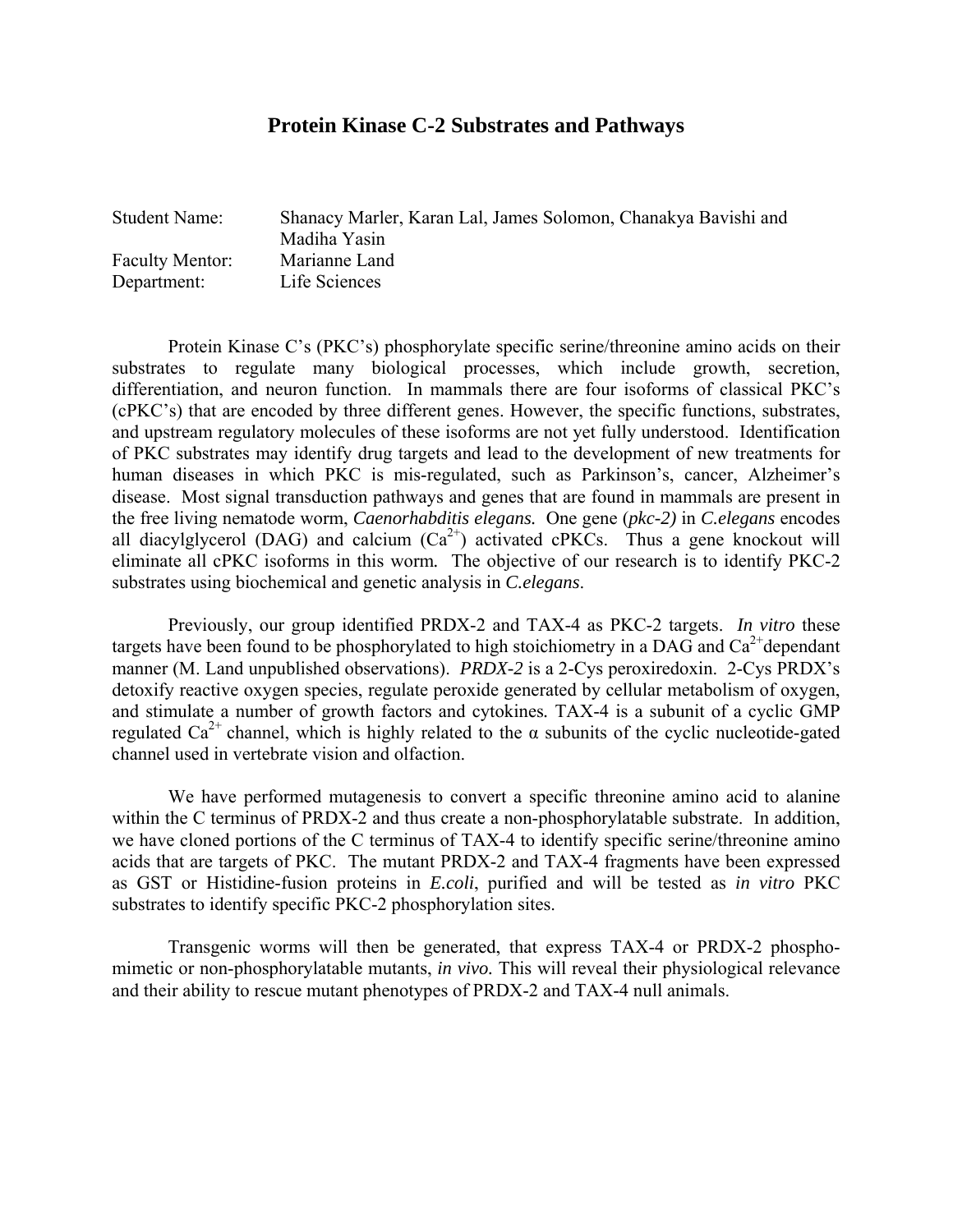**Session II Presentations 7th Floor Room 722 Moderator: Karen Friel 1:15 pm-2:30 pm** 

- "Carleton Group-Long Island Volunteer Center" By: Jennifer Caruso, Thulani Nagazimbi, Raisa Chen and Zilong Jiao
- "HIVision" By: Melis Akalin, Mannish Taneja, Antonio Lumley, Stephany Bonnard, and Colton Sheehan
- "The 6MWT: Do Different Methods of Administration Affect Performance Between Healthy Older Adults and Young Adults?" By: Shaina Flanzraich, Carmen Navarrete, Shweta Shah and Aida Naguib
- "Healthcare Crisis and Role of Managed Healthcare" By: Ruchiben Patel
- "Baby Care System" By: Qianqian Liang, Yingjia Li, Yixiao Xu and Xiang Ji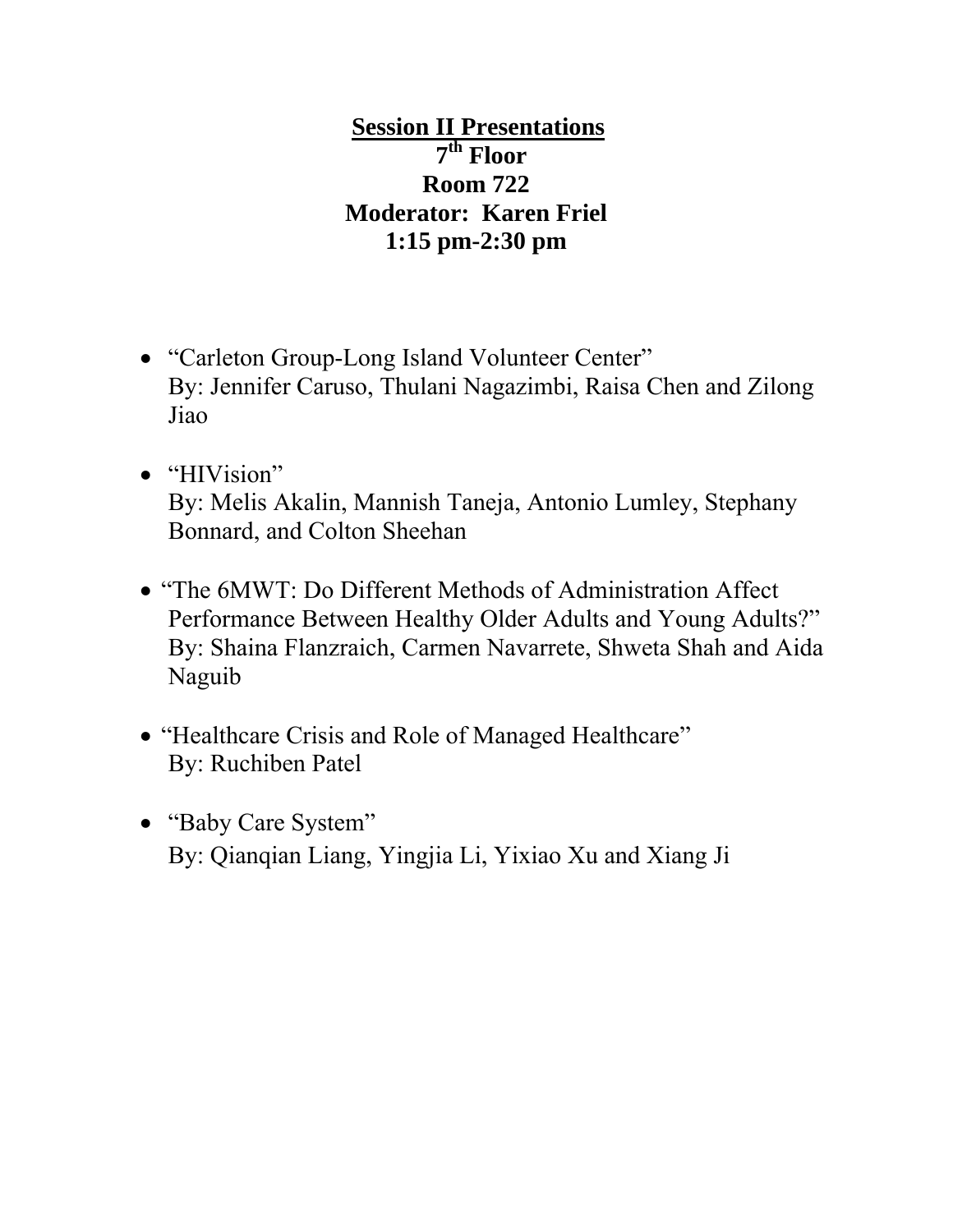## **Carleton Group- Long Island Volunteer Center**

| <b>Student Name:</b>   | Jennifer Caruso, Thulani Nagazimbi, Raisa Chen and Zilong Jiao |
|------------------------|----------------------------------------------------------------|
| <b>Faculty Mentor:</b> | John Hanc                                                      |
| Department:            | <b>Communication Arts</b>                                      |

The Carleton Group, a student run advertising/PR agency offered within the advertising program at NYIT allows students to receive hands on experience with local not-for-profit organizations on Long Island. The Carleton Group is a perfect course to be featured in SOURCE 2011. Showing the work that is produced for the clients throughout the semester, and the work that is potentially used for the organizations once the semester is finished is worthwhile for the students involved.

 This semester our group has the privilege of providing The Long Island Volunteer Center with ways to enhance their organization. Different techniques have been used including design with Adobe Photoshop, writing, social networking and video editing. Through group efforts we have created a new logo for the organization, new copy for their about us, an annual newsletter of volunteer opportunities for interested volunteers on Long Island, various social networking opportunities for the organization, and a video showcasing LIVC's annual Volunteer Inductee Ceremony.

 For SOURCE 2011 our work will be showcased through a PowerPoint presentation. We will show examples of everything that has been produced for The Long Island Volunteer Center thus far throughout the semester, and discuss the predicted outcomes and the improvements that were made for the organization itself.

 We look forward to sharing our work that has been produced and our experiences working within The Carleton Group at NYIT. We also wish to share our experiences working in a client based setting that prepares us for a real world industry setting.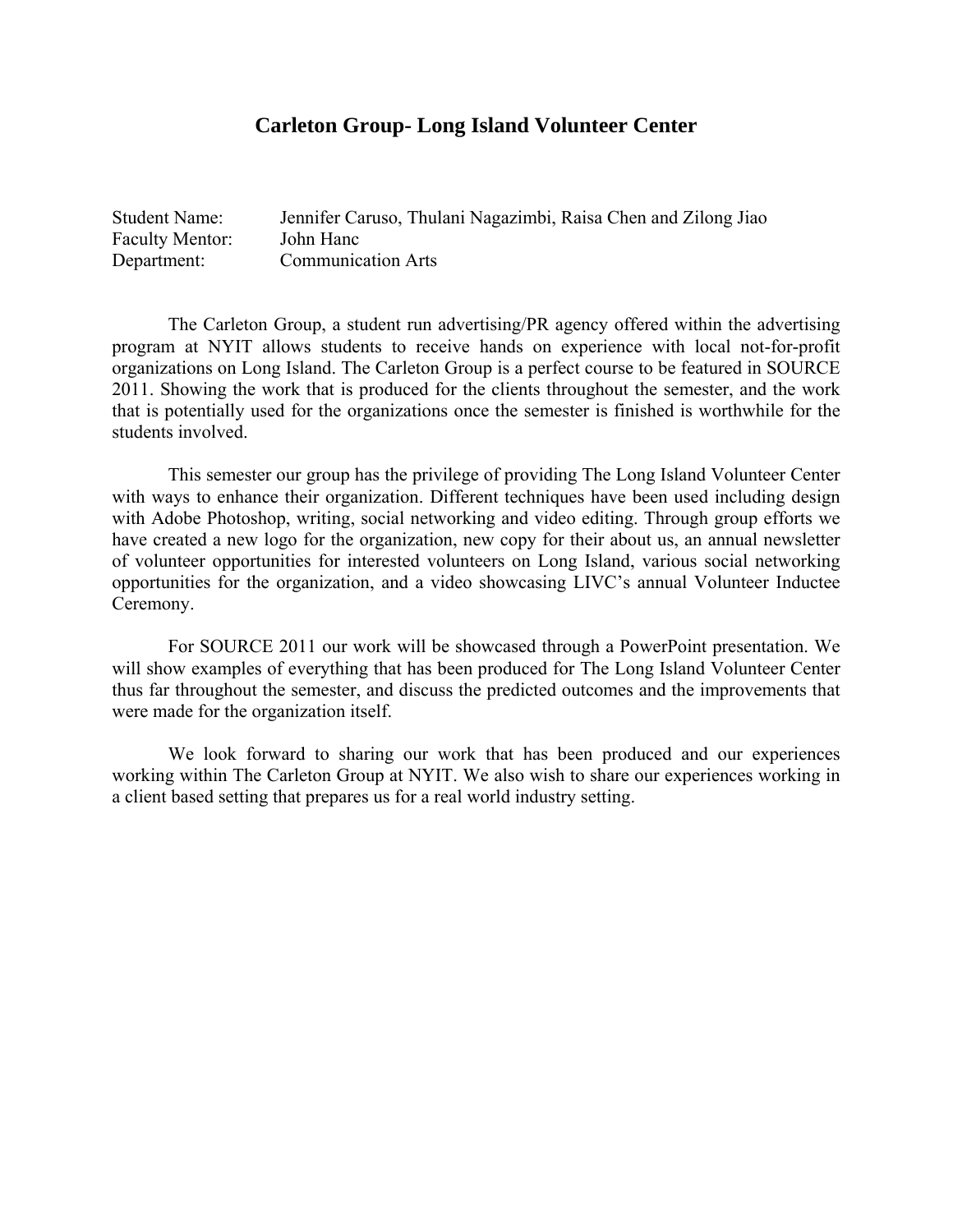#### **HIVision**

| <b>Student Name:</b>   | Melis Akalin, Mannish Taneja, Antonio Lumley, Stephany Bonnard, and |
|------------------------|---------------------------------------------------------------------|
| <b>Faculty Mentor:</b> | Colton Sheehan<br>Youjeong Kim                                      |
| Department:            | <b>Communication Arts</b>                                           |
|                        |                                                                     |

 This program is intended to inform the audience about HIV/AIDS in people that do not know they have the disease. It will be a hard-sell approach; giving pure statistics based on 2008 CDC data of known diagnosed cases of AIDS in the U.S. We will represent these statistics using pathos to get the viewer to think about a past experience. The intended audience is high school and college students, mainly the type of kids who tend to party all the time (aka our current generation) and get into debauchery for the night. The advertisement peaks the viewer's interest by using pure body language as a way to portray intense emotion in a nerve-wracking situation. The viewer can immediately associate a personal experience to the powerful emotions shown on the main character's face of fear, anxiety, and eventually, relief.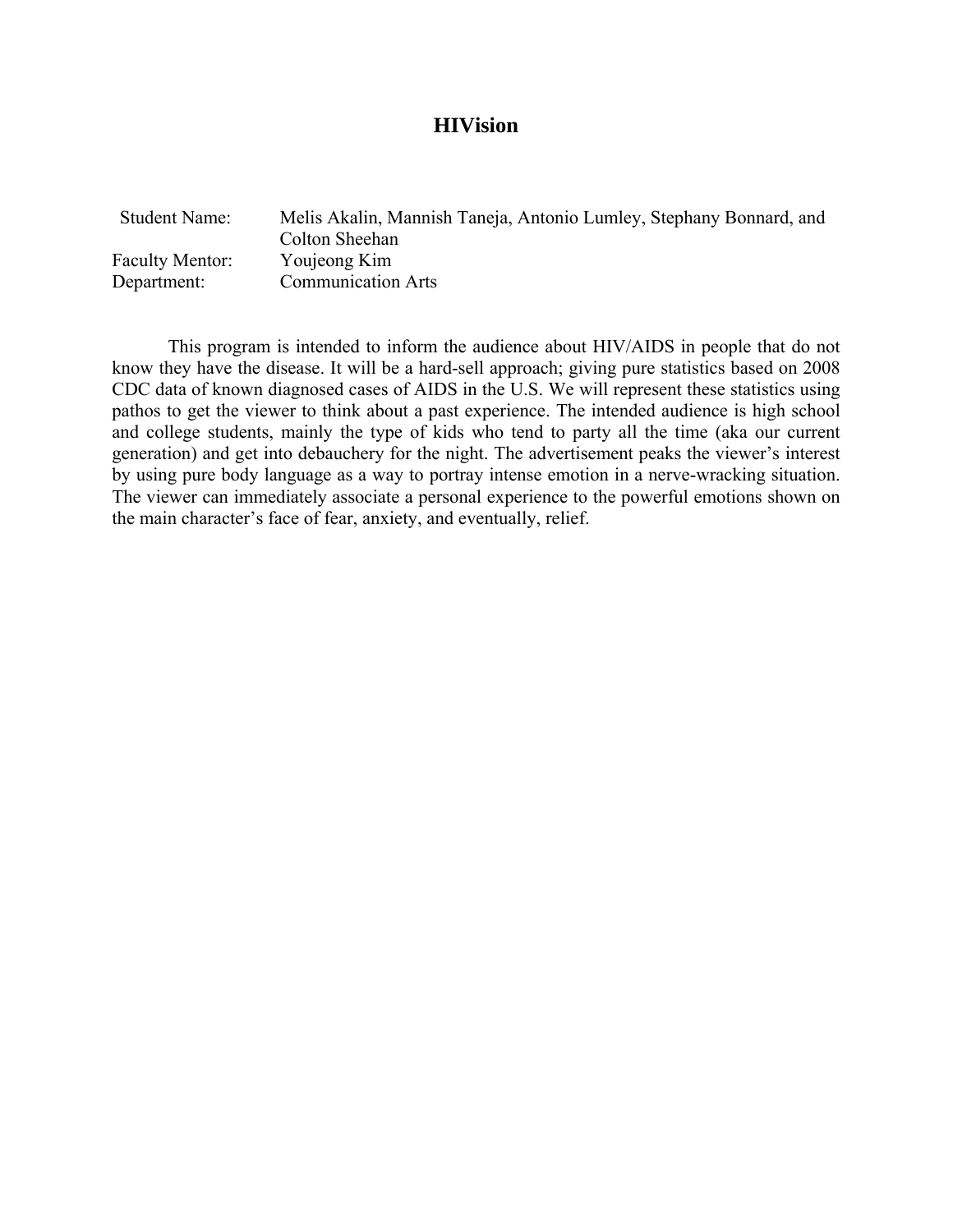# **The 6MWT: Do Different Methods of Administration Affect Performance Between Healthy Older Adults and Young Adults?**

| <b>Student Name:</b>   | Shaina Flanzraich, Carmen Navarrete, Shweta Shah and Aida Naguib |
|------------------------|------------------------------------------------------------------|
| <b>Faculty Mentor:</b> | Dr. Robert Amundsen                                              |
| Department:            | <b>Energy Management</b>                                         |

The 6MWT: Do different methods of administration affect performance between healthy older adults and young adults?

## **Objective/Purpose:**

The Six Minute Walk Test (6MWT) has been found to be a valid and reliable measure of functional endurance. This test is administered to people of all ages in tertiary care as well as fitness arenas. All testing is on a well-marked course and carried out over 6 minutes, although different instructions may be given to the subjects. The purpose of our study was to 1) assess the validity of the use of a pedometer measurement as opposed to the measured linear distance in the 6-minute walk test under two conditions with healthy young adults and healthy older adults, 2) note any significant differences in the distance walked with the instructions of "walk as fast as you can" versus "walk as far as you can" for the young versus old, 3) assess for differences across the conditions between healthy young able-bodied persons versus community dwelling elder able-bodied persons, 4) assess for possible differences the groups noted in rated perceived exertion (RPE) using the 6/20 point Borg test during each trial.

## **Conclusion:**

In this study we demonstrate the validity of using a pedometer with healthy young and healthy older adults. Also, we found that the method of administration does not matter for this healthy population. Likewise the RPE was no different in either group no matter how this outcome is administered.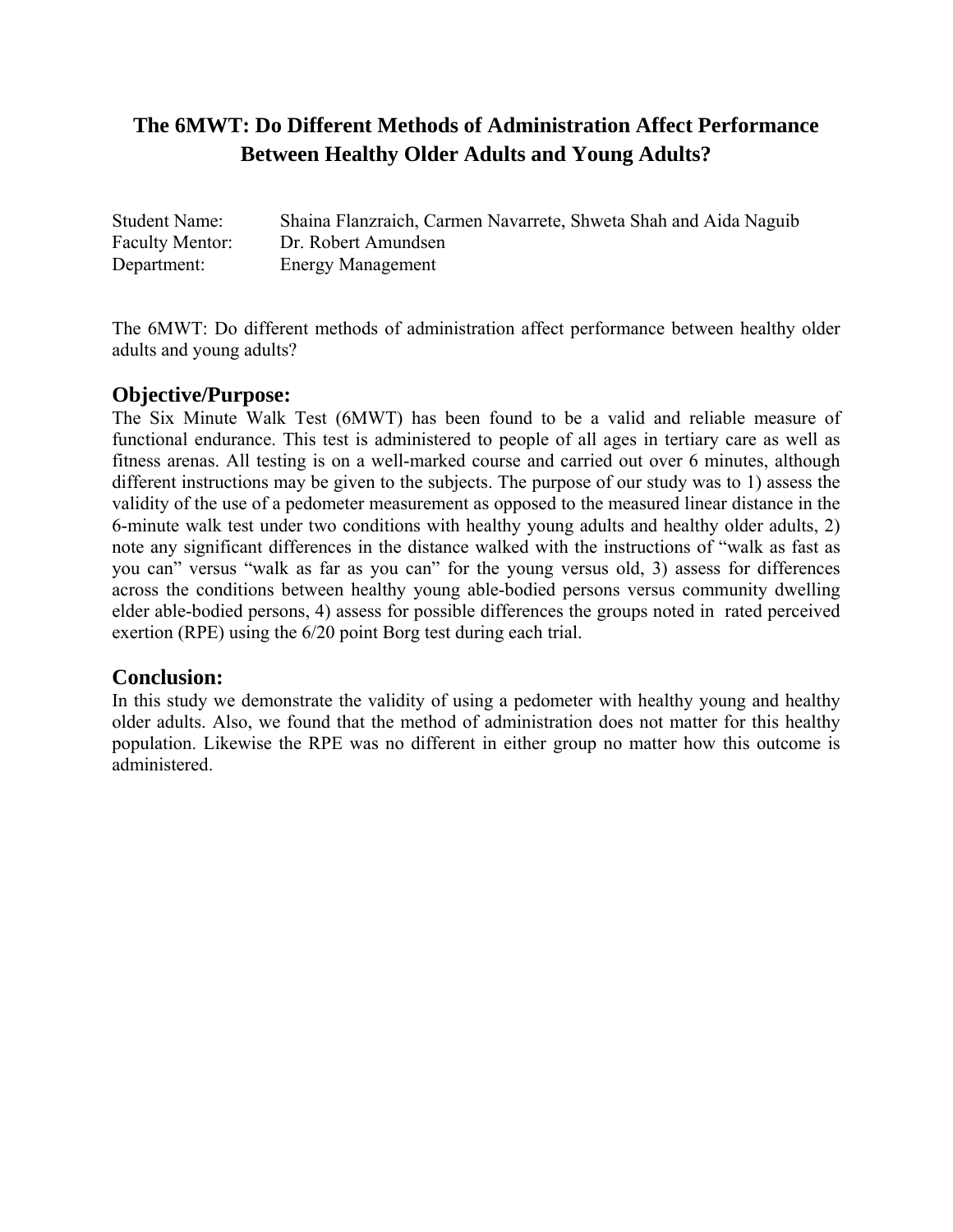#### **Healthcare Crisis and Role of Managed Healthcare**

| <b>Student Name:</b>   | Ruchiben Patel |
|------------------------|----------------|
| <b>Faculty Mentor:</b> | Kenneth Feifer |
| Department:            | Management     |

One of the current topics in the media is healthcare reform. Health care reform is receiving a great deal of attention due to the ever increasing cost of healthcare and medical insurance. The cost of health care increasing due to technology, prescription drugs, chronic disease, aging population, administrative costs and the need to improve quality and efficiency. There is one question that is arising. What is the solution for health care? I think managed care. Managed care is system of health care delivery that tries to manage the cost and quality of healthcare and access to healthcare. Managed care was founded by Dr. Shadid in the early 19<sup>th</sup> century. HMO (Health Maintenance organization), PPO (Preferred provider organization) and POS (Pointy of services) are three different kinds of MCOs which are different than FFS (fee for service). Some evidence supports managed care's ability to control cost and quality while other evidence does not. According to the nation's GDP rate, we can see that most of the money spent towards healthcare but many people cannot get enough health care services in reasonable rate. Thus a dilemma is created as to whether or not managed care improves the quality and increases profit or not. The bottom line is that healthcare is a human right so government has to take initiative to develop some fundamental changes to remove this long term crisis.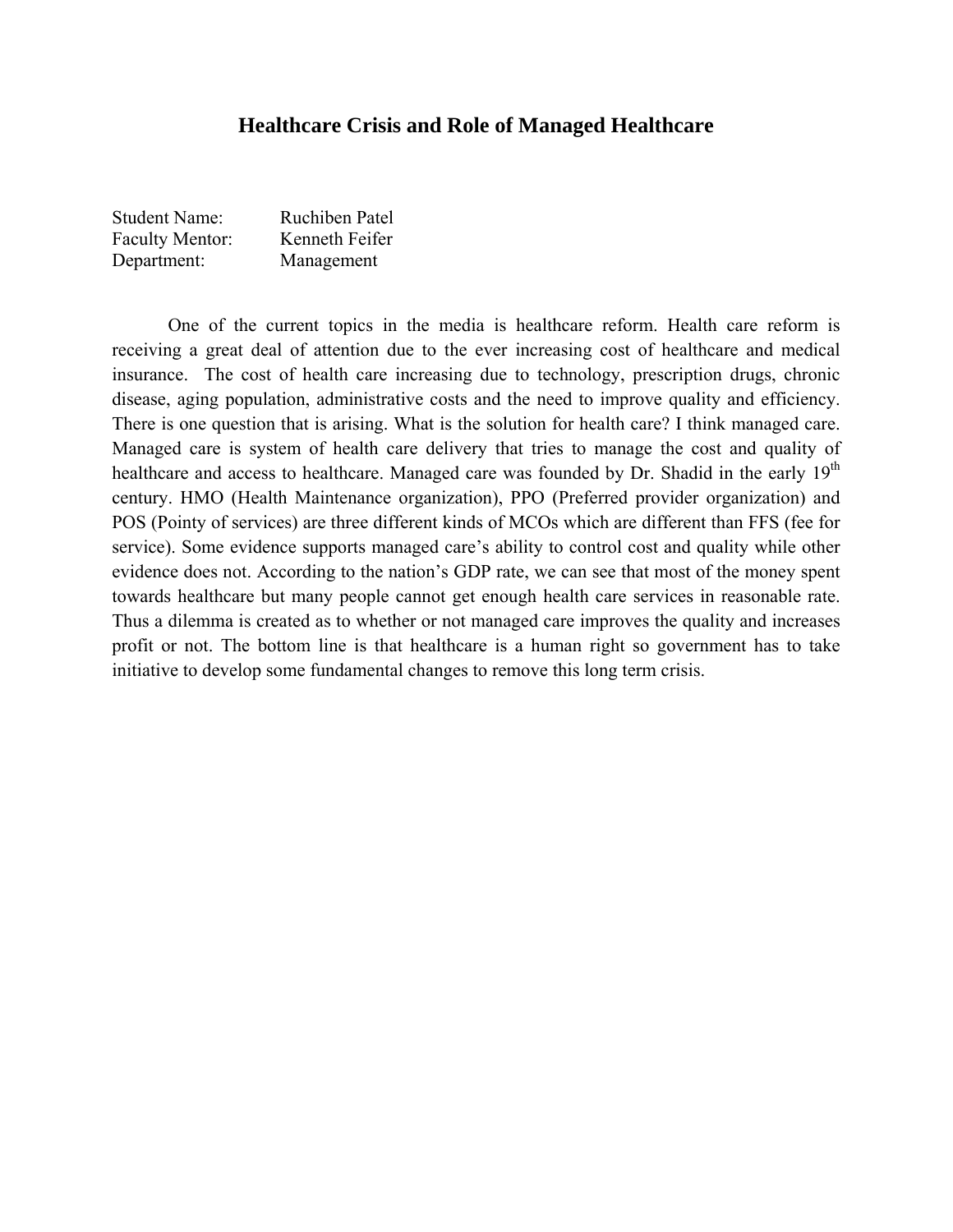## **Baby Care System**

| Student Name:          | Qianqian Liang, Yingjia Li, Yixiao Xu and Xiang Ji |
|------------------------|----------------------------------------------------|
| <b>Faculty Mentor:</b> | Dr. Ziqian (Cecilia) Dong                          |
| Department:            | Electrical and Computer Engineering                |

 It is no doubt that every parent tries to take care of his or her babies as well as possible. However, it always makes parents feel tired to look after their babies all day and night. Parents always find themselves having little time to take care of other things. Our project is to design a smart Baby Care System that helps parents to monitor the babies in a crib and automatically swing a crib to calm down the baby when they cry. Traditional baby cribs can only be swung manually, which can be a tedious work. Our Baby Care System, which can swing baby crib automatically, solves this problem. There is no doubt that this system has a great potential market. The system not only makes it easy for parents to take care of their babies, but also make the baby sleep faster and better.

 The Baby Care System contains a crib that can be swung automatically. Furthermore, when the baby wakes up and begins to cry, the crib can start to swing triggered by the sound sensor automatically till the baby stops crying. Another function of the Baby Care System is that when the baby has been crying for a period of time, which can be set by the parents, the system will send an alarm to parents. This system is designed to help the parents who are deaf or physically far away from the crib. The system contains signal lights that inform the parents when their baby is crying in the crib. These signal lights can be also installed in the yard to make sure that even when parents are watering or planting in the area where they cannot hear alarm.

 Our Baby Care System includes electronic and mechanical system designs. Our challenge is that our system can make the crib swing automatically and send a signal to active the alarm system at the same time once a baby cries. To solve this problem, we designed a sound sensor circuit, which includes a microphone, amplifiers and a comparator to catch the baby crying sound and convert the analogy signal into digital signal, which can be transmitted to the microprocessor to control the motor of the baby crib. The microprocessor can also count down the swinging time set by parents and send a signal to active the alarm system. In addition, our Baby Care System operates on two modes: manual and automatic. We use a reed switch in the implementation for the automatic function.

 The Baby Care System will help parents monitor the baby, provide an automated swinging crib to help baby fall asleep and enable the parents to take care of other daily chores.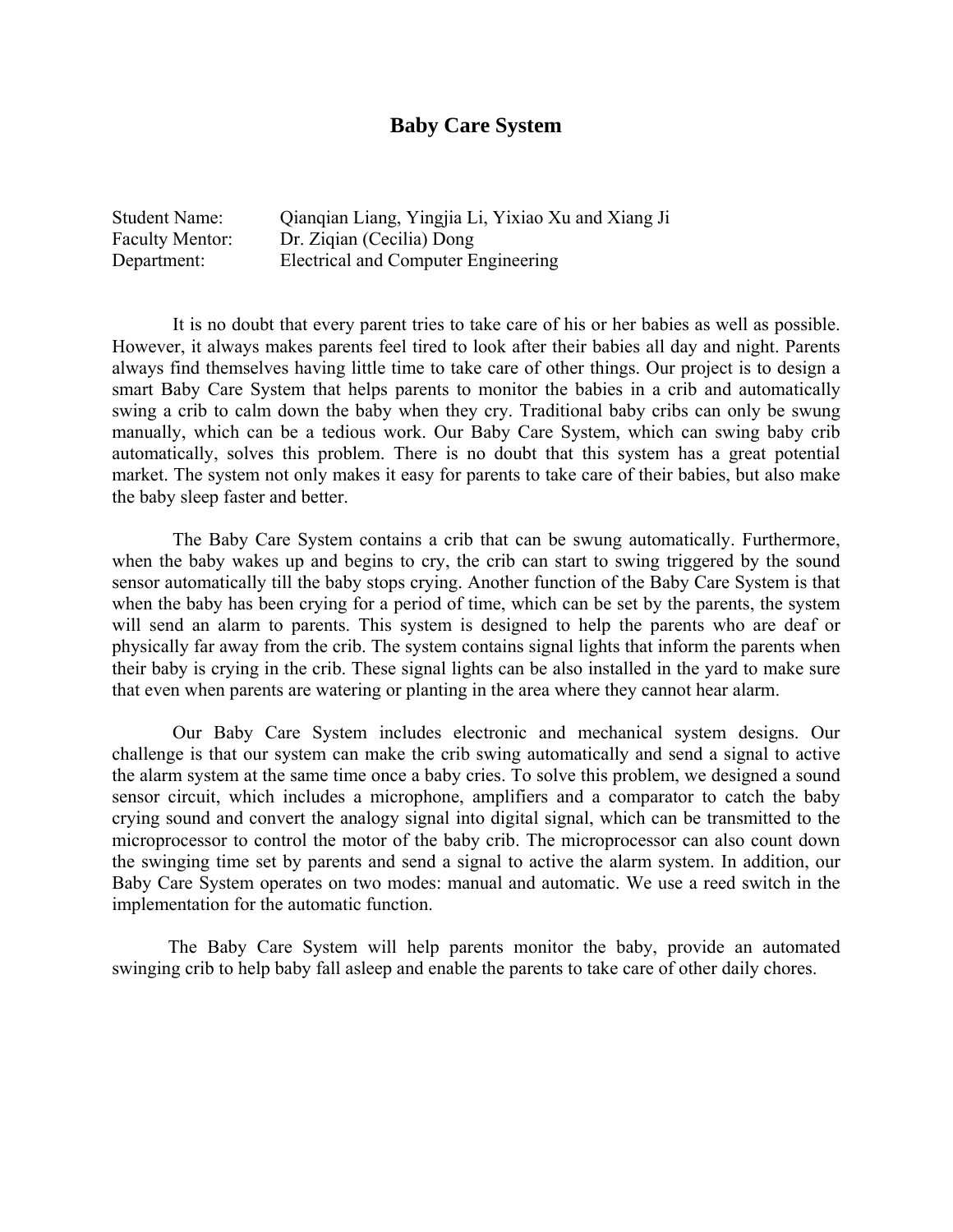**Session III Presentations 10th Floor Room 1029 Moderator: Rozina Vavetsi 2:45 pm-3:45 pm** 

- "Project: We Believe" By: Natasha Jahangir Butt
- "NO Releasing JS-K Induces Cytotoxicity" By: Waleed Abdel-Naby
- "Phylogenetic Analysis of Protein Families" By: Fauzia Bagum, Thuy Tien Le and Saleem Khan
- "The Effects of Phototherapy on Muscle Performance" By: Katherine Levane, Michael Santo,Tony Li, Joshua Klein, Ray Northern, Jeffrey Espinoza, Christina Rando and Lev Borukhov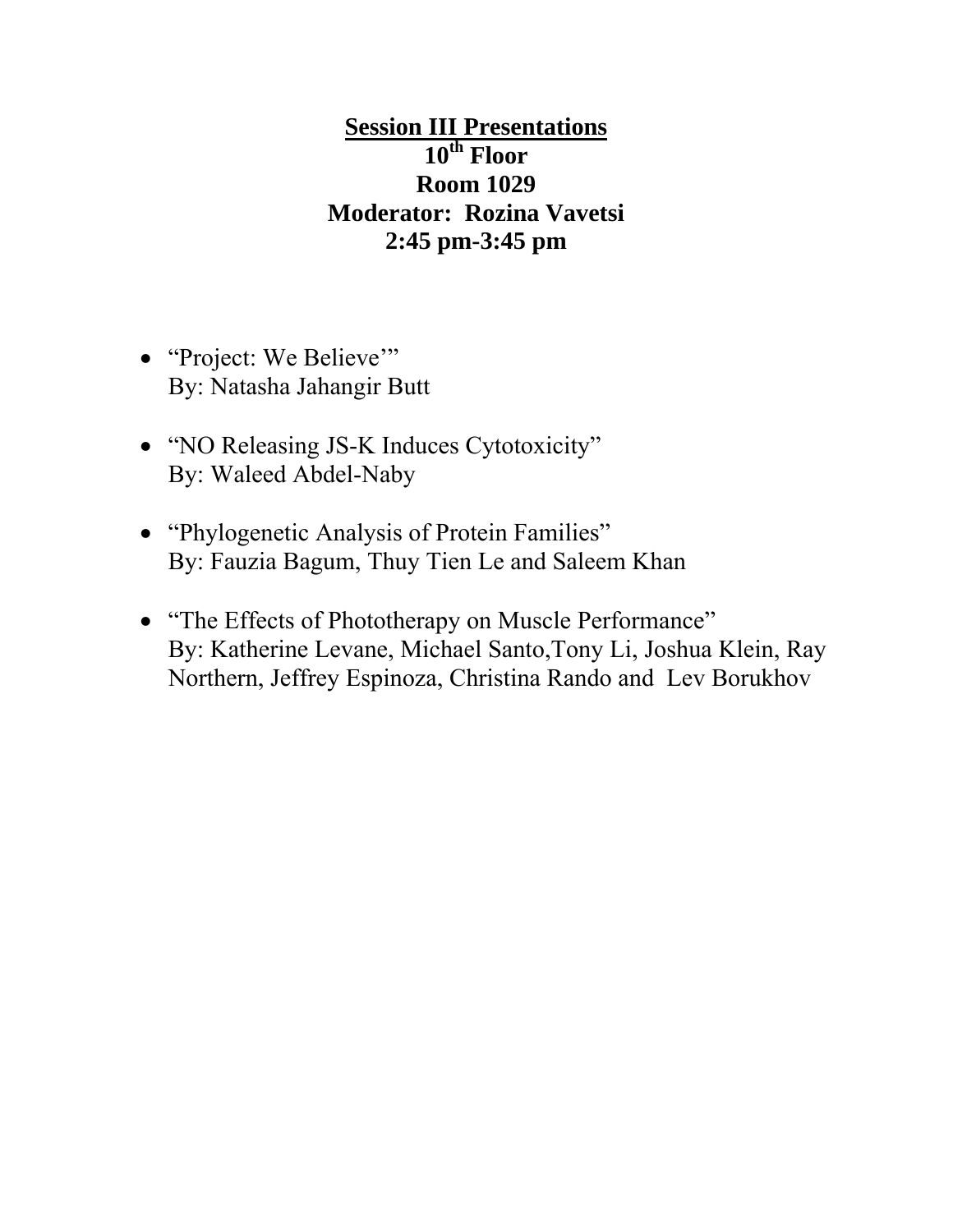## **"Project: We Believe"**

| <b>Student Name:</b>   | Natasha Jahangir Butt |
|------------------------|-----------------------|
| <b>Faculty Mentor:</b> | Dr. Niharika Nath     |
| Department:            | Life Sciences         |

In today's global society, there is the need to promote tolerance, and to highlight basic human rights especially in light of recent acts of barbarism and the ongoing revolution all around the world. "Project: We Believe" is an initiative and a platform to showcase the voice of sanity, for those among us who support civil, reasonable discourse to take a stand, and show that being a moderate does not equal being complacent. We believe in a safe, progressive society where people have the right to their beliefs, their opinions and their convictions without the fear of being victimized for them.

 This project was initiated by myself early this year in the wake of the assassination of Governer Salman Taseer in Pakistan along with the Tuscon shooting that followed right after. In collaboration with my friend Mahnoor Yawar (who currently lives in Pakistan) I bought a domain name, created and launched this website in late January during the revolution in Egypt.

 The way the website works is that an individual emails us a black and white picture of themselves and a quote taken from a famous personality, song etc. that goes with the theme of freedom, compassion and peace. We put the text on the picture using Photoshop and publish it on the website with their name and location. This way they become a brand ambassador for the movement. They become more than just a statistic, unlike on Facebook or a follower on twitter they are an actual person that you can see and relate to.

 As of recent we have incorporated video of interviews of young women telling us why they loved being a woman in celebration of March being Women's Month.

Since its launch in late January, "Project: We Believe" has gotten over 300 entries.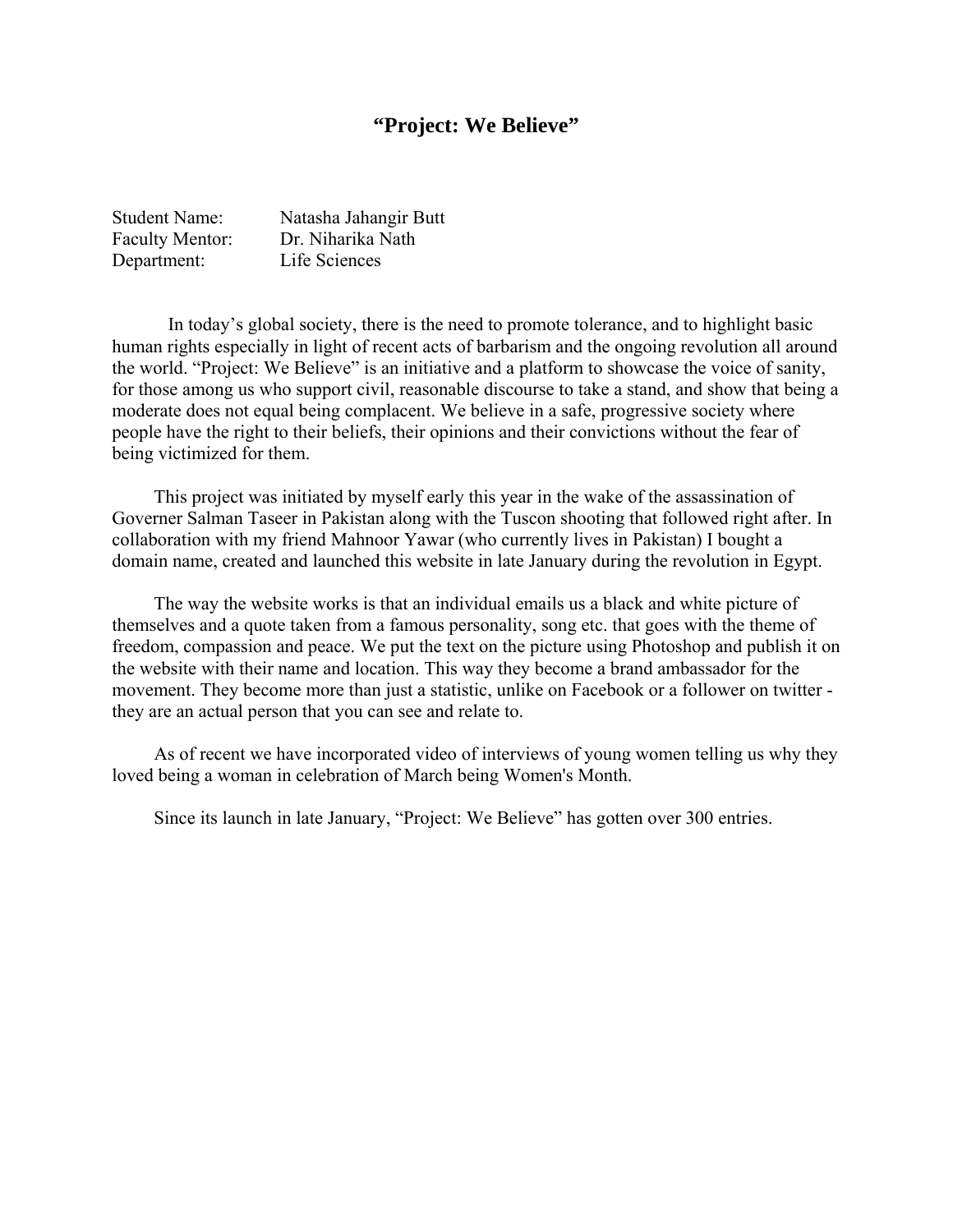## **NO Releasing JS-K Induces Cytotoxicity**

Student Name: Waleed Abdel-Naby Faculty Mentor: Dr. Niharika Nath Department: Life Sciences

Authors: Mitali Chattopadhay<sup>1</sup> Waleed Adel-Naby<sup>2</sup> Niharika Nath<sup>2</sup>

JS-K is a nitric oxide releasing compound that inhibits the growth and induces apoptosis of lymphoblastic leukemia (ALL) Jurkat T cells in culture. However, the mechanisms for the cell growth inhibitory effects of JS-K are not completely elucidated. Cytotoxicity and release of NO in the culture medium due to JS-K was determined using acute lymphoblastic leukemia cell line Jurkat T cells.

## **Methods:**

Jurkat cells were treated for 2, 4, 8 and 24 hr with various concentrations of JS-K including Triton X-100 as positive control. Cytotoxicity assays were performed by determining the lactate dehydrogenase (LDH) activity in the supernatant using the LDH-Cytotoxicity Assay Kit. Cells were treated with either 20 or 50  $\mu$ M JS-K at which apoptosis is known to occur, and NO levels were measured as a function of time from the culture medium using a nitrate/nitrite colorimetric assay kit. A standard curve was generated using known concentrations of nitrate and the NO concentrations in samples were calculated. The results were expressed as μM nitrate/nitrite released by the cells.

## **Results:**

JS-K induced cytotoxicity in Jurkat T cells. At 10 µM JS-K there was 40% cell death by LDH assay at 24 hrs. NO release increased as a function of time up to 18 hour. This data suggests that the kinetics of NO release and cytotoxicity are associated. Overall, JS-K may have potential to inhibit ALL cancer cell growth.

Affiliation of each author: <sup>1</sup>Department of Physiology and Pharmacology, City University of New York Medical School, New York, NY, <sup>2</sup>Department of Life Sciences, New York Institute of Technology, New York, NY.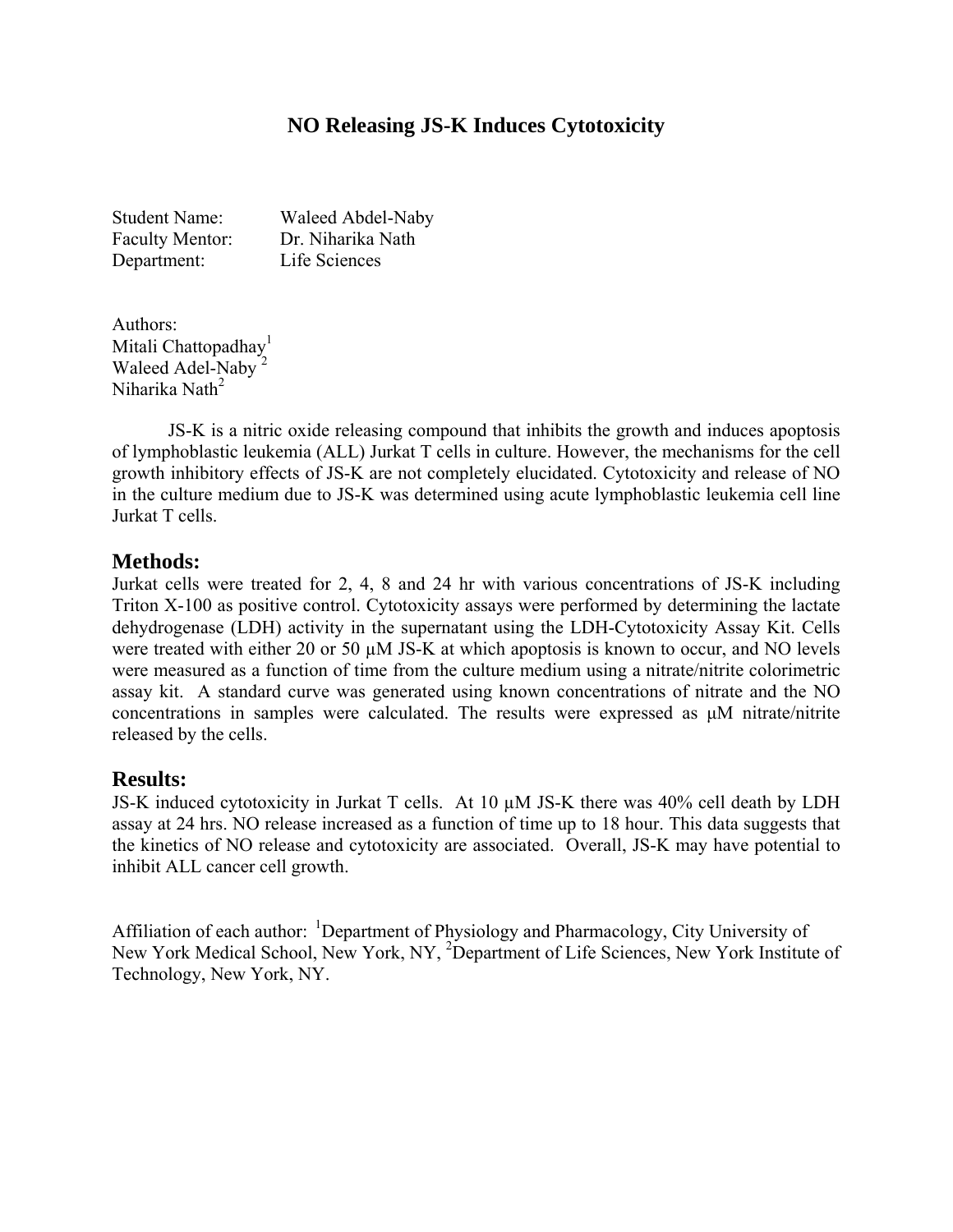## **Phylogenetic Analysis of Protein Families**

| <b>Student Name:</b>   | Fauzia Bagum, Thuy Tien Le and Saleem Khan |
|------------------------|--------------------------------------------|
| <b>Faculty Mentor:</b> | Dr. Niharika Nath                          |
| Department:            | Life Sciences                              |

Phylogenetic systematics or cladistics is a method of taxonomic classification that elucidates the historical relationships between organisms. Molecular phylogenetic studies evolutionary relationships between species using molecular data such as protein and deoxyribonucleic acid (DNA) sequences. Evolutionary relationships are documented by creating a branching structure called a phylogenetic tree that illustrates how a group of organisms (or genes) are related to one another. At the cellular level, analysis of protein sequence and structure shows that proteins can also be grouped into evolutionarily related families. Protein phylogenetic trees can be used to understand protein function and aspects of genome evolution. The p21-activated kinases (PAKs) are biologically important proteins. Other proteins like the E2F family of transcription factors have an important role in the control of cell cycle and have several evolutionally conserved domains among members.. We performed a phylogenetic study among the members of the family using multiple sequence alignment of selected proteins and generated phylogenetic trees, which can be used to understand function and aspects of genome evolution.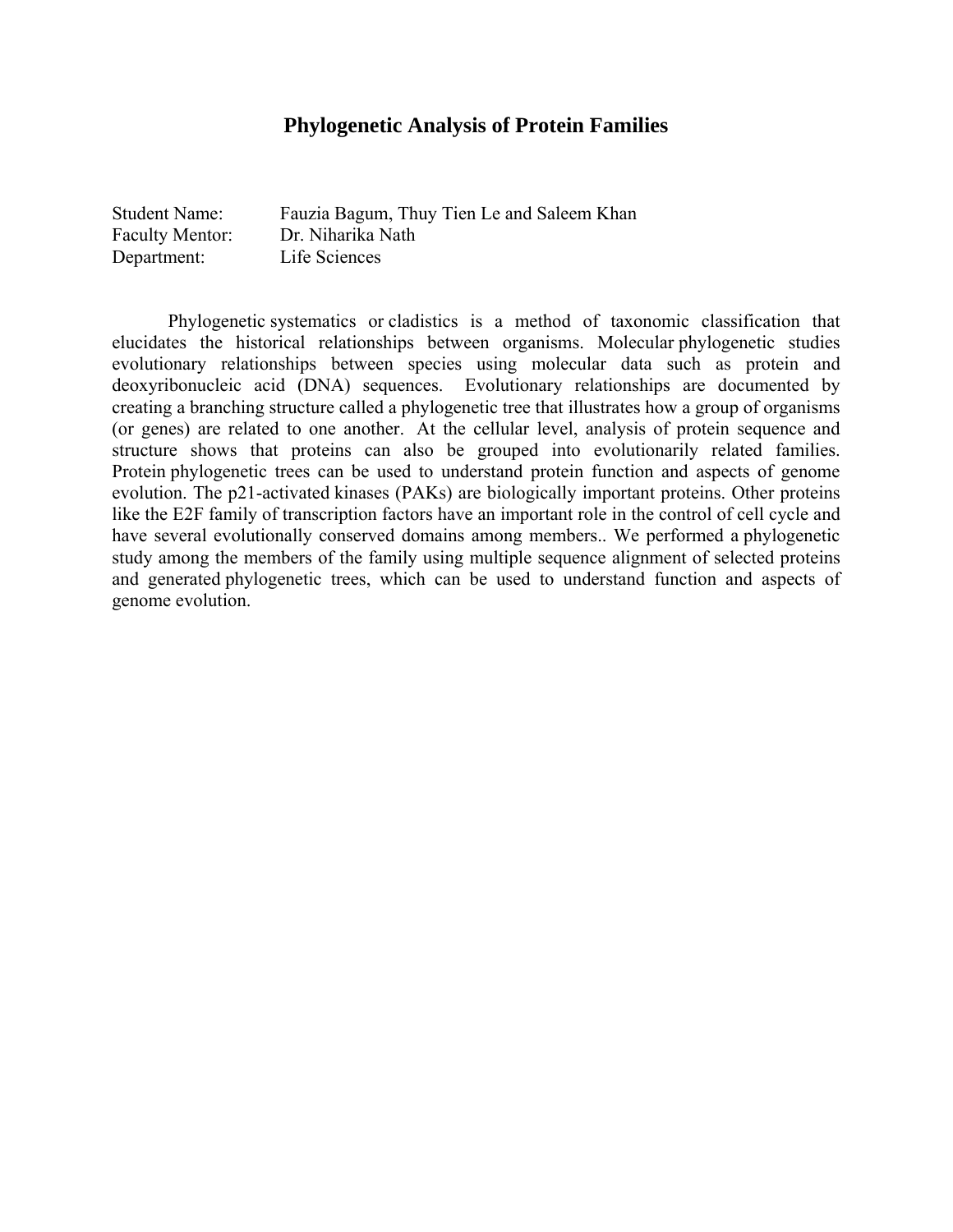## **The Effects of Phototherapy on Muscle Performance**

| <b>Student Name:</b>   | Katherine Levane, Michael Santo, Tony Li, Joshua Klein, Ray Northern, |
|------------------------|-----------------------------------------------------------------------|
|                        | Jeffrey Espinoza, Christina Rando and Lev Borukhov                    |
| <b>Faculty Mentor:</b> | Dr. Peter Douris                                                      |
| Department:            | <b>Physical Therapy</b>                                               |

 Phototherapy is currently used to treat a variety of musculoskeletal conditions. The photochemical effects of phototherapy are that it can reduce oxidative stress and reactive oxygen species production, improve mitochondrial function and atp synthesis. Phototherapy has also been proven to decrease the onset of delayed onset of muscle soreness (doms) after exercise. Red light (660nm) and infrared (880nm) have been shown to increase electron transfer by activating the cytochrome *c* oxidase, which leads to increase in mitochondrial respiration and atp synthesis. Greater amounts of atp should lead to enhanced muscle performance and endurance. Blue light (405nm) on the other hand may enhance performance by changing the redox state of the cell enhancing muscular contraction. Previous research studies have demonstrated an increase in elbow flexion (bicep) muscle endurance with red and infrared wavelengths. The effects of blue light on performance are not known. Grip strength has been shown to be an overall indicator of physical strength, function, and health. The purpose of our study was to investigate the effect of phototherapy on improving grip strength muscle endurance. The hypothesis is that phototherapy will improve performance while minimizing the amount of lactic accumulated and producing less muscle soreness than the placebo condition.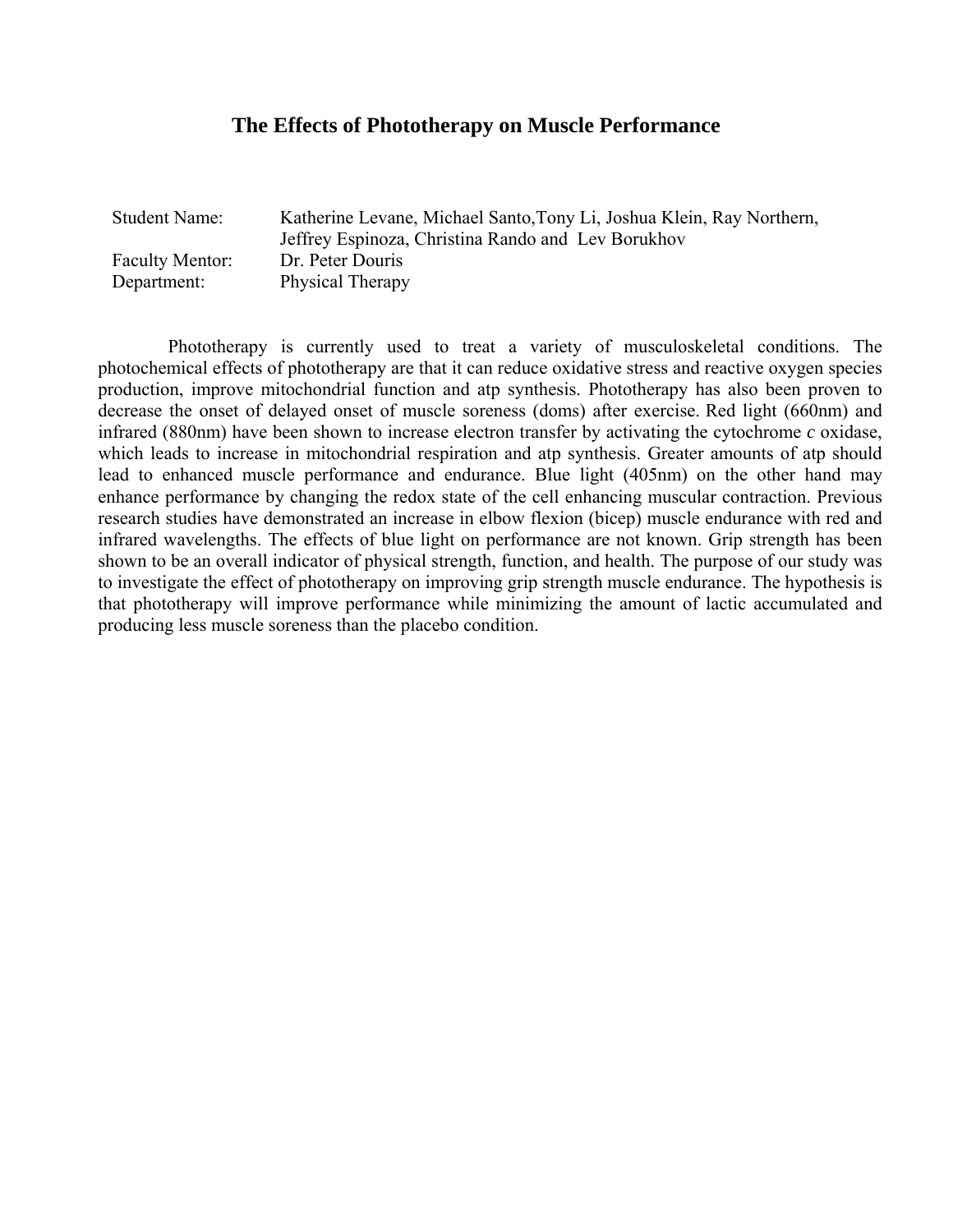**Session III Presentations 10th Floor Room 1021- TV Studio Moderator: Carol Dahir 2:45 pm-3:45 pm** 

- "A Quantitative Study of New York City School Counselor Priorities, Perceptions and Activities" By: Jessica Arkin, Sunita Budhiraja, Magalie Casimir , Emily Hsieh, Zodie Tyson and Kristina Zemaityte
- "The Effects of Sleep Preparation on Sleep Onset in Adolescents" By: Zuleika Tenf and Tania Samuel
- "The Effects of Acute and Chronic Caffeine Use on Myocardial Oxygen Consumption in College-Aged Adults" By: Katherine Knips, Sung Hyun Chung, Brian Crane, Melissa Cuda, Gilberto Diaz, Roman Gressel, Michael Viscuso and Andrew Zambiasi
- "Using Second Life to Improve Class Room Participation with Adult Learners" By:Luc-Philippe Paulemon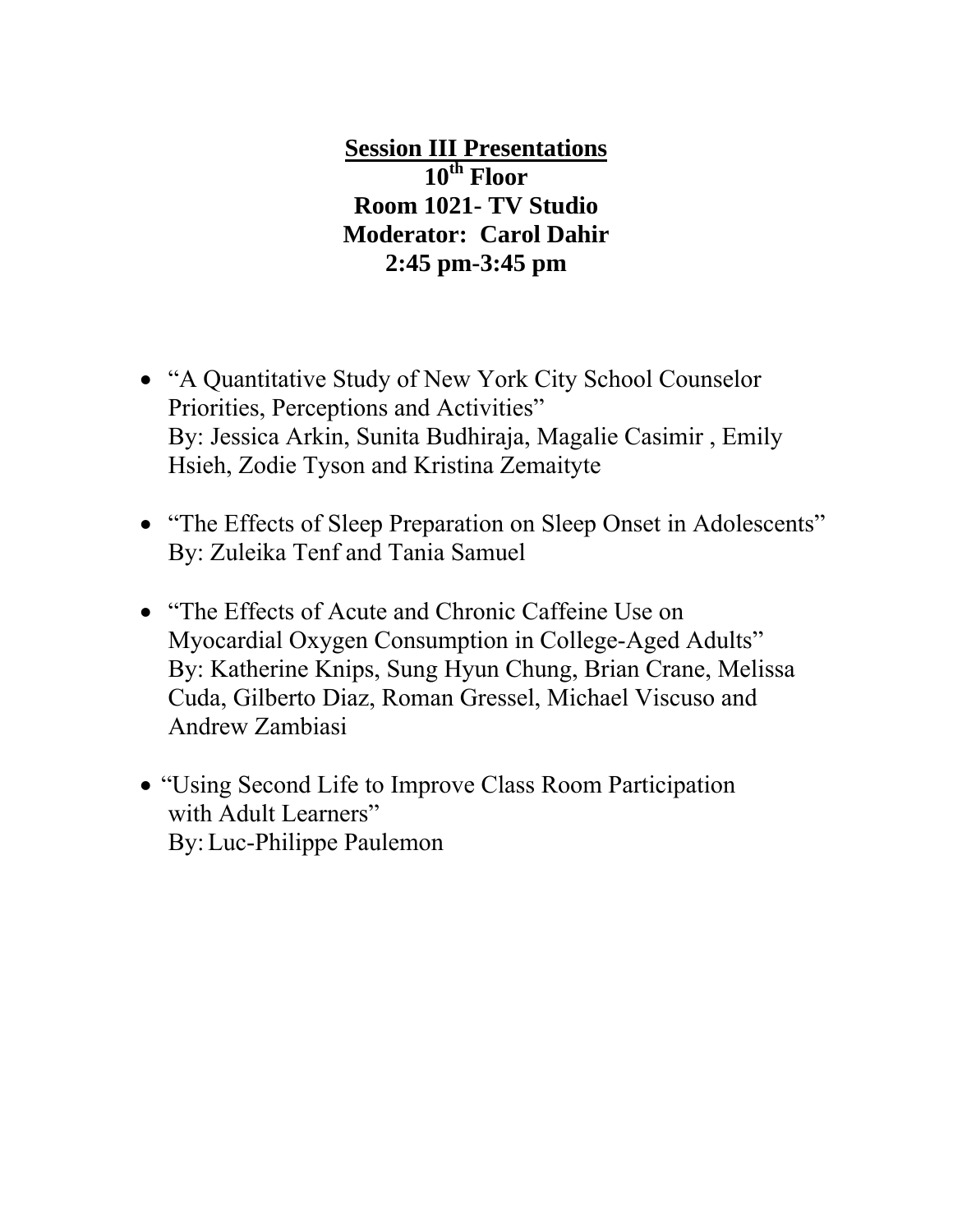## **A Quantitative Study of New York City School Counselor Priorities, Perceptions, and Activities**

| <b>Student Name:</b>   | Jessica Arkin, Sunita Budhiraja, Magalie Casimir, Emily Hsieh, Zodie |
|------------------------|----------------------------------------------------------------------|
|                        | <b>Tyson and Kristina Zemaityte</b>                                  |
| <b>Faculty Mentor:</b> | Carol Dahir                                                          |
| Department:            | Education                                                            |
|                        |                                                                      |

 The purpose of this study was to obtain data from practicing New York City school counselors with regard to their priorities, activities, and perceptions regarding their commitment to implement the current national and state models for school counseling. Graduate students in school counseling used an existing instrument, the Assessment of School Counselor Needs for Professional Development (Dahir & Stone, 2007) to explore the practice of school counselors in New York City. Seventy-nine practicing school counselors in New York City completed the survey including 7 elementary school counselors (9%), 9 middle/junior high school counselors  $(11\%)$ , 50 high school counselors  $(63\%)$ , 6 K-12 counselors  $(8\%)$ , and 7 designated as "other" (9%). Additionally 39 counselors responded that they had no formal teaching experience (52%) and 36 counselors responded that they were former teachers (48%). Participants who had been teaching 6 years or less made up more than 50% of the sample.

 Research students compared demographic variables for constructs measured by the instrument. These constructs included counselor activities around student development including: Academic, Personal/Social, and Career as well as school counselor involvement in Teaming/Collaboration, Consultation, Leadership, Counseling, Advocacy, and the use of Data. Demographics including years of service, prior teaching experience and gender were also factored into the analyses.

 Collaboration with teachers, the impact of school climate, advocacy, leadership and personal-social development were some of the variables explored in the context of the school level that the counselor worked in and whether or not the counselor had prior teaching experience.

 There were some significant differences revealed in the results related to perceptions, priorities, and activities. This study found no significant differences between gender and leadership, however, the results revealed significant differences related to the relationship between leadership and advocacy. These and additional findings are discussed which provide implications for the preparation and professional development training of school counselors.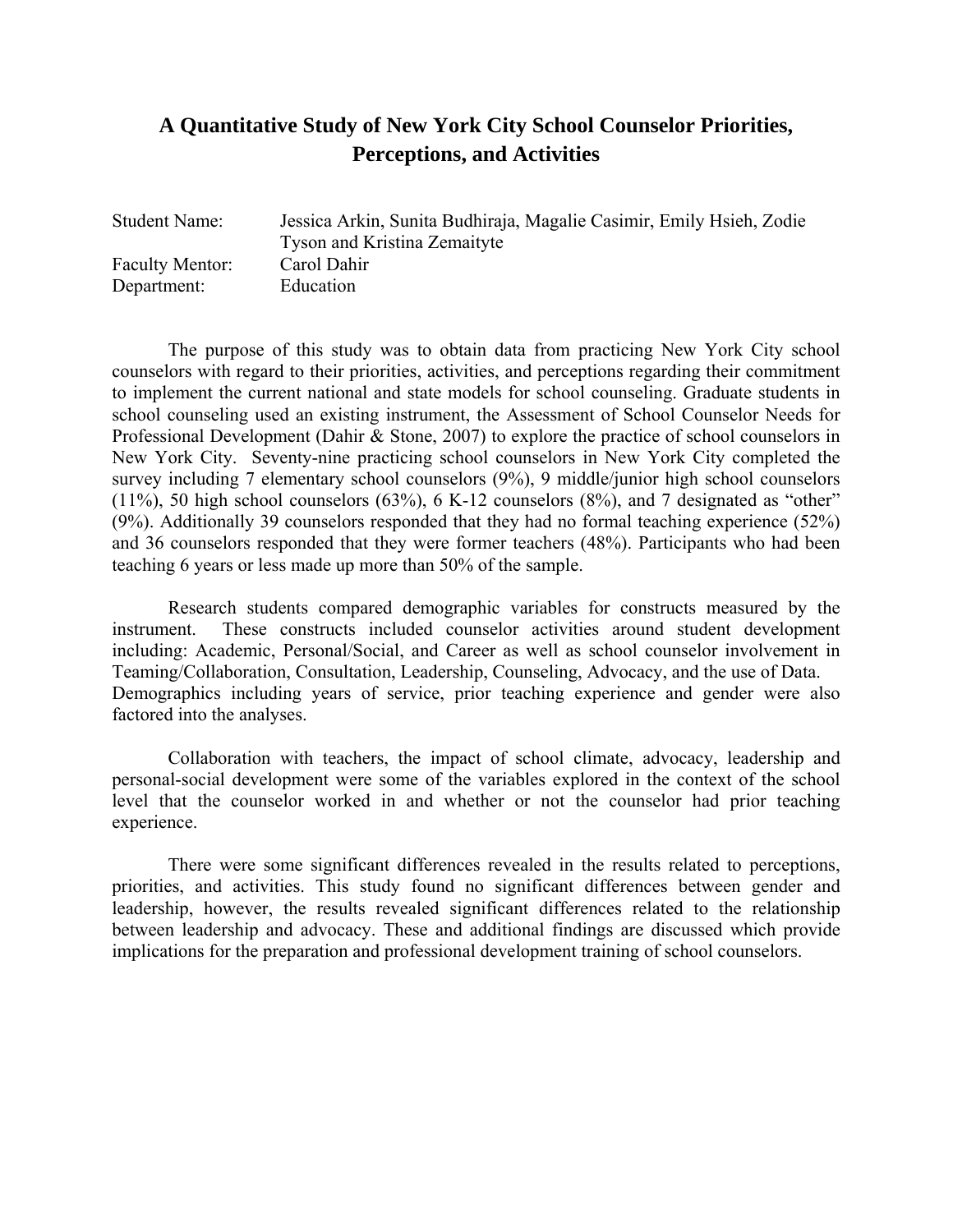## **A Quantitative Study of Long Island School Counselor Priorities, Perceptions, and Activities**

| <b>Student Name:</b>   | Justin Arini, Annemarie Freund, Natalie Grubstein, Lisa Mendolia and |
|------------------------|----------------------------------------------------------------------|
|                        | Laura Ok                                                             |
| <b>Faculty Mentor:</b> | Carol Dahir                                                          |
| Department:            | Education                                                            |

 The purpose of this study was to obtain data from practicing Long Island school counselors with regard to their priorities, activities, and perceptions to implement the current national and state models for school counseling. Graduate students in school counseling used an existing instrument, the Assessment of School Counselor Needs for Professional Development (Dahir & Stone, 2007) to explore the practice of school counselors in New York City. Eightyeight practicing school counselors on Long Island completed the survey. Research students compared demographic variables for constructs measured by the instrument. Constructs assessed were teaming and collaboration, consultation, leadership, advocacy, data, counseling, system support, academic development, personal-social development, career development, school counseling priorities, school setting perception, student development, and building and district expectations.

 Participants included 32 males and 56 females; 45 high school counselors, 30 middle/junior high school counselors, 4 elementary school counselors, 1 K-12 counselors, and 8 who selected "other" on the survey.

Topics such as school counselor leadership, advocacy, teaming and collaboration were explored and analyses included T-test, person correlation and ANOVAs. Additionally, the relationship of collaboration and leadership, and collaboration with academic development were investigated. Gender differences, the influence of years of service in the role, and views of leadership were also explored.

There were some significant differences revealed among the counselor activities related to perceptions, priorities, and activities. For example, there were significant differences between elementary and high school counselors revealing that high school counselors work with students on career planning to a greater degree than elementary, middle/junior high school counselors. The perception of leadership engagement was designated at a higher degree for male counselors than female counselors. Academic development activities and teaming and collaboration also had a high positive correlation.

These and additional findings are discussed which provide implications for the preparation and professional development training of school counselors.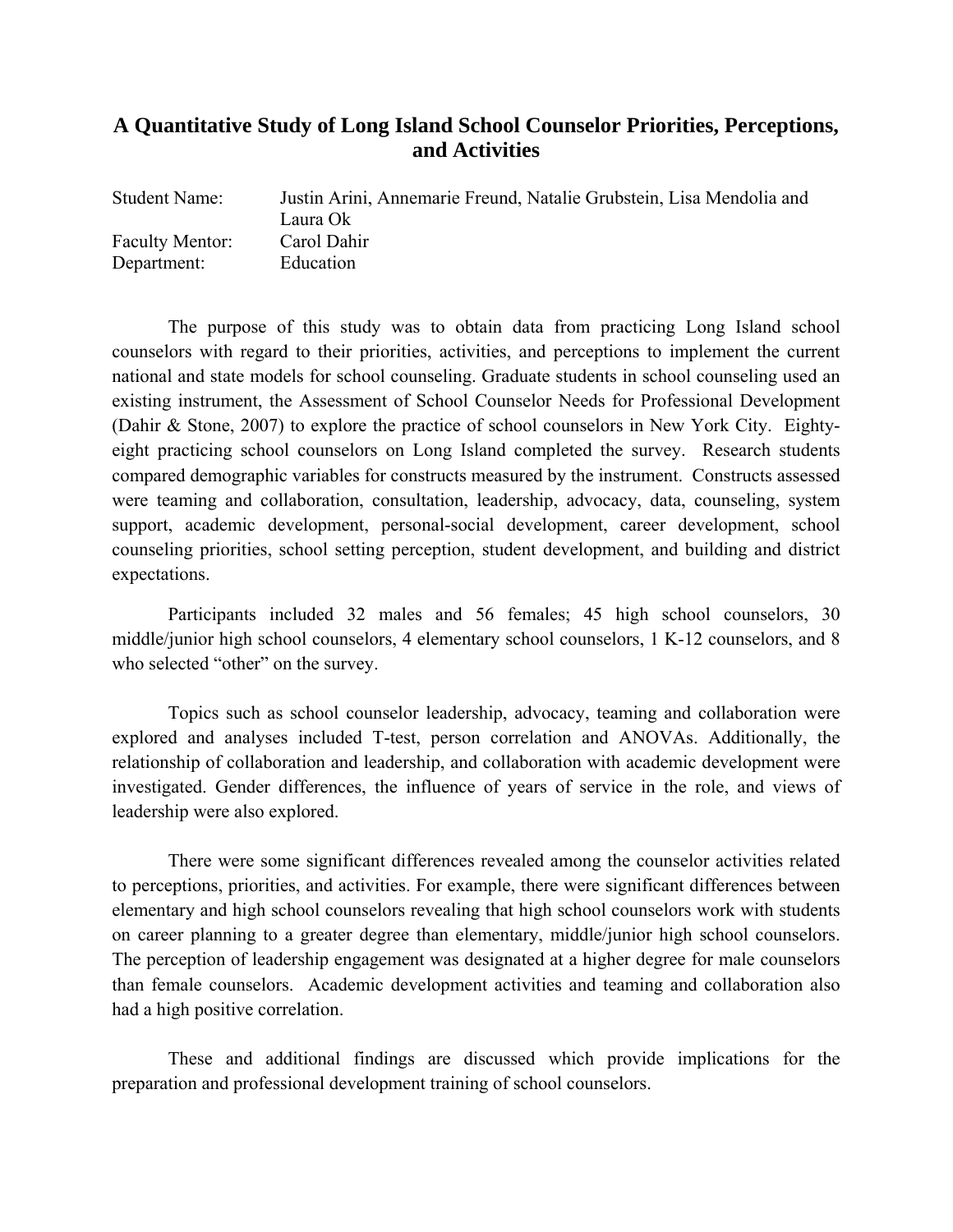#### **The Effects of Sleep Preparation on Sleep Onset in Adolescents**

| <b>Student Name:</b>   | Zuleika Tenf and Tania Samuel |
|------------------------|-------------------------------|
| <b>Faculty Mentor:</b> | Gioia Ciani                   |
| Department:            | Occupational Therapy          |

 A review of the literature on adolescent sleep problems suggests that altered circadian rhythm, technology and changes in roles among adolescents, affect their sleep quality. Additionally, many studies suggest that erratic sleep patterns of adolescents contribute to poor academic performance and health-related consequences, e.g. an increased risk of accidental injuries, mood disturbances, obesity, migraines, and sleep disorders (Knutson, 2009; Landis, et al, 2009; LeBourgeois et al, 2005; Lee, 1998; Millman, 2005; Spilsbury, 2004). However, in spite of an extensive search of the literature, minimal research was found on the impact of sleep preparation (also known as sleep hygiene) and sleep onset. Increased knowledge in this domain will benefit patients/clients and their families in dealing with sleep, which has a major impact on the quality of life.

 A convenience sample of male and female adolescents (ages 12-17 years old) completed a questionnaire on activities performed the hour preceding bedtime on a school night. Each adolescent then rated all the activities they performed before bedtime as one of the following: calming, neutral or stimulating. Additionally, the adolescents reported the amount of time it took them to fall asleep (i.e. sleep onset). Data was then analyzed to determine if any correlations between the activities performed prior to bedtime and the amount of time before sleep onset exist.

 The purpose of this research was to learn about sleep preparation among healthy male and female adolescents, ages 12-17. The study focuses on occupational behavior, as reported by the subjects, during the hour before bedtime and prior to sleep onset. It was hypothesized that a longer period of time before sleep onset is directly correlated with the adolescent's participation in stimulating occupations the hour prior to bedtime. This study is likely to yield generalizable knowledge to further society's understanding of how sleep preparation affects sleep onset in adolescence.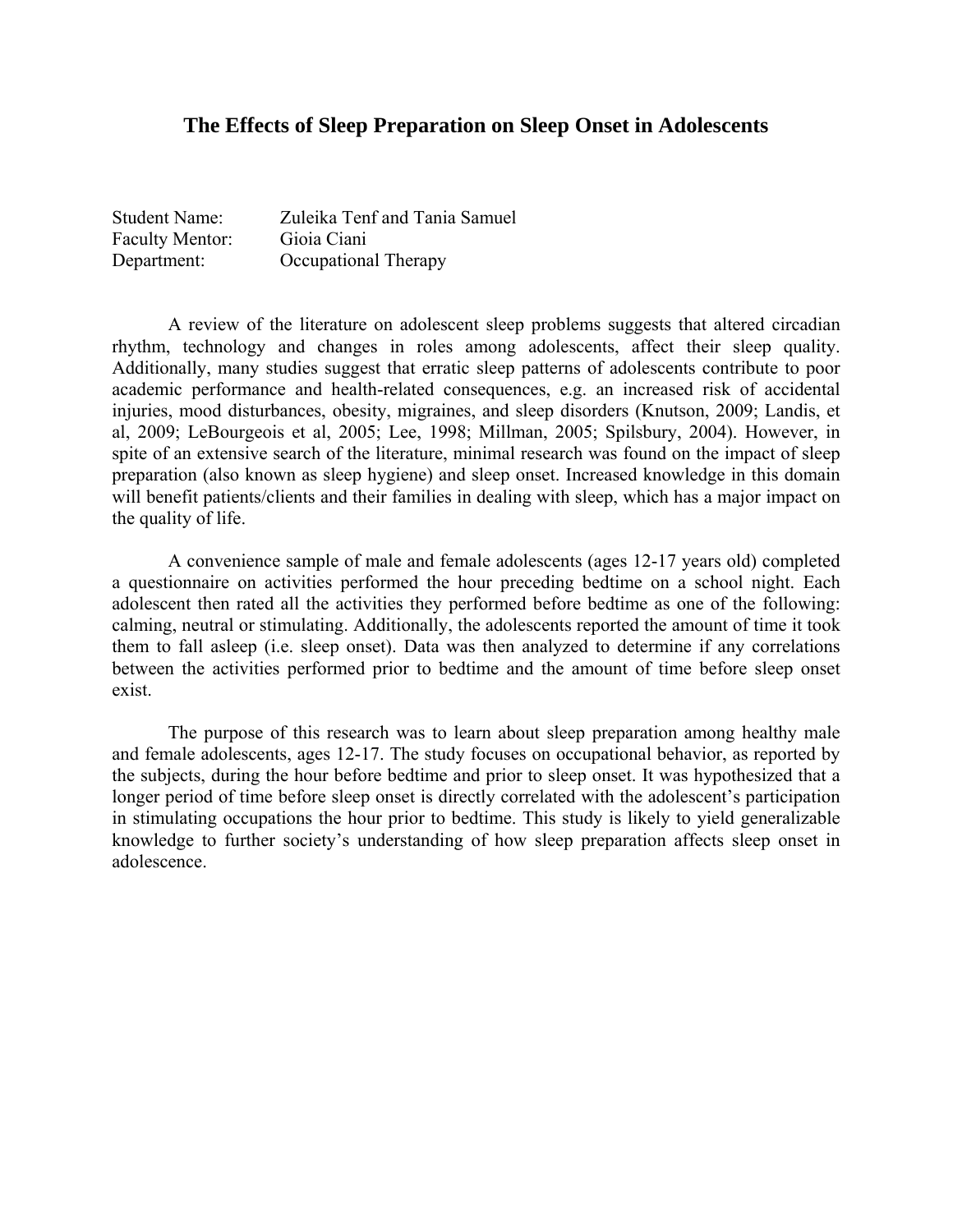# **The Effects of Acute and Chronic Caffeine Use on Myocardial Oxygen Consumption in College-Aged Adults**

| <b>Student Name:</b>   | Katherine Knips, Sung Hyun Chung, Brian Crane, Melissa Cuda, Gilberto |
|------------------------|-----------------------------------------------------------------------|
|                        | Diaz, Roman Gressel, Michael Viscuso and Andrew Zambiasi              |
| <b>Faculty Mentor:</b> | John Handrakis                                                        |
| Department:            | <b>Physical Therapy</b>                                               |

Consumption of coffee and other caffeine containing products is routine in young adults. Recent surveys report that 40% of those 18 to 24 years old and 54% of those 25 to 39 years old, drink coffee daily.

## **Objectives:**

To compare the effects of acute and chronic caffeine use on heart rate (hr), systolic blood pressure (sbp) and myocardial oxygen consumption, in young adults, at rest and post submaximal exercise.

## **Study Design:**

A prospective, two-group observational study.

## **Methods:**

 thirty eight college-aged students (19 female, 19 male) were grouped as either chronic caffeine users (ccu: consumed  $>300$  mg of caffeine/day) or non-caffeine users (ncu: consumed  $< 50$  mg caffeine/day). Subjects were administered either a caffeine pill (5mg/kg bw) or a placebo pill on two separate days and, after 1 hour, performed a 3-minute step test on each day. Caffeine and placebo days were randomly assigned. Bp and hr were recorded at baseline, pretest and posttest.

## **Results:**

 No significant group (CCU, NCU) effect was noted on HR, SBP or RPP at baseline, pre or posttest. However, when sub-grouped by gender, CCU males had consistently higher SBP than CCU females ( $p<0.001$ ) and NCU males ( $p=0.009$ ) at all time points. RPP was consistently higher in CCU males than CCU females ( $p=0.04$ ). Acute caffeine ingestion significantly increased resting SBP only in NCU males  $(5.8 \pm 5.6\%; p=0.02)$ .

## **Conclusions:**

Chronic caffeine consumption appears to be associated with higher SBP in males than females both at rest and post exercise as well as higher myocardial oxygen consumption at similar levels of exertion. Acute use of caffeine appears to have its greatest effect on increasing resting SBP in males unaccustomed to caffeine use. These results suggest that caffeine use may have disparate cardiovascular effects among genders, the most notable being a significant vasopressive effect in males. For males predisposed to hypertension, caffeine use should be addressed when trying to decrease cardiovascular risk.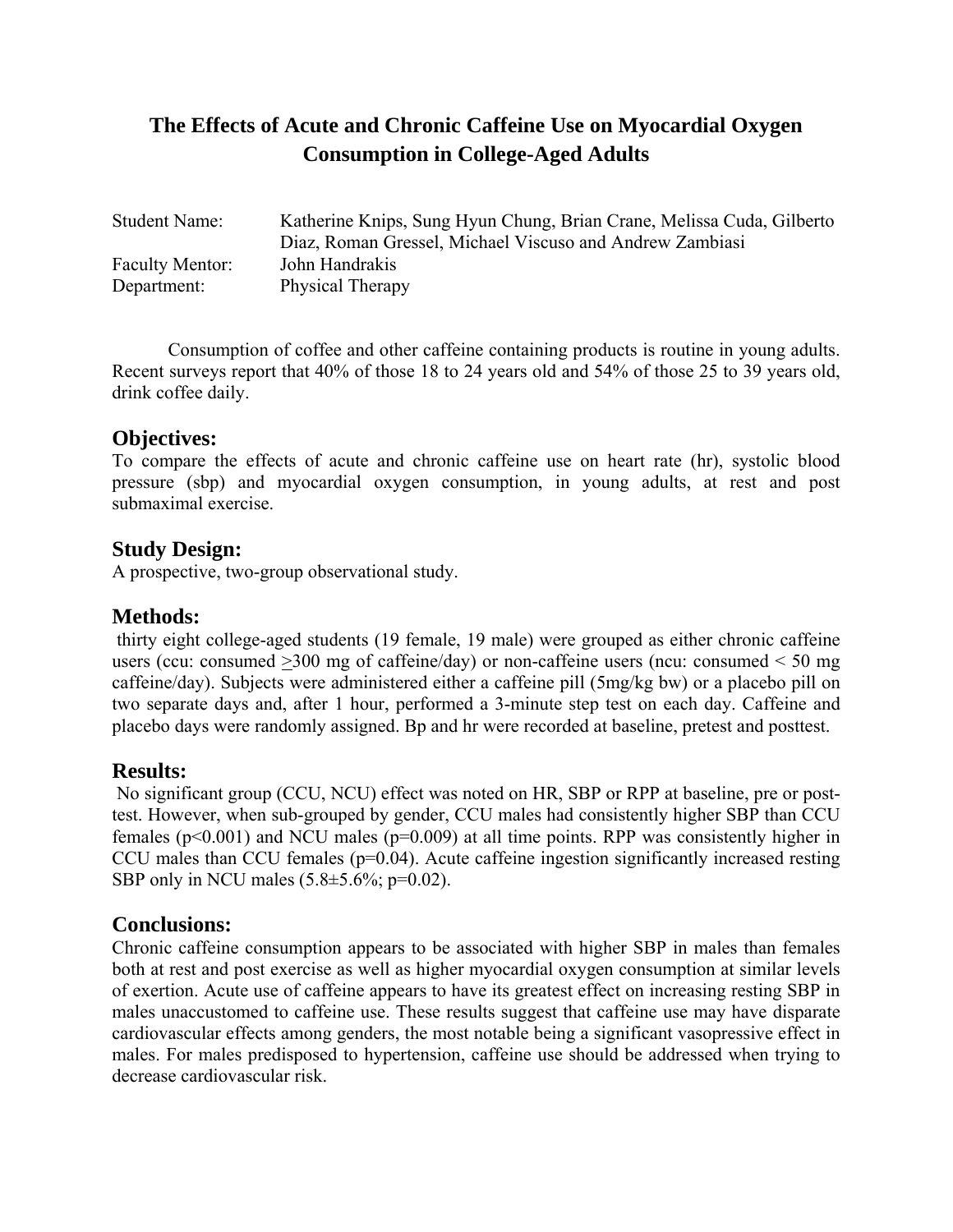## **Using Second Life to Improve Class Room Participation with Adult Learners**

| <b>Student Name:</b>   | Luc-Philippe Paulemon                |
|------------------------|--------------------------------------|
| <b>Faculty Mentor:</b> | Dr. Shiang-Kwei Wang                 |
| Department:            | Education – Instructional Technology |

 Second Life (SL) (http://www.secondlife.com) is a virtual reality program that allows users to communicate and connect in 3D. With the onslaught of advance technological changes in the classroom it has become possible for instructors to use SL as an alternate tool for their course. This study will take a closer look at how SL can improve class room participation with adult learners. To understand how each participant utilized SL in the study, an anonymous online survey was given to each participant along with open ended questions that requested additional feedback on the use of SL in general. The quantitative and qualitative data indicated that SL helped to improve the participation of each student during the online session. The majority of the respondents were full time teachers and overall they felt that SL can be a good way to introduce new topics to other students for the first time. The additional feedback from the open ended questions showed that a majority of respondents for this study used SL for the first time. Additionally respondents felt that the program has some technical advantages and disadvantages in regards to communication and setup. The overall findings of this study imply that using SL as a tool to help improve participation with adult learners is positive, additionally the feedback suggests that support and up to date technology will help to make the process more successful.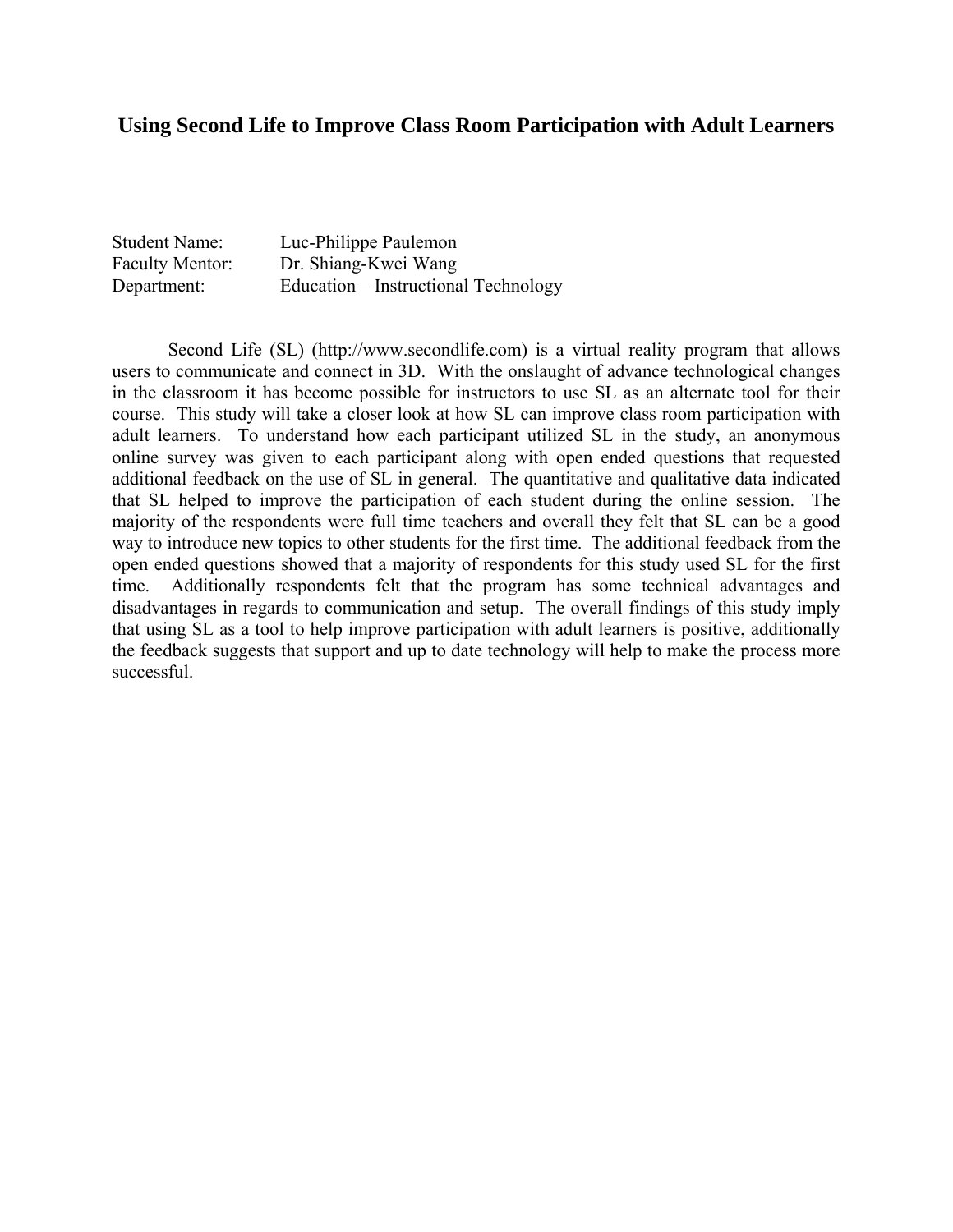# **Session III Presentations 7th Floor Room 721 Moderator: Burton Roslyn 2:45 pm-3:45 pm**

- "Your Stay, Your Choice" By: Louie Oliver, Claudia Hoang, Maylissa Auguste and Lauren Blando
- "Fed Challenge" By: Geoffrey Kaicher and Roger Jameson
- "NYIT School of Management: Creating Student Leaders" By: Andrew Lai
- "FIELD TRIP School" By: Adele Schachner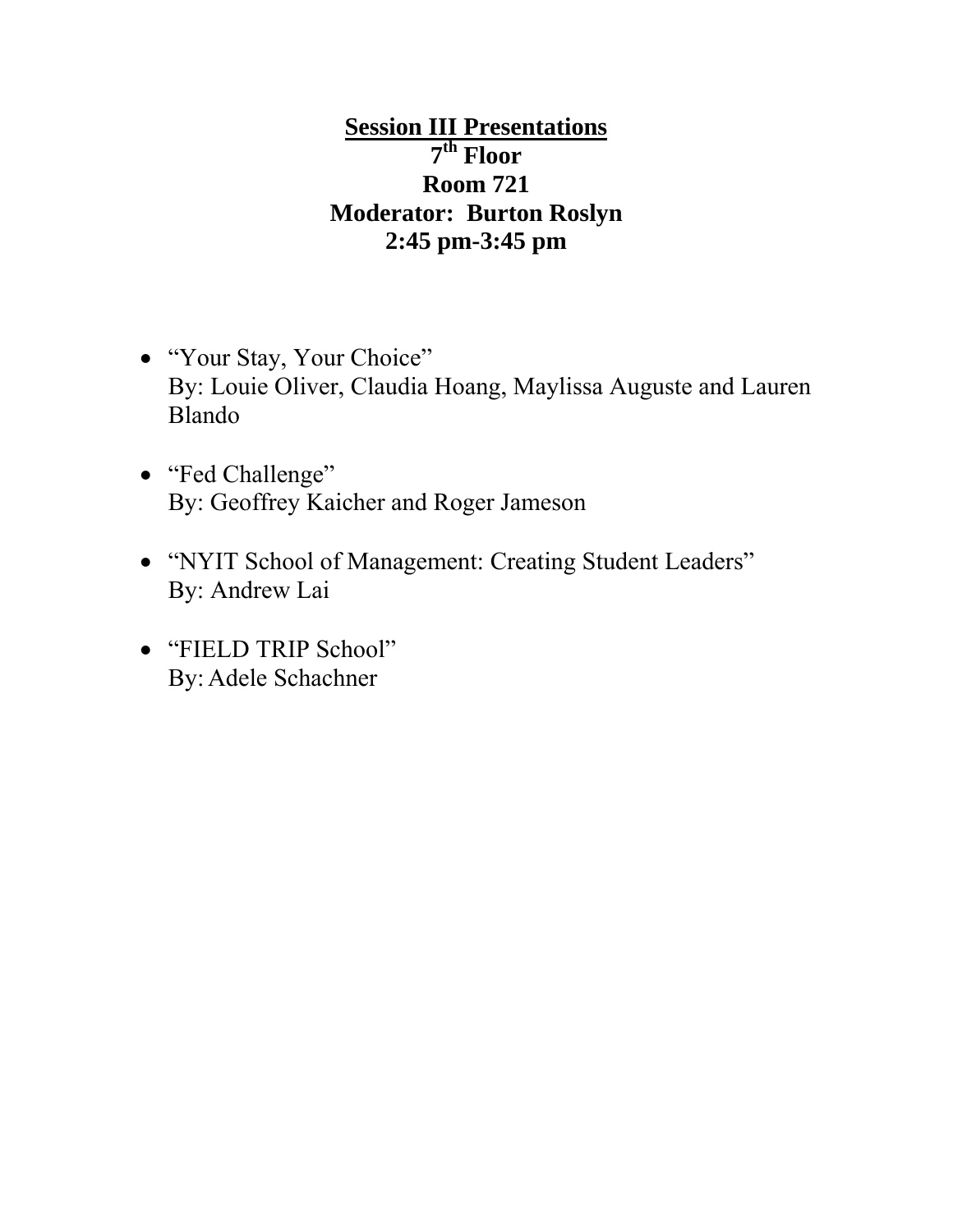## **"Your Stay, Your Choice"**

Student Name: Louie Oliver, Claudia Hoang, Maylissa Auguste and Lauren Blando Faculty Mentor: James Turley Department: Hospitality Management

There's no industry that demands customer service than the hospitality industry. Technology is evolving rapidly and we're seeing a lot of changes in hotels, airlines, and restaurants and how they're run. Our class is here to present PROS of how both customer services is still important and how technology is soon going to be the new "engagement" for all guests.

Employee and guest relationships are crucial because they create repeat business and loyalty to a specific company. No matter how great the technology is, you still need someone there to serve you face to face. Even though our generation is looking for a more high tech experience, technology can't solve every problem. Let's face it technology doesn't have the "brain" to deal with certain situations such as emergencies; people are trained to identify the problem and know the priority. Customers and guests pay for service not for the technology that's in a particular hotel, restaurant, or any other hospitality field. When you remember a place, you think of how great the service is because guest interactions is one of the first things you talk about with friends and family. Effective customer service can create a positive brand perception and what people should realize is that technology can only do so much for a person.

As mentioned previously, it is inevitable that technology will soon fully take over the hospitality industry. More and more customers are interested in the luxury of having high tech products, staying in a more futuristic room, and ordering foods/products through kiosks. Throughout the industry, places are starting to modernize and keep up with interests of the customers. Hotels for example are now putting IPADS in rooms to take care of their whole stay. Whether it orders movies or room service, simply put this particular item can eliminate any discrepancies with actual employees. Just imagine a fully automated hotel, a place where a guest can relax on their own and have full control of how their stay is. Technological innovations translate into more efficient ways of running a business, a way of gaining new customers, and in a sense leaving it up to technology to take care of the customers.

Now, which would you prefer? We leave it up to you to decide what you look for in a particular place. Our industry relates to more than fifty percent of today's customers, eventually it will be your time to decide.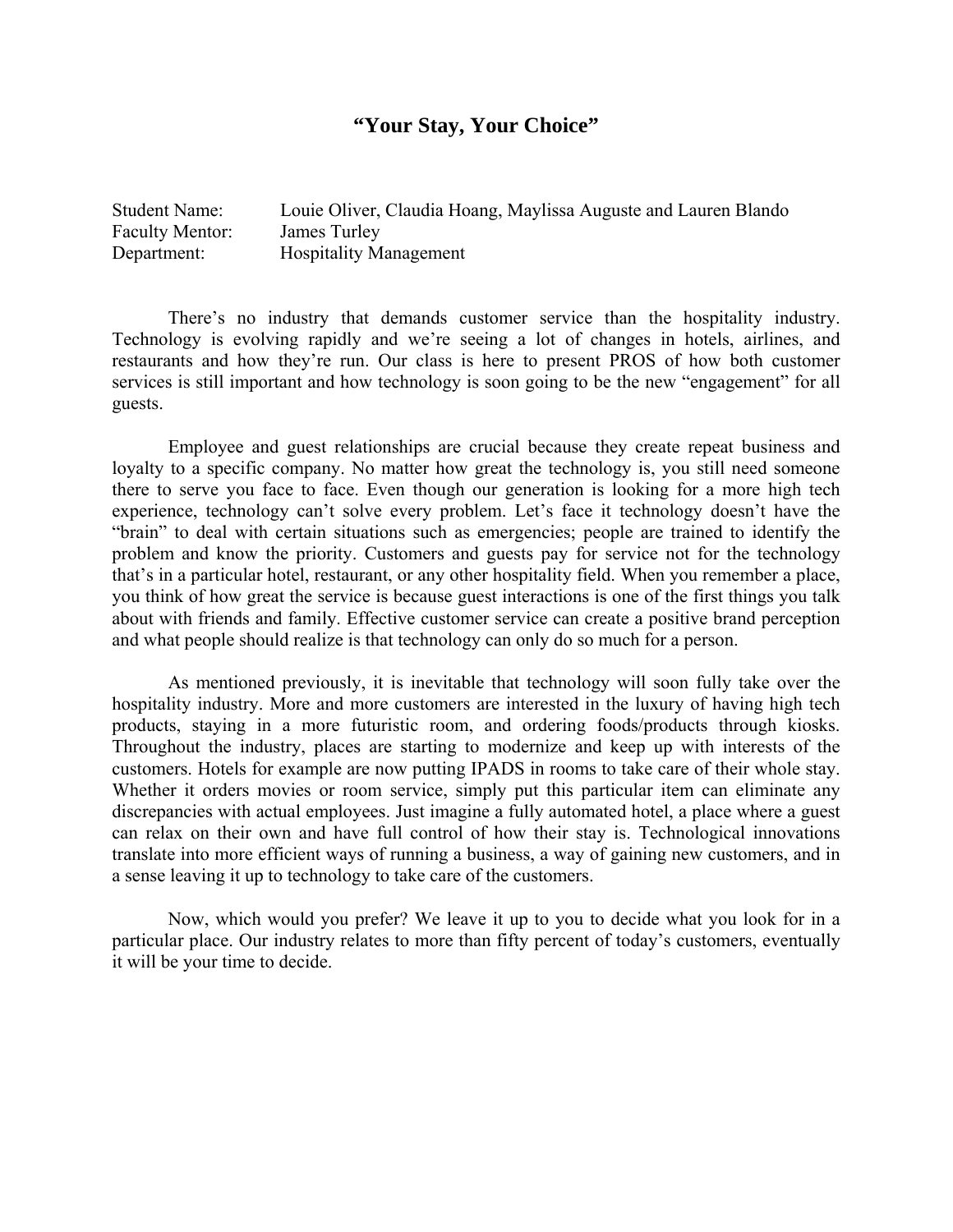## **Fed Challenge**

| <b>Student Name:</b>   | Geoffrey Kaicher and Roger Jameson            |
|------------------------|-----------------------------------------------|
| <b>Faculty Mentor:</b> | Dr. Diamando Afxentiou and Dr. Paul Kutasovic |
| Department:            | Economics                                     |

As members of the 2010 NYIT Fed Challenge Team, we were asked to "undertake research, analyze data about current and near-term economic conditions and then decide upon a specific course for monetary policy." We were then asked to make a presentation from our research and formulate interest rate recommendations for the quarters to come. As a group, we spent a total of 3 months working on the project, meeting weekly to discuss research and recent economic updates.

Our presentation begins by explaining the recent financial collapse. We take an in depth look at the housing market collapse and the effect of financial tools on the housing market. By taking a look at our past economics, we can create recommendations that will hopefully prevent us from making those mistakes again in the future.

Next we take a look at where we are now. We take a look at current Federal Reserve policies and how they have effected the global economic situation. Also, we look into foreign policies and how their ideals have affected their country's economy, both for good or bad.

Finally we formulate policy and interest recommendations for the quarters to come. By taking a close look at previous and current policies and analyzing how they have affected global economics, we can originate new recommendations that will hopefully help steer our country's economy in a more prosperous direction.

Overall, our presentation for the 2011 SOURCE Event will not only cover our economy over the past 4 years, but we will also be scratching the surface of global economics and looking at how our actions can cause ripples throughout society. Hopefully by listening to our discussion, our audience will become more informed on our world's current economic situation and gain more confidence in where we can move going forward.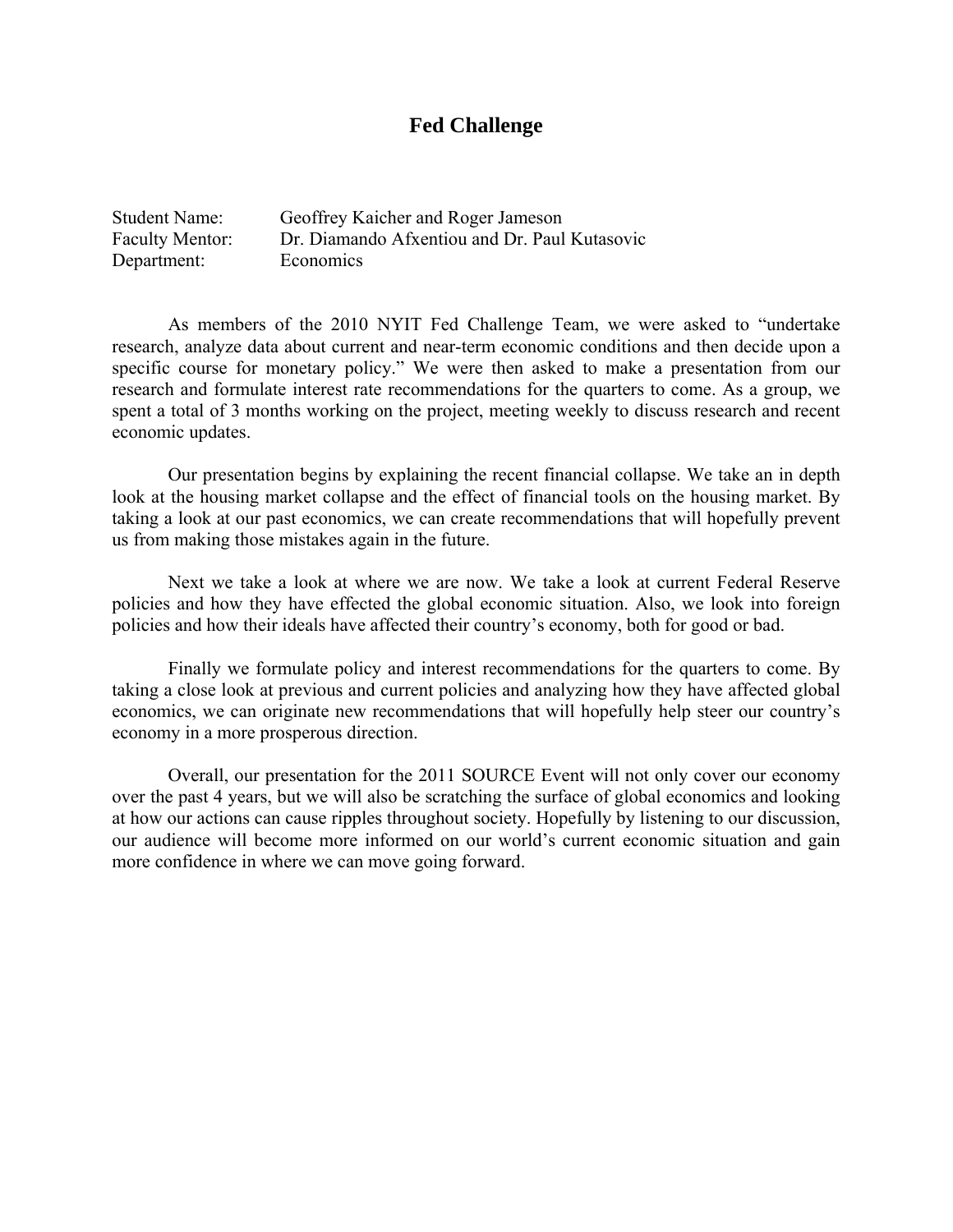## **NYIT School of Management: Creating Student Leaders**

| <b>Student Name:</b>   | Andrew Lai           |
|------------------------|----------------------|
| <b>Faculty Mentor:</b> | Dr. Robert J. Koenig |
| Department:            | Management           |

This documentary-based video shows the cultural diversity of the student body within the School of Management at the New York Institute of Technology. The students in this video have participated and led numerous academic and professional-oriented events; therefore they have experienced a wealth of educational and leadership opportunities. The students interviewed expressed their opinions and the impact the School of Management has had on their educational growth, professional development and leadership skills.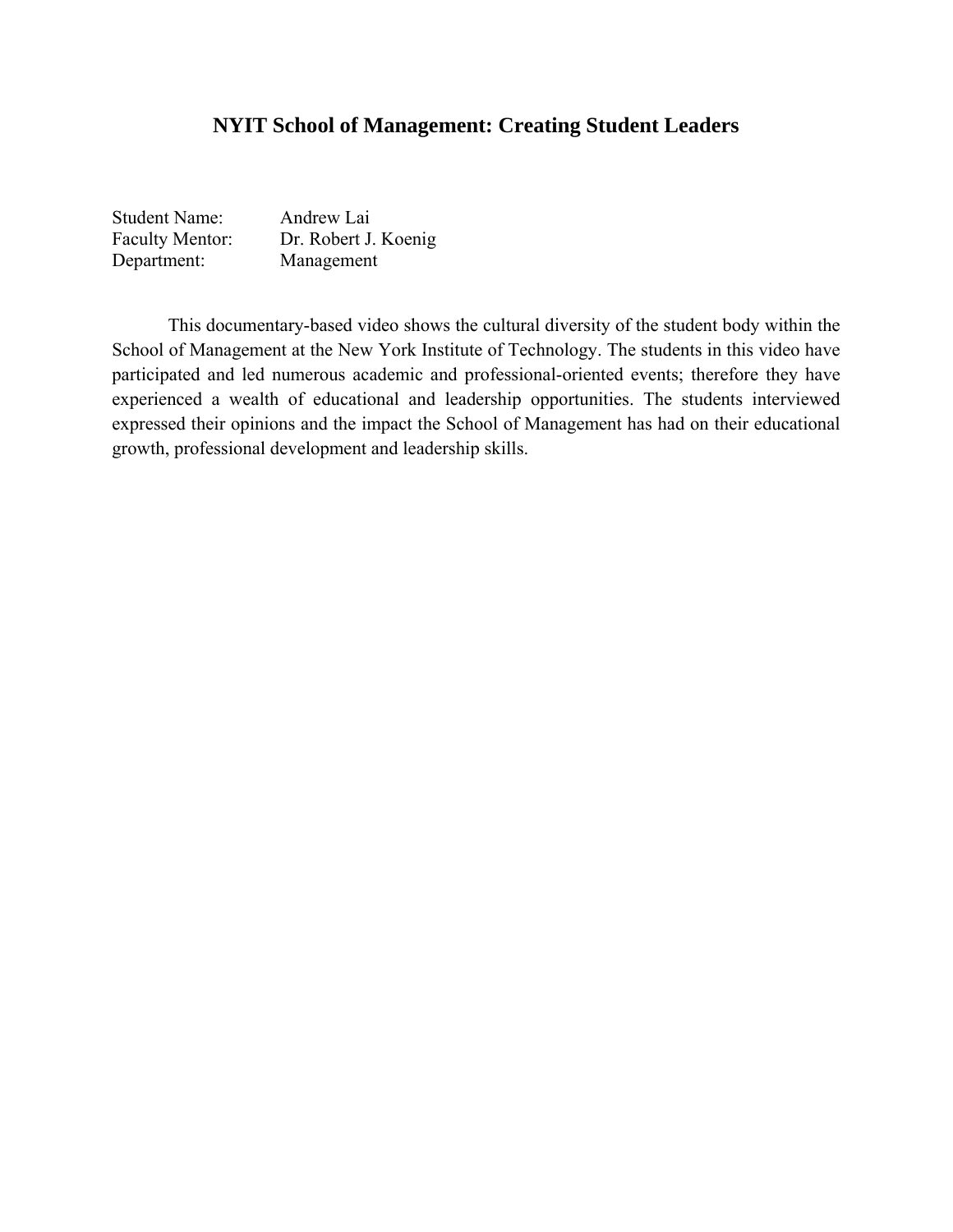#### **FIELD TRIP School**

| <b>Student Name:</b>   | Adele Schachner |
|------------------------|-----------------|
| <b>Faculty Mentor:</b> | John DiDomenico |
| Department:            | Architecture    |

 Over the last decade, students have become increasingly overstimulated by the media, technology and other sources. The fast pace of our world has changed students' thought processes, and the classroom, as well as the school as a whole, must be reconfigured to meet the current educational need. The FIELD TRIP School is an analytical study of school design throughout history, followed by a design proposal for the school of the future. The design of the FIELD TRIP school allows for a diverse set of learning experiences for its student body by promoting active learning that engages the senses. This is accomplished by breaking down the various programmatic elements within the school and reconfiguring them as learning 'pods.' These pods are spread throughout the city, resulting in the city being regarded as a school, and the school as a city of real life experiences.

 The FIELD TRIP school promotes collaborative learning and the fundamental theory that subjects are all inter-related. Bridges linking individual subject 'pods' allow students to understand the connection between the subjects connected by the bridge. In this way, the school is transformed into a gradient, where each subject blends into the next for an integrated learning approach. Additionally, FIELD TRIP school research includes studies of ways in which a school can cultivate communal learning, enabling knowledge to flow between student and community. In this respect, the educational facility has the opportunity to repair tension and bring communities together by fostering unity among different racial and cultural groups.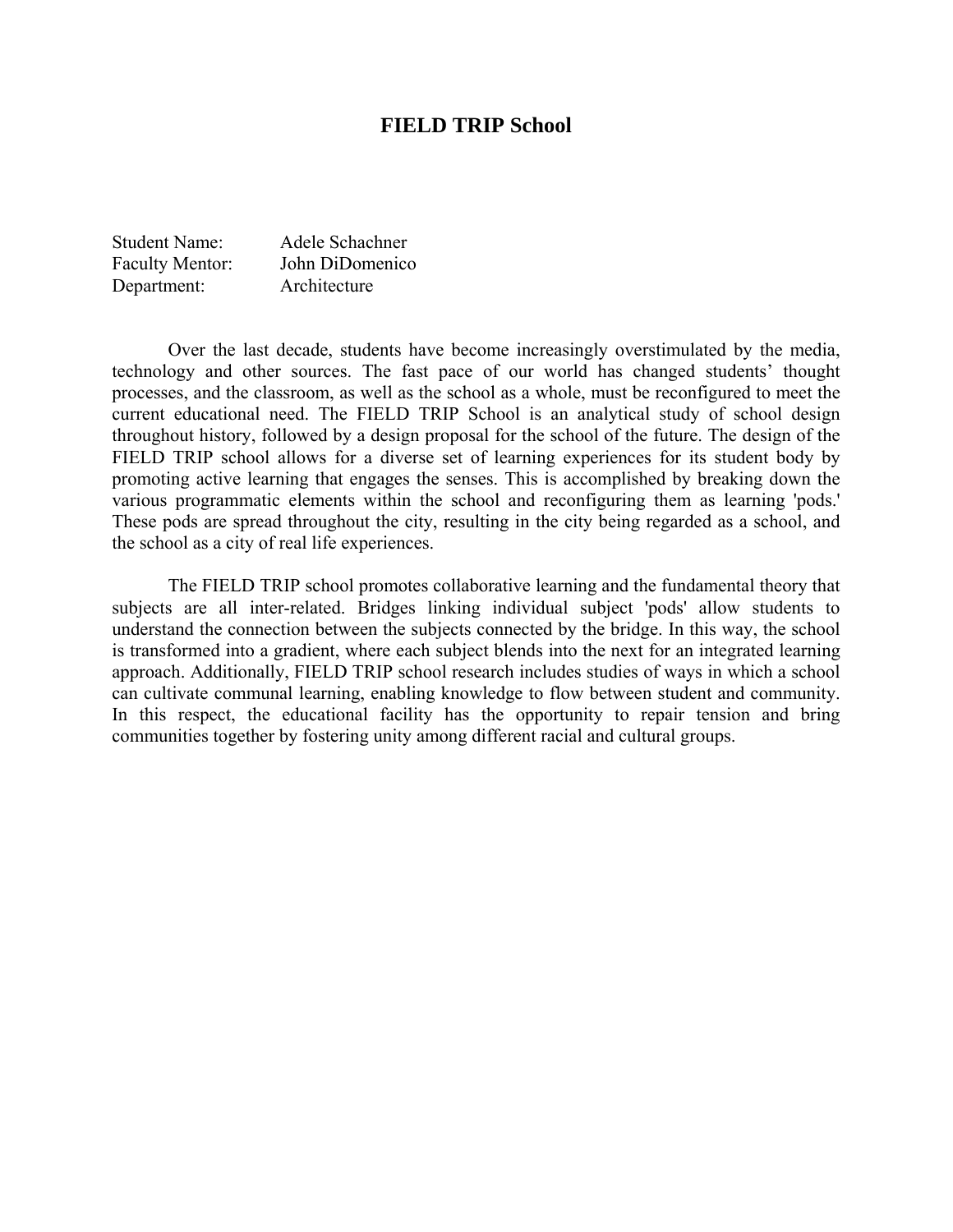**Session III Presentations 7th Floor Room 722 Moderator: Youjeong Kim 2:45 pm-3:45 pm** 

- "No Wonder! The Fun Organic Sweet Chocolate Treat" By: Wijdan Al-Johani, Amanda Browne, Monika Mimmanen, Adriana Muniz and Gabrielle Slow
- "The Sting of Stigma" By: Tara Fraser
- "Solar Pump and Still" By: Himanshu Upadhyay
- "Network Security through (IPv4 compared to IPv6) Packet Filtering" By: Aree Nader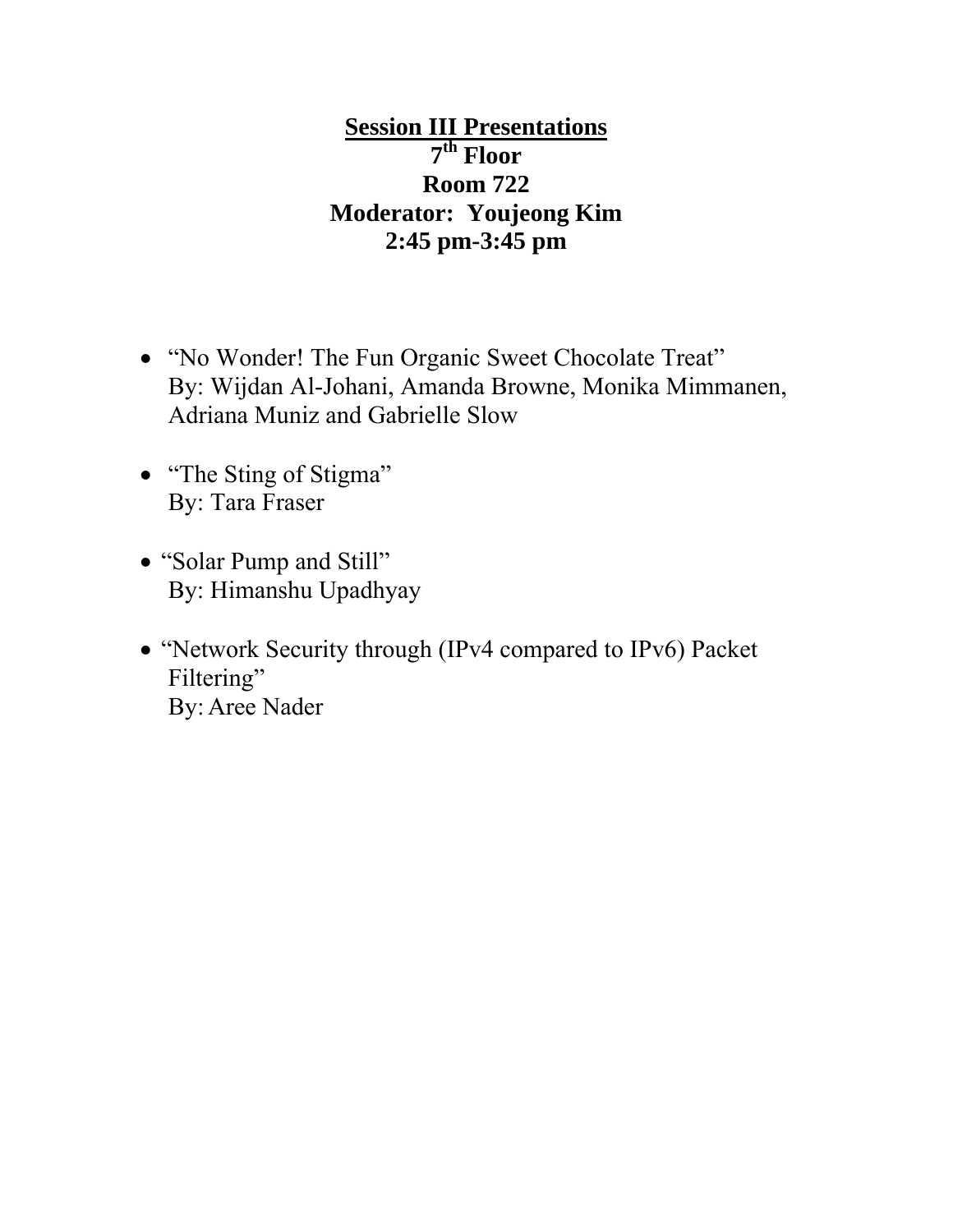#### **No Wonder! The Fun Organic Sweet Chocolate Treat**

| <b>Student Name:</b>   | Wijdan Al-Johani, Amanda Browne, Monika Mimmanen, Adriana Muniz |
|------------------------|-----------------------------------------------------------------|
|                        | and Gabrielle Slow                                              |
| <b>Faculty Mentor:</b> | Youjeong Kim                                                    |
| Department:            | <b>Communication Arts</b>                                       |

As a part of a class project, an advertising campaign for new product, No Wonder!, an organic chocolate candy has been developed. We created a 30-second radio AD as well as print AD.

Our pledge is to bring No Wonder!, The Fun Organic Sweet Chocolate Treat, an organic chocolate candy to millions of families who wish for a healthy snack alternative. The No Wonder! Company was founded by five amazing young ladies; some are moms to young kids, with the idea of creating an organic, good quality, fair-trade chocolate available on a mass market scale for children and the young at heart. We love chocolate and it is wonderful to be able to do this product; this is a passion for us. We are trying to encourage children to savor the moment and the flavor, making a wish when they have some, and appreciating it, not just wolfing it down. Consequently there's a world of fun based around the stories on our chocolate bar wrapper, with a story to read and games to play on the No Wonder website. The ethos behind the brand is clearly to explain to children too, with bright- colored pictures and explanations about organic ingredients. Our products will lunch soon with creative themes for the holidays. No Wonder!, a delicious chocolate natural organic candy, will keep our children healthy while drawing on our commitment to the environment. We have seen how gummy candies and jelly beans, made from organic and natural ingredients have flooded the market. These organic candies are drenched in fresh fruit flavor and fortified with vitamin-C. The candies are non-GMO, gluten-free, produced in a nut-free facility and are one of the few candies produced without corn syrup. In addition, the treads are packaged in a manner that minimizes the impact on the environment. Organic candy grew by 14.1 percent to more than \$127 million in 2008, according to SPINS can data taken from the natural food merchandiser. It also mentions, parents increasingly seek natural and organic products for themselves and their families". With the growth of the organic market, No Wonder!, The Fun Organic Sweet Chocolate Treat will flood the market delivery an excellent product to healthy conscience families messaging the nonfat organic alternative. Our product will be a portion size snack that is tasty and light without compromising the chocolate taste. Product will also be an advocate for prevention of child obesity as well as encouraging exercise and outdoor activities.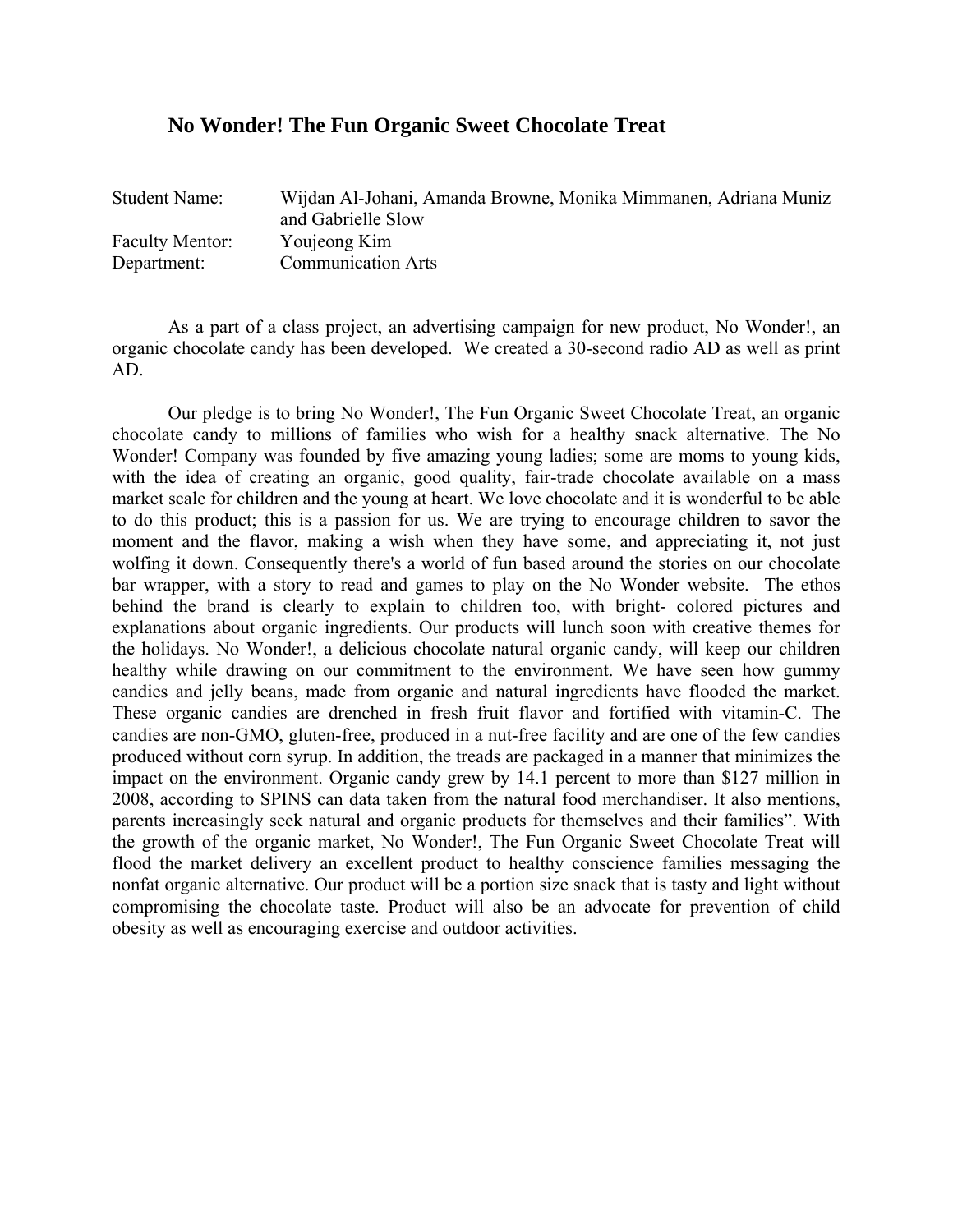#### **The Sting of Stigma**

| <b>Student Name:</b>   | Tara Fraser               |
|------------------------|---------------------------|
| <b>Faculty Mentor:</b> | Dr. Dena Winokur          |
| Department:            | <b>Communication Arts</b> |

After the women's empowerment movement, the continuation of keeping the voice of strong women alive has in some cases become a constant struggle. For years, there was an ongoing battle in attempts to get women's voices heard, and yet nowadays or in today's society it is as if the battle has lost its volume.

 In my project, I want to take a closer look at the lives of women in today's society and how it is truly making an impact on females of all ages. The project will be broken down into during categories, while still coinciding with one another to tie in the main theme of embracing our womanhood, and the power behind our voice.

The various topics which the project touches on is based on two books in which I have read, entitled "Yes Means Yes" and "Body Outlaws". Each book talks about females' or female sexual health and the struggle of living in a society that makes women accountable for being rape victims. The other is about body image issues and being able to understand that the ideals put on females through media are not the realistic ones.

Second, my own research and independent study show how women have the power to embrace one another and allow the growth of strength in numbers throughout the female species. It also talks about the influence on women through media.

Lastly, I want to show ways to use women's voice and how organizations are using their own perspective to help women learn to embrace themselves in sexual, physical, and emotional aspects to help enrich their lives and the community which they are a part of.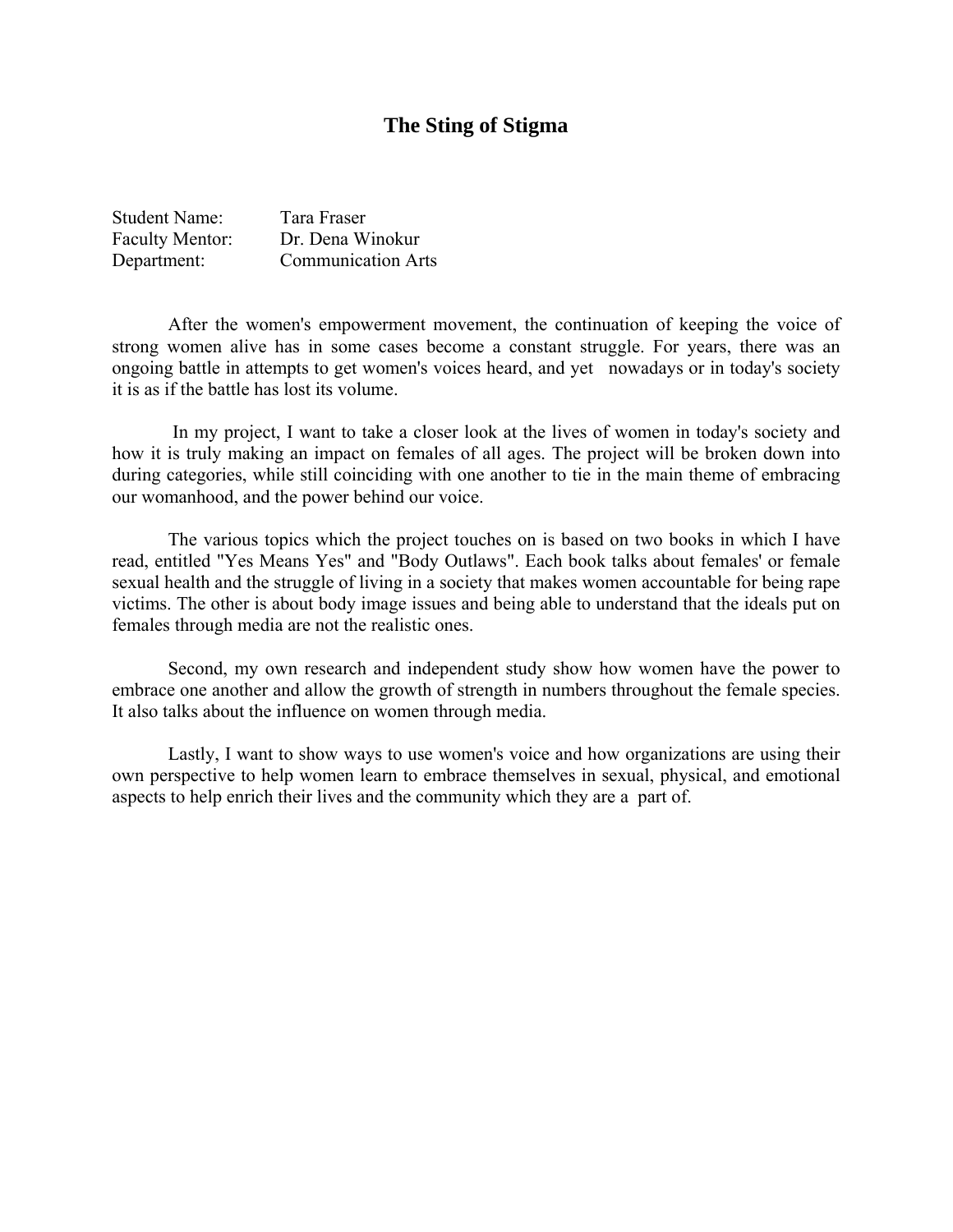#### **Solar Pump and Still**

| <b>Student Name:</b>   | Himanshu Upadhyay               |
|------------------------|---------------------------------|
| <b>Faculty Mentor:</b> | David Nadler                    |
| Department:            | <b>Environmental Technology</b> |

 We are living in an age, where the issue of population is unbounded. The basic amenities like food, water, shelter etc. are in a lot of demand. As we know, only 5% of the water on the earth is available in drinkable or usage form. Also, there is a lot of demand of pure/drinkable/distilled water in developed, developing as well as under developed countries because of lack of resources and lack of required infrastructure.

 Keeping this scenario in mind, I have devised a model which can convert impure water or muddy water or brackish water into pure/drinkable/distilled water using solar energy. The basic modes of heat transfer involved in the model to obtain the output are conduction, convection, radiation along with mass transfer. The results are obtained by condensation of impure water. The condensate has Total Dissolved Solids (TDS) less than 30ppm, which indicates the available output is pure water. The same can be used as pure/drinkable/distilled water.

 Further, I have varied various parameters like flow of water, different types of water. Few more parameters can be changed like water depth, provide the fan for enhancement of the heat transfer etc., which results in increase in the efficiency of the model.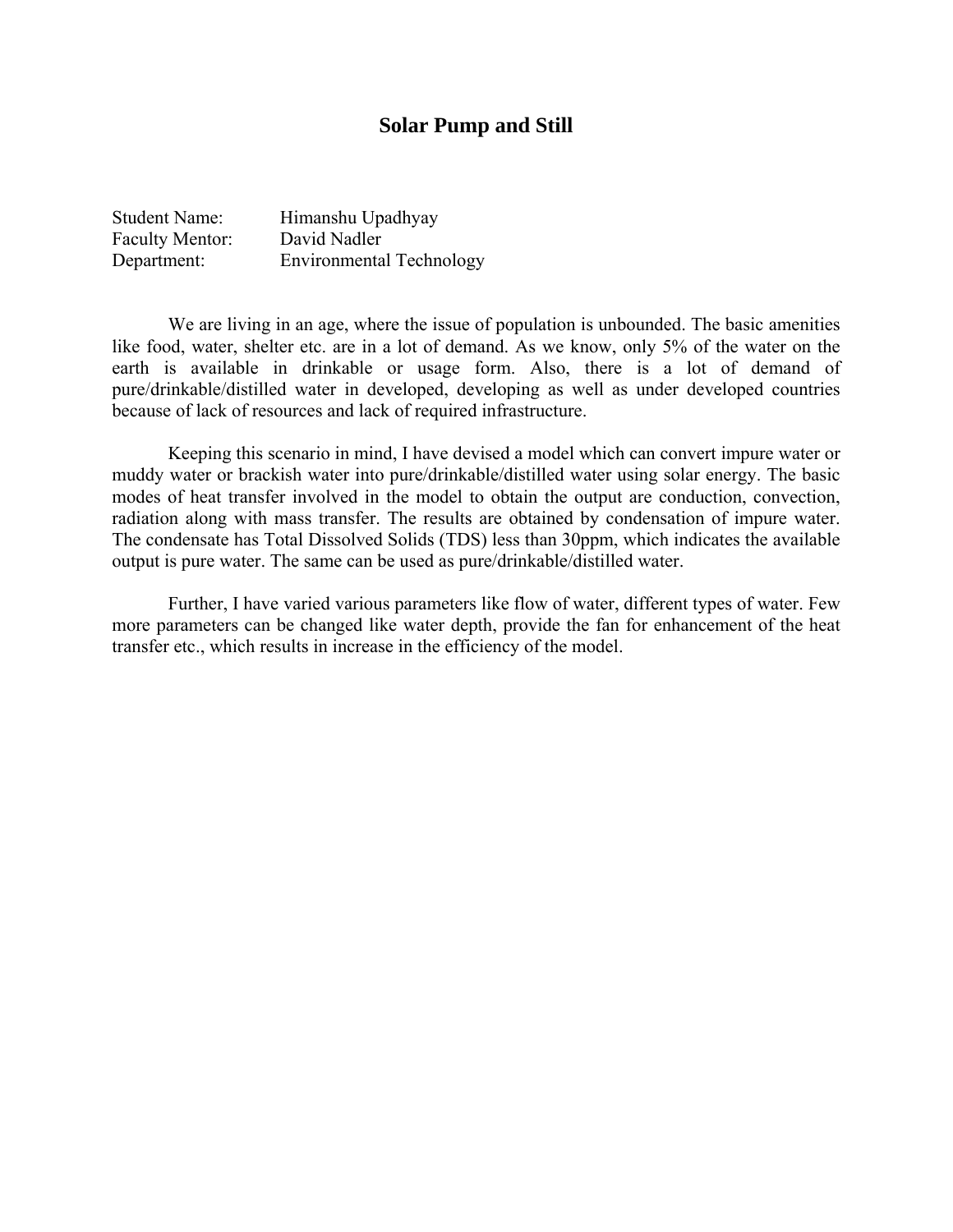#### **Network Security Through (Ipv4 Compared to Ipv6) Packet Filtering**

| <b>Student Name:</b>   | Aree Nader                                |
|------------------------|-------------------------------------------|
| <b>Faculty Mentor:</b> | Dr. Raed Abu Zitar                        |
| Department:            | <b>Engineering and Computing Sciences</b> |

Internet network through the latest unique internet protocol. The updating of IPv4 to IPv6 improves this process with developing new technology or updating it. This involves the issues of security and compatibility with the devices and the vulnerability of IPv6 security, and how to use it in packet filtering of network and communication. With this new version of IPv6, service providers will face new problems due to security and technical issues in packet filtering. The goal of this research is to evaluate the capability and effectiveness of operating system applications to provide packet filtering for services to both versions of IPv4 and IPv6 Internet protocols. This study will collect information and experiment with each new improvement to compare and evaluate the technologies of IPV4 and IPV6.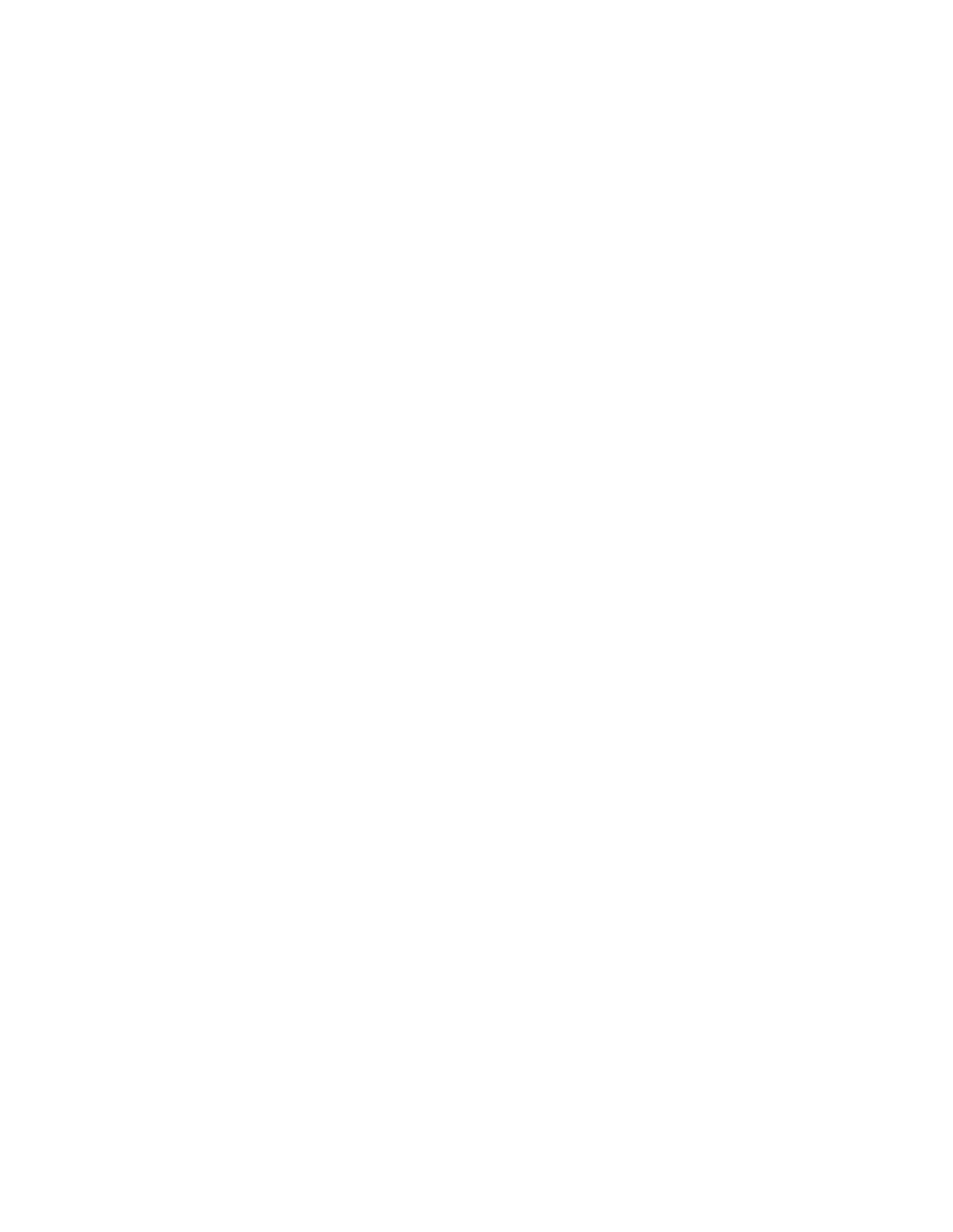# **On Permanent Display 11th Floor Conference Center Lobby**

- "People: Mind Crash" By: Mohamad Saada and Fadi Abu-Haltam
- "Healing With Aesthetics" By: Hanaa Babieh and Reem Smadi
- "The Mystery of Ba'la: Neolothic Barricades" By: Bashar Mahdawi
- "Comparison of Quantum Dots and Organic Fluorophores as Fluorescent Labels in Binding Assays" By: Mosadoluwa Obatusin
- "Mandated Student Service Hours" By: Ream Bahassan
- "Physician Assistants Perception of Direct to Consumer Advertising (DTCA)" By: Justin Anzalone, Michael Suprenant and Asha Mathews
- "Special Project B (Film Making Project: Gilgamesh Pearl)" By: Hamad Abdulla Ali and Sara Ahmed
- "Pet Ownership & Its Relationship in Meaningful Occupation for Adults" By: Sylvia Kamran, Rena Liu and Cecilia Peralta
- "Relationship of Tomophobia (Fear of Surgery) to Sexual Abuse: A Role for Occupational Therapy" By: Stefanie Gofter, Danielle Mongelli and Malarie Moore
- "Evaluation of the Home Care Fall Reduction Initiative Risk Assessment Screening Tool Generated Interdisciplinary Balance Program" By: Kristin Engesser, Dipal Patel, Antonios Kambouris and Victoria Gonzalez
- "Participating in a Global Health Initiative in Ghana: A Toolkit to Facilitate Student Success" By: Margarita Koutsouras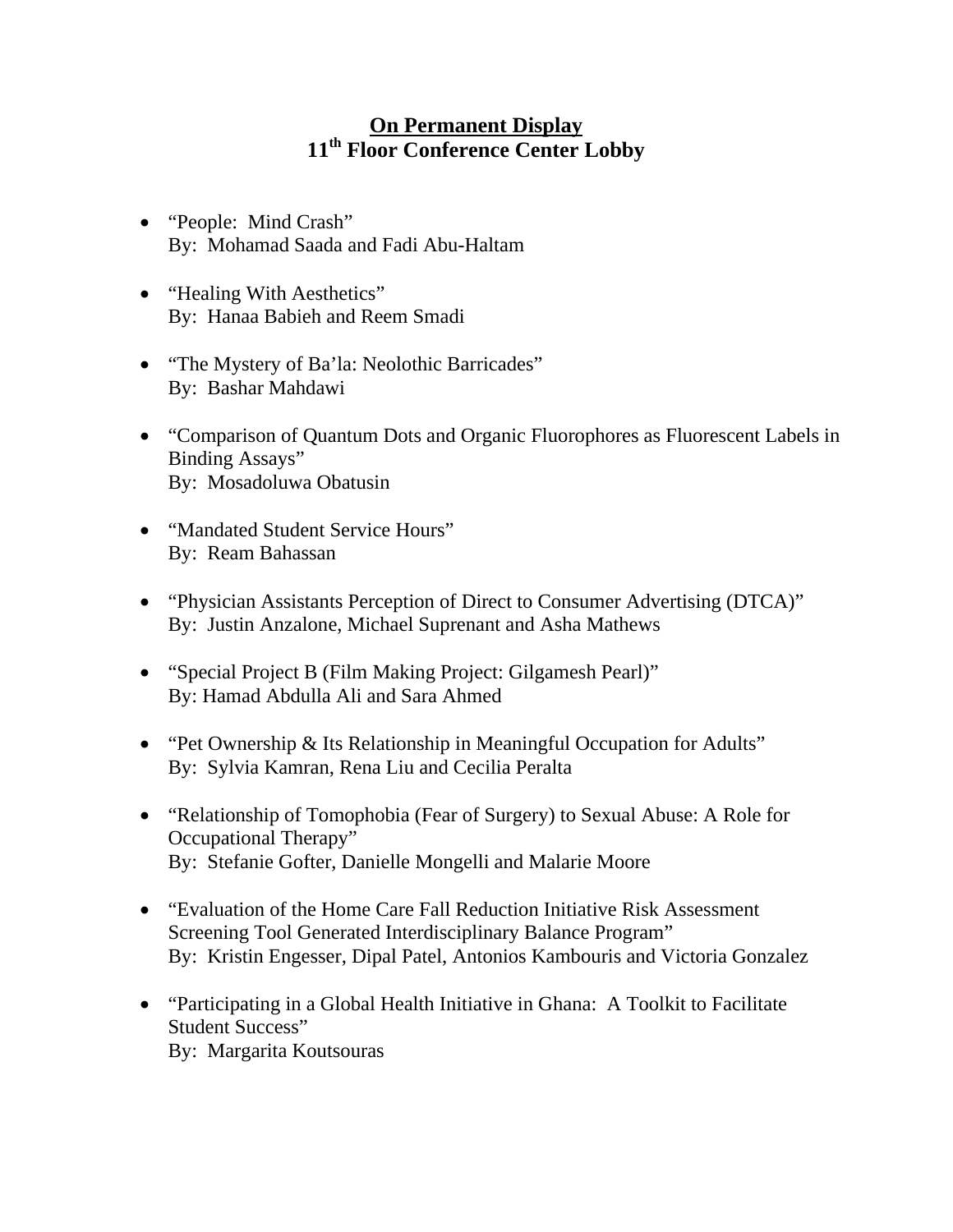# **On Permanent Display 11th Floor Conference Center Lobby**

- "Designing a Water Chamber to Optimize 3D Protein Imaging" By: Peter Ghali
- "La Vida De So Los Muertos (The Life of the Dead)" By: Jonathan C. Greco
- "Imagine Academy Masquerade Promo" By: Jabari Clarke-Pennegan
- "The Effect of the PostureJac Stabilization on Lower Abdominal Endurance" By: Justin Chilesky, Denise Crooks, Chris Estafanous, Christopher Horan, Dalwoo Lee, Jessica Matarrese, Julie Vancour and Michael Wirth
- "Wish Upon a Star" By: Eizle-Bern Galang
- "Advertising Campaign for Applegate Farms" By: Jenelle Richards-Davis, Aiche Sissoko, Jie Gu and Sijia Xie
- "Molecular Phenotypes of Neocortical Malformations in C57BL/6J Mice: An *In Silico* Analysis Using the Allen Brain Atlas" By: Elsaid Salem, Elizabeth George, Dhruv Patel and Paulina Guta
- "The Circulatory System: The Anatomy and Evolutionary Development of the Human Circulatory System Versus that of the Thescelosaurus Dinosaur" By: Aisha Aziz, Reetu Sondhi, Jennifer Ardila, Aleeya Setaruddin and Fadila Radoncic
- "Comparison of Gran Plot Method and the Dsnlls Method Using Potentiometric Titration" By: Aisha Ashfaq and Fateha Ahmed
- "Love, Lost, Found" By: Michael DeNiro and David Roberts
- "Stereochemical Elucidations of Organophosphorus Pesticides via Chiroptical Methods" By: Qurratul Jameel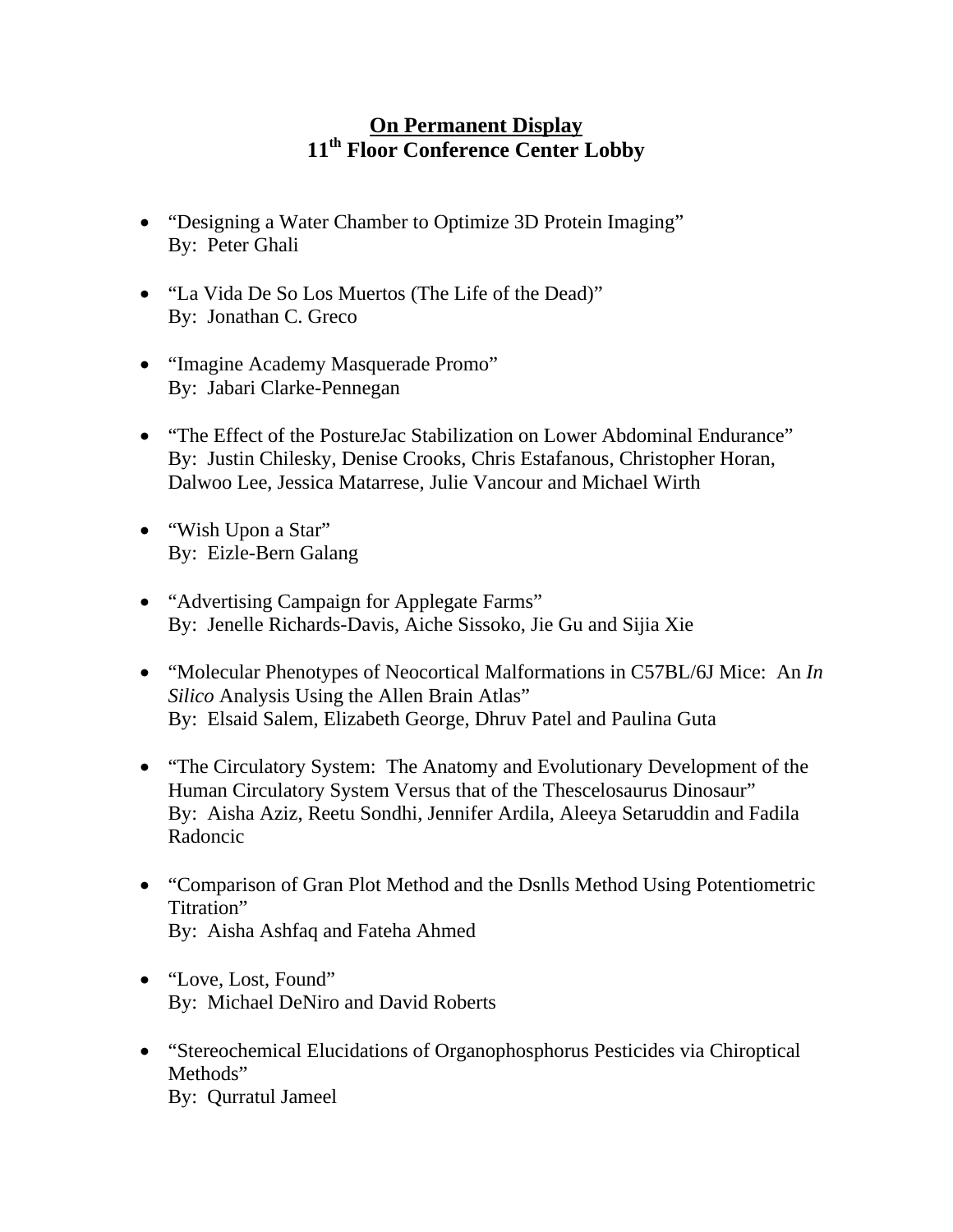# **On Permanent Display 11th Floor Conference Center Lobby**

- "The Characterization of Alternative DNA Structures in Xeroderma Pigmentosum Genes" By: Sarah Syed, Justine Chen, Dibnain Nanda, Priya Nanda and Midath Habeeb
- "Cell Counting of Normal Human Epidermal Tissue" By: Aleshaw Dinaram and Mohammed Islam
- "Microbial Energy Solutions" By: Ronika Sethi
- "Visual Culture???" By: Corey-Dwayne Lewis
- "Nirvana" By: Saila Mukta and Crystal Haroon
- "Demo Studio Showcase" By: David Cole, Vaughn Sams, Caprica A. Stanley and Michael Robertson
- "Subway Tunnel Set Design/Build/Lighting" By: Andrew Hankins
- "Automobile Advertising: A Creative's Dream" By: Jenniffer Alban, Alex Bennett, and Max Behr
- "United We Stand: New York State Nurses Association Lobby Day Preparing Nursing Students for Political Activism: Applied Action Research" By: Karine Nelson, Tesha Bonner, Hero Pamnani, Winola See Wing To, Lino Jacob, Malaura Rosselli, Dershawn Sibbles, Margarita Koutsouras, Rowena Mohabir, Sayanna Hilaire, Jessica Guglielmoni, Junie Philitas, Lianna Jackson, Regina Vilsaint, Jasmine Sancho and Samantha Nicole Davis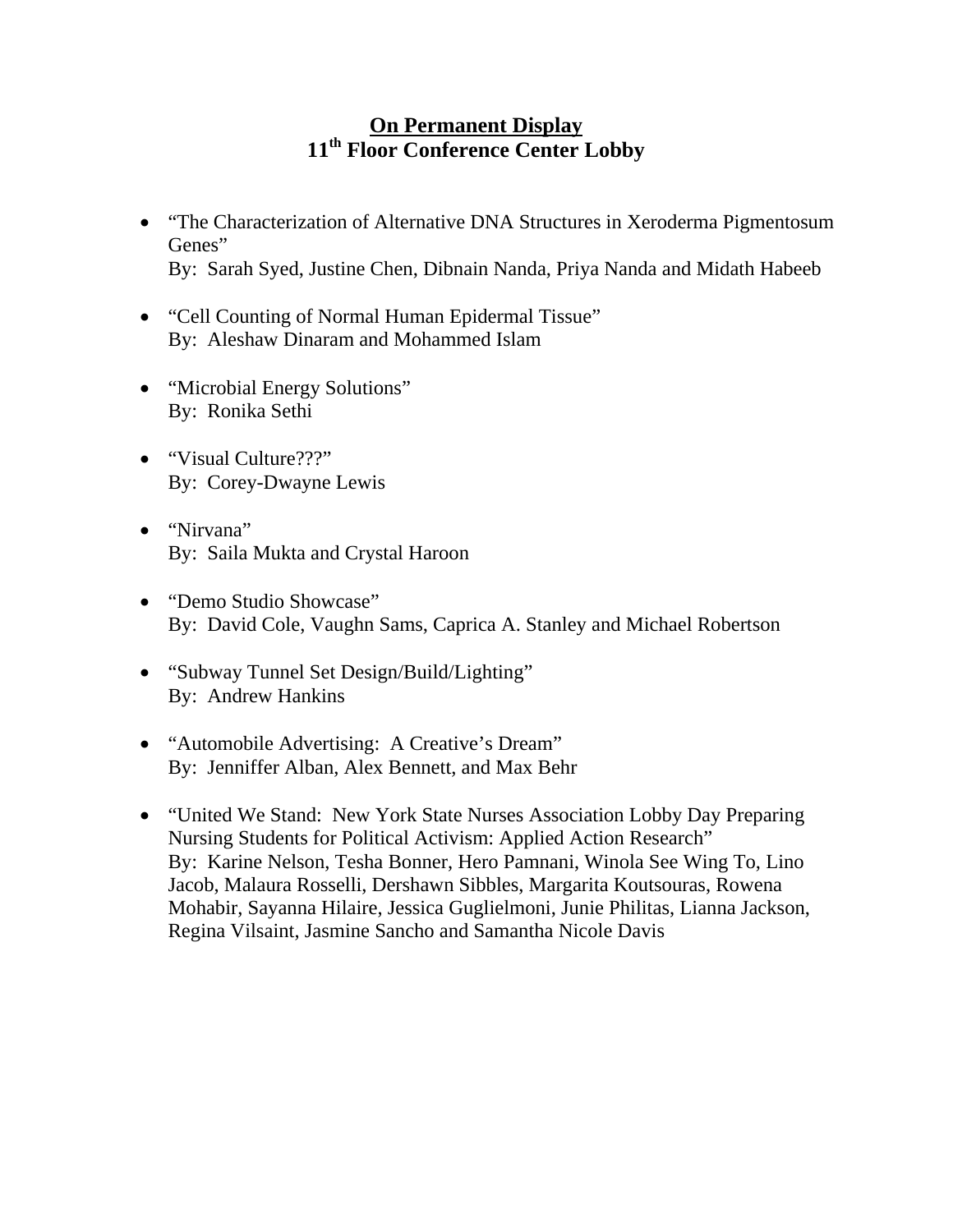#### **People: "Mind Crash"**

| <b>Student Name:</b>   | Mohamad Saada and Fadi Abu-Haltam |
|------------------------|-----------------------------------|
| <b>Faculty Mentor:</b> | Dr. Jacqueline Taylor Basker      |
| Department:            | Fine Arts/Computer Graphics       |

 How do people from different culture and backgrounds see each other when they first meet? How can things change as they get to know each other? This video is about two guys who meet, and don't relate to each other at first, but become good friends afterwards. Although they shared classes, they didn't speak to each other for an entire semester. Some of their behavior and ideas shocked each other – their minds crashed. An event occurred that unexpectedly got them to talk and realize that they were more mature than most of their classmates. This began to change their relationship and they began hanging out together. In a class they took a personality (MBTI) test and discovered they had the same score and they were both in a rare personality category! After this they began to discover how much they had in common despite their cultural differences. One student was raised in the US, and the other in Jordan. This film will consist of both inner and outer dialogue. Using humor and cinema verite techniques, they document this transformation through a voice-over of dialogues of their inner thoughts. We will show how our first impressions changed over time as we got to know each other. The first part of the film will focus on inner dialogues to show what we thought of each other through our stereotypes of each other. In the second part of the film there is a more honest exchange of our ideas and opinions. The main idea of this video is to show how two very different people meet, and can reverse their opinions about each other, become friends, and accept the differences. We shall also create a movie poster for display.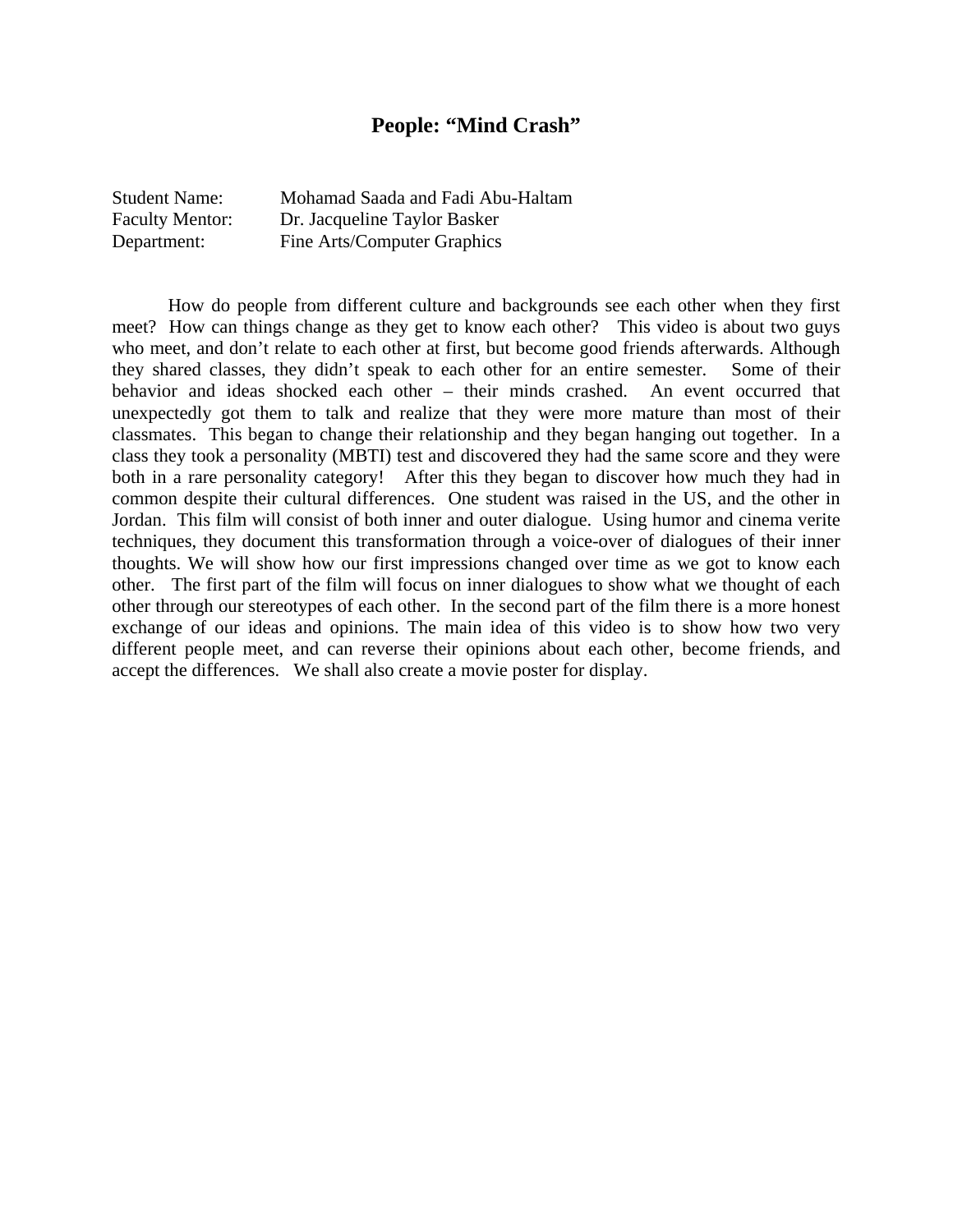## **Healing With Aesthetics**

| <b>Student Name:</b>   | Hanaa Babieh and Reem Smadi |
|------------------------|-----------------------------|
| <b>Faculty Mentor:</b> | Dr. Jacqui Taylor Basker    |
| Department:            | Fine Arts                   |

Aesthetics is "the study of the mind and emotions in relation to the sense of beauty."<sup>1</sup> The aesthetic of any interior is connected to the aspects of human daily activity. According to physicians, the physical development of the human body is directly related to its emotional development. Not many people understand how design contours people both psychologically and physically. In order for people to value art and interior design, one must identify how a positively designed environment impinges on our mental and physical condition. This research project will explore how fine art influences patients' health by the simple application of design within hospitals.

The following project will include a brief description of the Formal Elements and Principles of Design, and their relation to health. It will research how Adam Rubinstein, an influential American interior designer, has enhanced many patients' lives with the One Dream Design Project. Rubinstein designed the interior of the Heart Hospital and the Heart Institute of the Desert in Rancho Mirage, in California. His work, and the general principles and elements of Interior Design, will be applied to the King Hussein Cancer Hospital Interior Design. We will redesign a portion of this hospital using concepts of Interior Design. We shall also apply the principles of Feng Shui, the Chinese geometric practice in which a structure or site is chosen and configured to harmonize with spiritual forces.

<sup>&</sup>lt;sup>1</sup> Dictionary.com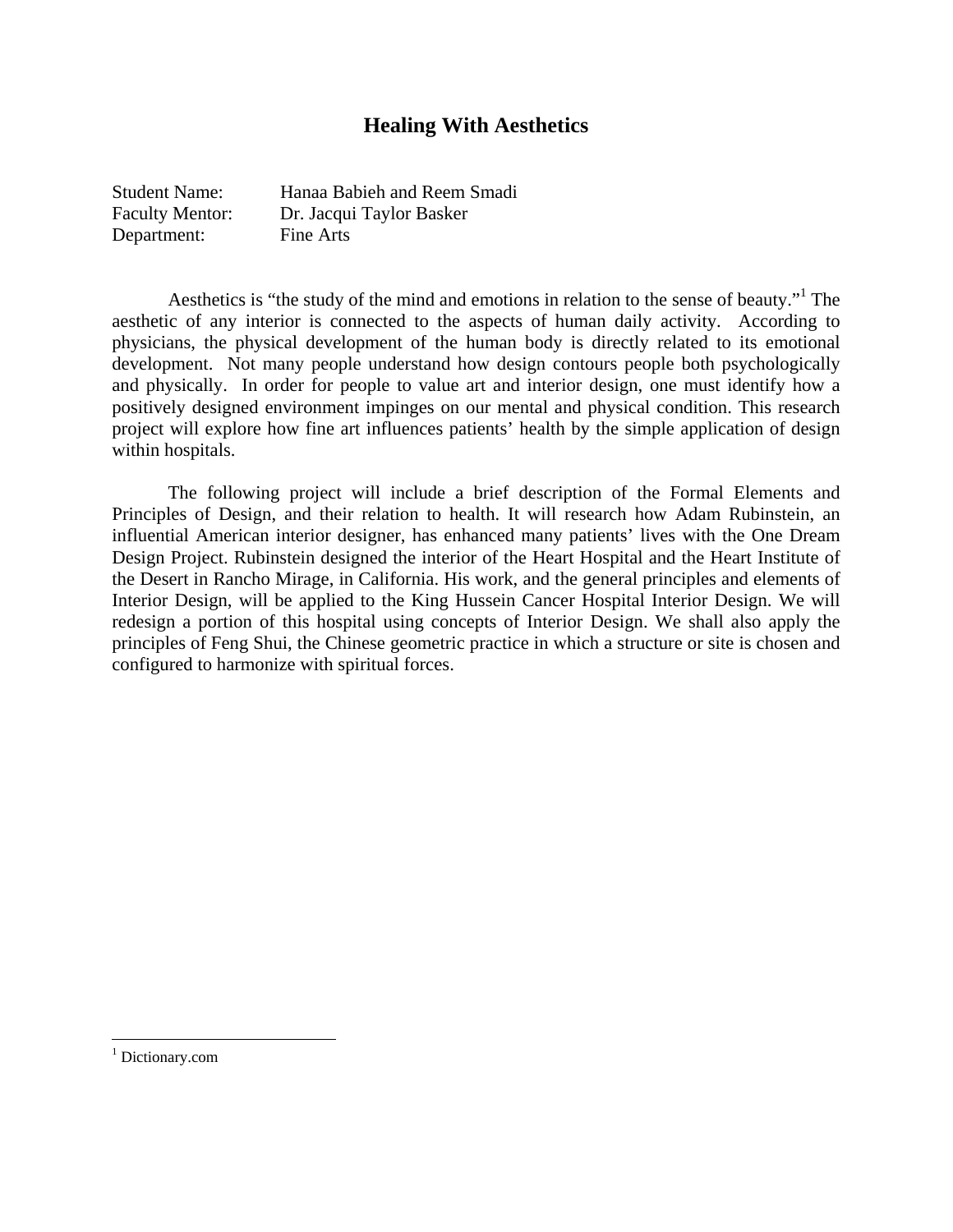#### **The Mystery of Ba'la: Neolothic Barricades**

| <b>Student Name:</b>   | Bashar Mahdawi               |
|------------------------|------------------------------|
| <b>Faculty Mentor:</b> | Dr. Jacqueline Taylor Basker |
| Department:            | <b>Computer Graphics</b>     |

 Situated 14 kilometers north of the famous Rose city of Petra, the Neolithic site of Ba'ja is a village that was inhabited by the earliest near eastern sedentary societies, ca. 7000 BCE. It is a very recent discovery, and site excavations are still under process. The village is one of only four sites discovered around the Petra region so far. Our project proposes answers to the question: "Why?"

 Its dense terraced stone houses were among the first forms of **square** architecture. Prior to this, houses were only built in an oval shape, hut-like manner. It is interesting to study how early societies thought of space conservation, and protection. These houses are protected from all sides by high rock formations and a deep gorge. It takes a 3 hour hike to reach the place from the excavation center's camp site. It also requires a 1 hour jeep ride across the desert dunes from the nearest city to that campsite.

 Our study will investigate possible reasons for this geographic isolation, and will include presentation of the latest scientific evidence about the site. We will review speculations about why the village's inhabitants lived in such isolation and attempt to provide possible answers to these questions. Why did they need to be protected in such a barricaded setting? How was their society organized? Did they domesticate animals or practice any form of agriculture? Were they self-sufficient or is there evidence that they traded with other groups? We will also interview local Bedouin tribes, who have inhabited the area for millennium, and find out the local oral traditions about the site.

 We will include a gallery of photographs taken from the site itself, sketches of how the houses might have looked, as well as a 3D speculative reconstruction of the houses in the village using 3D Studio Max software.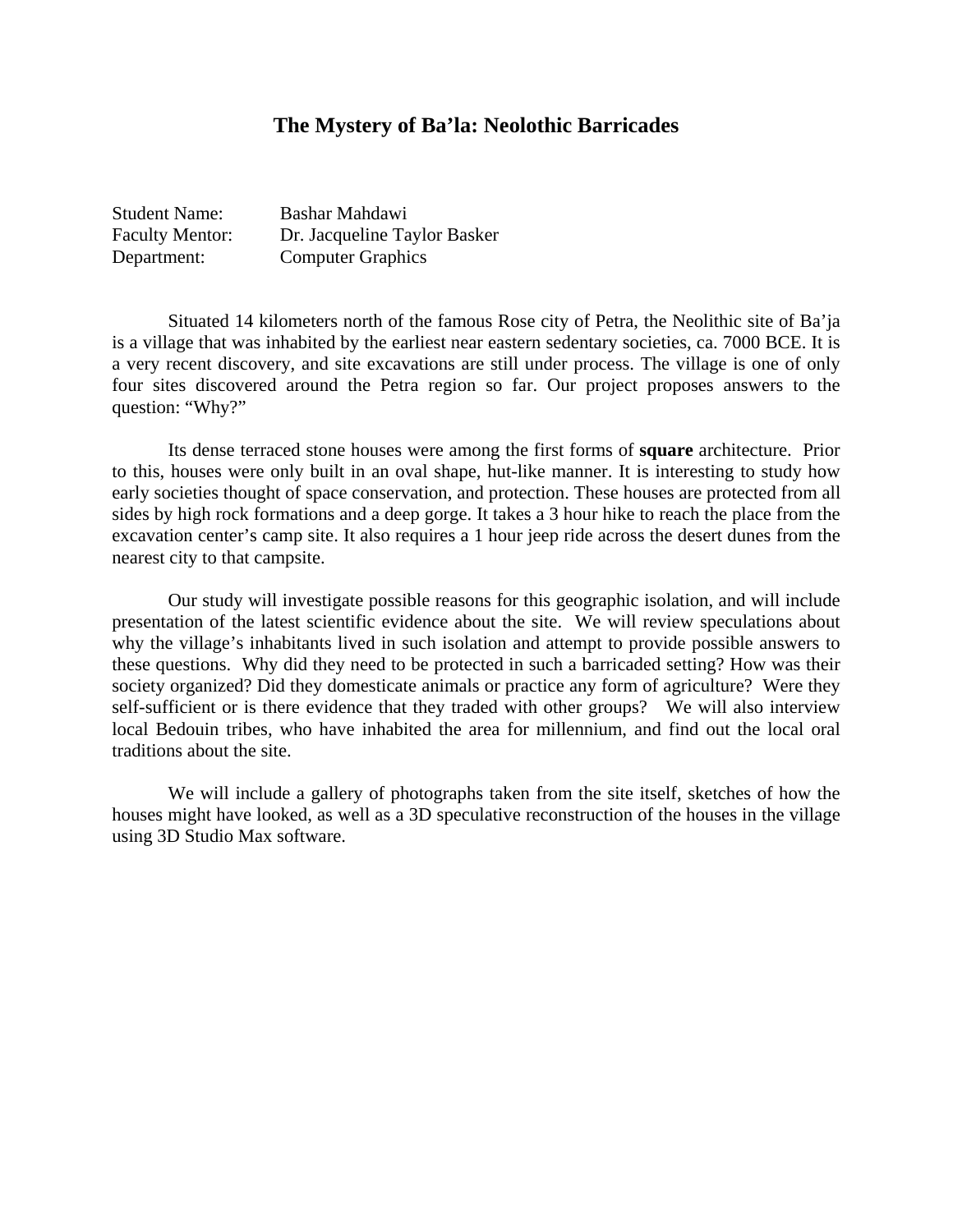## **Comparison of Quantum Dots and Organic Fluorophores as Fluorescent Labels in Binding Assays**

| <b>Student Name:</b>   | Mosadoluwa Obatusin                    |
|------------------------|----------------------------------------|
| <b>Faculty Mentor:</b> | Dr. Jeffrey D. Zahn and Lawrence Sasso |
| Department:            | <b>Biomedical Engineering</b>          |

When studying life science applications, many experiments rely on the use of immunoassay and or fluorescent labels as a means of quantifying protein concentrations within samples obtained during the experiment. One of the more exciting and increasingly popular technologies used for fluorescent detection and immunosensing is the use of quantum dots (Qdots)-semiconductor nanocrystals as a fluorophore, where the fluorescence emission characteristics of the nanocrystals are closely related to the size and shape of the individual particle. This work presents experiments conducted comparing the use of Qdots as a labeling fluorophore to organic fluorophores, specifically in binding assays as a model for immunoassays. We hypothesize that in traditional benchtop assay binding, quantum dots should outperform organic fluorophores. We also hypothesize that quantum dot labeling will function similarly within microfluidic immunoassays as it does with bench-top assays, as has been the case for organic fluorophores. To test this hypothesis, two methodologies were used to incubate the beads; benchtop and micro-device binding assays. Prepared samples of beads were incubated in a series of standard biotin-FITC (fluorescein isothiocyanate) and Qdots of varying concentrations. These bead-sample solutions were analyzed for fluorescence intensity using a Becton Dickinson Fascalibur flow cytometer to generate calibration curves of fluorescence versus biotin concentration, FITC and Qdot. Our results prove that Quantum dots outperform organic dyes both under benchtop assay as well as under micro-device assay. The results show that Qdots exhibit significantly higher fluorescence intensity than FITC with no photobleaching as is common with organic fluorophores. Overall, the data were described by a sigmoid plot; nevertheless, a sub-region of linearity was observed which validated previous work where bench-top incubations were performed in order to validate a paramagnetic bead immunofluorocytometry assay with fluorescent detection. Furthermore, it is believed that the use of quantum dots over organic fluorophores will result in an improved detection limit in terms of minimum assay concentration sensitivity increasing. Most importantly, when used in clinical research applications, it may aid in the development of better treatment options for systemic inflammation during and after cardiac surgery.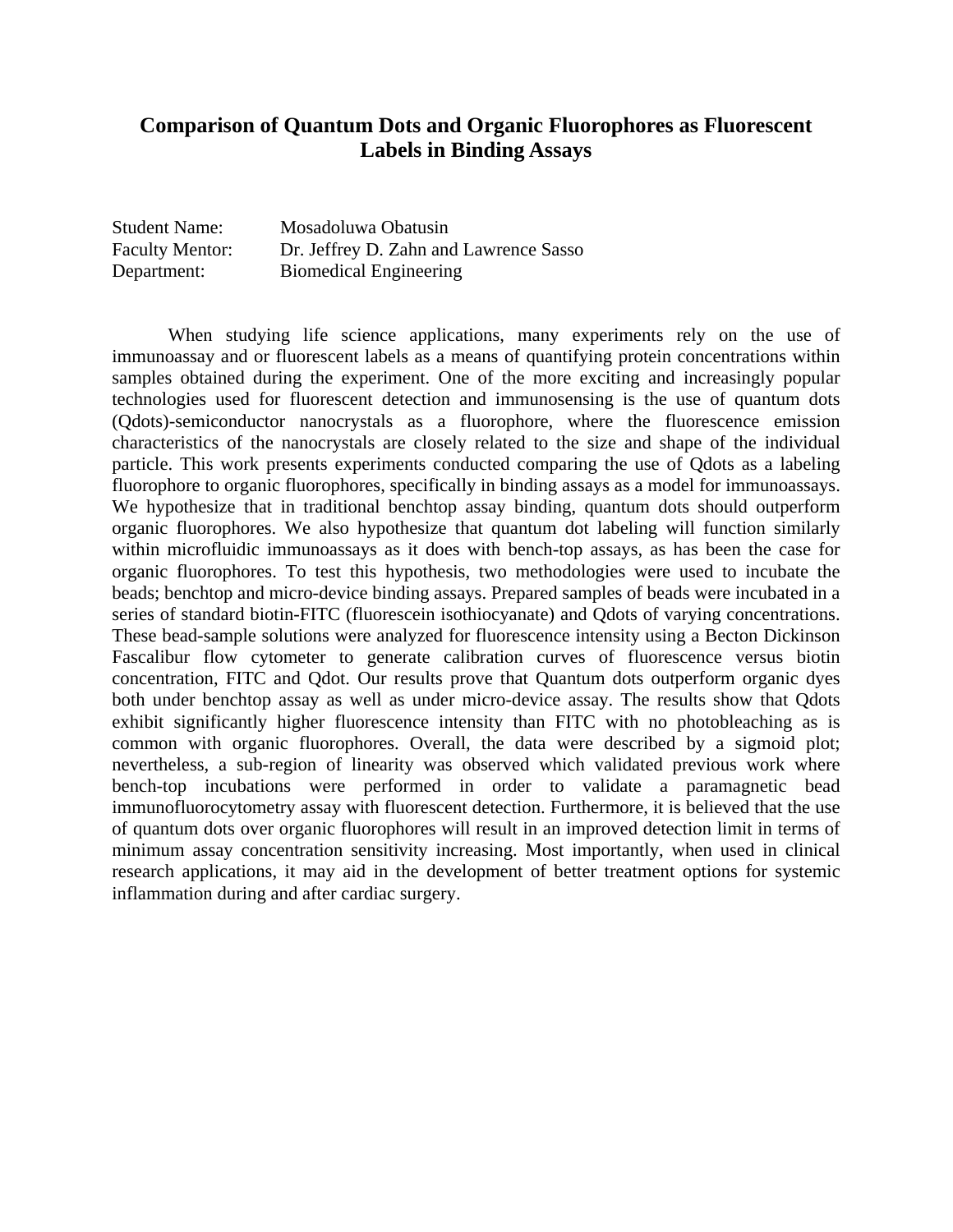#### **Mandated Student Service Hours**

| <b>Student Name:</b>   | Ream Bahassan                    |
|------------------------|----------------------------------|
| <b>Faculty Mentor:</b> | Dr. Garon Wheeler                |
| Department:            | Architecture and Interior Design |

From humble beginnings to record breaking achievements the United Arab Emirates (UAE) is a nation distinguishable for not only its progress but also for its future endeavors. However, tremendous growth and outstanding achievements are only viable if they are sustainable. Education is at the root of that progress and there is an ongoing need to enhance access of education for sustainable growth within the country.

Education should be the strength behind all countries**'** route for success and the UAE places high priority in fostering an educational system that is parallel to international standards. Education in the UAE has been growing rapidly over the past decade to meet the population rise and the quality of education is continuously improving due to numerous steps being taken by the ministry of education. The opening of numerous new high schools and institutes of higher education to the students of the UAE is one of many gradual steps being taken by the UAE in the field of education to secure that the young minds of today are ready for the challenges of the 21<sup>st</sup> century in accordance with the 2020 vision. The 2020 vision is a strategy created by the ministry of education to develop initiatives, innovations and techniques implemented through a series of five**-**year plans to improve the skills and self-learning abilities of students.

In step with the 2020 vision, the UAE can greatly benefit from the innovative initiative of introducing a certain number of mandatory service hours as a requirement for students in high school as well as higher education to perform at not-for-profit educational organization**s** in order to receive their degrees. The initiative stands to benefit both the students as well as the not-forprofit institutions they will volunteer at. The students will gain a broader perspective of the scope and worth of education in addition to gaining work experience and life skills. Their employers will receive a dramatic increase in quantitative/qualitative support**,** which will help organizations lacking adequate staffing and overall, the initiative will enhance the support the organization gives to its recipients.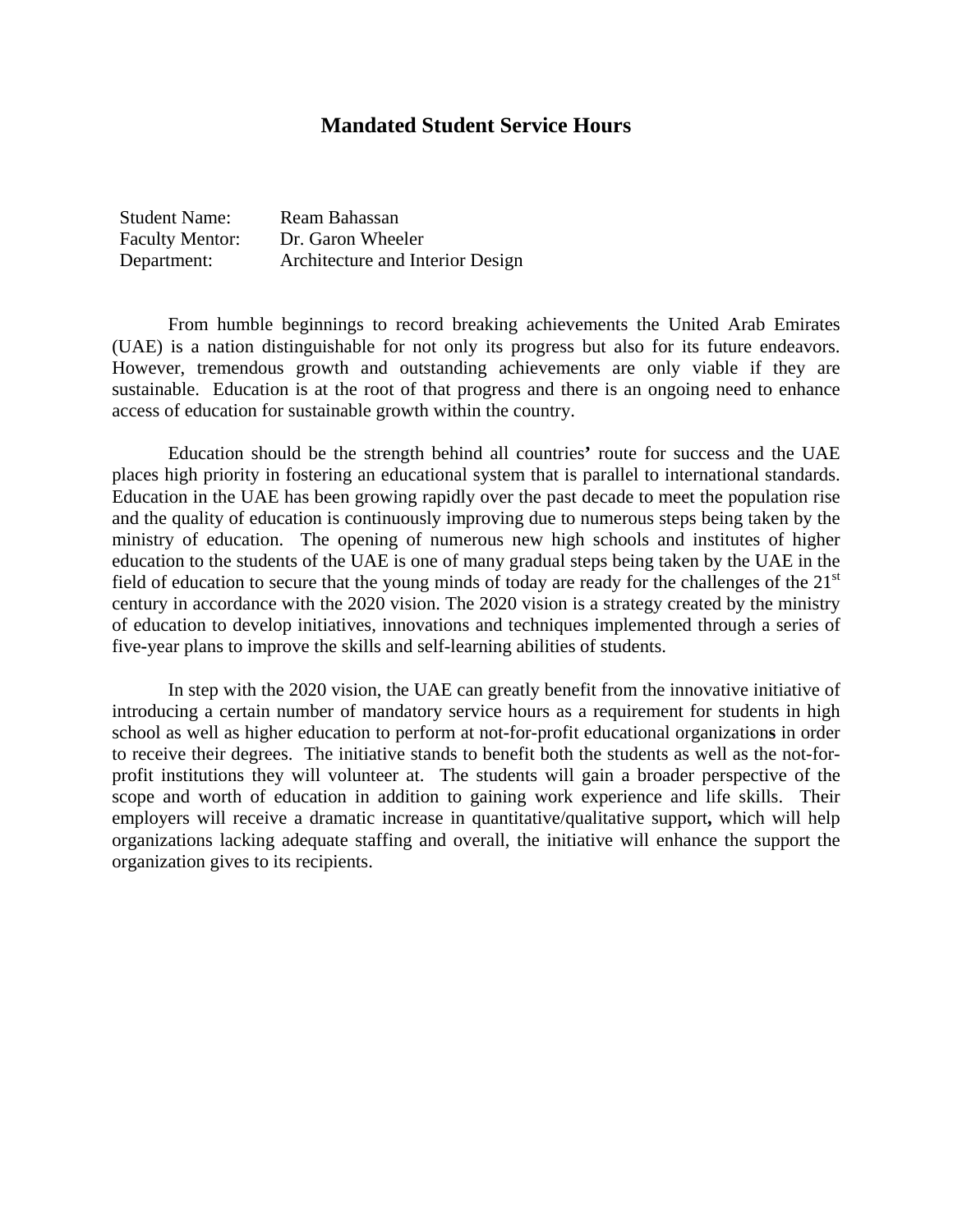## **Physician Assistants Perception of Direct to Consumer Advertising (DTCA)**

| <b>Student Name:</b>   | Justin Anzalone, Michael Suprenant and Asha Mathews |
|------------------------|-----------------------------------------------------|
| <b>Faculty Mentor:</b> | Lawrence Herman                                     |
| Department:            | <b>Physician Assistant Studies</b>                  |

## **Objective:**

To determine physician assistant's (PAs) perspective on direct to consumer advertisement (DTCA).

## **Methods:**

This study surveyed PAs working in the five most common fields of medicine for PAs, according to the 2008 American Academy of Physician Assistants Census report. The fields of medicine studied included: family and general medicine, internal medicine including cardiology and internal medicine specialties, emergency medicine, general surgery and surgical subspecialties (orthopaedics, neurosurgery, cardiothoracic, other specialties), pediatrics and pediatric specialties. The survey questioned PAs opinion toward DTCA and the effects on the patient-PA relationship.

## **Results**:

A total of 1,254 practicing physician assistants (PAs) completed the survey. 91% of PAs responded as familiar with DTCA. When asked about their general perception, 96% of PAs did not favor DTCA. PAs felt that DTCA had a negative impact by atypical medication requests (76%), overlooking PAs medical opinion (54%), and 54% of PAs felt that DTCA made patient seek other healthcare provider if their request was not given.

## **Conclusion**:

This national study of PAs identified both beneficial and harmful effects of DTCA, although the vast majority (96%) of PAs do not favor DTCA. The negative sentiment toward DTCA was felt across all fields of medicine studied.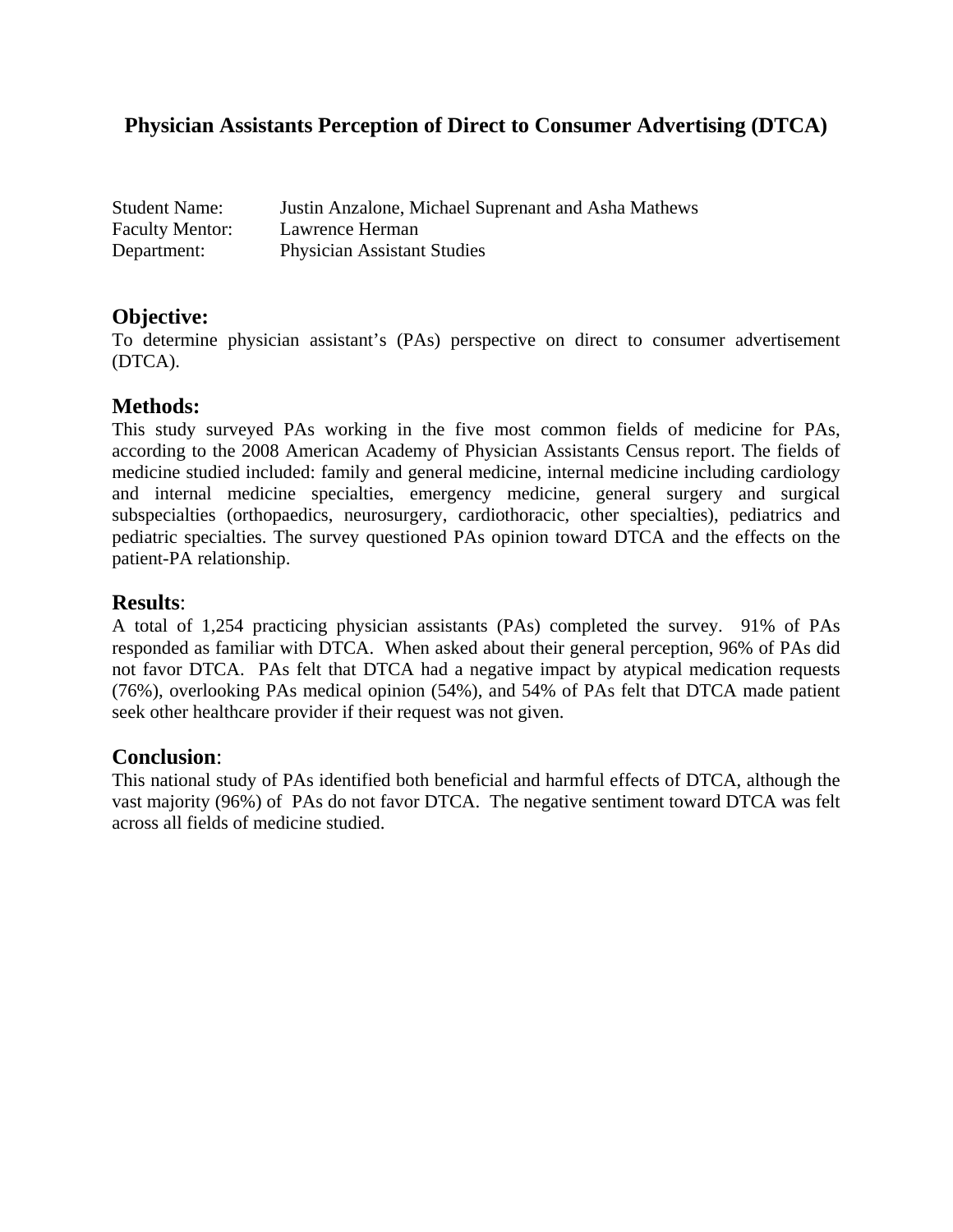#### **Special Project B (Film Making Project: Gilgamesh Pearl)**

| <b>Student Name:</b>   | Hamad Abdulla Ali and Sara Ahmed |
|------------------------|----------------------------------|
| <b>Faculty Mentor:</b> | Zeeshan Jawed Shah               |
| Department:            | Fine Arts                        |

Gilgamesh Pearl is a 60 minute action film; a project which is based on the course Special Projects B (School of Fine Arts and Computer Graphics). This course was offered in Fall 2010, and the movie was completed in January 2011. Students have incorporated motion graphics, 3D animation, visual effects and sound scores in the movie. They also practically worked on camera angles and storytelling which they learned in their thesis class. Camera, tripod, Chroma screen, soft boxes, were provided by NYIT. Students worked on the whole project through NYIT's computer graphics labs and some of the equipment like the camera crane, barn doors lights, reflectors, and boom mic were provided by a local studio as a donation. The story of the movie and plot was written by Hamad Abdullah Ali who is the director and writer of the movie, Sara Ahmed worked as an executive director for the movie, all the actors in the movie are current students and graduate students of NYIT. Casting of the movie was done earlier in the fall semester, and it was started with a session of audition on the campus, and students from the audition were selected for the movie. The movie is going to be screened in one of the cinemas in Bahrain. Rental of the cinema screen was provided by NYIT Bahrain, and students got the sponsors for advertisement of the movie and the department. The money of the sold tickets will go to a NY based charity agency called Charity: Water. Each ticket sold will help us to build clean water wells in Africa.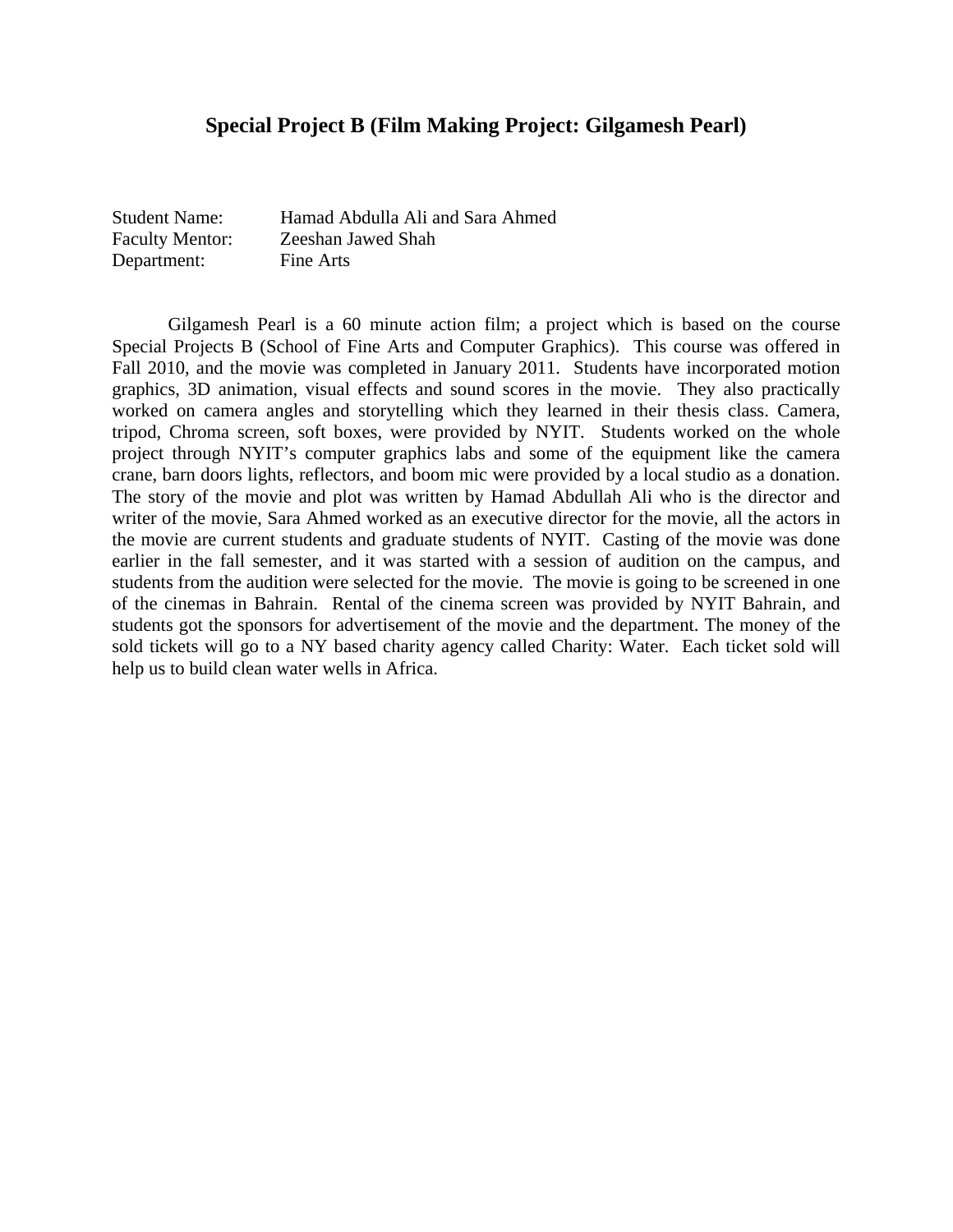## **Pet Ownership & Its Relationship in Meaningful Occupation for Adults**

| <b>Student Name:</b>   | Sylvia Kamran, Rena Liu and Cecilia Peralta |
|------------------------|---------------------------------------------|
| <b>Faculty Mentor:</b> | <b>Tricia Nicholes</b>                      |
| Department:            | <b>Occupational Therapy</b>                 |

This study examined pet ownership as an occupation within one's activities of daily living. The goal was to identify the potential relationship between owning a pet as a meaningful occupation and identify potential benefits in relation to owning a pet. The American Occupational Therapy Association (AOTA, 2008) defines occupation as "goal-directed pursuits with purpose, value, and meaning to the performer and involve multiple tasks, which typically extend over a period of time." One can conclude that pet ownership would be considered an occupation due to the commitment of the caregiver in providing water, food, and protection, as well as caring for a non-human being. Oxford (2010) defines a pet "as a domestic or tamed animal or bird kept for companionship or pleasure and treated with care and affection". Ownership, as defined by Webster (2010), "is the state, relation, or fact of being an owner or to hold objects as property."

The following were two hypotheses proposed for this study:

1) Do the dimensions of owning a pet elicit behaviors that are specific to be beneficial to both human and animal?

2) Do these specific behaviors provide meaningful occupation for adults?

The data concluded that the majority of the participants believed pet ownership is a meaningful activity in their daily life and felt strongly attached to their pets. This was consistent across all socioeconomic groups. Majority of caregivers strongly considered their pet as a great companion and strongly agreed that owning a pet added to their overall happiness and wellbeing. Pet owners who actively engaged with their pets were more likely to have a close bond with them due to gaining an understanding of the pet's body language, behavior, and even facial expressions.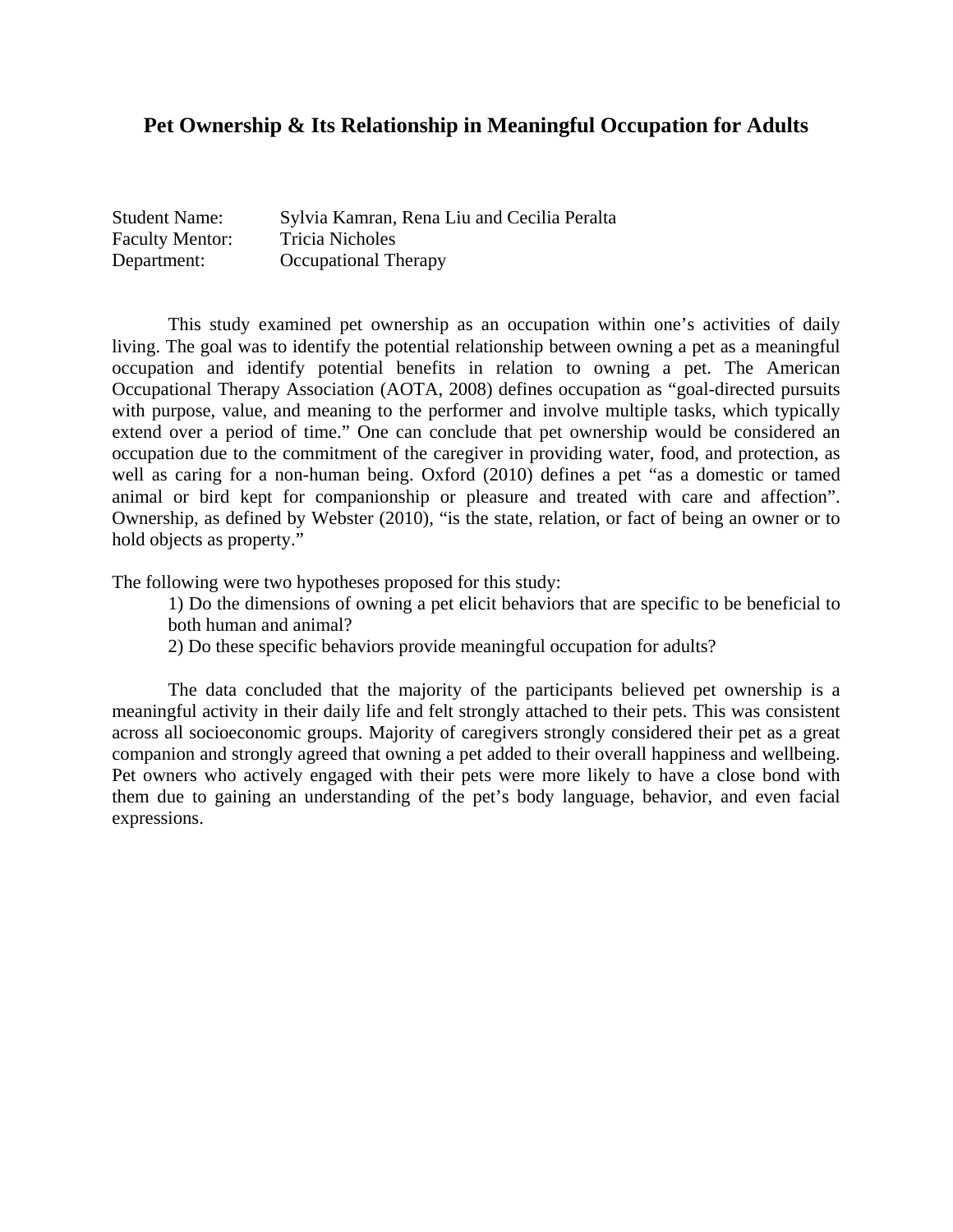# **Relationship of Tomophobia (Fear of Surgery) to Sexual Abuse: A Role for Occupational Therapy**

| <b>Student Name:</b>   | Stefanie Gofter, Danielle Mongelli and Malarie Moore |
|------------------------|------------------------------------------------------|
| <b>Faculty Mentor:</b> | Pat Precin                                           |
| Department:            | <b>Occupational Therapy</b>                          |

## **Objective:**

The purpose of this study was to determine whether survivors of sexual abuse have a greater fear of surgical procedures compared to a sample of the population who do not have histories of sexual abuse.

## **Method:**

 A quantitative research design was implemented to determine if there was a relationship between the fear of surgery and having a history of sexual abuse compared to a sample of the population who reported not having a history of sexual abuse. This was accomplished using the demographic inventory and the tomophobia assessment. Percentage of fear with regard to specific procedures was compared to the experimental and control groups, as well as a combined group consisting of all participants.

## **Results:**

 A *t*-test and *f* test generated no statistical evidence to support that self-perceived sexual abuse was related to a change in the degree or incidence of tomophobia between control and experimental groups. The experimental and control groups were combined and analyzed, which yielded that 57.69% of participants ( $n = 156$ ) reported fear in at least one procedure of the combined categories, that included invasive procedures and/or minor procedures/medical examinations, 53.85% reported fear of invasive procedures, and 28.21% reported fear of minor procedures/ medical examinations.

## **Conclusion:**

Although statistics from this study did not demonstrate a relationship, previous studies documented a relationship between fear of various medical procedures and having a history of sexual abuse. This disparity exemplifies a need for further research in order to understand this relationship. However, since 57.69% of participants  $(N = 156)$  reported fear, occupational therapists can potentially aid clients with tomophobia in coping with stress and anxiety related to their fears regardless of whether or not they have histories of sexual abuse.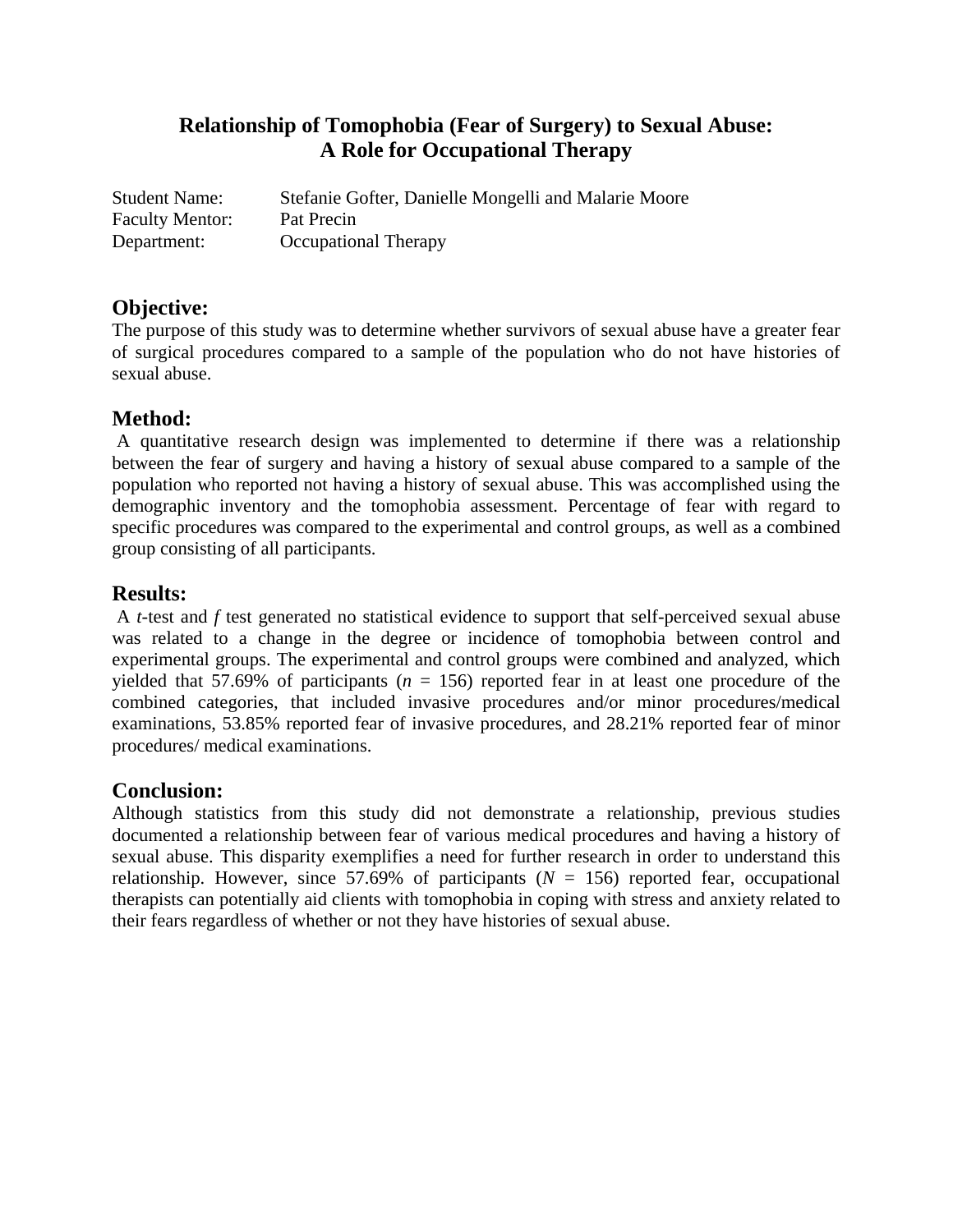# **Evaluation of the Home Care Fall Reduction Initiative Risk Assessment Screening Tool Generated Interdisciplinary Balance Program**

| <b>Student Name:</b>   | Kristin Engesser, Dipal Patel, Antonios Kambouris |
|------------------------|---------------------------------------------------|
|                        | and Victoria Gonzalez                             |
| <b>Faculty Mentor:</b> | Rosemary Gallagher and Veronica Southard          |
| Department:            | Physical Therapy                                  |

## **Background and Purpose**:

The high incidence of falls in the elderly, particularly in the home setting, has created a need for effective falls screening tools to identify those elderly at risk for falls. However, there is no consensus in the home care community on a tool that is reliable and valid to assess fall risk for this population. Additionally, the Center for Medicare and Medicaid services now requires home care agencies to have a standardized process in place to assess fall risk. With this in mind, Catholic Home Care, with offices in Long Island, NY, has put in place a fall risk assessment and rehabilitation program using a fall risk-screening tool developed by the Missouri Alliance for Home Care called the Home Care Falls Reduction Tool. The purpose of this study was to determine concurrent -based validity of the HCFRT using the Performance Oriented Mobility Scale (Tinetti). Secondly, the benefit of the "Balanced Approach" rehabilitation program was assessed using pre and post Tinetti scores. Thirdly, we examined the incidence of falls before and after the falls screening and rehabilitation program began.

#### **Methods:**

The study design was a randomized, retrospective chart review of 289 patients who were referred to Catholic Home Care services in the first half of 2009. Incidence reports from the first half of 2009 were also reviewed and compared to incidence reports for the first half of 2008 to determine whether there were any differences in falls numbers or types.

## **Results:**

Our primary objective, to determine concurrent based validity of the HCFRT and the Tinetti, resulted in a negative correlation ( $r = -.207$ ,  $p < .001$ ). A significant difference in Tinetti scores pre and post intervention was found with a mean improvement of 5.4 points (t=106.98, p< .001). In 2008 5.6 % of clients fell, as opposed to 6.2% in 2009 indicating no significant difference. However, significantly more falls occurred during ADL's in the home in 2008 and IADL's outside the home in 2009.

## **Conclusions:**

The HCFRT may be effective in the identification of fallers based on the weak correlation of a multidimensional tool with the performance only oriented Tinetti. We also found significant meaningful change in Tinetti scores pre and post rehabilitation intervention indicating that the Balanced Approach rehabilitation program was effective in improving mobility during the time period studied. We noted that the source and or location of falls that occurred after participation in the program indicated a higher level of mobility than the falls that happened prior to the program. Future studies should assess the long term benefit of this program. Other studies might assess the fact that all falls are not the same.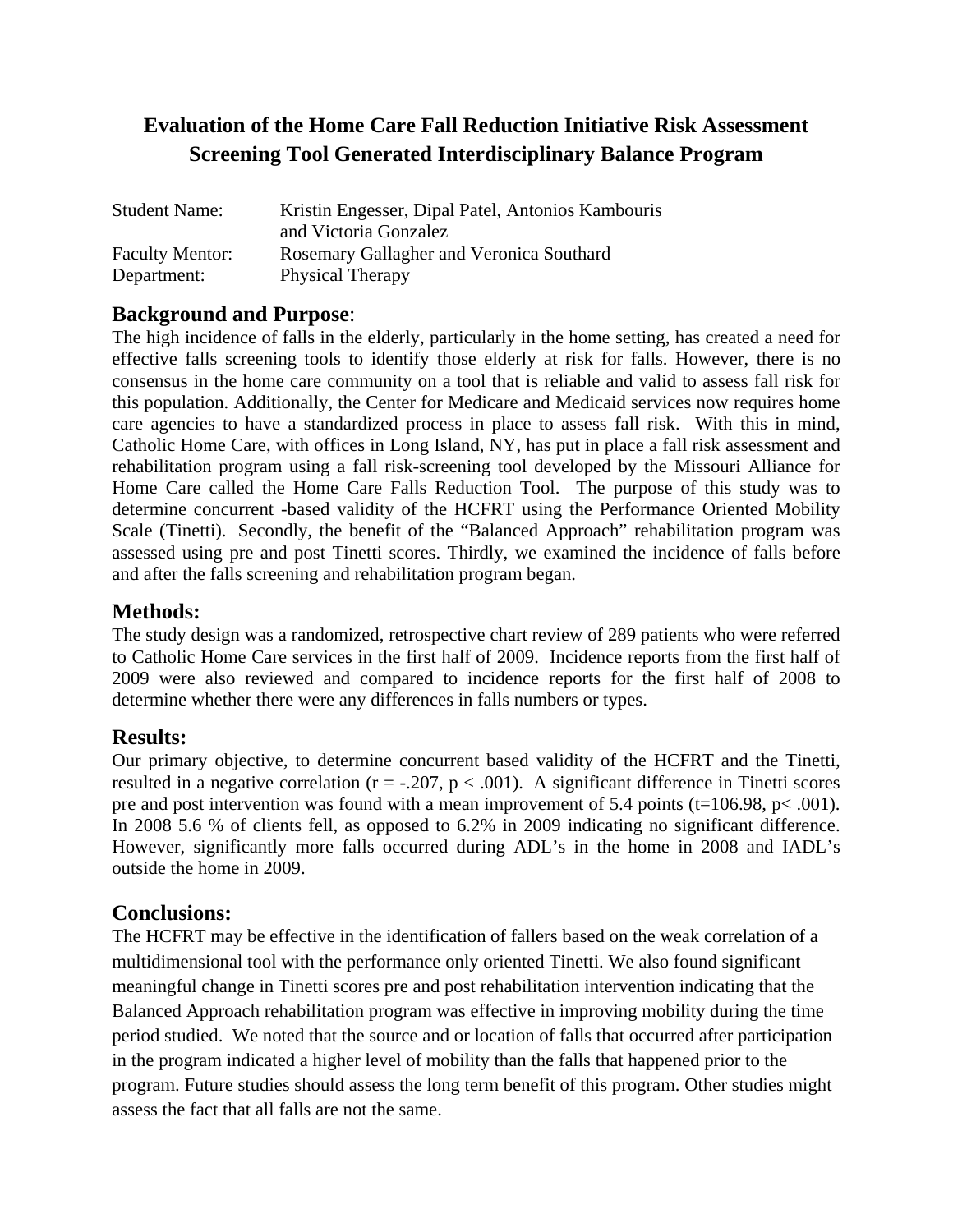## **Participating in a Global Health Initiative in Ghana: A Toolkit to Facilitate Student Success**

| <b>Student Name:</b>   | Margarita Koutsouras |
|------------------------|----------------------|
| <b>Faculty Mentor:</b> | Dr. Susan M. Neville |
| Department:            | <b>Nursing</b>       |

## **Overview:**

Integrating oneself in the clinical and/or preventative health projects of a resource-poor environment enables a student to develop an increased understanding of the humanitarian and altruistic ideals that form the principles of preventative health care. This summer, I participated in a NYIT Center for Global Health initiative involving course work and a three week immersion experience in a rural health clinic in Ghana. The interdisciplinary team included faculty and students representing medicine, nursing, physician assistant and public health. Our roles involved cultural interface with the community and assisting the doctors and nurses in the Jesse Rohde Foundation Clinic. The team gathered demographic data, performed health assessments of community members and provided educational sessions related to health promotion, disease prevention and risk reduction.

## **Needs:**

Health Promotion through educational empowerment and risk reduction are pivotal strategies used in caring for underserved populations. Education is an essential component of the nurse's role facilitating empowerment, choice and change. Underserved rural communities are at increased risk for variations in individual and population/community health. Variables impacting risk are scarcity of health care providers, lack of resources, cultural dissonance, personal factors, political unrest and environmental issues. This proposal presents a Toolkit for facilitating student success when participating in a Global Health Initiative. Exemplars and lessons learned from the Ghana Health Initiative are included.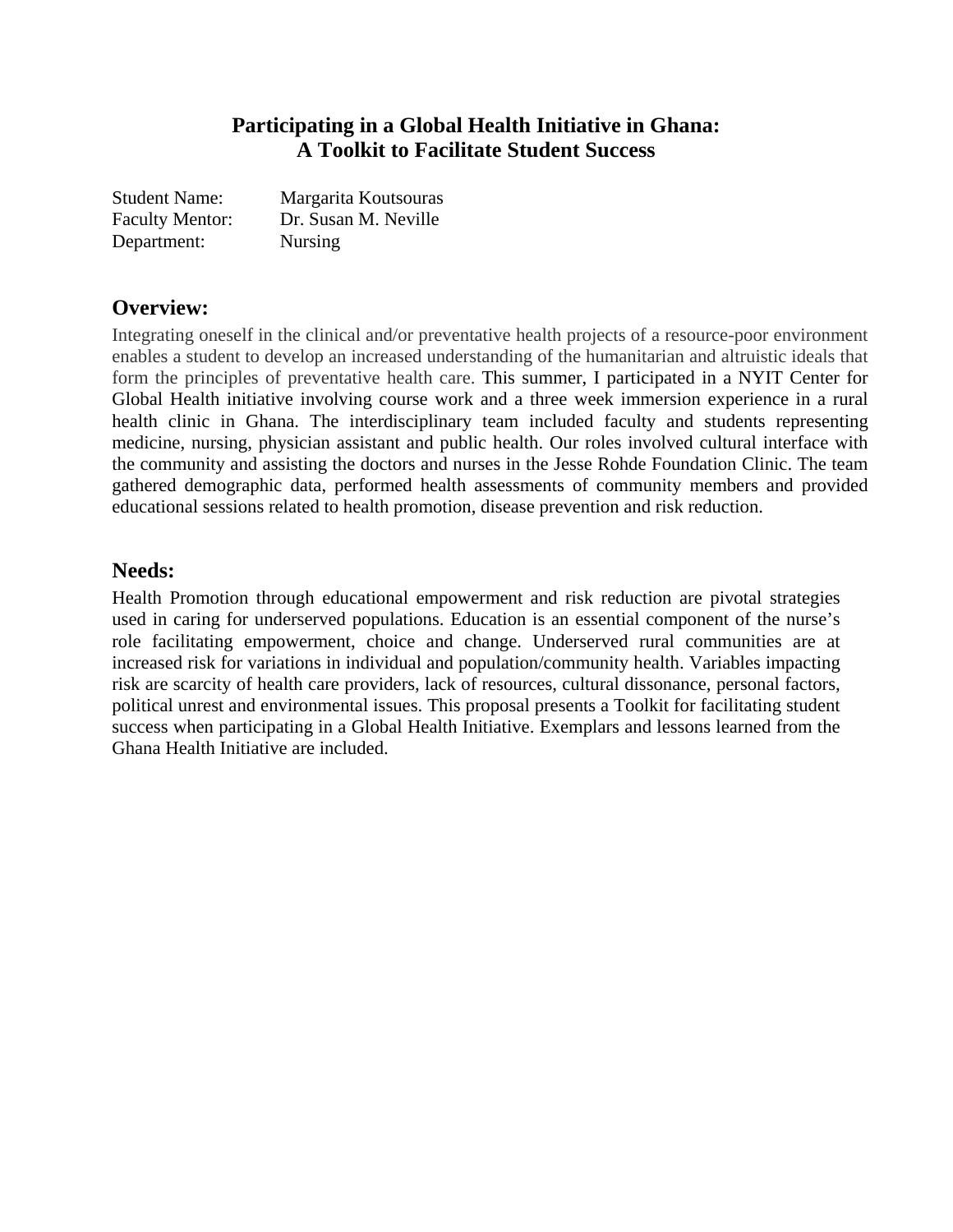#### **Designing a Water Chamber to Optimize 3D Protein Imaging**

| <b>Student Name:</b>   | Peter Ghali       |
|------------------------|-------------------|
| <b>Faculty Mentor:</b> | Dr. Niharika Nath |
| Department:            | Life Sciences     |

The goal of the project is to reproduce relative humidity in order to complete the design of a humidity controller. I was assigned the task of optimizing a preliminary design of a water chamber. Completing this will give us the ability to combine dry and saturated helium gas together; doing so would generate humidity as specified by the user, furthermore once humidity is created the dew point temperature from the chilled mirror sensor can be obtained. A sample water chamber, where the main generation of the saturated helium is found, was developed using AutoCAD. In order to make sure we have the proper dimensions, calculation of volume and ideal gas law allowed us to understand the behavior of helium gas under the conditions it will undergo, to ensure that the flow rate of gas is at a functional level. Once the water chamber is finalized, developed and assembled, humidity can be generated. This is done by a divided-flow of helium. Helium is introduced by pumping the gas into the temperature controlled water chamber, through a porous material, known as a frit, which generates air bubbles. As these bubbles begin to rise they maximize the saturation level producing water vapors. The water chamber was built and a sample test was conducted, and it successfully worked and achieved specifications. The dew point that was output was in the acceptable range of the parameters for the project. As a result of controlling the hydration of samples during X-ray scattering, the properties of different samples can change under certain conditions. Allowing us to further understand the effects of certain temperatures on samples.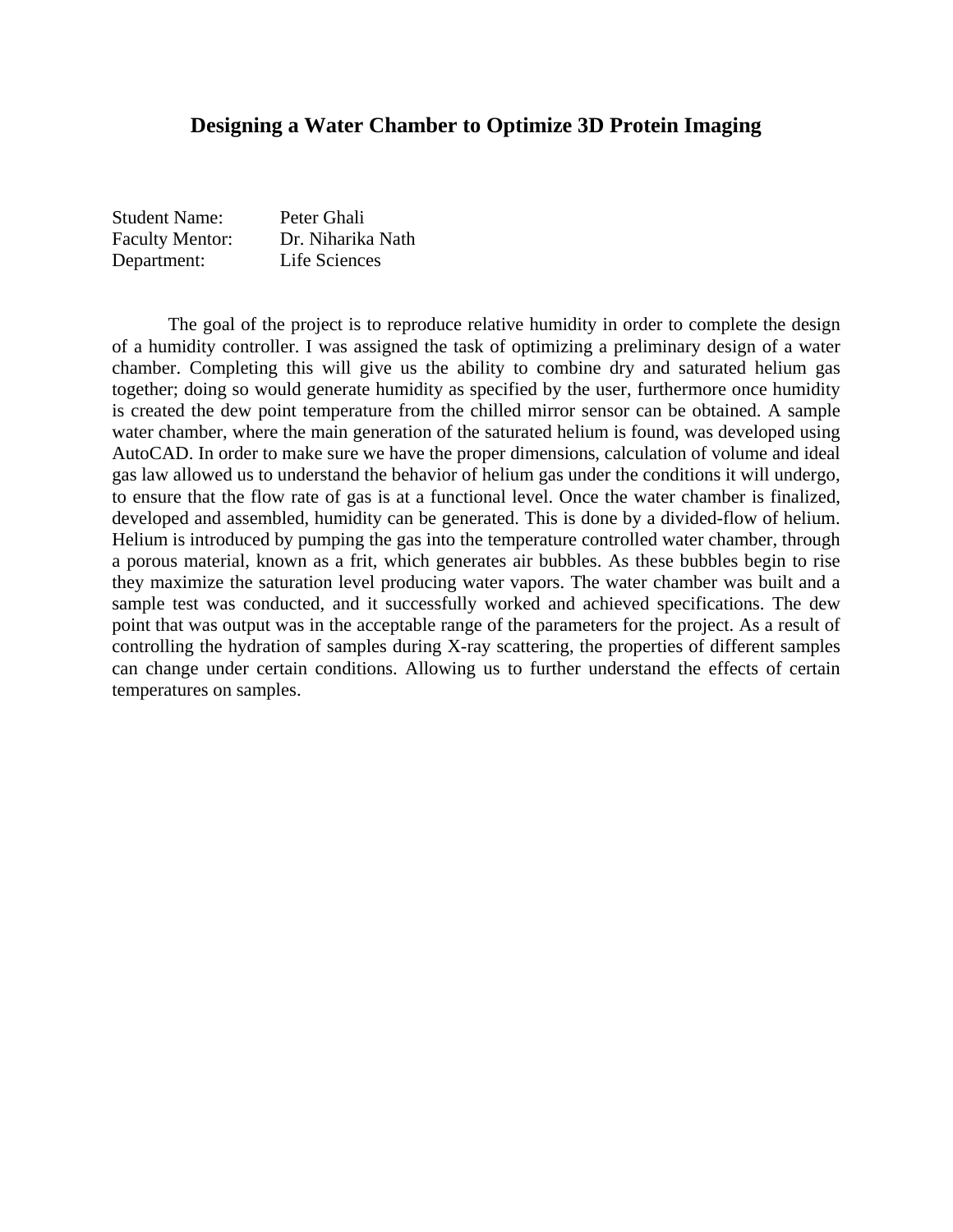## **La Vida De So Los Muertos (The Life of the Dead)**

| <b>Student Name:</b>   | Jonathan C. Greco         |
|------------------------|---------------------------|
| <b>Faculty Mentor:</b> | Robert Sherwin            |
| Department:            | <b>Communication Arts</b> |

 La Vida De Los Muertos is a collection of photography that is meant to illustrate the lives of those who have passed on. By utilizing masks typically worn for the Spanish holiday "Dia De Los Muertos", I aim to show the passions of the dead by having models act out their normal, everyday activities, all while wearing a mask.

 I hope that this project can maybe do for others as it has done for me. Help to understand the grieving process and the uncertainty of what lies on the other side of death.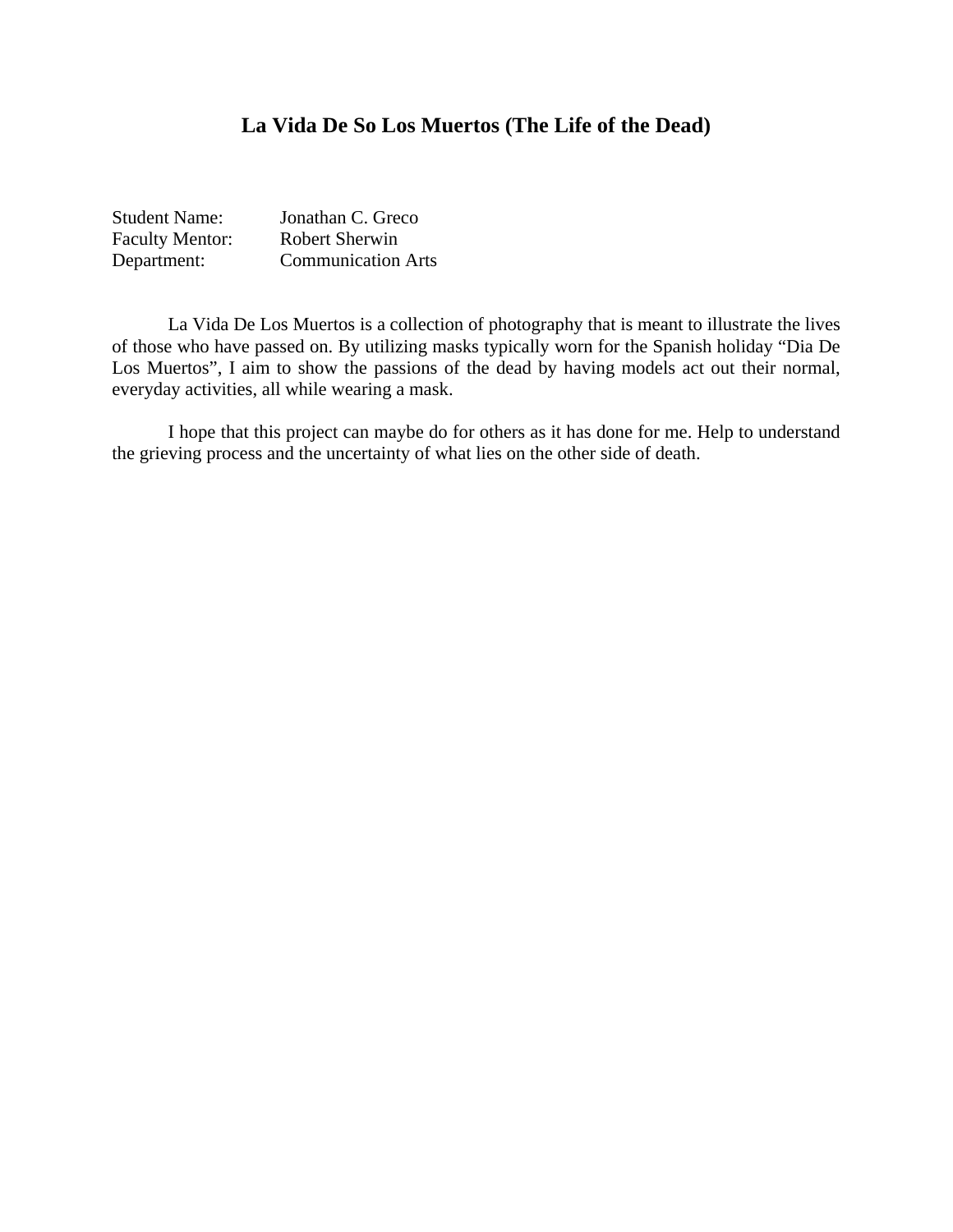## **Imagine Academy Masquerade Promo**

| <b>Student Name:</b>   | Jabari Clarke-Pennegan    |
|------------------------|---------------------------|
| <b>Faculty Mentor:</b> | <b>Jody Saslow</b>        |
| Department:            | <b>Communication Arts</b> |

Last semester, I was asked to film a charity fashion show for an event planning class at NYIT. I filmed the fashion and made an edited video with music. The video was a big hit, so much so that the make-up artist who did the make up for the fashion show, asked if I would be willing to donate a video for a school in Brooklyn that specializes in the education of Autistic children.

The school Imagine Academy, was having a masquerade ball and wanted to promote it. The concept was to be masked ballet dancers presenting the space in which the event was to be held. I filmed the video by myself, doing all the camera and dolly work on my own, while those involved in the production on behalf of the school, collaborated with me on what ideas they had for the video. I also did all of the editing and motion graphics seen in the video myself.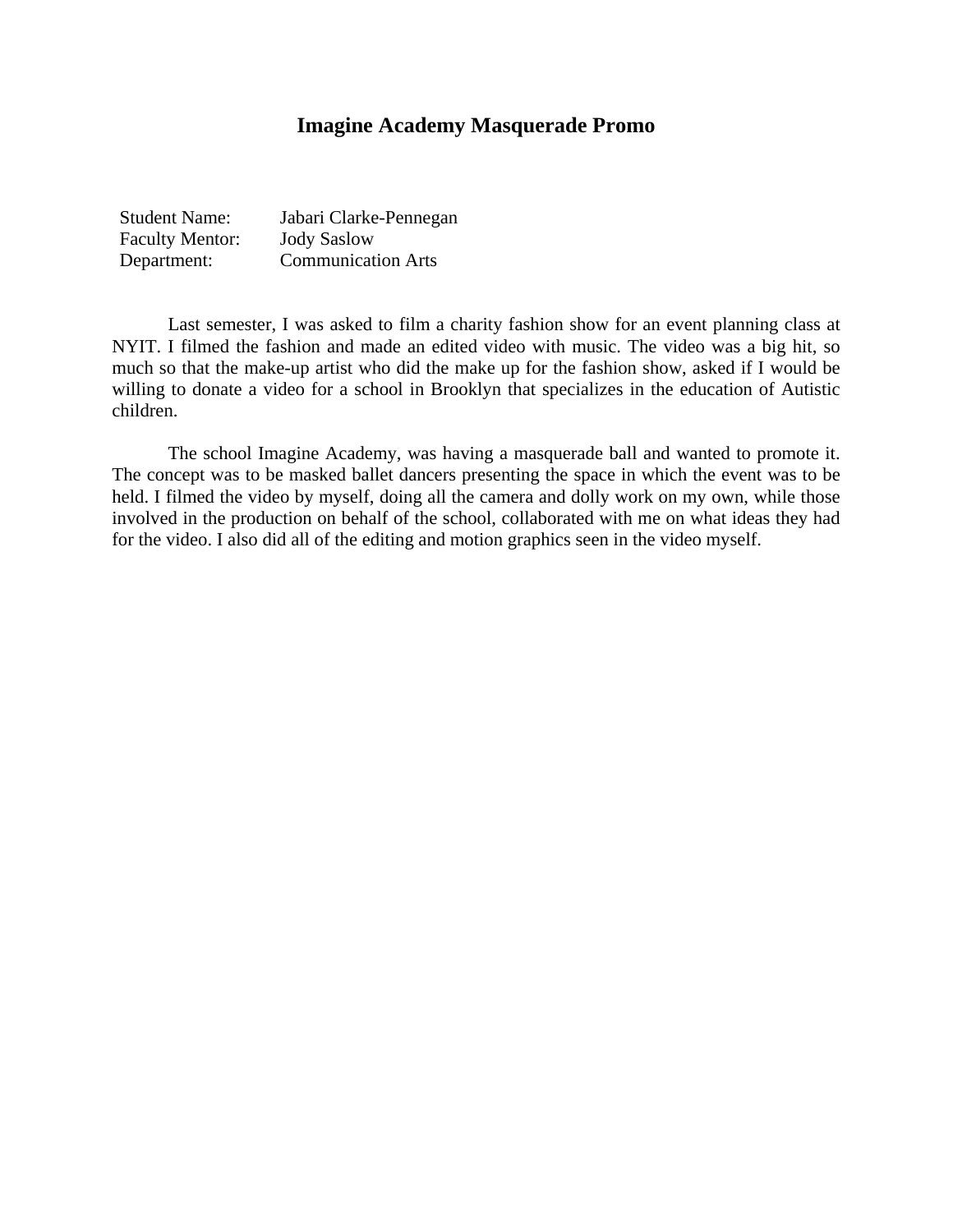#### **The Effect of the PostureJac Stabilization on Lower Abdominal Endurance**

| <b>Student Name:</b>   | Justin Chilesky, Denise Crooks, Chris Estafanous, Christopher Horan,<br>Dalwoo Lee, Jessica Matarrese, Julie Vancour and Michael Wirth |
|------------------------|----------------------------------------------------------------------------------------------------------------------------------------|
| <b>Faculty Mentor:</b> | Dr. Howard Makofsky                                                                                                                    |
| Department:            | <b>Physical Therapy</b>                                                                                                                |

The purpose of this single-blinded study was to evaluate lower abdominal endurance by creating a new measurement standard. The study observed the correlation between abdominal endurance and the effect of the PostureJac in stabilization of the lumbo-pelvic region. The study consisted of 60 subjects (ages 18-35) performing the Lower Abdominal Test for Endurance (LATE). The subjects were randomly divided into one of four groups: arms across chest, overhead stabilization, stabilization at the subjects' side and stabilization using the PostureJac. Each subject performed three trials of their assigned group with at least a 15 minute rest in between each trial. The final data consisted of an average of the three trials. An ANOVA and Posthoc analysis were conducted and concluded that results were not significant; however results were trending towards significance in the overhead and PostureJac stabilization groups. More research may be required to further determine the most effective position to evaluate lower abdominal endurance and to guide lumbo-pelvic stabilization exercises using the PostureJac.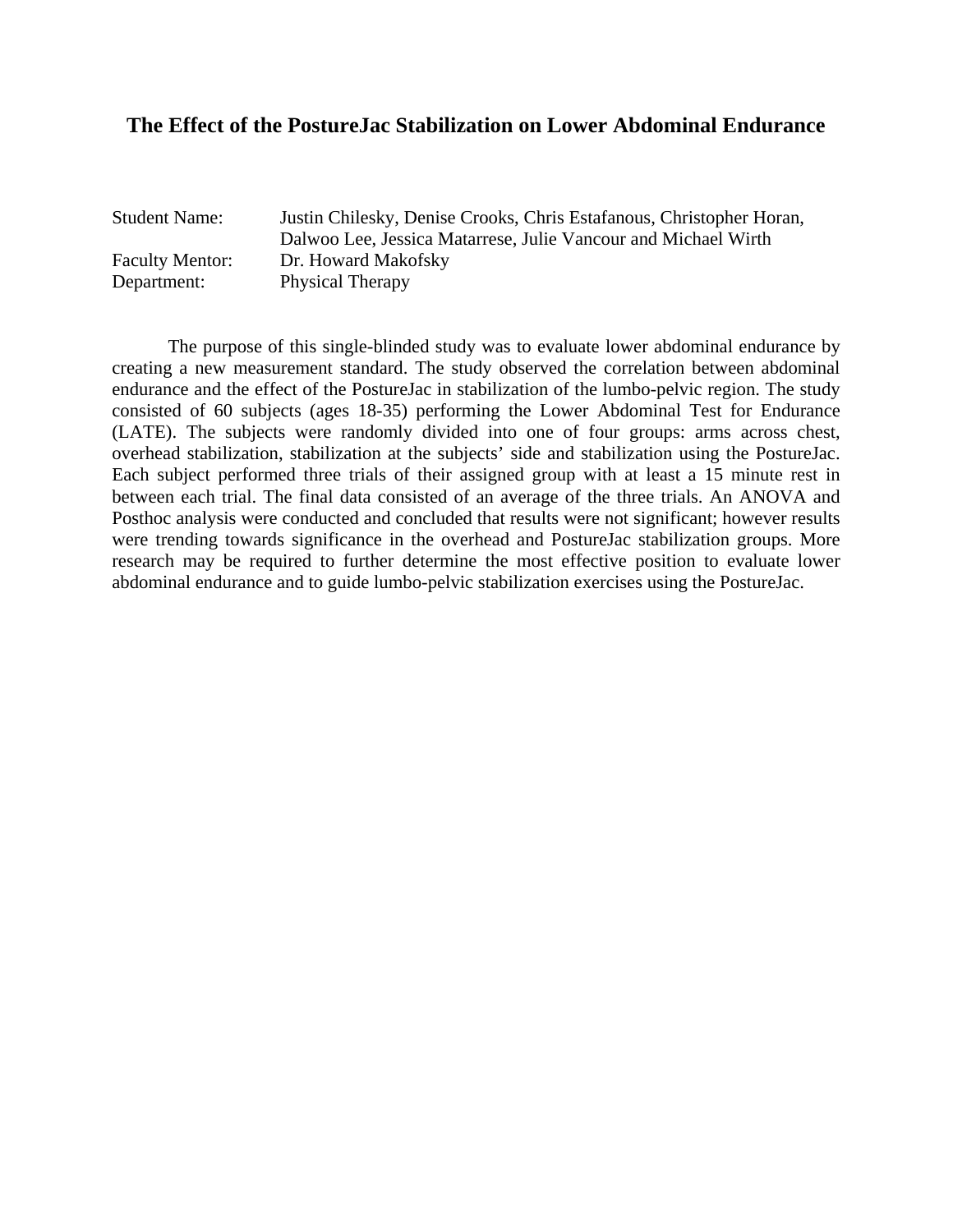## **Wish Upon a Star**

| <b>Student Name:</b>   | Eizle-Bern Galang         |
|------------------------|---------------------------|
| <b>Faculty Mentor:</b> | <b>Jody Saslow</b>        |
| Department:            | <b>Communication Arts</b> |

This short, MTV-esque music video highlights the New York Institute of Technology's recent fashion show, spotlighting the many fashions of NYIT graduate Asli Parlak. Set to the dynamic beat of the Goldhawks' *Keep the Fire* and sponsored by the school's Special Events class (courtesy of professor Rob Seitz), *Wish Upon a Star* quickly follows the students/models from make-up to runway, with teases of pre-show setup and audience arrival.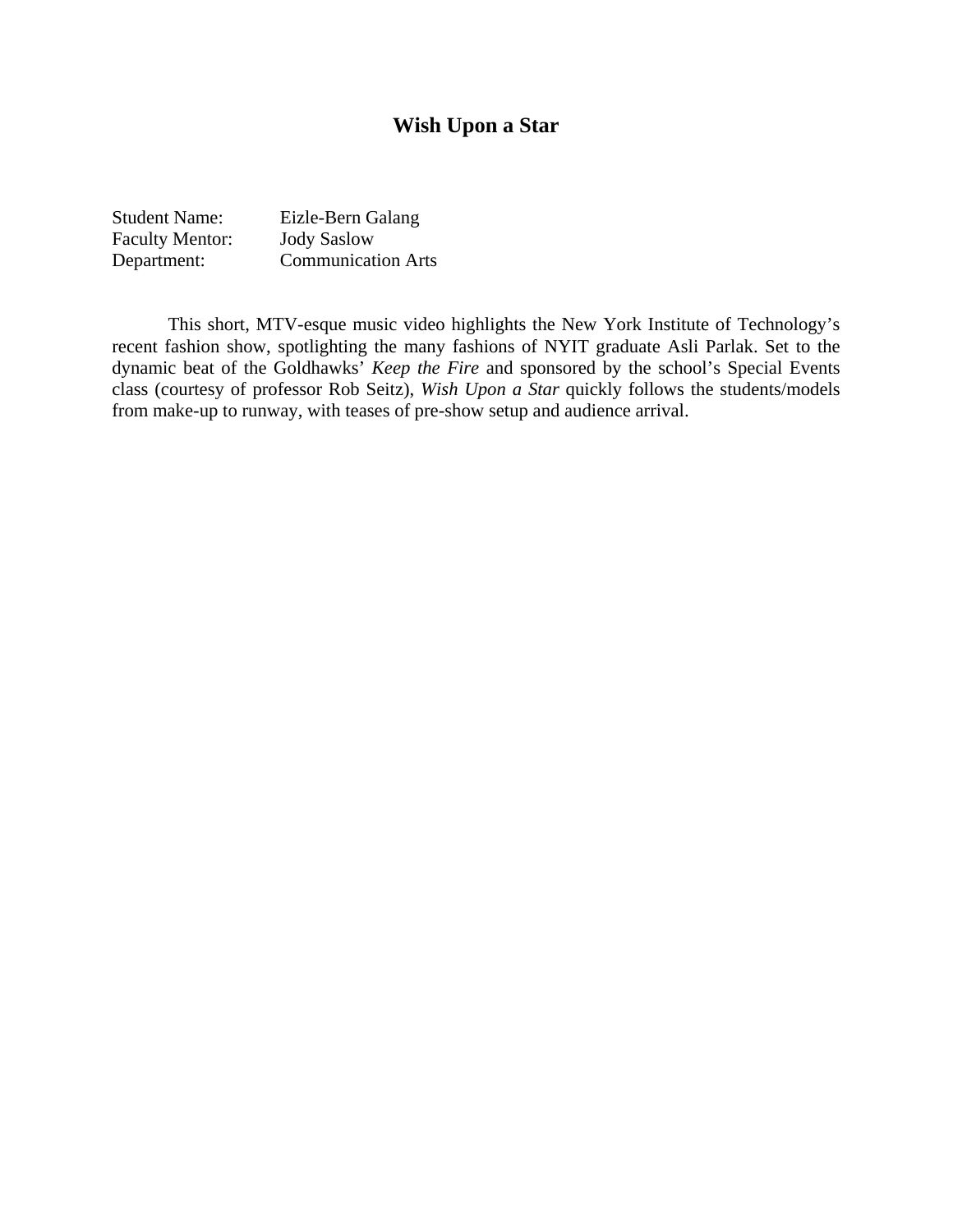## **Advertising Campaign for Applegate Farms**

| <b>Student Name:</b>   | Jenelle Richards-Davis, Aiche Sissoko, Jie Gu and Sijia Xie |
|------------------------|-------------------------------------------------------------|
| <b>Faculty Mentor:</b> | Youjeong Kim                                                |
| Department:            | <b>Communication Arts</b>                                   |

Our group created an advertising campaign (print AD) for the organic meat company, Applegate Farms. This company provides meat that is free of antibiotics, hormones, fillers, gluten and they take pride in the way they feed and raise their animals. The company admittedly spends more on providing high-quality meat than they do on marketing, so we came up with a campaign that would match their standards of providing healthier meat to the public; while also expanding their consumer base.

Using Photoshop, we first designed an ad for the company that would be the basis of the campaign. The ad featured a visual of a piece of meat with a tree growing inside that resembled the marbling that is in pieces of red meat. We wanted to relay the healthfulness of Applegate Farms meat and equate the meat to nature. Next, we created a television ad featuring two women sharing lunch. One woman is refraining from eating meat due to following a strict diet. The other woman explains how Applegate Farms' meat is much different from other meat products and can be eaten by those who are very health-conscious.

Along with the visual aids, we researched and discussed the appropriate audience for Applegate farms and devised a strategy that would allow them to reach both families and also those that have decision-making power in the food industry. We also partnered the company with organizations devoted to providing healthier meals in school cafeterias.

We are all very proud of this project and we are confident it would not only make a great submission to the Source; but it would also be a great campaign for Applegate Farms; or any other organic food company, if we were given the opportunity.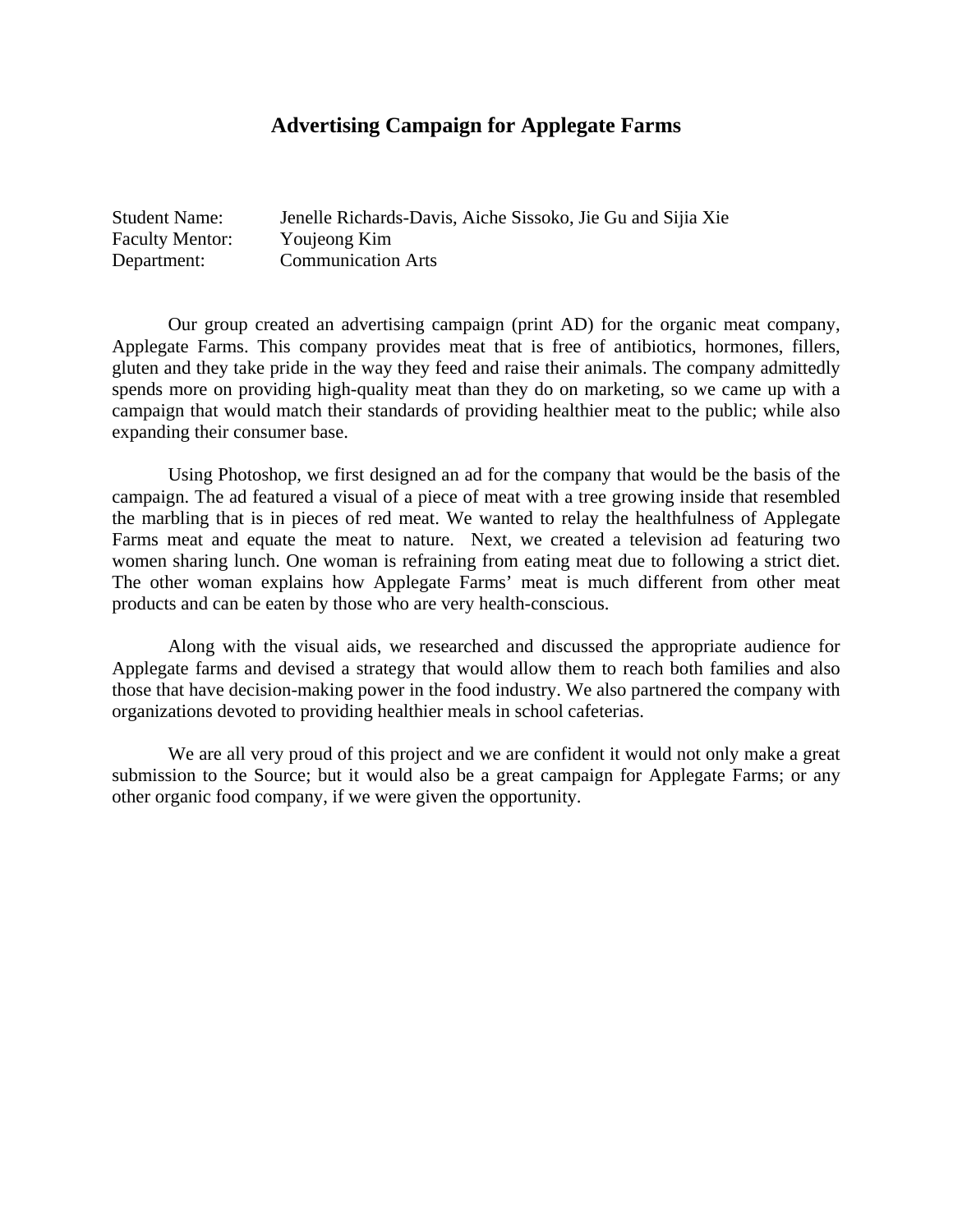# **Molecular Phenotypes of Neocortical Malformations in C57BL/6J Mice: An** *In Silico* **Analysis Using the Allen Brain Atlas**

| <b>Student Name:</b>   | Elsaid Salem, Elizabeth George, Dhruv Patel and Paulina Guta |
|------------------------|--------------------------------------------------------------|
| <b>Faculty Mentor:</b> | Dr. Raddy Ramos                                              |
| Department:            | Neuroscience                                                 |

 A diverse number of neocortical malformations are observed in humans and often arise from defective neuronal migration during fetal and early postnatal periods. Whether caused by genetic mutation, injury, or environmental insult, neocortical malformations are a significant risk factor for intellectual delay, life-long cognitive impairment, and/or epilepsy. Therefore, greater understanding of the anatomical and physiological changes that characterize neocortical malformations have broad and significant implications for affected individuals.

Molecular layer heterotopia (MLH) are small malformations seen in the neocortex of individuals with dyslexia and epilepsy. These heterotopia are characterized by collections of dozens to hundreds of cells in the molecular layer (layer I) though the precise phenotypes of cells in these malformations is poorly understood. C57BL/6J mice also have MLH with identical cytoarchitecture to that seen in humans, providing a model for greater study of the cellular constituents of these malformations.

In the present report we describe our use of the Allen Brain Atlas to reveal the molecular phenotypes of cells within MLH in C57BL/6J mice. We demonstrate a diverse group of both neural and glial cell-types in MLH. These data are relevant toward greater understanding of MLH in humans.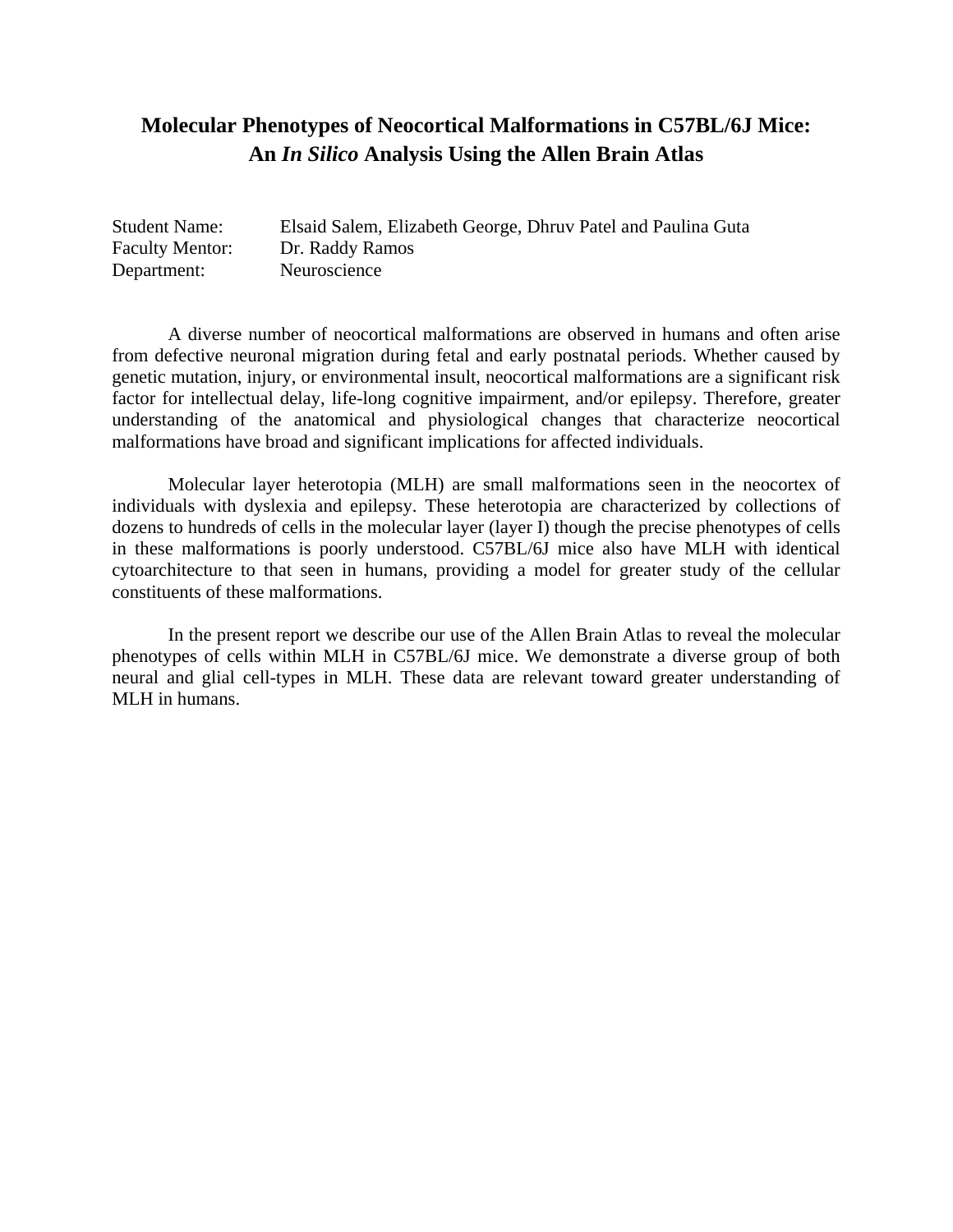# **The Circulatory System: The Anatomy and Evolutionary Development of the Human Circulatory SystemVersus that of the Thescelosaurus Dinosaur**

| <b>Student Name:</b>   | Aisha Aziz, Reetu Sondhi, Jennifer Ardila, Aleeya Setaruddin<br>and Fadila Radoncic |
|------------------------|-------------------------------------------------------------------------------------|
| <b>Faculty Mentor:</b> | Dr. Claude E. Gagna                                                                 |
| Department:            | Life Sciences                                                                       |

The theory of evolution is supported by evidence supported with comparing anatomical features of different organisms as in the case of comparing the circulatory system of a human being with that of the Thescelosaurus dinosaur. Since Earth first formed, countless creatures have come and gone. Dinosaurs and other types of land and sea animals all fell prey to climatic shifts, food storages, and myriad other environmental factors. However, one species, human beings, survived the most recent millennia of evolution by adjusting to change in climate and moving when food was scarce. The primary reason human beings were able to do this is that they possess a complex and adaptable brain and body. The circulatory system works properly in the human body to result in an intricate and extraordinary living machine.

 A fossilized dinosaur heart was recently discovered. The heart belongs to a late Cretaceous Period plant eating ornithopod dinosaur known as Thescelosaurus. The heart reveals a four-chambered heart and a single systemic aorta similar to the heart anatomy arrangement found in mammals describing it more like a human heart than that of a reptile. It is believed that the sixty six million year old Thescelosaurus dinosaur was a warm-blooded animal. The analysis of the heart was taken upon using a computerized tomography (CT) scan to let paleontology researchers further investigate the heart phenomenon.

The evolution of human beings has led to conclude to the fact that the circulatory system is a complicated structure that provides blood to circulate properly. It is difficult to believe or even think that humans in some anatomical way relate to the Thescelosaurus dinosaur. Paleontology is based on comparative anatomy between extant and extinct organisms as seen in the comparison between human and Thescelosaurus. Researchers have named the Thescelosaurus as Willo, the dinosaur with a heart, in which further analysis is being examined and studied to fully understand the species heart anatomy.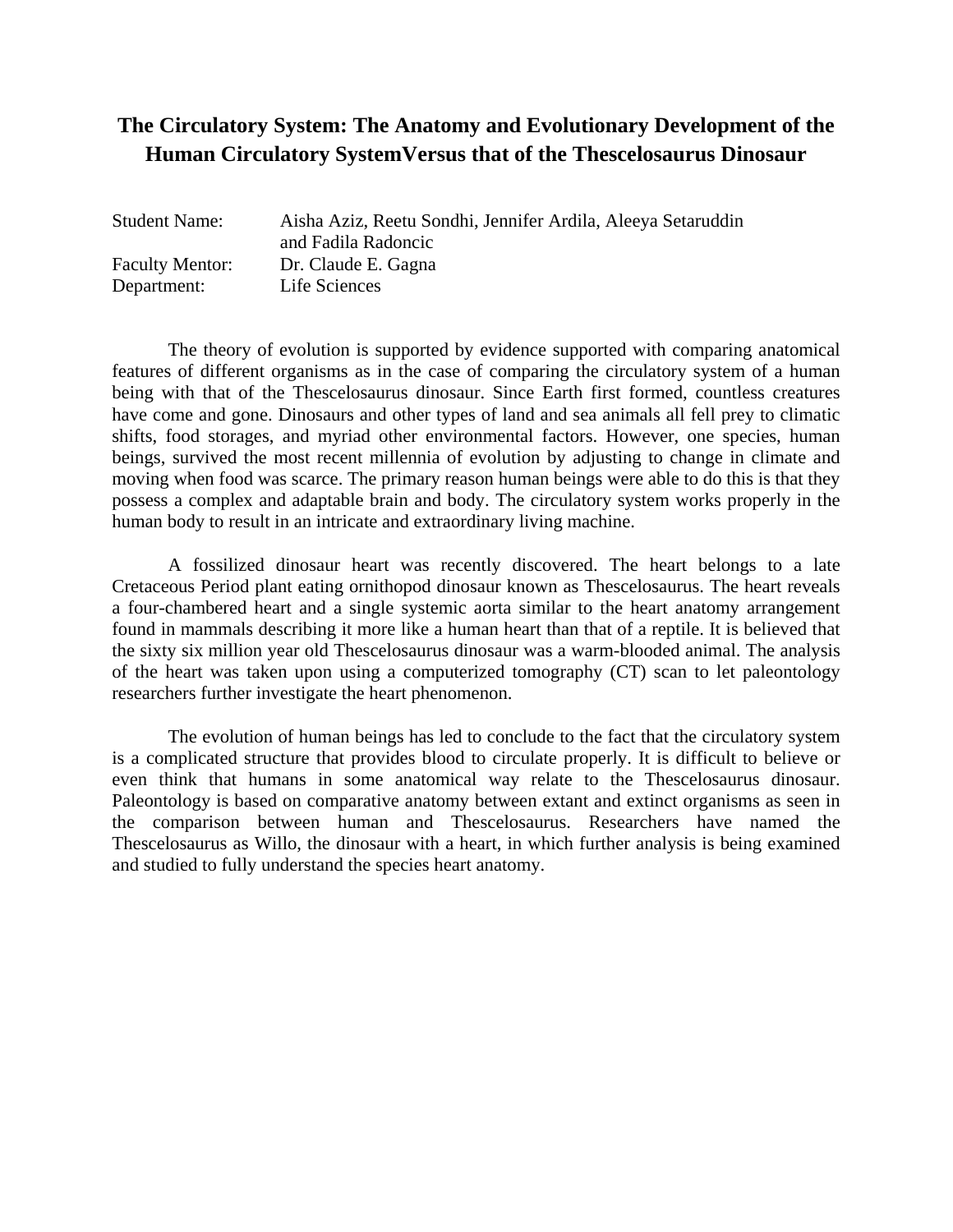## **Comparison of Gran Plot Method and the Dsnlls Method Using Potentiometric Titration**

| <b>Student Name:</b>   | Aisha Ashfaq and Fateha Ahmed |
|------------------------|-------------------------------|
| <b>Faculty Mentor:</b> | Dr. Grady Carney              |
| Department:            | Life Sciences                 |

The objective of this lab is to do potentiometric titration of chloride and to determine the equivalence point of titration using electrical potential signals of an electrochemical cell. To detect the endpoint we compared two methods; Gran plot method and the dsnlls. The grand plot method used the Front or the backside of the titration curve to determine the endpoint. Dsnlls method uses a direct non-linear least square method to determine the equivalence point.

The endpoint in this titration is observed when the NaCl solution turns strawberry pink. However in a potentiometric titration we continue to titrate even after reaching the endpoint (pink color) because we need to obtain an S like shape of the titration curve so that we can find its center as well as its equivalence point.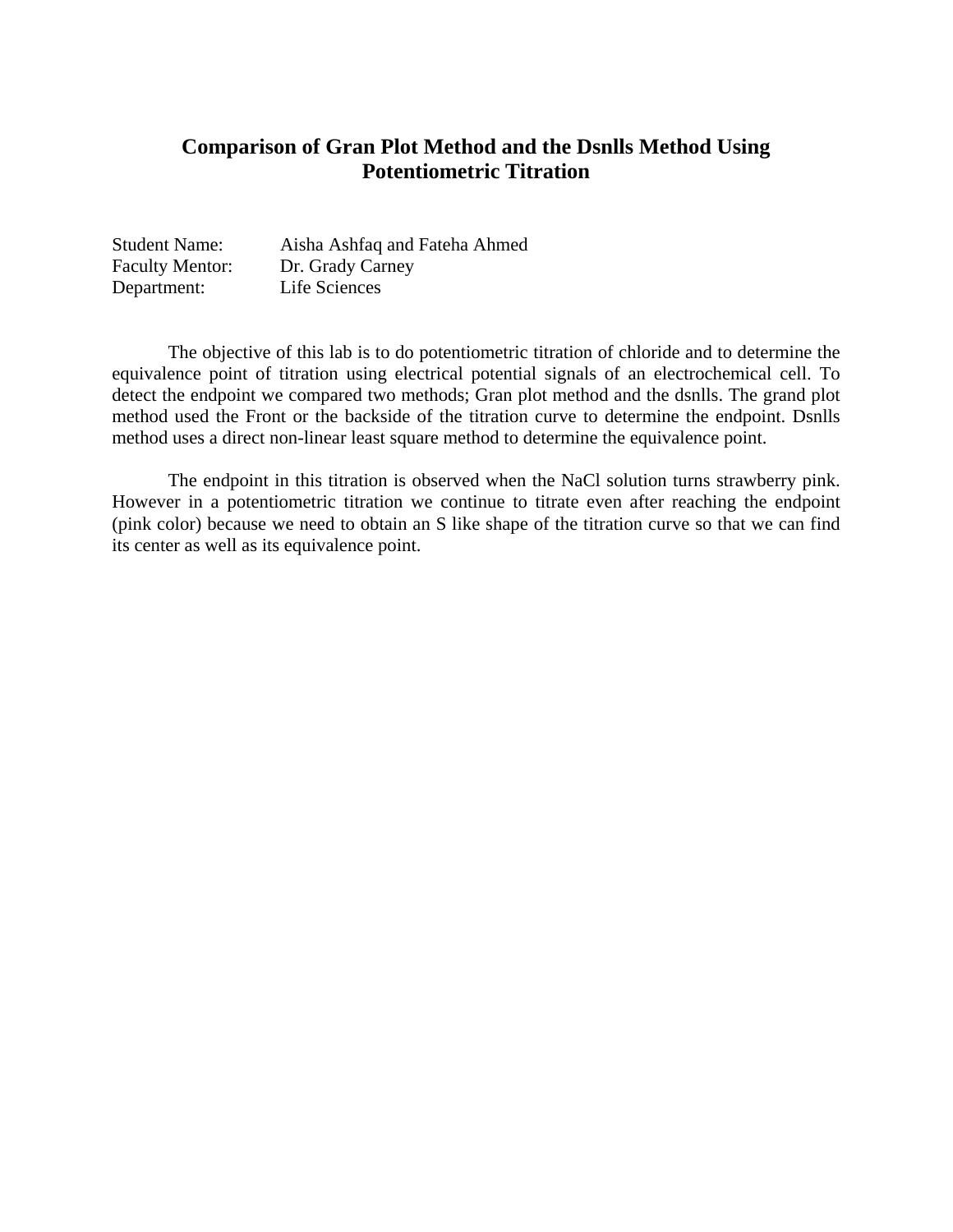# **Love, Lost, Found**

Student Name: Michael DeNiro and David Roberts Faculty Mentor: Dr. Dena Winokur<br>
Department: Communication Ar Communication Arts

Love, Lost, Found is a three minute short film that features a love story between a boy and his skateboard, until one day things get complicated by an unwelcome girlfriend making the skateboard doubt their relationship and slip into a depression. Shown through the skateboards perspective by the use of subjective camera angles this short film turns an ordinary object into an organic character.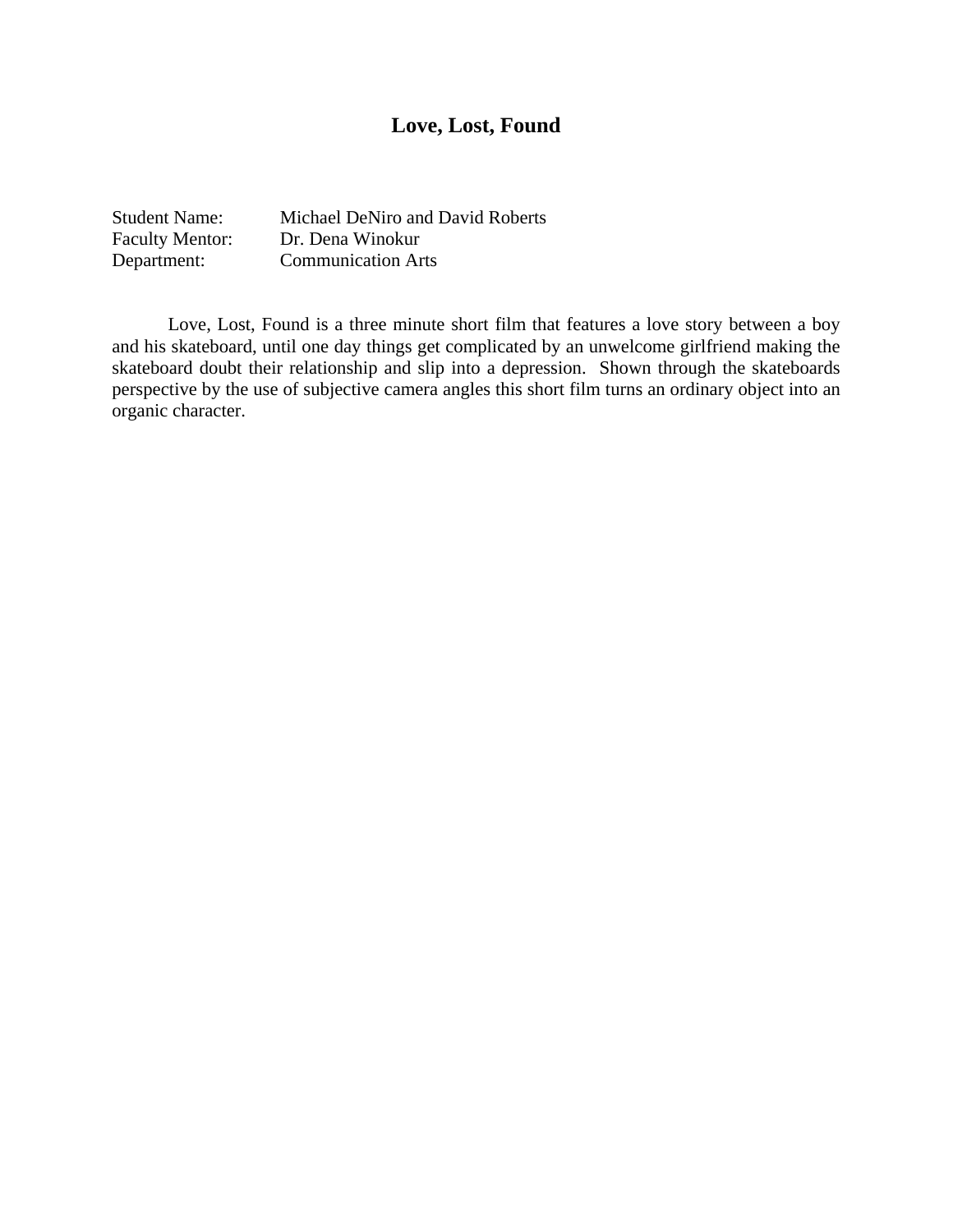# **Stereochemical Elucidations of Organophosphorus Pesticides via Chiroptical Methods**

| <b>Student Name:</b>   | <b>Qurratul Jameel</b> |
|------------------------|------------------------|
| <b>Faculty Mentor:</b> | Ana G. Petrovic        |
| Department:            | Life Sciences          |

The environmental significance of chirality in organophosphorus pesticides (OPs) is currently of great interest<sup>1,2</sup>. All the OPs used in agriculture are applied in their racemic forms but the enantiomers usually differ in their biological activities, and degradation processes and it is of extreme importance to isolate them enantiomerically pure and define their chirality. Knowledge of the stereochemistry, that is, the Absolute Configuration (AC) of OPs is essential in furthering their utility as insecticides/pesticides with minimal adverse consequences on human health and overall ecosystem wellbeing.

The goals of this research project are to isolate the enantiomeric couples of several chiral OPs (ex. leptophos and phenamiphos) and employ sinergy of three chiroptical spectroscopic methods (ORD, ECD and VCD) in order to reliably estalish the AC as well as predominant conformations of the selected OPs. More specifically, chiroptical elucidations will involve complementary experimental and *ab initio* quantum mechanical (QM) studies, as this combined approach<sup>3</sup> has been demonstrated as robust and reliable means for establishing the AC for a wide variety of organic molecules. To the best of our knowledge, only few chiroptical investigations relying on this combined approach have been previously applied to this class of compounds. In this context, our chiroptical efforts will not only unveil the AC of the target OPs, but will also provide an assessment of: a) which chiroptical method gives the most dependable and costeffective AC assignment for OPs; and b) for which case-studies is the complementary use of more than one method desirable.

#### **References:**

- 2. Garrison, W.; Avants, J.; Jones, J.; Ellington, J.; Washington, J.; Mazur, C.; Ekman, D.; Kenneke, J., Mirror Images Chiral Chemistry: The Ultimate in Pollutant Speciation. *U.S. Environmental Protection Agency* **2005,** Ecosystem Research Division, 1-4.
- 3. Polavarapu, P. L. *The Chemical Record*. **2007**, 7, 125-136.; b) Polavarapu, P. L. *Chirality*. **2007**, 20(5), 664-672.

<sup>1.</sup> Lewis, D. L.; Garrison, A. W.; Wommack, K. E.; Whittemore, A.; Steudler, P.; Melillo, J., Influence of Environmental Changes on Degradation of Chiral Pollutants in Soils *Nature* **1999,** 401, 898-901.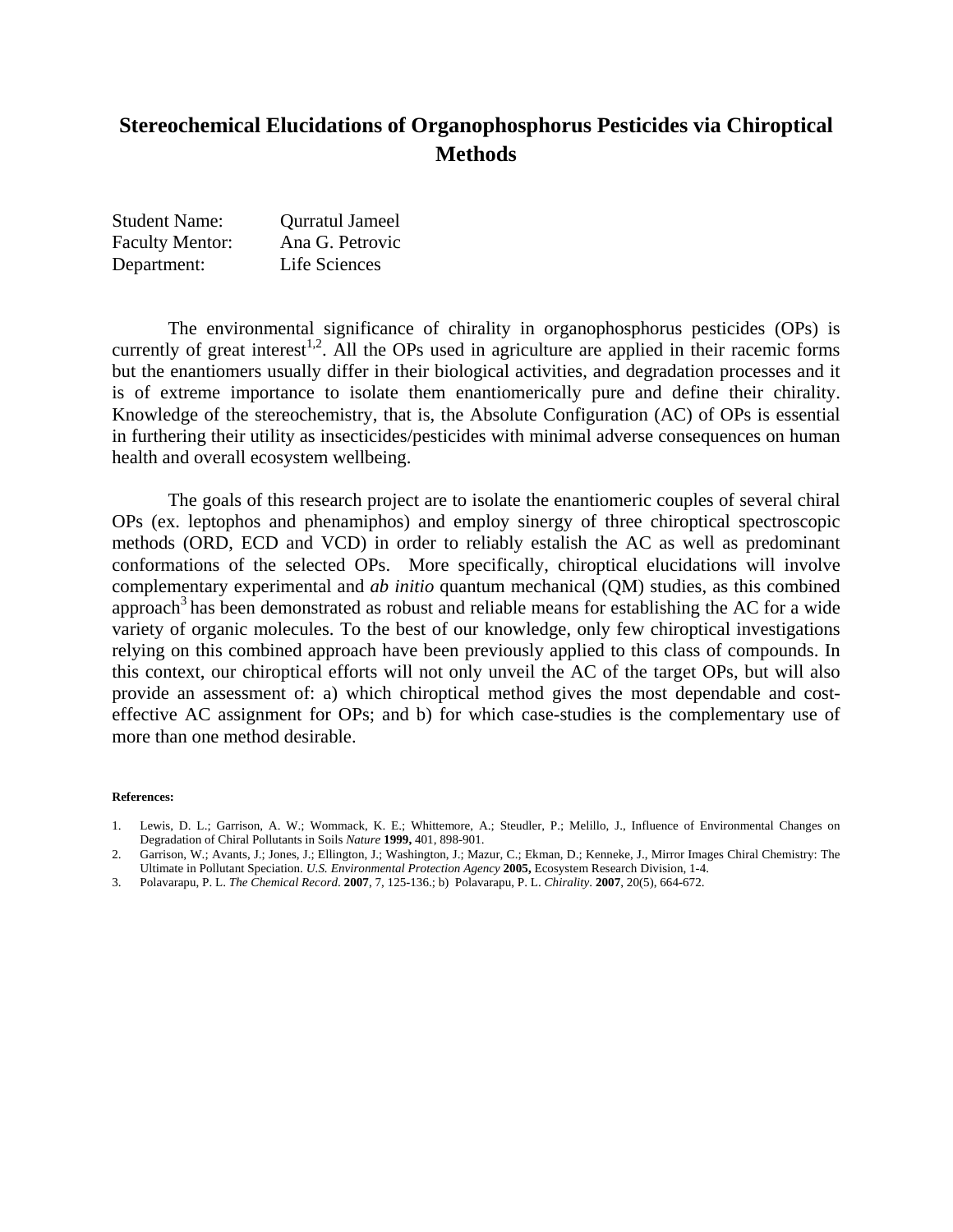# **The Characterization of Alternative DNA Structures in Xeroderma Pigmentosum Genes**

Department: Life Sciences

Student Name: Sarah Syed, Justine Chen, Dibnain Nanda, Priya Nanda and Midath Habeeb Faculty Mentor: Dr. Claude E Gagna

 Xeroderma Pigmentosum (XP) is an autosomal recessive genetic disorder in which the ability to repair damaged DNA caused by ultraviolet light is deficient. People who suffer from this disorder suffer from an increased risk of developing skin cancer due to lack of DNA repair. Less than 40% of patients with XP survive longer than 20 years. Z-DNA is an alternative form of the more common right-handed ds-B-DNA. Researchers believe that this alternative type of nucleic acid plays a role in gene expression, viz., transcription, genetic recombination, and RNA editing. As part of the Biomedical Research group, we have employed highly sophisticated DNA-based bioinformatics to characterize the potential of left-handed double-stranded (ds-) Z-DNA sequences in XP genes. We utilized the Z-Hunt computer program software, which located sequences of Z-DNA (i.e., potential for ds-B-DNA to Z-DNA conversion) in genes with lefthanded B-DNA. We gathered genes and protein coding of different species, varying from *Drosophila melanogaster* to *Homo sapiens* from the PubMed database. We first searched the PubMed database for XP related genes. After the initial search, we took specific genes and looked up the GenBank sequence. We then took the sequence and placed it into MS word to remove excess spaces and numbers. Next, we placed the edited DNA sequence in notepad and saved it. We uploaded the document under the Z-Hunt computer program software to locate the DNA sequences and hits of potential Z-DNA along with specific locations. We found that there were multiple locations where there were hits for potential Z-DNA segments on the *Homo sapiens* chromosomes. There were also multiple hits for the *Drosophila melanogaster* and *Danio rerio*. Based upon our initial results, *Danio rerio* had a more Z-DNA hits compared to *Homo sapiens* and *Drosophila melanogaster.* Employing the data from bioinformatics studies of potential Z-DNA sequences will better enable research scientist and physicians to treat and/or cure XP.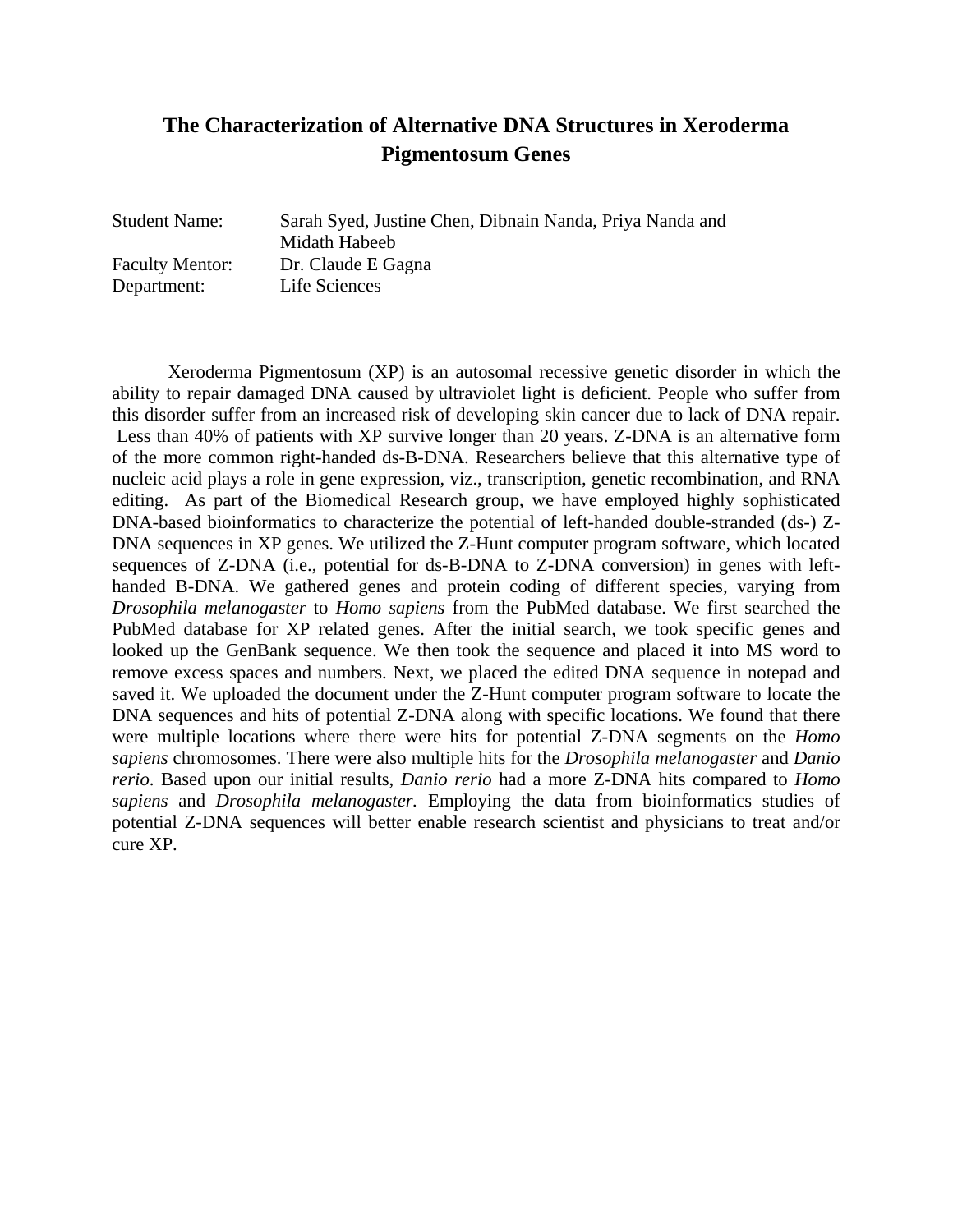#### **Cell Counting of Normal Human Epidermal Tissue**

| <b>Student Name:</b>   | Aleshaw Dinaram and Mohammed Islam |
|------------------------|------------------------------------|
| <b>Faculty Mentor:</b> | Dr. Claude E. Gagna                |
| Department:            | Life Sciences                      |

 In order to examine the process of cell death [apoptosis and denucleation (terminal differentiation)] our group of Biomedical Research I students, here at NYIT, performed cell counts involving normal human skin, namely, the epidermis. We examined some of the different layers of the human epidermis: stratum basale, stratum spinosum, and stratum granulosum. Before we began performing cell counts we were lectured on the histology and molecular biology of normal skin. We used light microscopes under oil immersion, 1,000x, to perform all the cell counts. We also performed cell counts on specialized cells such as "bleb cells" and melanocytes. All data was averaged out among the group members. This is a part of a long term study in which our mentor, Dr. Claude Gagna, is looking at the distribution of different types of nucleic acid molecules: right-handed double-stranded B-DNA, left-handed ds-Z-DNA and single-stranded DNA. These many different types of nucleic acids are being characterized in both normal and diseased (e.g., melanoma) tissues. Our group is helping by performing cell counts on control tissues from an area near the melanoma target sites, in which the biopsy was removed. Understanding the basic molecular biology of the human epidermis will help others more clearly understand how cell death and cancer work.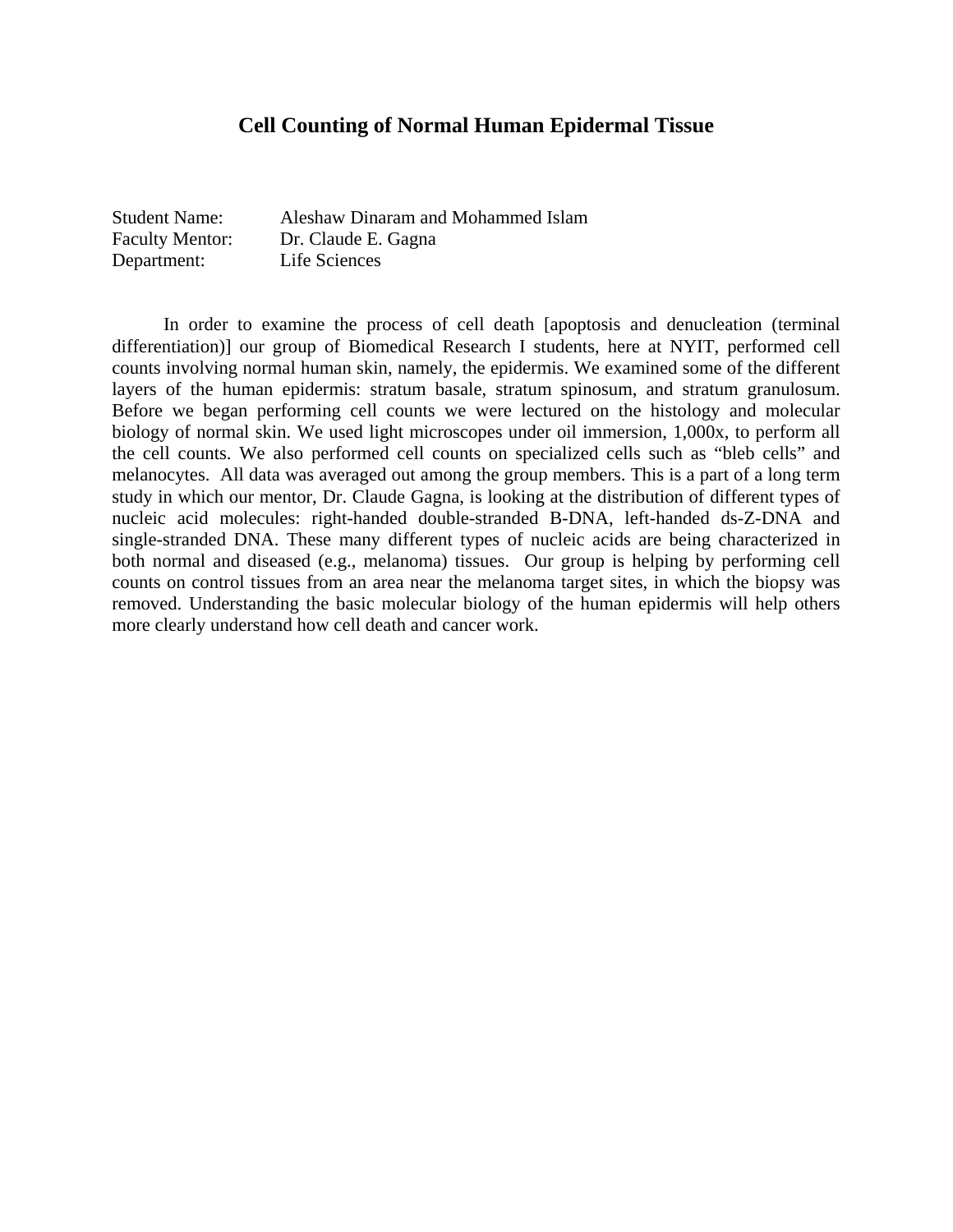#### **Microbial Energy Solutions**

| <b>Student Name:</b>   | Ronika Sethi      |
|------------------------|-------------------|
| <b>Faculty Mentor:</b> | Dr. Niharika Nath |
| Department:            | Life Sciences     |

 Fossil fuel supply is diminishing over time. Biofuel cells are beneficial for the economy and the planet because they are a source or renewable energy and in the long run, cost much less to use as compared to gas and electricity. A fuel cell provides a renewable form of energy and Biofuel cells are energy producing set ups that consist of two electrodes separated by a cationpermiable membrane. Various fuel cell designs use different catalysts and reactions to achieve the desired flow of electrons and hydrogen ions.

 We will present a theoretical model to solve the issue of energy. Our way of solving this problem is developing a microbial fuel cell. Our design should be able to power houses and buildings, eventually expanding to power whole cities. Our theoretical design produces long lasting, efficient, and inexpensive microbial fuel cells which will produce clean and renewable energy. We plan on using the bacteria *Geobacter sulfurreducens* to aid in conducting electricity through natural processes in the fuel cell.

 We theoretically designed this fuel cell by searching different bacteria's and using chemistry to determine how efficient they are in conducting electricity. We also had five advisors for this project. Our chosen advisors specialized in chemistry, biology, *Geobacter sulfurreducens,* or fuel cells and guided our project and success. We were able to make a timeline budget for our company. Our theoretical project included a \$3 million budget over the course of three years.

 Our proposed bio fuel cell design has two water-containing chambers separated by a cation-permeable membrane. In one chamber the bacteria catalyzes the oxidation of acetic acid  $(HC<sub>2</sub>H3O<sub>2</sub>)$  on an anode. In the other chamber the bacteria catalyzes reduction of oxygen  $(O_2)$  into water  $(H_2O)$ . H+, which is a product of the oxidation of the acetic acid, traverses the cation-permeable membrane and reacts with  $O_2$  to form  $H_2O$ . This reaction requires the electrons freed from the acetic acid when H+ is produced, but these electrons cannot travel through the cation-permeable membrane, so they are transferred to the other chamber through copper wires. This transfer creates an electrical current in copper wire, which can be tapped for energy. Simultaneously, another reduction-oxidation reaction occurs, glucose is oxidized by the *Geobacter sulfurreducens* and the reaction produces Hydrogen, electrons, and ATP (adenosine triphosphate). These electrons will also travel from the first chamber to the second chamber through copper wires, which will create another electrical current to be tapped for energy while the hydrogen atoms pass through the membrane to produce more water.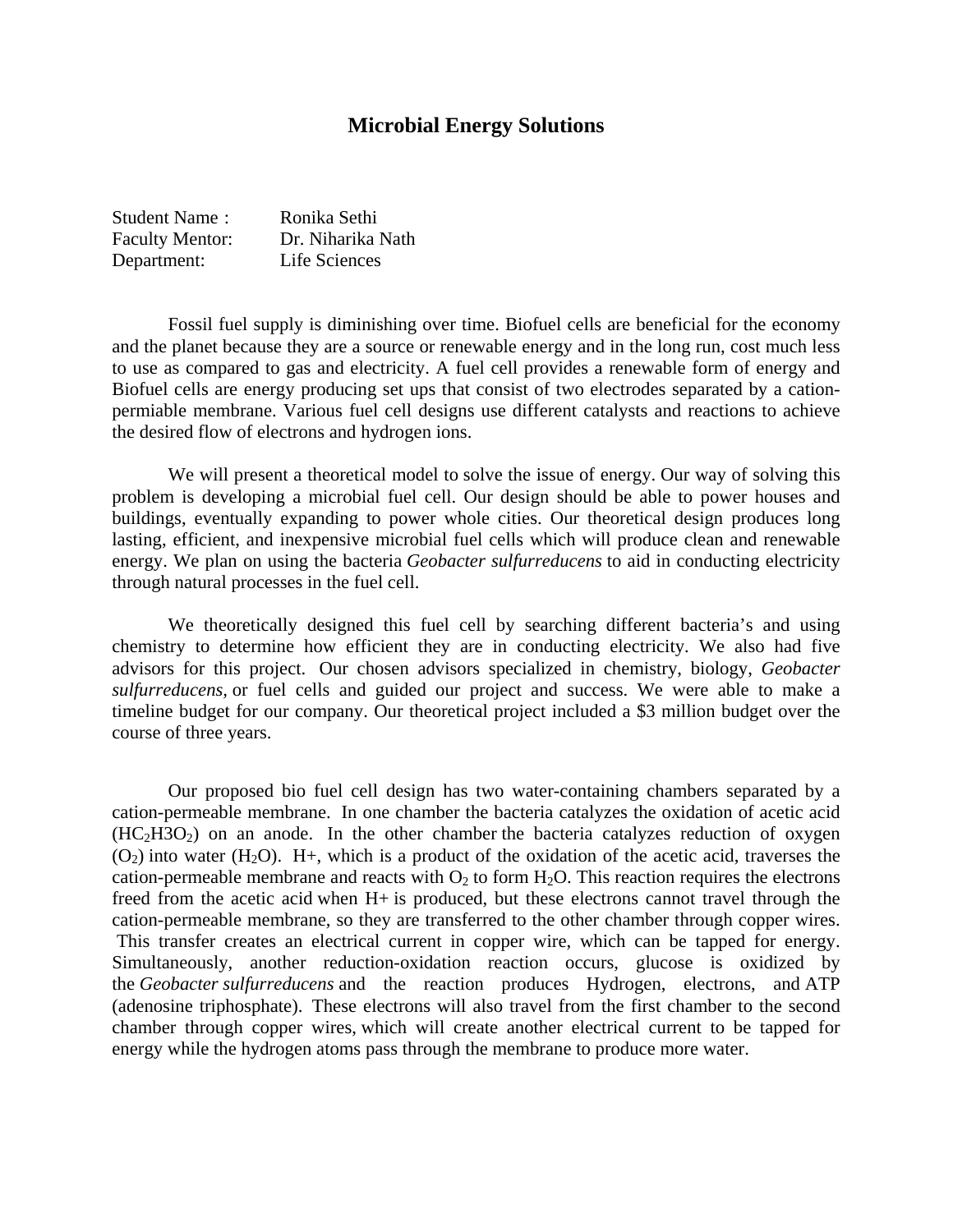#### **Visual Culture ???**

| <b>Student Name:</b>   | Corey-Dwayne Lewis        |
|------------------------|---------------------------|
| <b>Faculty Mentor:</b> | Susan Landgraf            |
| Department:            | <b>Communication Arts</b> |

"To see is a process of observing and recognizing the world around us. To look is to actively make meaning of that world… Through looking we negotiate social relationships and meaning… much like speaking, writing or singing. Looking involves learning to interpret… relationships of power." (Cartwright & Sturken, 2002, p. 10)

What correlations are there between our "visual culture," - the images we consume via television, billboards, editorials - and our moral and social psyche?

 The images that surround us impact how we interpret the world, our values, heroes and ambitions and aspirations. My submission will be a series of  $20<sup>th</sup>$  century iconic visuals altered to represent a more diverse populace. How would these visuals be presented today in a more tolerant commercial atmosphere?

In presenting these works I hope to illustrate a historical correlation between American popular visual culture and identity (race-identity, sexual-identity, body-identity…etc).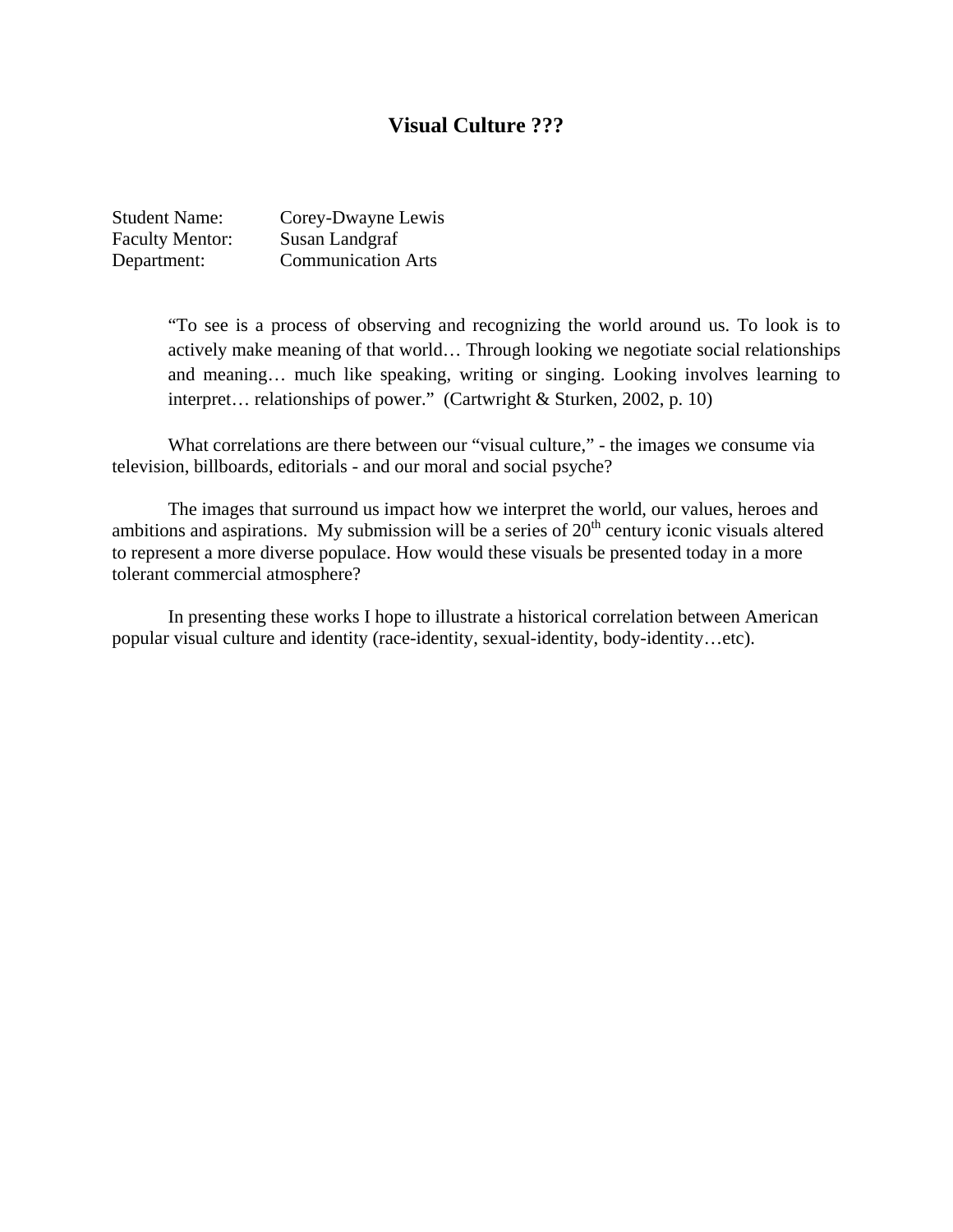### **Nirvana**

| <b>Student Name:</b>   | Saila Mukta and Crystal Haroon |
|------------------------|--------------------------------|
| <b>Faculty Mentor:</b> | Lois Navia                     |
| Department:            | Social Sciences                |

 These artworks delineate the tenets of Asian philosophy and theology in microcosm: the concepts of Yin and Yang, Confucian ideals, Taoist and Buddhist philosophy are all imbibed into our pieces through various mediums, including pastel and colored pencil. Other components of Asian culture, spanning from China to India, will be displayed in our artwork. Furthermore, by creating several pieces that are unique yet connected, we hope to display the commonalties between these different Asian cultures. Although these cultures have evolved becoming vastly different over time, they all share common origins.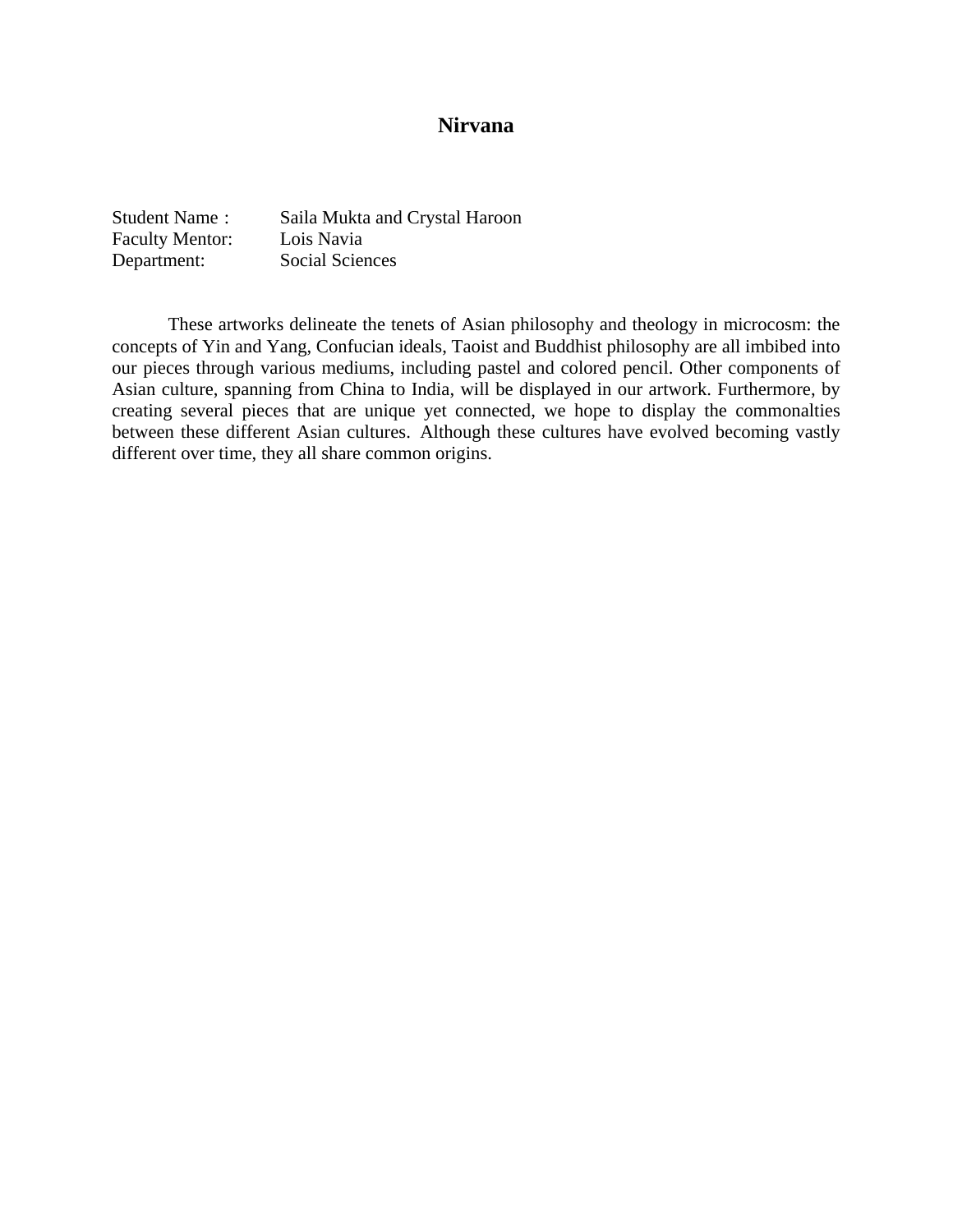### **Demo Studio Showcase**

Student Name: David Cole, Vaughn Sams, Caprica A. Stanley and Michael Robertson Faculty Mentor: Youjeong Kim Department: Communication Arts

As one of our most recognized projects, we produced about 18-minute talk show in the studio. Here, we interviewed a tremendous actor that has been in multiple short films. He planned to be in more roles but could not find the recognition he needed in order to reach out to others who are in need of actors. That's where we came in and helped change that around. Like many others out there, we know what it feels like to have something worth showing the world but not enough recognition to do so. This showcase is meant to inform people of a useful medium that will help directors, actors, and anybody else for that matter, get their projects out there and into the eyes of a wider audience. No matter what the message may be, we are here to help spread that message like wildfire.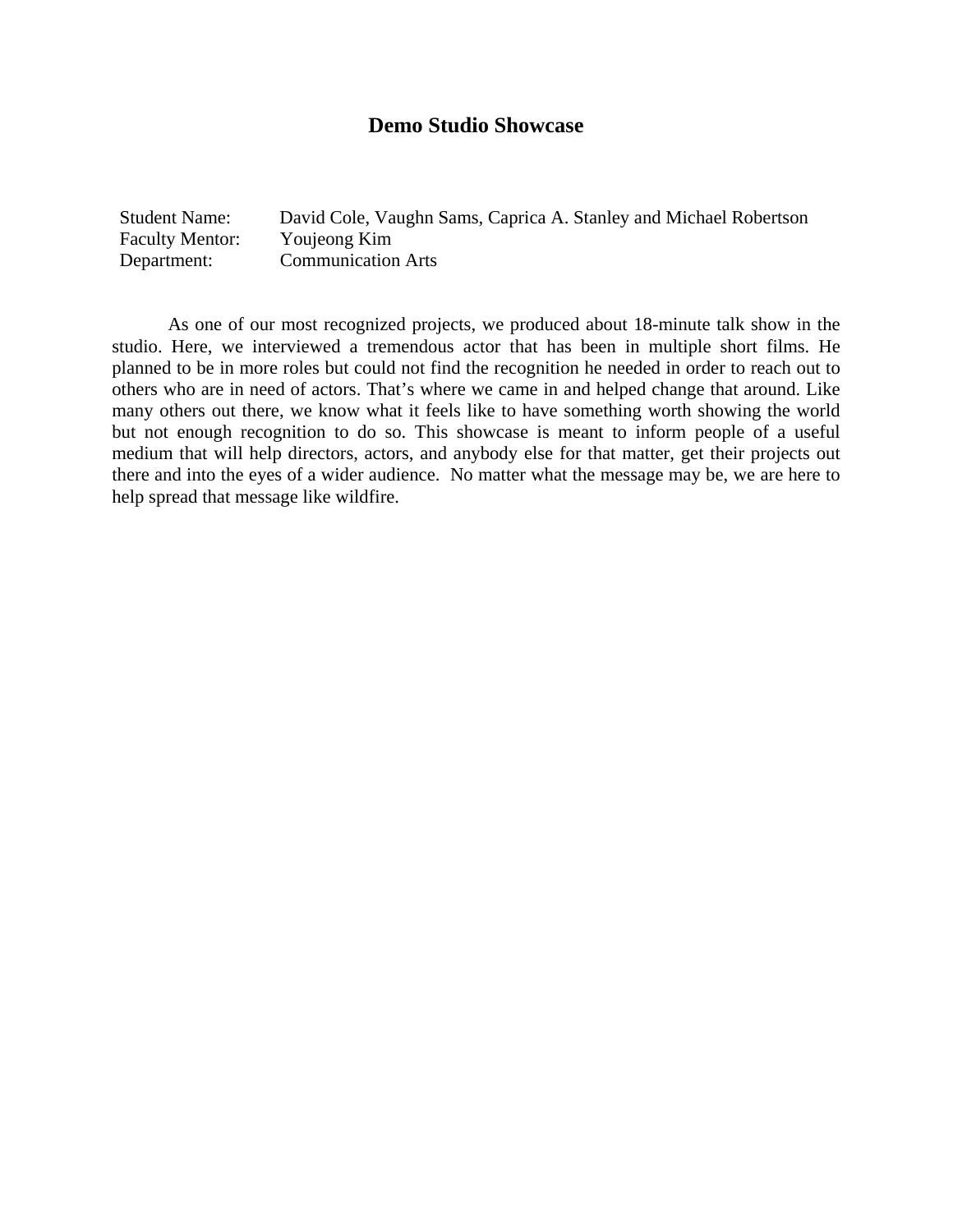# **Subway Tunnel Set Design / Build / Lighting**

| <b>Student Name:</b>   | <b>Andrew Hankins</b>     |
|------------------------|---------------------------|
| <b>Faculty Mentor:</b> | <b>Christopher Geiser</b> |
| Department:            | <b>Communication Arts</b> |

 Students are working collaboratively on the build out of a design by student Andrew Hankins, with an end of semester shoot planned on the set. The set is being built from foam board and decorated as completely as possible. Each week the team builds out additional elements of the set, solve design and build issues, and plan effective lighting illustrating the concepts taught about depth, separation, and overall cinematography principles.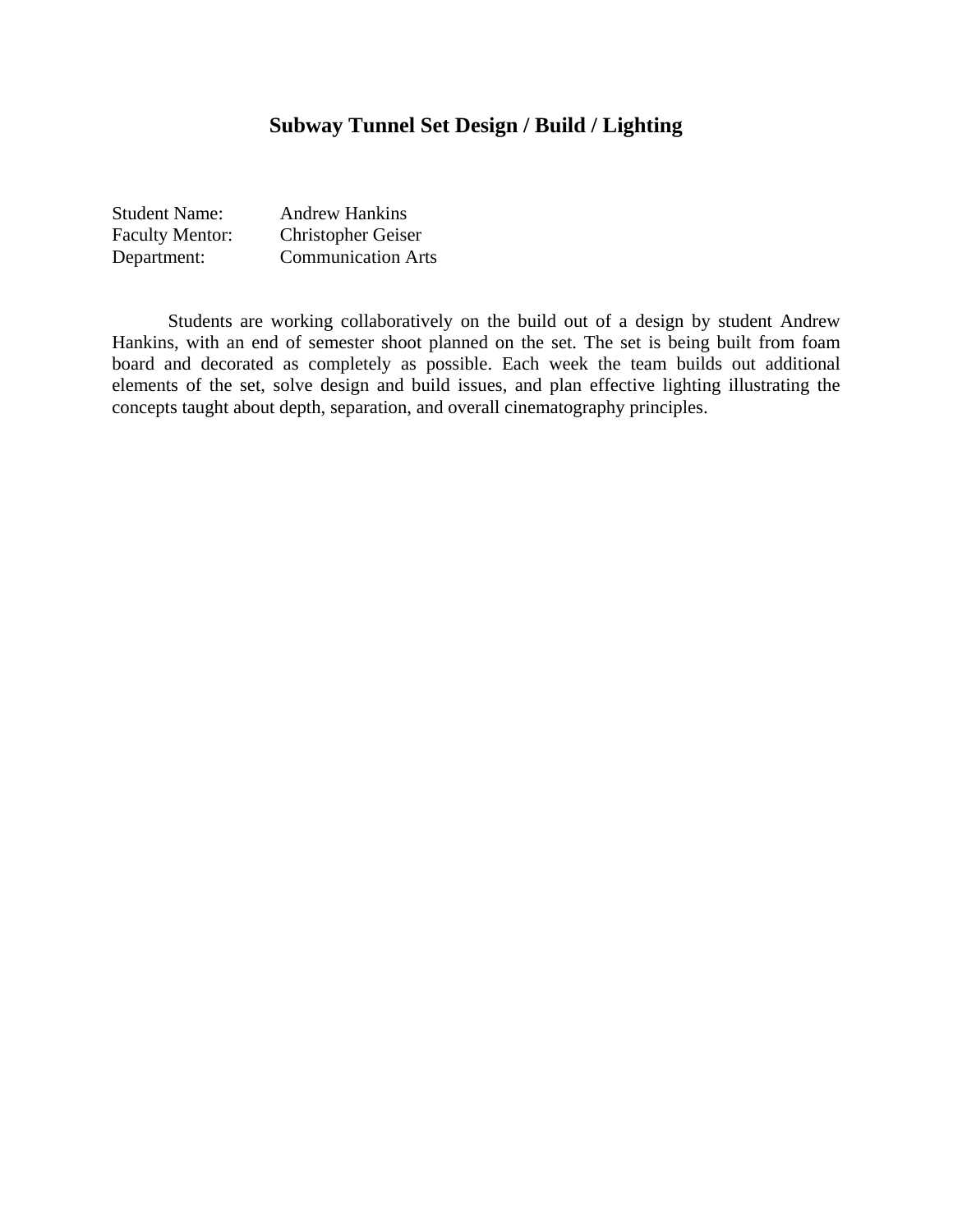### **Automobile Advertising: A Creative's Dream**

| <b>Student Name:</b>   | Jenniffer Alban, Alex Bennett, and Max Behr |
|------------------------|---------------------------------------------|
| <b>Faculty Mentor:</b> | James Wyckoff                               |
| Department:            | <b>Communication Arts</b>                   |

 The love affair that men and women around the globe have with the automobile is well documented in advertising literature. Every ad agency wants an auto account. Every copywriter yearns to write copy as a paean to sleek lines, peak performance and the ultimate in luxury, at least once in their careers. Three young and aspiring creatives, Jenniffer Alban, Alex Bennett, and Max Behr created a multimedia ad campaign on the Chrysler 300, Dodge Challenger, and Porsche, respectively, and the Communication Arts department's Advertising Copywriting class. Their work will be displayed, and they will discuss the process by which it was created.